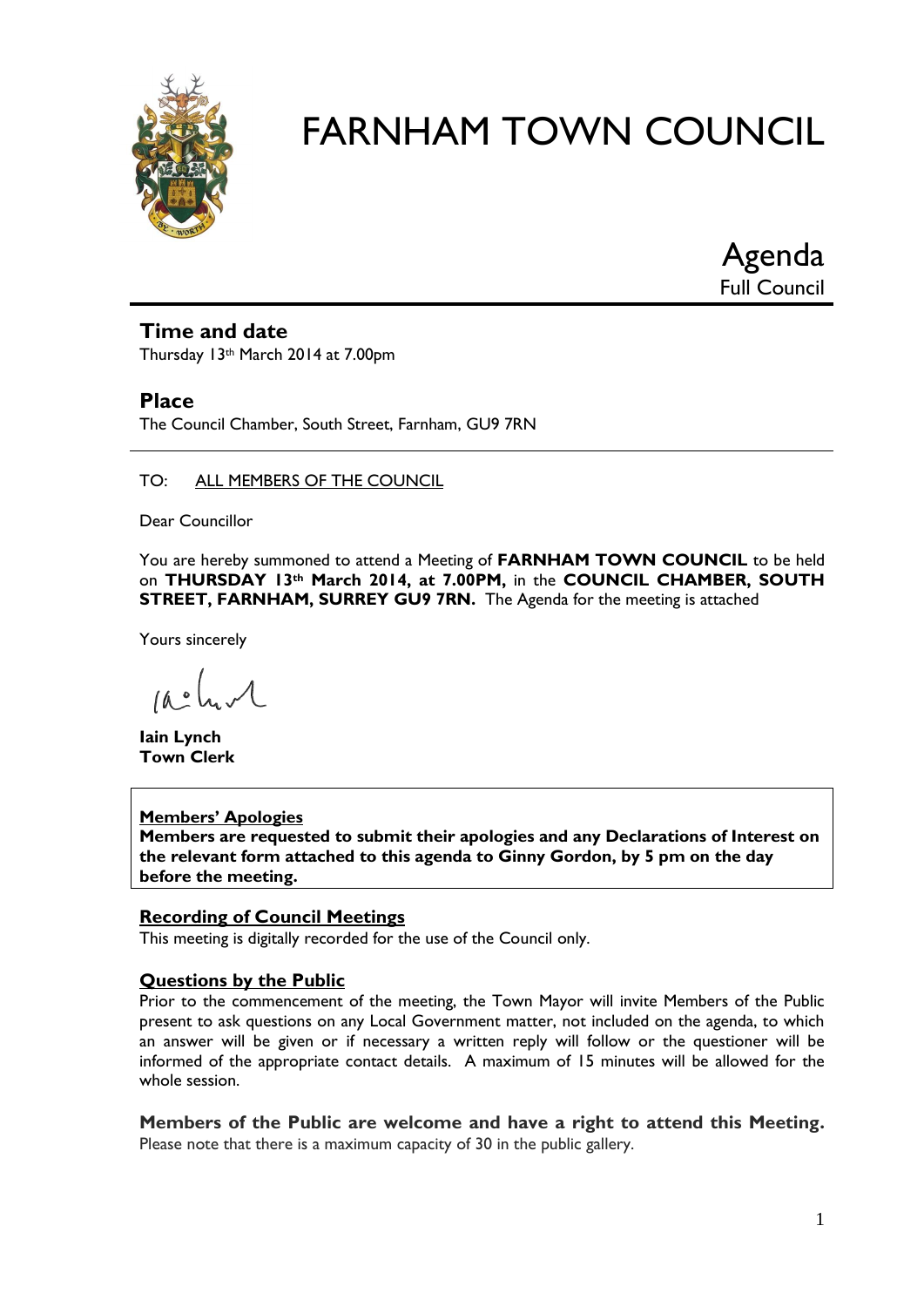

# Disclosure of Interests Form

Notification by a Member of a disclosable pecuniary interest in a matter under consideration at a meeting (Localism Act 2011).

*Please use the form below to state in which Agenda Items you have an interest.* 

*If you have a disclosable pecuniary or other interest in an item, please indicate whether you wish to speak (refer to Farnham Town Council's Code of Conduct for details)*

As required by the Localism Act 2011, **I HEREBY Declare**, that I have a disclosable pecuniary or personal interest in the following matter(s).

FULL COUNCIL: Date 13<sup>th</sup> March 2014

Name of Councillor ……………………………………………………

|                          | <b>Nature of interest (please)</b><br>tick/state as appropriate)                       |              |                                                                           |
|--------------------------|----------------------------------------------------------------------------------------|--------------|---------------------------------------------------------------------------|
| Agenda<br><b>Item No</b> | I am a Waverley<br><b>Borough</b><br><b>Councillor/Surrey</b><br>County<br>Councillor* | <b>Other</b> | <b>Type of interest</b><br>(disclosable pecuniary<br>or Other) and reason |
|                          |                                                                                        |              |                                                                           |
|                          |                                                                                        |              |                                                                           |
|                          |                                                                                        |              |                                                                           |
|                          |                                                                                        |              |                                                                           |
|                          |                                                                                        |              |                                                                           |

# \* Delete as appropriate

k:\COMMITTEES\Interests Forms\Declaration of Interests Form Jun 12 A4.doc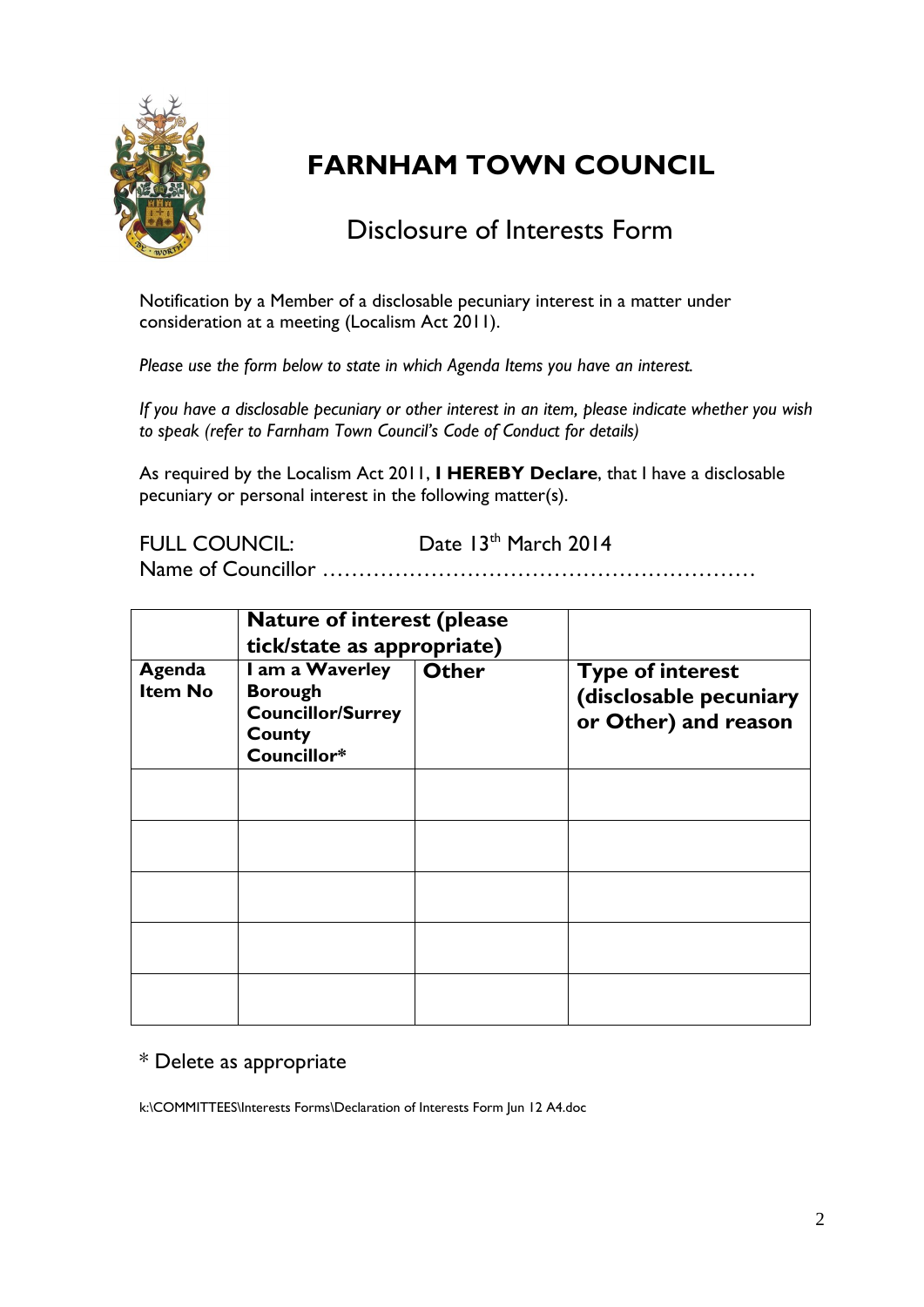

Agenda Full Council

### **Time and date 7.00pm on Thursday 13th March 2014**

# **Place**

The Council Chamber, South Street, Farnham

# **Prayers**

Prior to the meeting, at 6.50pm, prayers will be said in the Council Chamber by the Rev Jane Walker Parish Priest at St Mary the Virgin, Frensham. Councillors and members of the public are welcome to attend.

# **Presentation**

Prior to the Meeting, a presentation will be given by representatives of TAG Farnborough Airport on the Airspace Change Proposal which is out to consultation until 2<sup>nd</sup> May 2014.

# **Questions by the Public**

The Mayor will invite Members of the Public present to ask questions on any Local Government matter, not included on the agenda. A maximum of 15 minutes will be allowed for the whole session.

# **1 Apologies**

To receive apologies for absence.

# **2 Disclosure of Interests**

To receive from members, in respect of any items included on the agenda for this meeting, disclosure of any disclosable pecuniary or other interests, or of any gifts and hospitality, in line with the Town Council's Code of Conduct.

*NOTES:*

- *(i) The following councillors have made a general non-pecuniary interest declaration in relation to being councillors of Waverley Borough Council: Cllrs Blagden, Cockburn, Frost, Hargreaves, Hill, J O'Grady, S O'Grady, Potts, Steel and Ward.*
- *(ii) The following councillor has made a general non-pecuniary interest declaration in relation to her being a councillor of Surrey County Council: Cllr Frost.*
- *(iii) Members are requested to make declarations of interest, on the form attached, to be returned to ginny.gordon@farnham.gov.uk by 5pm on the day before the meeting.*
- *(iv) Members are reminded that if they declare a pecuniary interest they must leave before any debate starts unless dispensation has been obtained.*

# **2 Minutes Minutes Appendix A and Exempt A1**

To sign as a correct record the minutes of the Farnham Town Council meeting held on Thursday 23rd January 2014.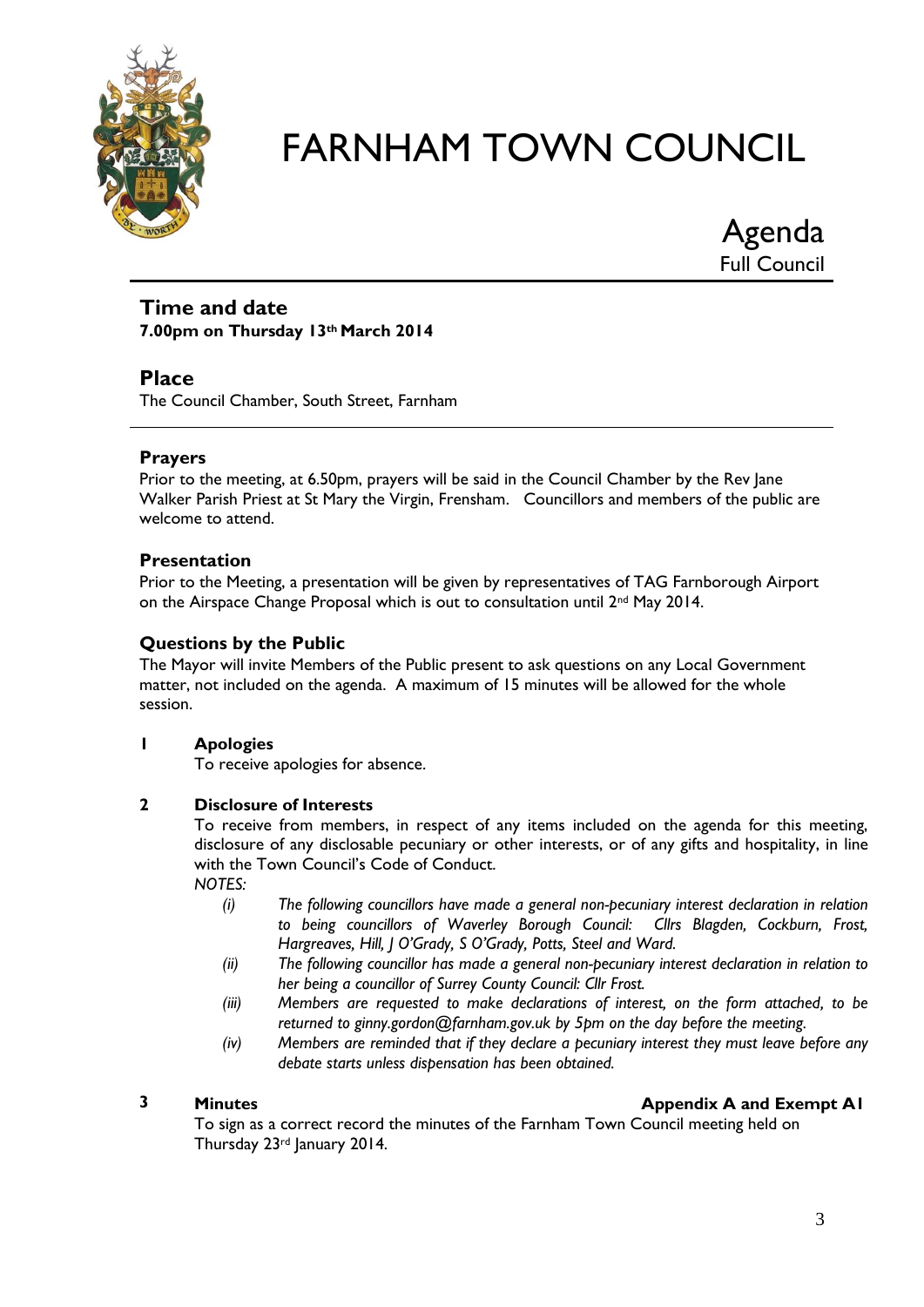#### **4 Statements by the Public**

The Town Mayor to invite members of the public present to make statements on any item on the agenda.

At the discretion of the Town Mayor, those members of the public, **residing or working** within the Council's boundary, will be invited to speak forthwith, in relation to the business to be transacted at the meeting for a maximum of 3 minutes per person or 15 minutes overall.

#### **5 Town Mayor's Announcements**

To receive the Town Mayor's announcements.

# **Part 1 – Items for Decision**

#### **6 Working Group Notes**

To receive the notes and any recommendations of the following Working Groups:

i) Community Enhancement held on 11<sup>th</sup> February 2014 **Appendix B** 

ii) Cemeteries and Appeals held on 27<sup>th</sup> February 2014 **Appendix C** 

iii) Strategy and Finance held on 4th March 2014 **Appendix D** 

### **7 Planning & Licensing Applications**

To receive the minutes of the Planning & Licensing Consultative Group: **Appendix E, F and G** 10th February2014 , 24th February 2014, and 10th March 2014

### **8 Investment Strategy Appendix H**

To review and adopt the Investment Strategy at Appendix H

# **Part 2 – Items to Note**

#### **9 Actions taken under Scheme of Delegation**

#### **10 Reports from other Councils**

To receive from Councillors any updates on matters affecting Farnham from Waverley Borough Council and Surrey County Council

**11 Reports from Outside Bodies**

To receive from Members any verbal reports on Outside Bodies.

#### **12 Date of next Meetings**

To note the date of the next meeting of Full Council on 17th April 2014

#### **13 Exclusion of the Press and Public (if required)**

TO PASS A RESOLUTION to exclude members of the public and press from the meeting at Part 3 of the agenda in view of the confidential items under discussion

# **Part 3 – Confidential Items**

**14 Cemetery update**

#### **15 Staffing Matters**

Membership: Councillors Patrick Blagden CBE (Mayor), Jeremy Ricketts (Deputy Mayor), David Attfield,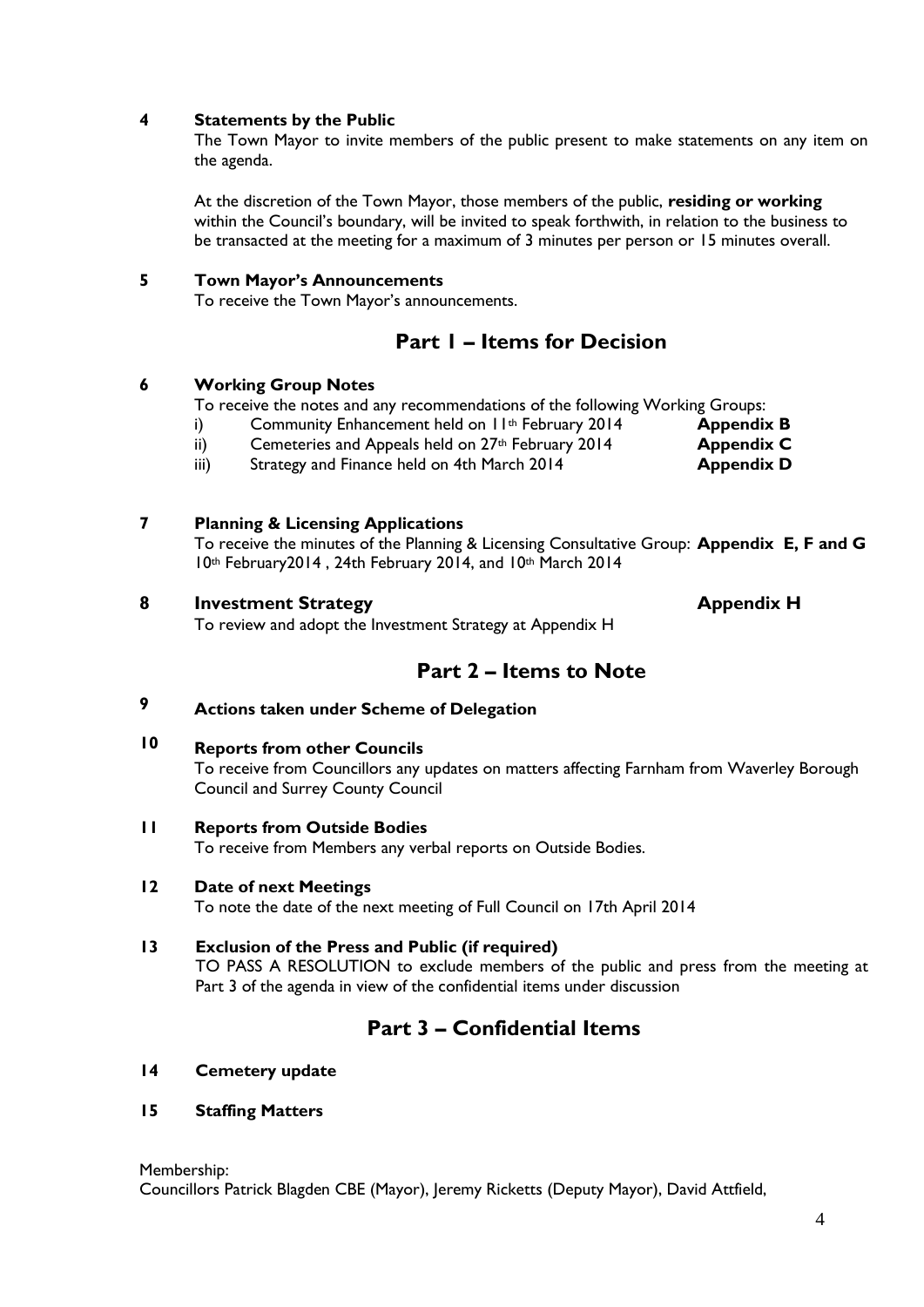David Beaman, Carole Cockburn, Pat Frost, Carlo Genziani, Jill Hargreaves, Stephen Hill; Sam Hollins-Owen, Graham Parlett, Dr Jessica Parry, Julia Potts, Jennifer O'Grady, Stephen O'Grady, Susan Redfern, Roger Steel, John Ward

Distribution: Full agenda and supporting papers to all Councillors (by post)

Note: The person to contact about this agenda and documents is Iain Lynch, Town Clerk, Farnham Town Council, South Street, Farnham, Surrey, GU9 7RN. Tel: 01252 712667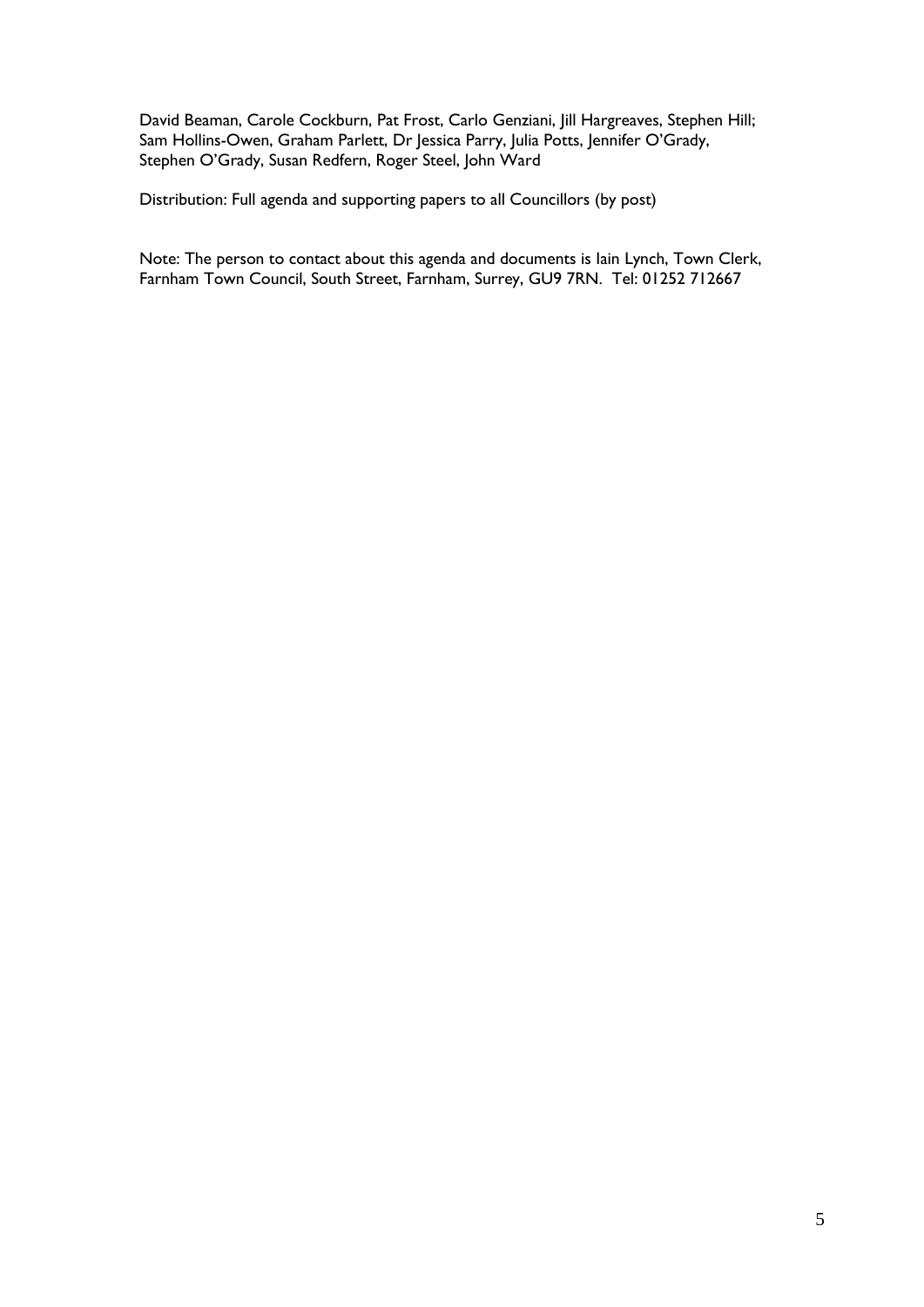



**Minutes** Council

# **Time and date**

7.00pm on Thursday 23rd<sup>th</sup> January 2014

# **Place**

The Council Chamber, South Street, Farnham

# **Councillors**

- \* Patrick Blagden CBE (Mayor of Farnham )
- \* Jeremy Ricketts (Deputy Mayor)
- \* David Attfield
- \* David Beaman
- \* Carole Cockburn
- \* Pat Frost
- A Carlo Genziani
- \* Jill Hargreaves
- \* Stephen Hill
- Jennifer O'Grady
- A Stephen O'Grady
- A Sam Hollins-Owen
- A Graham Parlett
- \* Dr Jessica Parry
- A Julia Potts
- \* Susan Redfern
- \* Roger Steel
- A John Ward
- \* Present
- A Apologies for absence

#### **Officers Present:**

Iain Lynch (Town Clerk) Rachel Aves (Team Leader Corporate Governance) Alan Corcoran (Contracts and Facilities Officer)

32 members of the public were in attendance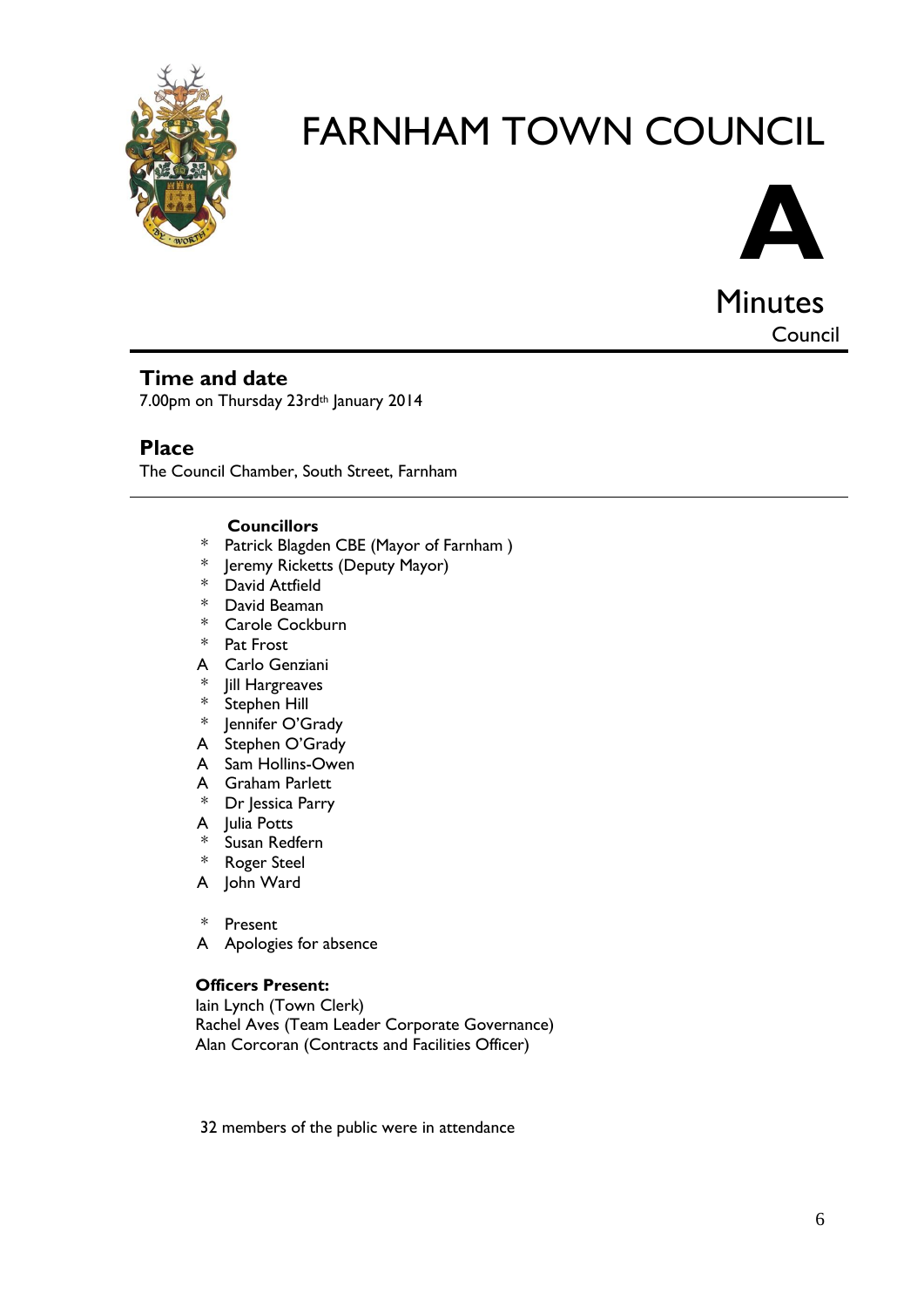### **Questions by the Public**

There were no questions from the public.

#### C147/13 **Apologies for Absence**

Apologies were received from Councillors Frost, Hargreaves, Hill, | O'Grady, S O'Grady, Parry, Ricketts and Steel

#### C148/13 **Minutes**

The Minutes of the Farnham Town Council Meeting held on Thursday 31st October were agreed with the correction that Cllr Hill had been present and that the heading before Minute 120/13 should read "Community Enhancement Working group".

#### C149/13 **Declarations of interests** There were no declarations of interest apart from those listed on the Agenda papers.

#### C150/13 **Statements by the Public**

Mr Westcott said he was saddened by the tone of the Town Clerk's letter on page 20 of the agenda and that he did not feel this was something that helps mend fences.

#### C151/13 **Town Mayor's Announcements.**

There were no Town Mayors' announcements.

#### **Part 1 – Items for Decision**

#### **Strategy and Finance Working Group**

C152/13 Cllr Steel introduced the notes of the Strategy and Finance Working Group meeting held on 14<sup>th</sup> January 2014, at Appendix B to the agenda.

> He reported that members had reviewed the finances and were satisfied with the position at 31st December and had agreed that there would be a report on Reserves to the next meeting. Cllr Steel noted that debtors were on track.

> Cllr Steel reported that the Office Refurbishment was in its final stages , and that the provision of new carpets had been possible thanks to a generous contribution from Sir Ray Tindle.

> Members had considered how the newly refurbished area should be named, and it was agreed that two of the Town's notable benefactors should be represented. It was recommended that the area should be called the Tindle Suite and that the meeting room should be named the Byworth Room.

#### **It was RESOLVED** *nem con* **that: the contributions to Farnham of John Byworth and Sir Ray Tindle be recognised in the refurbished area.**

C153/13 Members noted that a contractual dispute had arisen with Whoosh Washroom Services and was being defended.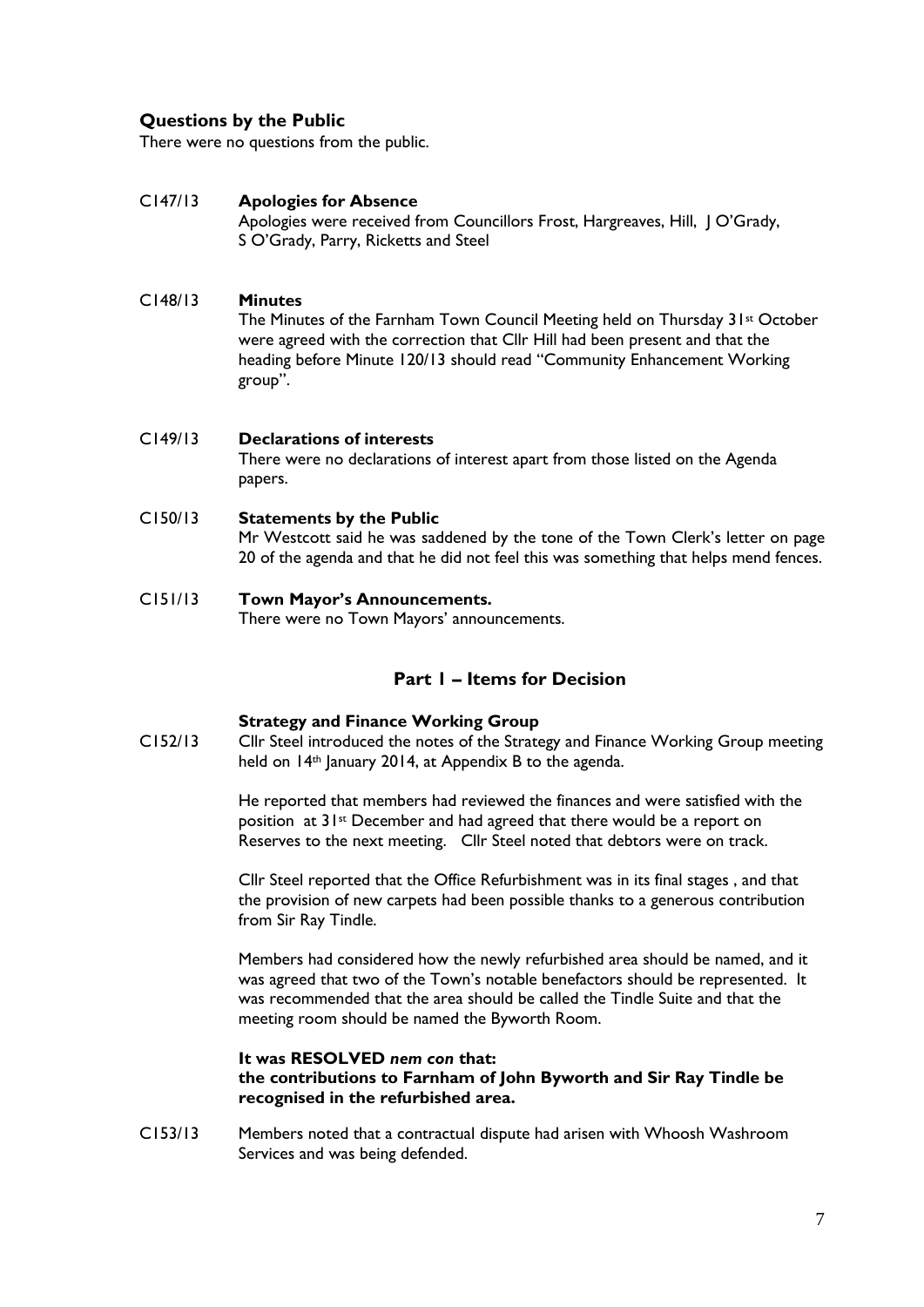- C154/13 Council received details of the Website Tender process and prices attached at Exempt Annex 1. Council noted the ongoing savings that would be generated once the new website had been implemented. Cllr Frost proposed and Cllr Hargreaves seconded that that two councillors would interview the shortlisted firms with officers and that costs be within the budget set out in Exempt Annex 1. **It was RESOLVED** *nem con* **that:**
	- **1) Cllr Beaman and Cllr Hill be appointed to participate in the selection of the new website contractor;**
	- **2) The Town Clerk, in consultation with Cllrs Beaman and Hill be authorised to appoint the most economically advantageous tenderer for the provision of the new website up to a maximum cost of £30,000 with the costs to be met from virements in the revenue budget or earmarked reserves.**
- C155/13 Cllr Steel reported on the tender for the pathway resurfacing contract and that it had been agreed to proceed with path edging for aesthetic and maintenance reasons.

**It was RESOLVED** *nem con* **that: contractor B (John Britten) be appointed to undertake the Cemetery Pathway resurfacing contract, with edging, at a cost of £22,651.**

C156/13 Council noted that the funding agreement with SITA had been signed and that work on the Wrecclesham Community Centre Roof was scheduled to start on 17<sup>th</sup> February. Council also heard that news had just been received of a grant from the Veolia Environmental Trust that would enable the proposed storage extension and refurbishment of the centre also to take place. Members agreed that an extension of the existing contract should be negotiated if best value could be demonstrated in order to minimise disruption and the time that the centre would be closed. It was proposed by Cllr Frost, seconded by Cllr Attfield and

#### **It was RESOLVED** *nem con* **that:**

- **1) Council welcomes the excellent news of the grant of £43,880 from Veolia Environmental Trust to complete the Wrecclesham Community Centre Project;**
- **2) Council agrees to the release of the Third Party Contribution of 11% of the grant to the Veolia Environmental Trust;**
- **3) In accordance with Financial Regulations 11.1 a (vii), Council waives Standing Orders 23.1e and 23.2, and Financial Regulations 11.2 (d) to let this additional contract; and**
- **4) Authorises the Town Clerk to negotiate the most economically advantageous contract for the completion of the storage extension with the successful tenderer of the Phase 1 roof construction project if viable, or through a mini-tender process.**
- C157/13 Cllr Steel reported on the need for improved CCTV at Wrecclesham Community Centre and the Council's Depot. Accordingly,

#### **It was RESOLVED** *nem con* **that:**

**a new CCTV system be installed at the Wrecclesham Community Centre and at the Council Depot at a maximum combined cost of £11,000.**

C158/13 Cllr Steel advised that Strategy and Finance had recommended to give a three year funding agreement to the three largest grant recipients reviewable in 2015/16 and that a light touch service level agreement be agreed. This would mean that the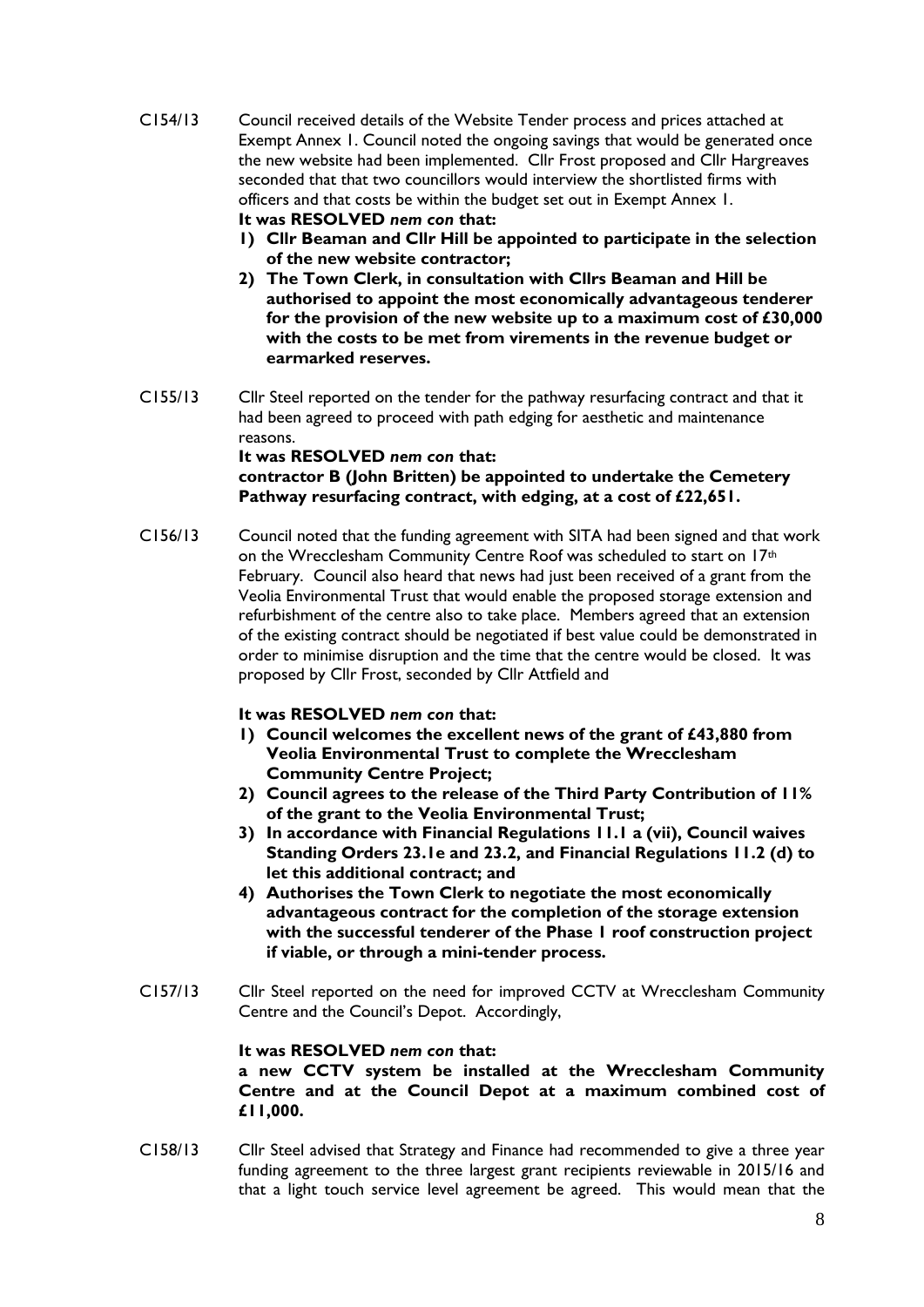organisations would not need to apply for grant funding every year saving both officers and the organisations time and giving some certainty of income for the organisations.

#### **It was RESOLVED** *nem con* **that:**

**Grants for 40 Degreez, the Citizens Advice Bureau and the Farnham Maltings be fixed for a three year period at the 2013/14 funding level, reviewable in 2015/16, under a light touch service level agreement.**

159/13 Cllr Cockburn reported progress on the work of the Infrastructure Planning Group. She reported in particular on the letter on possible housing options sites, a draft of which had been sent to Waverley Borough Council, which was attached at Appendix J for adoption by Council.

#### **It was RESOLVED** *nem con to:*

Endorse the response sent to Waverley Borough Council, attached at Appendix J, on suggested sites in farnham for housing allocations.

Cllr Cockburn also reported on the Options Consultation, details of which had been sent to every household, and to which there had been a good response. Cllr Frost thought it was an excellent card setting out the issues clearly. Cllr Attfield asked that a copy be sent by email to all councillors.

C160/13 Cllr Steel reported that discussion had taken place with Surrey County Council over the maintenance of some new bus stops in Farnham for which a commuted sum would be payable to Farnham Town Council.

#### **It was RESOLVED** *nem con that:*

**Farnham Town Council enter into an agreement with Surrey County Council for the maintenance of new bus stops.**

#### **Community Enhancement Working Group**

- C161/13 Cllr Ricketts introduced the notes of the Community enhancement Working Group meeting held on 15th January 2014, at Appendix C. Cllr Ricketts reminded councillors that the Council had agreed a motion to contact Surrey County Council to encourage them to invite people to have a say on matters that affected him. Council noted that Cllr Ricketts had raised the matter with the County Council Farnham Task Group and with the County Council Portfolio holder. It was noted that although the Task Group had needed a detailed business plan if it were to consider any funding, support had been given to the principles outlined.
- C162/13 Cllr Ricketts confirmed that Farnham had been accepted to represent the South East in Britain in Bloom and outlined steps that had been agreed by the Working Group to ensure that farnham did as well as it could in the competition.
- C163/13 Cllr Ricketts reported that the Working group had considered best options to replace one of the Outside Services vans which is used to water flowers around the town with an electric or hybrid vehicle to reduce congestion and also reduce the person hours involved by using a different watering system.

#### **It was RESOLVED** *nem con that:*

**Officers pursue the option to replace the current van with an electric or hybrid vehicle and that the decision on the model be delegated to the**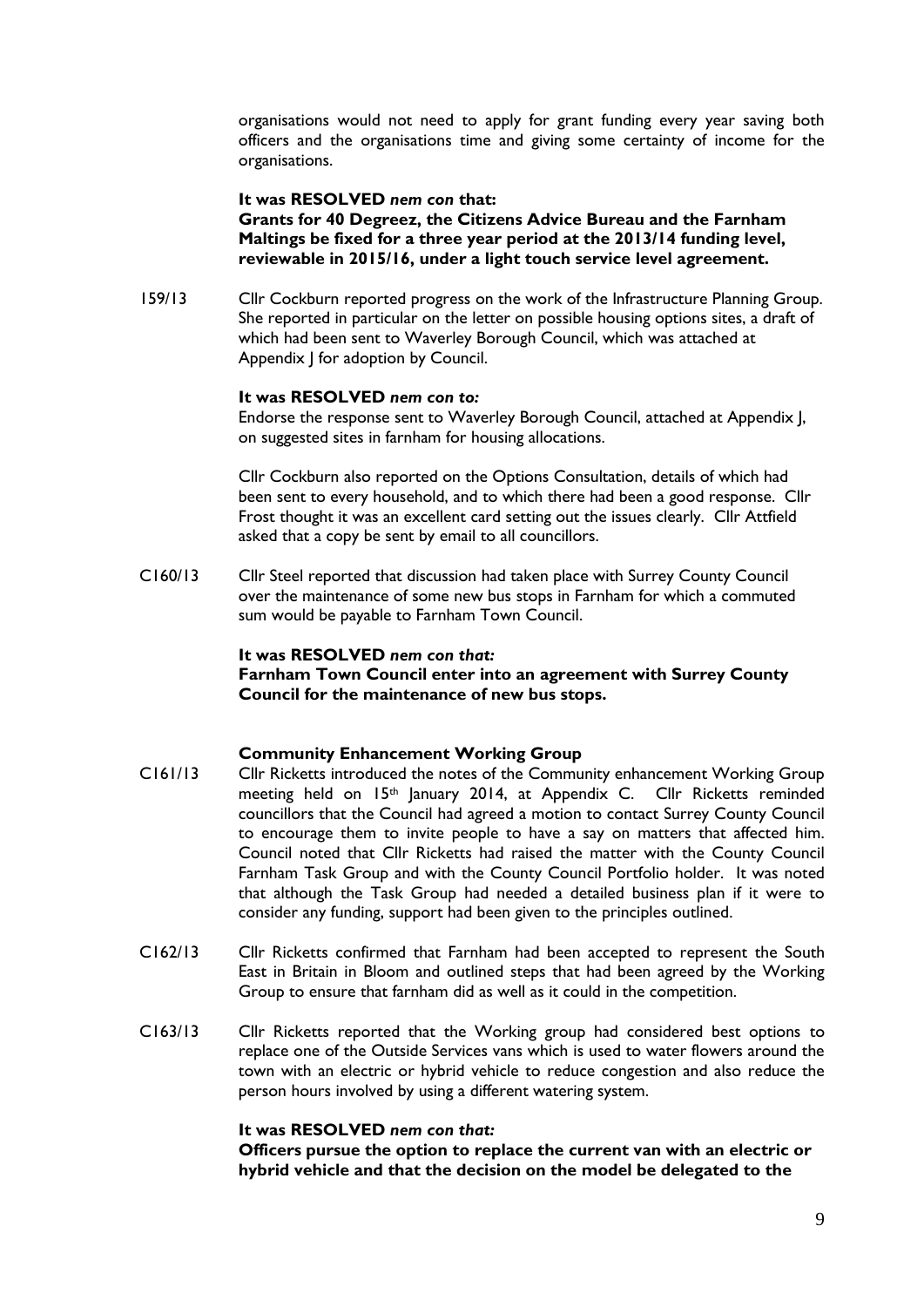#### **Town Clerk following detailed consideration by the Strategy and Finance Working Group.**

- C164/13 Council noted the position on allotments and the desire to move to a break-even position financially from 2015. Members also noted that the Council was awaiting further details from Waverley Borough Council on their request that Farnham manage Weybourne allotments.
- C165/13 Cllr Ricketts advised Council on the progress on the Surrey Highways Localism project and that the Working group had proposed creating a small fund to respond to local community requests for enhancements around Farnham.

#### **It was RESOLVED** *nem con that:* **The Town Clerk to create a small fund from within the Open Spaces budget for community space enhancements**

C166/13 Council discussed recent problems of flooding caused by the heavy winter rains, and in particular difficulties experienced by residents from drains and sewers that had not been able to cope. Cllr Parry was congratulated on the work she had done in compiling a record of the problems identified across Farnham. Cllr parry thanked her fellow councillors on the information they had submitted which would be amplified by the farnham Rivers Group.

#### **Tourism & Events Working Group**

C167/13 Cllr Hargreaves introduced the report of the Tourism and Events Working Group held on 20<sup>th</sup> January 2014, attached at Appendix D.

> Cllr Hargreaves commented on the success of the Christmas Lights Switch-on event which attracted an estimated 8,000 people and had included an earlier switch-on time which had worked very well.

Cllr Hargreaves reported on the extension of the Christmas Lights to the villages which had been appreciated and had been implemented in association with community partners who would provide electricity to the lights over the next five years. Cllr Hargreaves reported that a Task Group would be reviewing the lights overall as the previous contract was now at an end.

- C168/13 Cllr Hargreaves advised Council of the success of the inaugural Civic Community Carol Service at St Andrew's with the Farnham Youth Choir. The event which had been organised in association with the Farnham Herald had been very well received by the community and invited guests and would be repeated in 2014.
- C169/13 Cllr Hargreaves outlined the programme of events proposed for 2014. She advised that an approach had been received from the Farnham Lions to jointly investigate the possibility of arranging an Ice Rink for 2014 Christmas celebrations. Members felt this was an excellent idea but there was need to investigate a wide range of issues prior to agreeing the proposal.

#### **It was RESOLVED** *nem con that:*

**Cllr Frost and Cllr Hargreaves join a small Task Group with the Lions to investigate the possibility of a Farnham Christmas Ice Rink.**

C170/13 Cllr Hargreaves outlined the new project of holding a Community Christmas Market in Castle Street. This idea was welcomed by Council.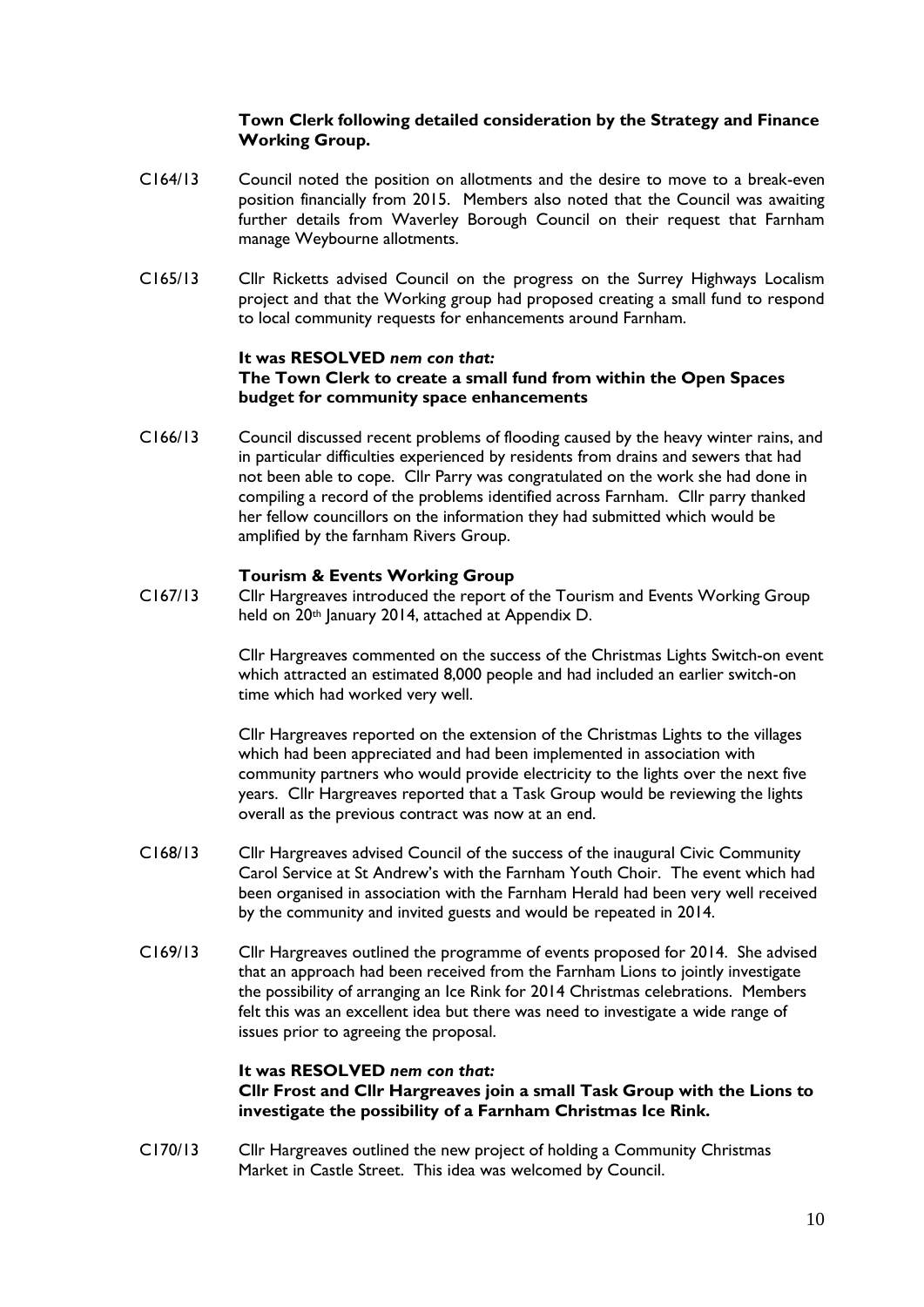#### **It was RESOLVED** *nem con that:* **The programme of events for 2014 be approved.**

- C171/13 Cllr Hargreaves advised Council on progress on the Residents' and Visitors' Guides and invited all councillors to submit details of events and activities that should be included.
- C172/13 Cllr Hargreaves reported on the success and learning points of the initial Craft Town events held in October and of the proposals to consolidate the activities in 2014. The contributions of all the partners, and particularly the Farnham Maltings, in getting the inaugural activity off the ground was welcomed.

#### **It was RESOLVED** *nem con that:* **Farnham Town Council should continue to assist in developing the Farnham Craft Town initiative**.

#### **Planning Consultative Group**

 $C173/13$  The minutes of the Planning & Licensing Consultative Group meetings held on  $12<sup>th</sup>$ December, 9<sup>th</sup> and 23<sup>rd</sup> January were agreed.

#### **Budget and Precept 2014/15**

C174/13 Cllr Steel introduced the report at Appendix H setting out the background and proposals for the 2014/15 budget and precept. He advised that Strategy and Finance had prepared a detailed budget 'bottom up' which was set out at Annex I to the agenda. This took into account pressures on the community, spend required, the recessionary and inflationary impacts and the need to make efficiency savings wherever possible.

> Cllr Steel highlighted the very small proportion of the Council Tax bill that came to Farnham and that Farnham did not receive any of the Freeze Grant offered by Government to Waverley and Surrey. Of the one specific grant that had been made available to town and parish councils, over half had been kept by Waverley Borough Council.

Cllr Steel said that in drawing up the budget the Strategy and Finance Working Group had wanted to maintain funding for community organisations, provide additional spending for items such as community clean-up project, new localism initiatives, and further extending the Christmas lights to villages and communities as well as improving communication with residents. Overall the gross expenditure for 2014/15 was proposed to be £1,119,707. With increased discretionary income from services of £187,394 the proposed precept was £932,313 which was still less than the 2012/13 level.

Cllr Steel advised that Strategy and Finance had considered freezing the amount paid by the typical Band D household, by reducing expenditure further, setting an additional in-year savings target again, or using reserves, but Councillors were concerned about storing up problems for the future. Strategy and Finance were recommending to council that a modest increase in the precept of 1.84 pence per week should be made. This would result in Farnham's proportion of the council tax for a Band D household being £56.87 per annum.

Cllr Frost said that she supported the recommendation and drew attention to the Localism project with Surrey County Council that was helping create economies of scale and efficiencies for both organisations.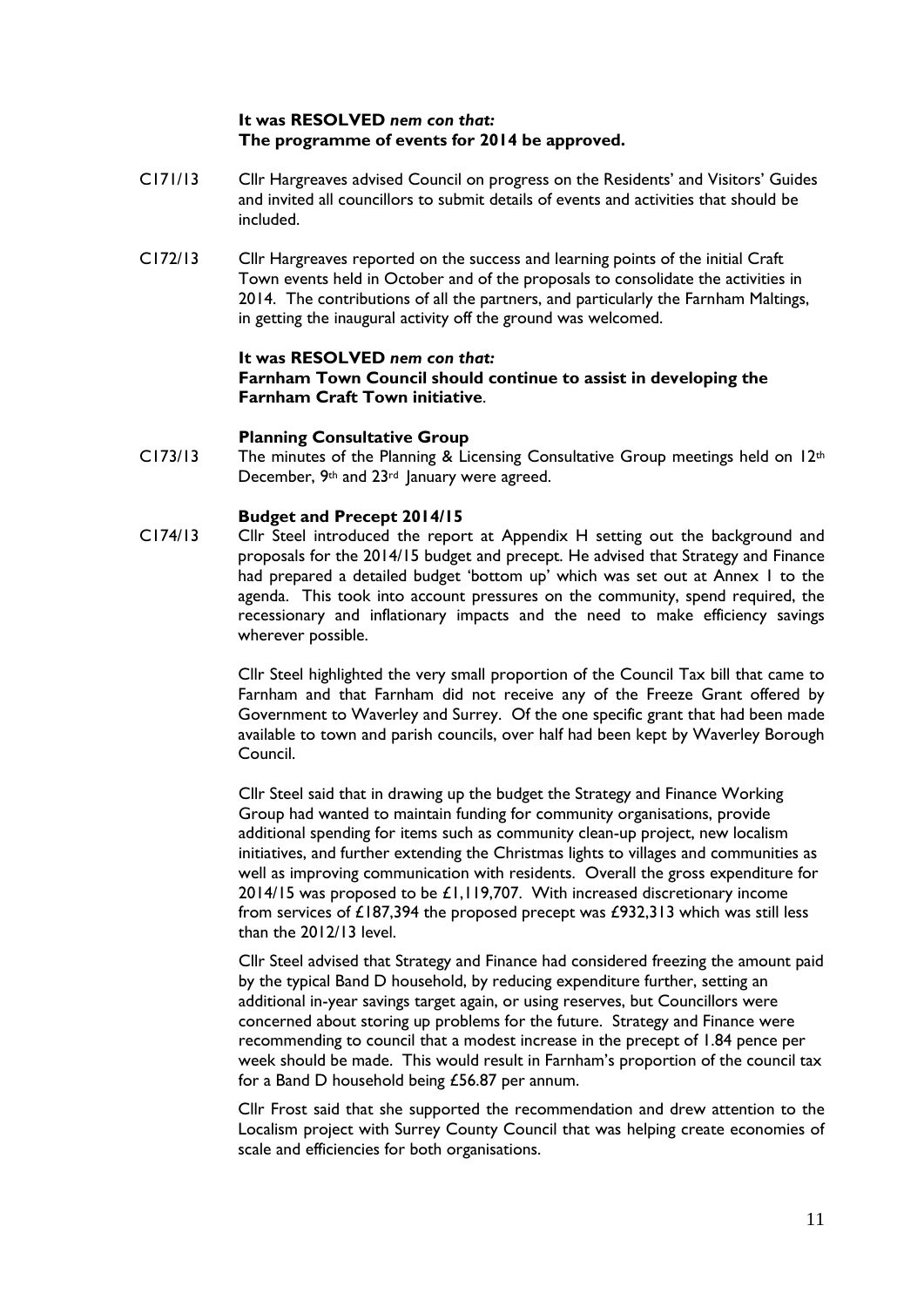Cllr Beaman said he supported the increase but was concerned that Waverley Borough Council had not passed on the specific grant for parishes awarded by Government. Had it done so, no increase would have been required.

Cllr Cockburn proposed and Cllr Beaman seconded the recommendations and **It was RESOLVED** *nem con that:*

- **1) The 2014/15 budget as set out at Annex 1 to Appendix H be approved;**
- **2) The precept for 2014/15 be set at £932,313.**

### **Part 2 – Items Noted**

C175/13 **Actions taken under Scheme of Delegation** The Town Clerk advised that no actions had been taken under the scheme of delegation since the last meeting.

C176/13 **Reports from Other Councils** Cllr Frost reported on the steps being taken by Surrey County Council in addressing its financial challenges.

#### C177/13 **Reports from Outside Bodies**

- **1.** Cllr Cockburn reported on the recent Farnham Conservation Area Management Committee (FCAMP) meeting.
- **2.** Cllr Attfield reported that TAG Farnborough Airport was beginning consultation on controlled airspace.
- **3.** Cllr Parry reported on the upcoming meeting of the Farnham Rivers Group which would be considering recent concerns over sewage in the Nadder Stream and other flooding problems. Cllr Attfield agreed to attend the meeting.

#### C178/13 **Date of next meeting**

Members noted that the next Council Meeting would take place on Thursday 13th March 2014.

C179/13 **Exclusion of Press and Public.**

#### **It was RESOLVED** *nem con* **to:**

**exclude members of the public and press from the meeting at Part 3, of the agenda in view of the confidential items under discussion.**

#### **Part 3 – Confidential Items**

- C180/13 Council endorsed the proposed recipients for the Services to Farnham Awards, which would be presented at a special ceremony on 24<sup>th</sup> February.
- C181/13 Council received an update on a proposal to help preserve Hale Chapels and agreed further information required prior to public consultation.

The Town Mayor closed the meeting at 8.50pm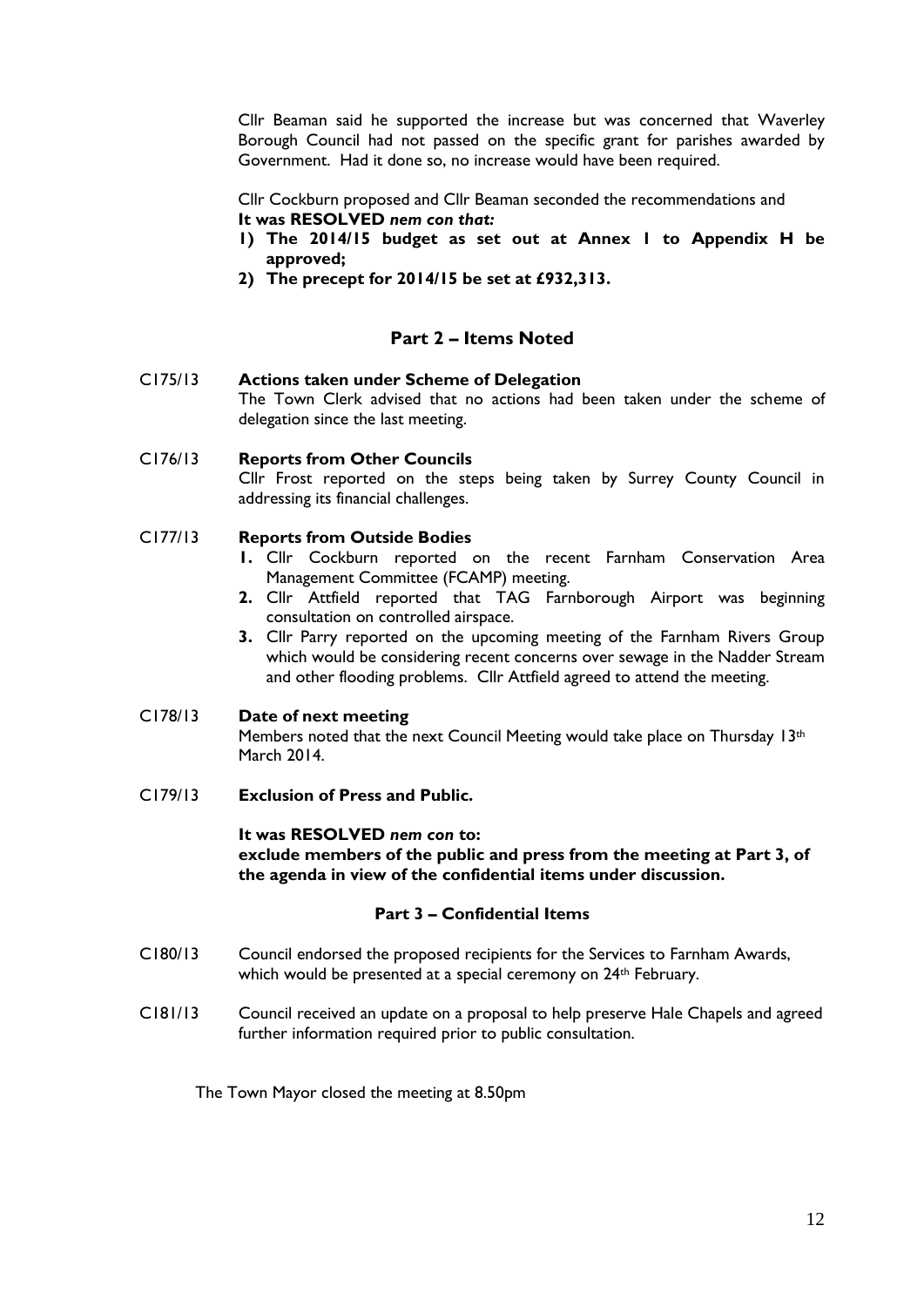



**Notes** Community Enhancement Working Group

#### **Time and date** 9.30am Tuesday 11th February 2014

**Place** Council Chamber, South Street, Farnham

### **Attendees:**

Members: Councillors David Attfield, Carole Cockburn, Susan Redfern and Jeremy Ricketts.

Officers present: Iain Lynch (Town Clerk), Kevin Taitt (Outside Services Team Leader) and Amy Dawson (Community Enhancement Assistant).

#### **1. Apologies**

Apologies were received from Councillor John Ward.

# 2. **Declarations of Interest:**

There were no declarations of interest.

#### **3. Notes of Meeting held on Wednesday 15th January 2014.**

| <b>POINTS</b>                                  | <b>ACTION</b> |
|------------------------------------------------|---------------|
| The notes of the previous meeting were agreed. |               |

# **4. Farnham in Bloom Community Group Report**

| <b>POINTS</b>                                                                                                                                                                                      | <b>ACTION</b>                |
|----------------------------------------------------------------------------------------------------------------------------------------------------------------------------------------------------|------------------------------|
| Members noted that the Farnham in Bloom Community Group had<br>been doing work in Saxon Way and that the Outside Services Team<br>Leader would be meeting with them to discuss upcoming events and |                              |
| projects, including the Big Pick Week.                                                                                                                                                             |                              |
| Cllr Cockburn informed members that the railings at Green Lane<br>Cemetery entrance still needed some maintenance.                                                                                 | Team Leader Outside Services |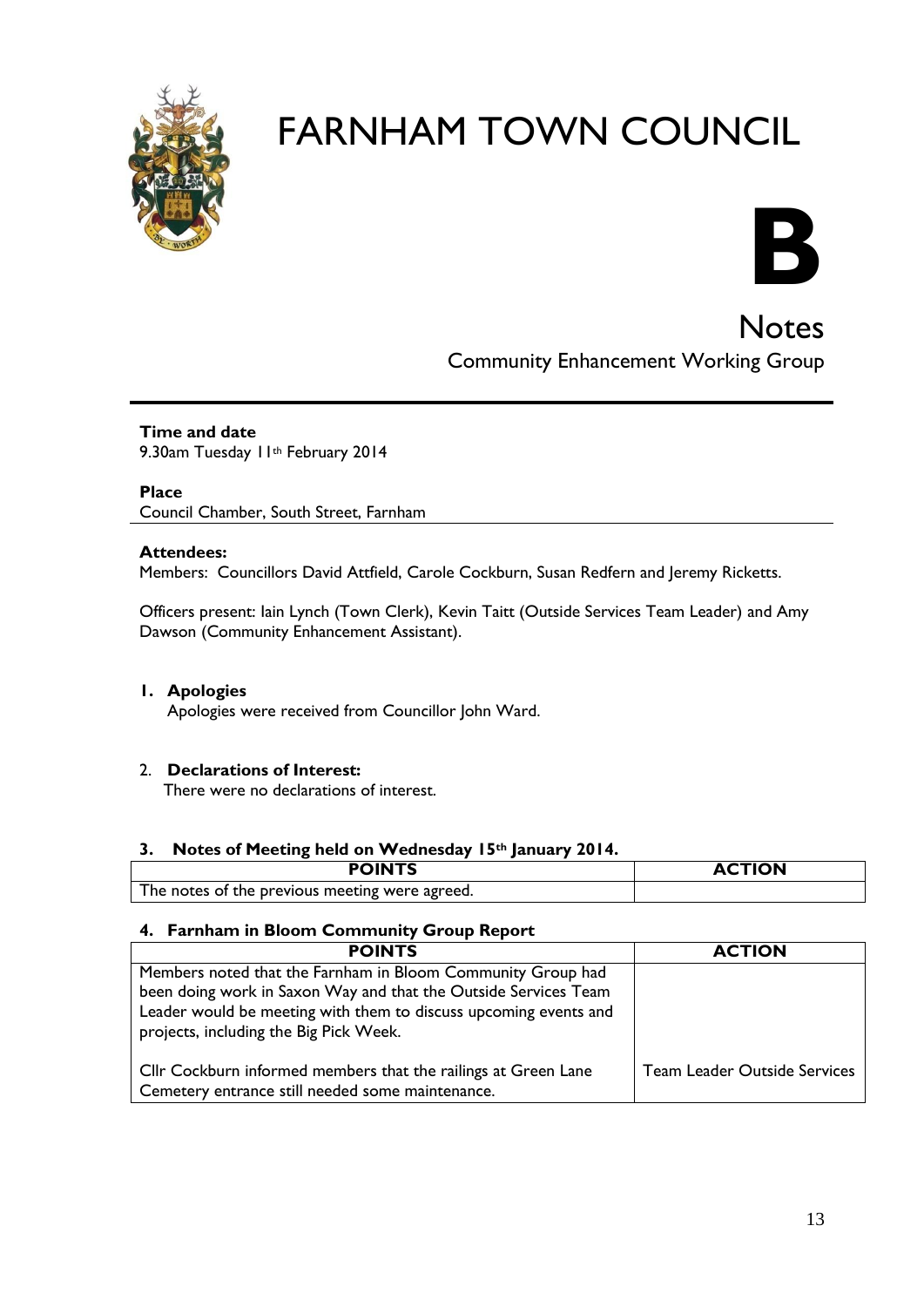#### **5. Britain in Bloom 2014**

| <b>POINTS</b>                                                                                                                                                                                                                                                                                                                                                                                                                                                                                         | <b>ACTION</b>                                             |
|-------------------------------------------------------------------------------------------------------------------------------------------------------------------------------------------------------------------------------------------------------------------------------------------------------------------------------------------------------------------------------------------------------------------------------------------------------------------------------------------------------|-----------------------------------------------------------|
| Members were given a written report by Cllr Ricketts which included<br>his ideas for Farnham's entry into Britain in Bloom following his<br>attendance at the launch event.                                                                                                                                                                                                                                                                                                                           |                                                           |
| Cllr Ricketts informed members that Britain in Bloom judges needed<br>to see energy and enthusiasm in the town and that everyone needed<br>to show pride in what they were doing.                                                                                                                                                                                                                                                                                                                     |                                                           |
| Cllr Ricketts proposed a different approach to the usual projects and<br>presentations and suggested that Farnham needs a new way to tackle<br>community problems.                                                                                                                                                                                                                                                                                                                                    |                                                           |
| Members noted that as part of Britain in Bloom, Farnham would be<br>taking part in the Royal Horticultural Society's (RHS) It's Your<br>Neighbourhood campaign. This campaign provides an opportunity to<br>smaller community groups to get involved in their area and be<br>involved in the wider Britain in Bloom initiative.                                                                                                                                                                       |                                                           |
| Cllr Ricketts suggested as part of the It's Your Neighbourhood campaign,<br>Farnham Town Council should get in touch with all the wards and get<br>them energised and excited to help solve problems in their area.                                                                                                                                                                                                                                                                                   |                                                           |
| Cllr Ricketts suggested that a key feature of Farnham's involvement in<br>Britain in Bloom could be "Help Our Pollinators." The public need to<br>know that there is a decrease in essential insects that help pollinate<br>fruits and flowers. Cllr Ricketts suggested that the community get<br>involved and come up with ideas to help progress the issue.<br>Cllr Ricketts informed members that Britain in Bloom is for everyone<br>and everyone should be involved, from babies to the elderly. |                                                           |
| Members considered an idea to distribute pot plants to new<br>homeowners but felt a packet of seeds in a welcome pack with<br>'Farnham in Bloom' branding was more appropriate.                                                                                                                                                                                                                                                                                                                       | <b>Team Leader Outside</b><br><b>Services to progress</b> |
| Members also agreed that that groups such as Scouts and Guides<br>should be invited to get involved by making things like bug houses or<br>bee hives with Certificates presented for the best ones.                                                                                                                                                                                                                                                                                                   | <b>Team Leader Outside</b><br><b>Services to progress</b> |
| The Town Clerk said that there the good ideas for Britain in Bloom<br>but that they needed prioritisation to ensure new activities did not<br>take away from the core activity.                                                                                                                                                                                                                                                                                                                       |                                                           |
| It was noted that a new Farnham in Bloom DVD would be made.<br>Cllr Ricketts proposed using hops in displays around the town.                                                                                                                                                                                                                                                                                                                                                                         | <b>Team Leader Outside</b><br><b>Services to progress</b> |
| Cllr Cockburn suggested that it would be hard to get schools involved<br>unless Farnham in Bloom projects linked to the curriculum. Farnham<br>Town Council could talk to the schools about Farnham in Bloom and<br>see if they had any ideas on how they could be involved<br>Cllr Attfield advised that he would get the 1 <sup>st</sup> Farnham Girls Brigade<br>involved. He noted that they, as with other groups, sometimes                                                                     | <b>Team Leader Outside</b><br><b>Services to progress</b> |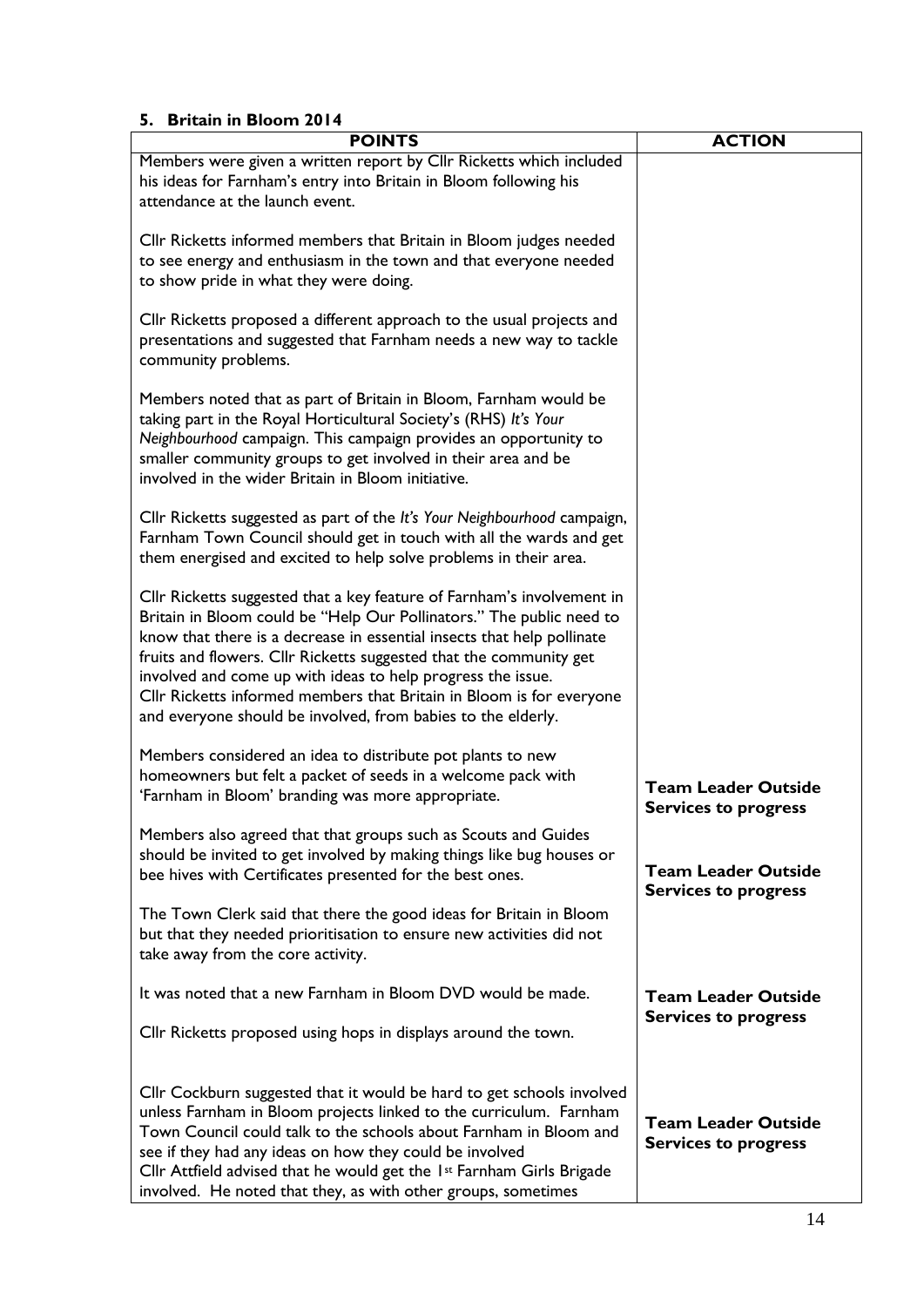| struggle to have the time as they have set plans for each week.                                                                                                                                                                                                                                                                                                                                                                                                             |                                                                                                        |
|-----------------------------------------------------------------------------------------------------------------------------------------------------------------------------------------------------------------------------------------------------------------------------------------------------------------------------------------------------------------------------------------------------------------------------------------------------------------------------|--------------------------------------------------------------------------------------------------------|
| Members agreed that specific areas should be prioritised such as<br>outside Farnham Train Station which is a main entrance to the town.<br>Cllr Redfern suggested that companies by the station should help by<br>taking pride in their area.                                                                                                                                                                                                                               | <b>Team Leader Outside</b><br><b>Services to progress</b>                                              |
| Town Clerk noted that Forest Lodge Garden Centre had some areas<br>it maintained in front of the Station and wondered if this could be<br>extended.                                                                                                                                                                                                                                                                                                                         |                                                                                                        |
| Cllr Cockburn said that that the whole community needed to know<br>that Farnham has been entered in Britain in Bloom so that they can<br>take part by clearing up their garden or local area. Farnham Town<br>Council should reach out to the community by contacting residents'<br>associations, using social media and using the press. It was agreed<br>that a regular newsletter be sent out to all residents' associations with<br>updates from meetings and projects. | <b>Community</b><br><b>Enhancement Assistant</b>                                                       |
| Cllr Ricketts encouraged all councillors to talk to their wards and<br>come up with ideas and projects to improve their area.                                                                                                                                                                                                                                                                                                                                               |                                                                                                        |
| Members noted that new signs saying "RHS Britain in Bloom Finalist"<br>would be put up at the entrances to the Town.                                                                                                                                                                                                                                                                                                                                                        |                                                                                                        |
| Members agreed the carpet bedding design for the area outside the<br>Old Police Station.                                                                                                                                                                                                                                                                                                                                                                                    | <b>Team Leader Outside</b><br><b>Services to progress</b>                                              |
| Members received an update on sponsorship to date.                                                                                                                                                                                                                                                                                                                                                                                                                          |                                                                                                        |
| Cllr Cockburn suggests that asking the Farnham Herald if the banner<br>at the top of the Farnham Herald front page could be used to<br>promote Farnham in Britain in Bloom 2014.                                                                                                                                                                                                                                                                                            | <b>Community</b><br><b>Enhancement Assistant</b><br>to progress                                        |
| Members noted the invitation to attend the South and South East in<br>Bloom Seminar on 19th March 2014.                                                                                                                                                                                                                                                                                                                                                                     | <b>Members to advise</b><br><b>Community</b><br><b>Enhancement Assistant if</b><br>they wish to attend |
|                                                                                                                                                                                                                                                                                                                                                                                                                                                                             |                                                                                                        |

# **6. Allotments**

| <b>POINTS</b>                                                                                                                    | <b>ACTION</b> |
|----------------------------------------------------------------------------------------------------------------------------------|---------------|
| Members noted the position on allotment income and that letters<br>would be sent out to any allotment holders that were overdue. |               |
|                                                                                                                                  |               |

# **7. Surrey County Council Highways Localism Project**

| <b>POINTS</b>                                                       | <b>ACTION</b> |
|---------------------------------------------------------------------|---------------|
| Members noted that the Outside Services Team had been continuing    |               |
| to work hard on cleaning all the signs around the town and had been |               |
| undertaking some responsive work.                                   |               |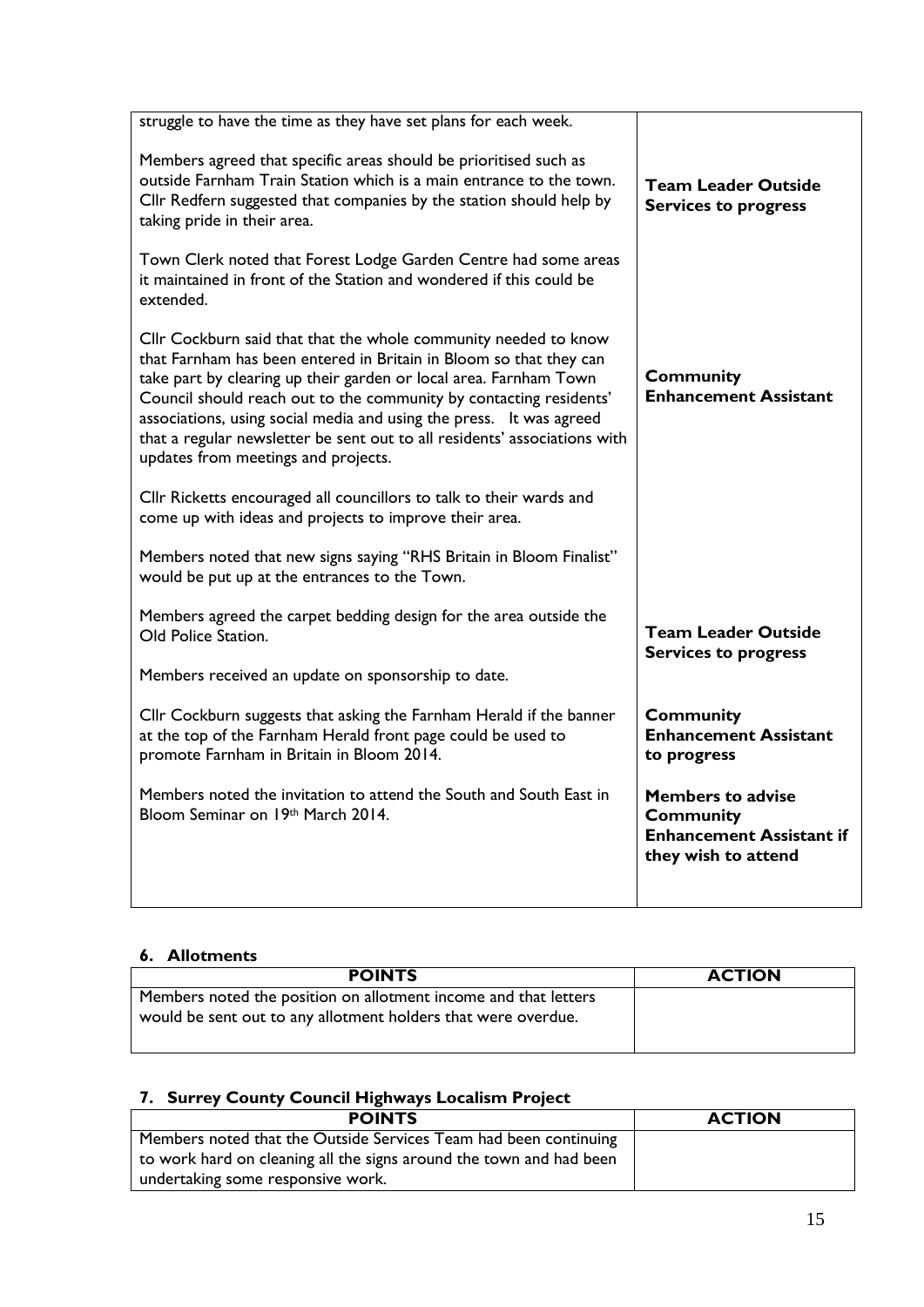| Members noted that the initial pilot continued to the end of March<br>2014 but because of the late agreement for the project would not be<br>able to use all the money they were allocated in the first year. A bid<br>for the second year was being submitted. |  |
|-----------------------------------------------------------------------------------------------------------------------------------------------------------------------------------------------------------------------------------------------------------------|--|
| Cllr Attfield raised the issues of pothole deterioration and flooding<br>problems and that he had raised these issues with Surrey County<br>Council.                                                                                                            |  |

## **8. Street Furniture Update**

| <b>POINTS</b>                                                                                                                                                                                                                                                                                         | <b>ACTION</b>                                             |
|-------------------------------------------------------------------------------------------------------------------------------------------------------------------------------------------------------------------------------------------------------------------------------------------------------|-----------------------------------------------------------|
| Members noted that work to replace the damaged bus shelter had<br>been held up by the insurance company who were offering less than<br>the cost to replace the shelter.                                                                                                                               | <b>Team Leader Outside</b><br><b>Services to progress</b> |
| Members were informed that Farnham Town Council would not<br>accept anything less than the bus shelter that was being replaced.<br>Members also noted that Surrey County Council were proposing to<br>install real time information for both bus shelters in Hale Road.                               |                                                           |
| Town Clerk informed members that new signs were being proposed<br>for the allotment sites with the Farnham Town Council branding.                                                                                                                                                                     |                                                           |
| Cllr Cockburn informed members that a new sign was going to be<br>installed by Long Bridge, showing the history of the bridge and<br>suggested that Farnham should have signs for all the yards in the<br>town. These signs could have the name of the yard and a brief history<br>where appropriate. |                                                           |
| Cllr Attfield advised members of the request for a crossing or<br>markings in South Street so that elderly people had better access to<br>Gostrey Meadow. Members noted that nothing had been done so far<br>but agreed that this should be pursued further.                                          | <b>Team Leader Outside</b><br><b>Services to progress</b> |
| Town Clerk informed members that Farnham Town Council had<br>received comments from the public about the public conveniences<br>in Gostrey Meadow and that discussions on how to make these<br>toilets more fit for purpose were underway.                                                            |                                                           |

# **9. Big Pick Week - 22nd to 30th March 2014**

| <b>POINTS</b>                                                                                                                                                                                                                             | <b>ACTION</b>                                                                  |
|-------------------------------------------------------------------------------------------------------------------------------------------------------------------------------------------------------------------------------------------|--------------------------------------------------------------------------------|
| Members noted that the date of the Spring Big Pick Week would be<br>the 22th to 30 <sup>th</sup> March 2014 and agreed that dates and details of the<br>Big Pick Week should be sent out to residents associations as soon as<br>possible | <b>Community</b><br><b>Enhancement Assistant</b><br>to progress                |
| Members discussed the litter outside schools and in the town centre.<br>Members were concerned that the daily clean did not appear to be<br>happening.                                                                                    | <b>Team Leader Outside</b><br><b>Services to contact</b><br><b>Waverley BC</b> |
| Members noted that during the Community Enhancement Working<br>Group meetings, areas of concern should be identified and noted so                                                                                                         |                                                                                |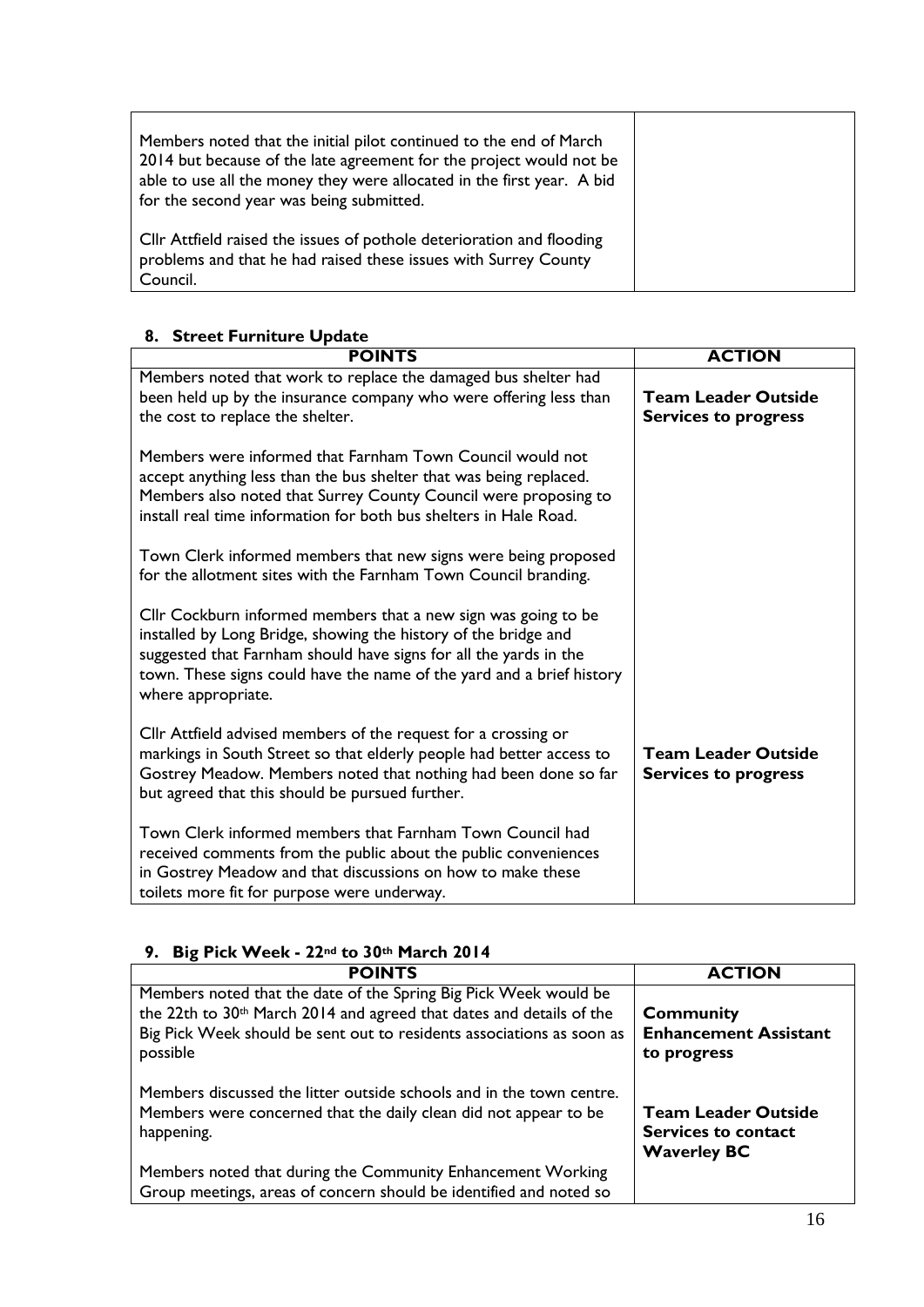| that Farnham Town Council could contact Paul Redmond and get the |  |
|------------------------------------------------------------------|--|
| l areas cleaned.                                                 |  |
|                                                                  |  |

# **10. Environmental Policy Statement**

| <b>POINTS</b>                                                  | <b>ACTION</b>               |
|----------------------------------------------------------------|-----------------------------|
| Members were shown the Environmental Policy Statement and were | <b>Recommendation to</b>    |
| asked to give suggestions for any changes to be made.          | <b>Council: That the</b>    |
| Members agreed that there were no changes to make to the       | <b>Environmental Policy</b> |
| Environmental Policy Statement attached at Annex I and that it | <b>Statement should be</b>  |
| should be recommended to Council for adoption                  | adopted                     |

# **11. Items for Future Meetings**

| <b>POINTS</b>                                                 | <b>ACTION</b>              |
|---------------------------------------------------------------|----------------------------|
| Members agreed that in the next meeting, a report showing the | <b>Team Leader Outside</b> |
| options for the public conveniences upgrade in Gostrey Meadow | <b>Services</b>            |
| should be given.                                              |                            |

# **12. Date of Next Meeting**

| <b>POINTS</b>                                                                       | <b>ACTION</b> |
|-------------------------------------------------------------------------------------|---------------|
| It was agreed that the date of the next meeting will be Thursday $20$ <sup>th</sup> |               |
| March 2014 at 09.30am.                                                              |               |

Meeting ended at 11:10am

Minutes taken by Amy Dawson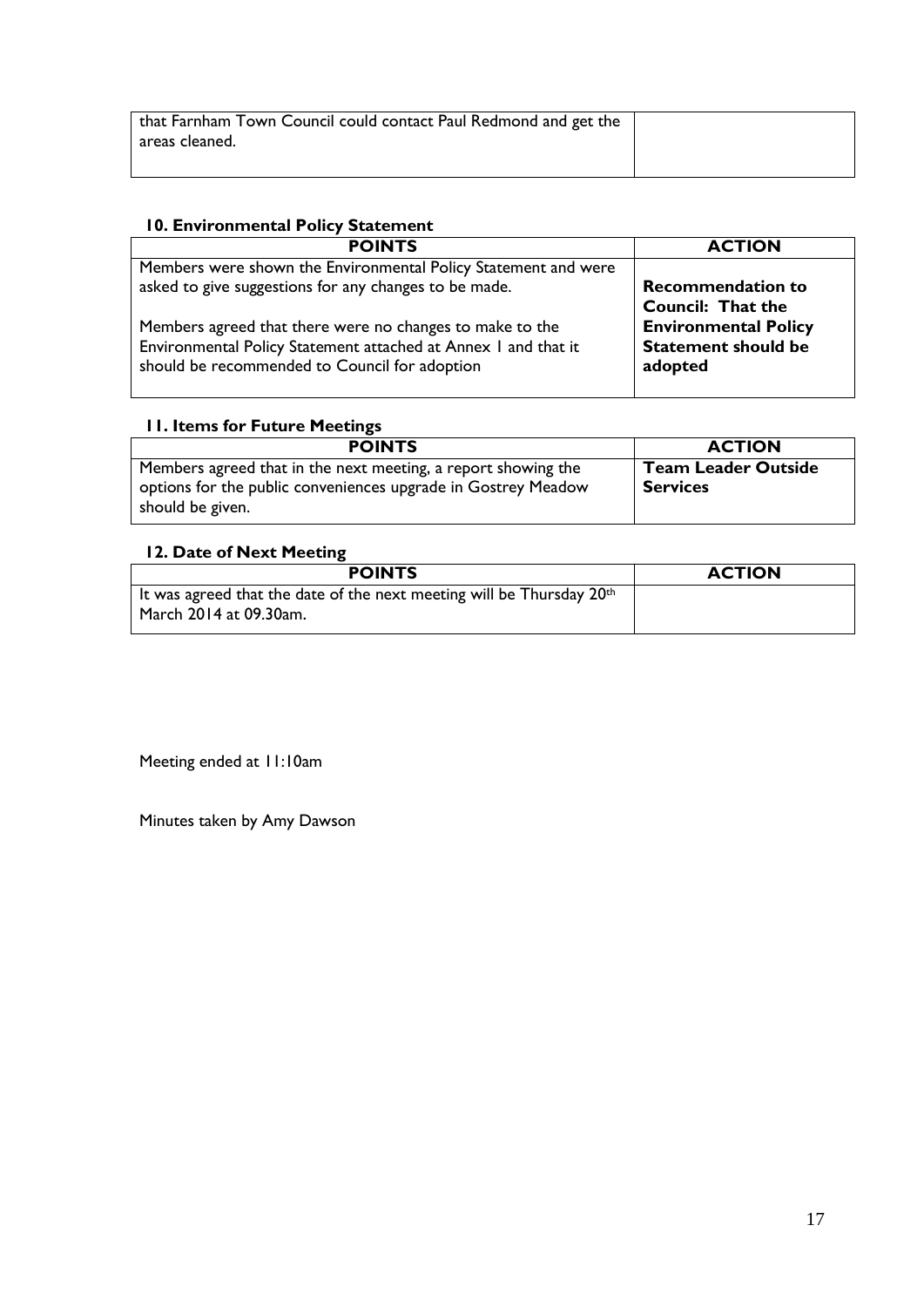Annexe 1 to Appendix B

# **ENVIRONMENTAL POLICY STATEMENT**

Farnham Town Council recognises that the day-to-day operations can impact both directly and indirectly on the environment. The Council aims to protect and improve the environment through good management and by adopting best practice wherever possible. Farnham Town Council will work to integrate environmental considerations into our business decisions and adopt greener alternatives wherever possible, throughout our operations.

In order to discharge its responsibilities the Council will:

- bring this Environmental Policy Statement to the attention of all stakeholders carry out regular audits of the environmental management system;
- comply fully with all relevant legal requirements, codes of practice and regulations at International, National and Local levels;
- eliminate risks to the environment, where possible, through selection and design of materials, buildings, facilities, equipment and processes;
- ensure that emergency procedures are in place at all locations for dealing with environmental issues;
- establish targets to measure the continuous improvement in the Council's environmental performance;
- identify and manage environmental risks and hazards;
- improve the environmental efficiency of the Council's transport and travel;
- involve customers, partners, clients, suppliers and subcontractors in the implementation of these objectives;
- minimise waste and increase recycling within the framework of the Council's waste management procedures;
- only engage contractors who are able to demonstrate due regard to environmental matters;
- prevent pollution to land, air and water;
- promote environmentally responsible purchasing;
- provide adequate resources to control environmental risks arising from work activities;
- provide suitable training to enable employees to deal with their specific areas of environmental control;
- reduce the use of water, energy and any other natural resources;
- source materials from sustainable supply, when practicable; and
- where risks cannot be eliminated, minimise them by substitution, use of physical controls or, as a last resort, through systems of work

This Environmental Policy will be reviewed at least annually and revised as necessary to reflect changes to the business activities and any changes to legislation. Any changes to the Policy will be brought to the attention of all stakeholders.

**Signed: lain Lynch Dated: 13 March 2014**

**Position: Town Clerk**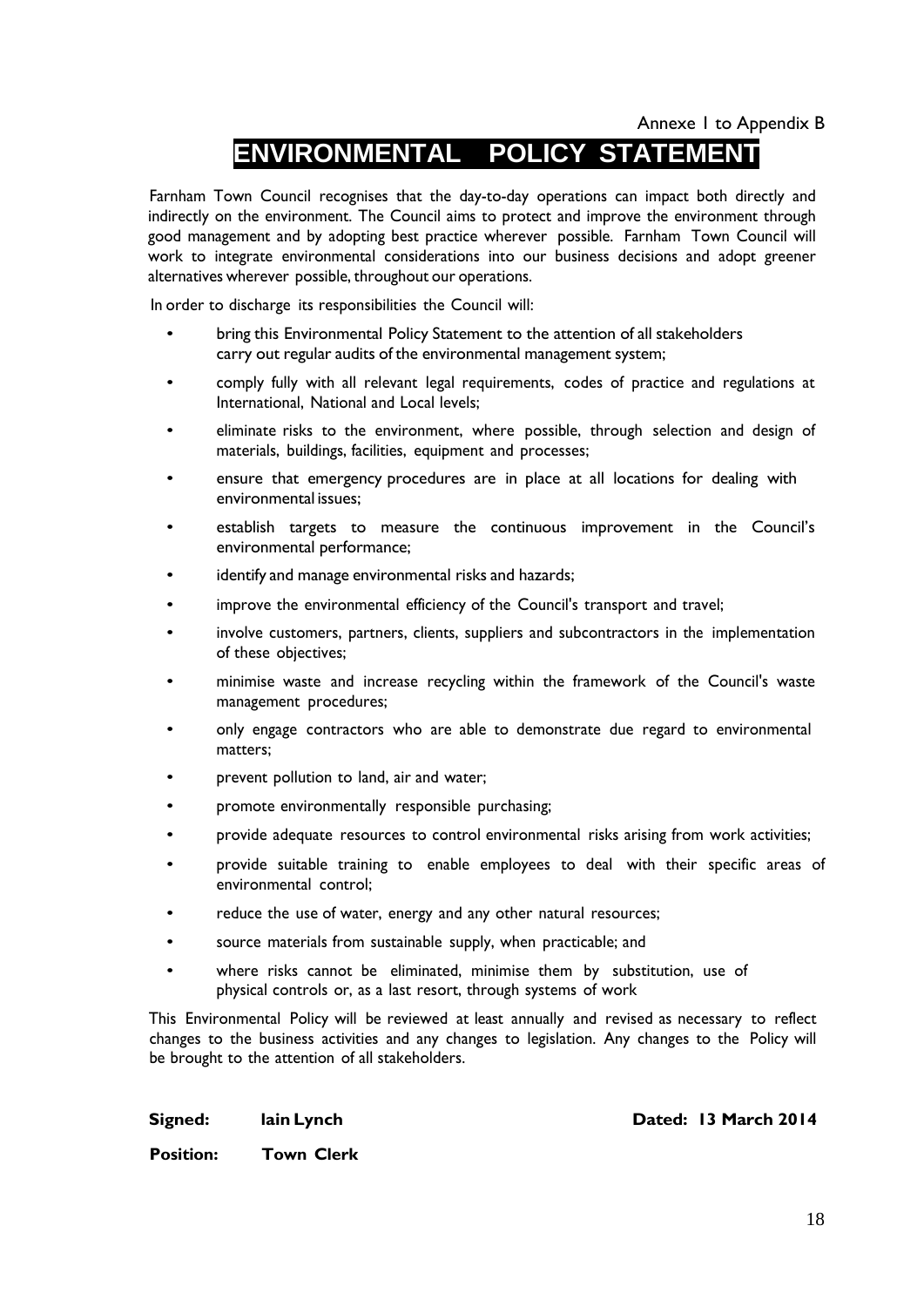



**Notes** Cemeteries and Appeals Working Group

**Time and date** 10.00am on Thursday 27 February 2014

**Place** Council Chamber, South Street, Farnham

**Attendees:** Cllrs Carole Cockburn, Carlo Genziani, Stephen Hill and John Ward.

**Officers present**: Iain Lynch (Town Clerk), Rachel Aves (Corporate Governance Team Leader), Alan Corcoran (Contracts and Facilities Officer).

**1. Apologies for Absence** 

Apologies were received from Cllrs Redfern and Parlett.

**2. Declarations of Interest** No declarations of interest were received.

#### **3. Notes of Last Meeting**

| <b>POINTS</b>                                                  | <b>ACTION</b> |
|----------------------------------------------------------------|---------------|
| The notes of the meeting held on 28 November 2013 were agreed. |               |
|                                                                |               |

# **4. West Street Cemetery Chapel**

| <b>POINTS</b>                                                                                                                                                                                                                   | <b>ACTION</b> |
|---------------------------------------------------------------------------------------------------------------------------------------------------------------------------------------------------------------------------------|---------------|
| Ted and Oliver Kannemeyer of Drake and Kannemeyer advised<br>members on the progress of the West Street Cemetery Chapel<br>renovation project.                                                                                  |               |
| It was noted that a preliminary estimate was being prepared and that<br>this would be reported on further at the next meeting.                                                                                                  |               |
| Members were advised that the Waverley Borough Council<br>Conservation Officer, and an engineer, would be visiting the site the<br>following week and that the results of this meeting would be reported<br>back in due course. |               |
| It was noted that investigation was required in to access to drainage<br>facilities and that this investigation was ongoing at the time of the                                                                                  |               |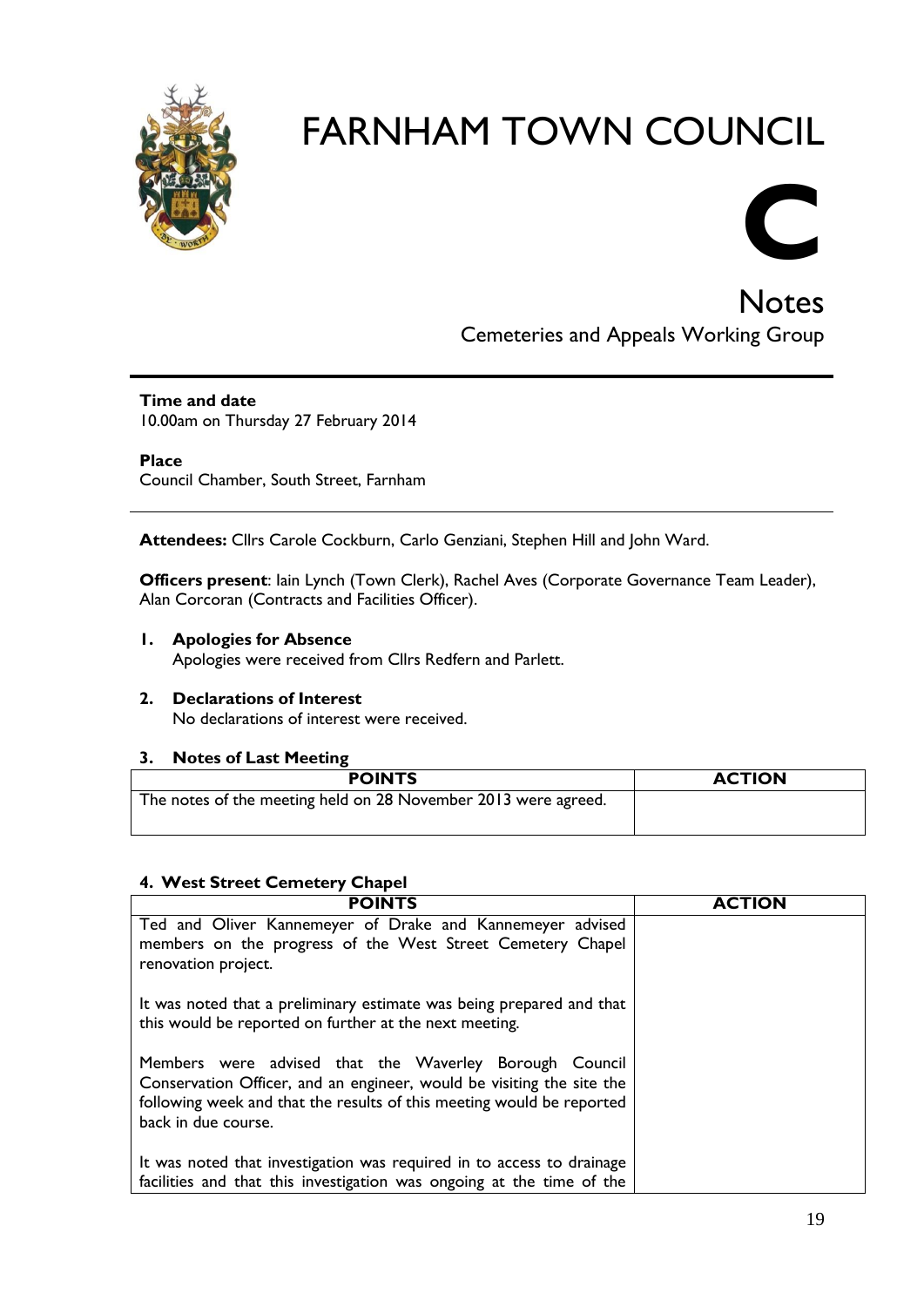| meeting.                                                                                                                                                                                                                                                                                       |  |
|------------------------------------------------------------------------------------------------------------------------------------------------------------------------------------------------------------------------------------------------------------------------------------------------|--|
| Members considered the requirements of the building when being<br>leased to the selected tenant and agreed that some work might be<br>deferred for the future, as long as the building was restored to a<br>sound and secure condition, with the desired facilities in place, such<br>as a WC. |  |
| It was anticipated that a report on the full costs of renovating the<br>West Street Chapel should be made to full council in April 2014.                                                                                                                                                       |  |

# **5. Hale Cemetery Chapels**

| <b>POINTS</b>                                                                                                                                                                                                                                                                                                                                                                                                    | <b>ACTION</b>                                                                                                                                           |
|------------------------------------------------------------------------------------------------------------------------------------------------------------------------------------------------------------------------------------------------------------------------------------------------------------------------------------------------------------------------------------------------------------------|---------------------------------------------------------------------------------------------------------------------------------------------------------|
| Members considered a confidential paper on the possible funding<br>options for the potential conversion of Hale Cemetery Chapels. It<br>was agreed that public consultation on the proposal should now be<br>undertaken with Hale residents. It was suggested that information<br>could be presented at a Hale Coffee Morning at the Hale Institute,<br>which over 100 residents are expected to attend monthly. |                                                                                                                                                         |
| Cllr Genziani pointed out that the Council should be mindful of the<br>potential impact on the amenity of Hale Cemetery for its original<br>purpose. Members noted this point and it was agreed that it was<br>important to ensure that the working life of the cemetery was not<br>adversely affected by any restoration of the chapels.                                                                        | Officers, in liaison with the                                                                                                                           |
| Members considered the financing options as attached at exempt<br>annex I to these minutes and agreed that officers should progress<br>investigation in to the viability and implications of option C in<br>particular, which was raised by the internal auditor at his visit in<br>February.                                                                                                                    | Lead Member for cemeteries,<br>and ward members arrange a<br>consultation event with Hale<br>residents on the options for<br>the Hale Cemetery Chapels. |
| It was agreed that the matter should be referred to the Strategy and<br>Finance Working Group and that following this, consultation with<br>Hale residents should be arranged,                                                                                                                                                                                                                                   |                                                                                                                                                         |

# **6. Fees and Charges**

| <b>POINTS</b>                                                                                                                                                                                                                                                                                                                           | <b>ACTION</b>                                                                                      |  |  |
|-----------------------------------------------------------------------------------------------------------------------------------------------------------------------------------------------------------------------------------------------------------------------------------------------------------------------------------------|----------------------------------------------------------------------------------------------------|--|--|
| Members noted the report at Appendix C and agreed with the<br>principle of the apportionment of the interment fee and the Exclusive<br>Right of burial fee due to the fact that pre-purchase had recently<br>become available and that grave digging would not be included within<br>the interment fee with effect from 1st April 2014. | Recommendation to Strategy<br>& Finance: That the burial fee<br>be broken down in to two           |  |  |
| Members felt that the layout of the fees and charges was confusing<br>and that in order to be clear to the public the schedule should be set<br>out differently. It was agreed that the detail of the fees and charges<br>and how the reapportionment is presented could be agreed by the<br>Lead Member and the Town Clerk.            | parts: i) exclusive right of<br>burial and ii) the interment fee<br>as per annex 2 to the minutes. |  |  |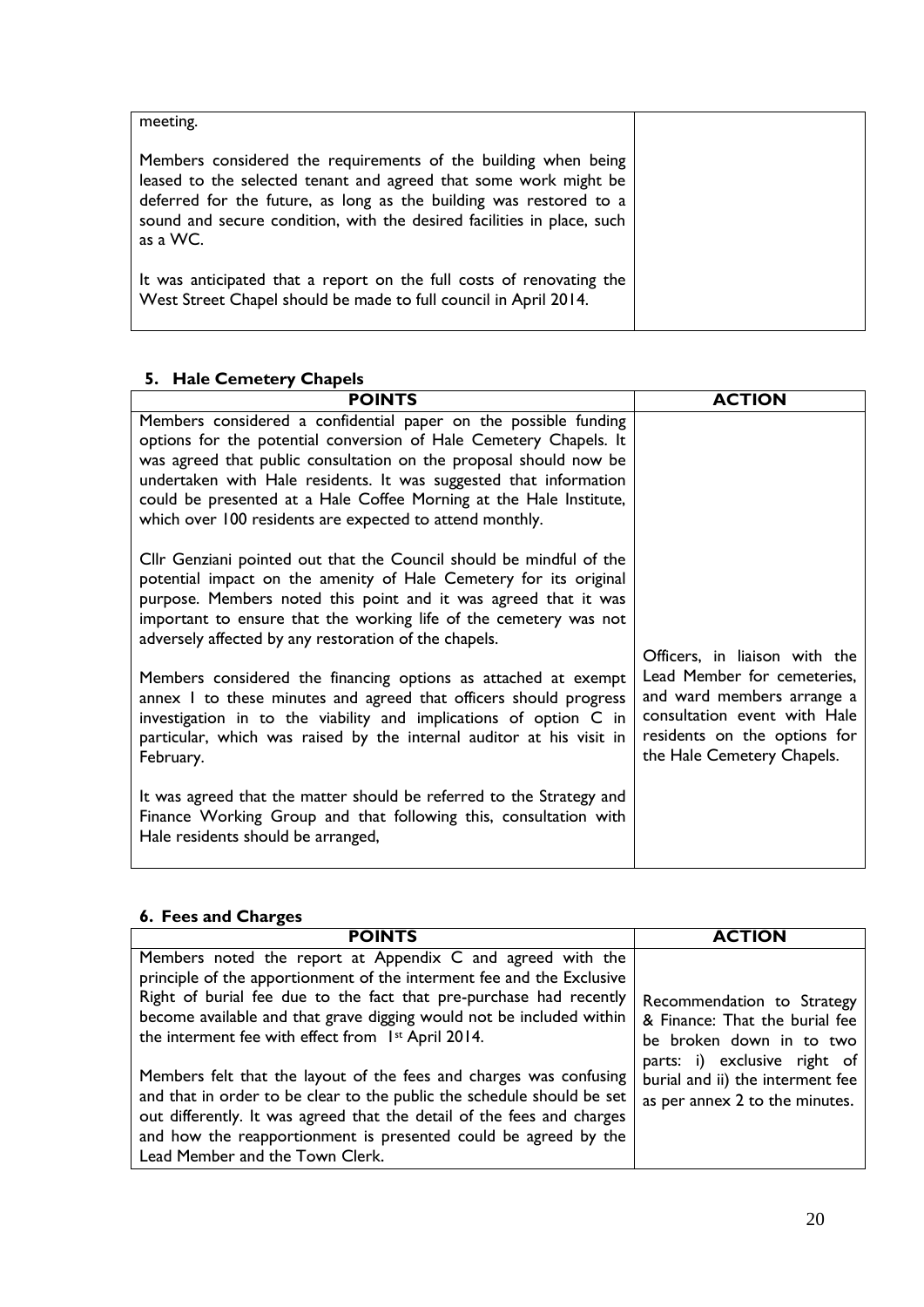# **7. Dog Control Order**

| <b>POINTS</b>                                                                                                                                                                                              | <b>ACTION</b>                                                                     |
|------------------------------------------------------------------------------------------------------------------------------------------------------------------------------------------------------------|-----------------------------------------------------------------------------------|
| Members welcomed the feedback received from the public in relation<br>to the proposed Dog Control Order for the Town Council's<br>cemeteries.                                                              |                                                                                   |
| The detail of the feedback, as attached at annex 3 to the minutes, was<br>reviewed and members agreed that the Dog Control order was<br>largely supported and therefore could progress to the next stages. | <b>Officers</b><br>the<br>progress<br>implementation of the Dog<br>Control Order. |
| It was noted that further work would be undertaken by officers,<br>including further liaison with Waverley Environmental Health and<br>Licencing.                                                          |                                                                                   |

# **8. Biodiversity and Farnham in Bloom**

| <b>POINTS</b>                                                                                                                                                                                                                                                                                                                                | <b>ACTION</b>                 |
|----------------------------------------------------------------------------------------------------------------------------------------------------------------------------------------------------------------------------------------------------------------------------------------------------------------------------------------------|-------------------------------|
| Cllr Cockburn felt that the cemeteries service should support the                                                                                                                                                                                                                                                                            | Cllr Cockburn invite Surrey   |
| Farnham in Bloom campaign and continue its work on improving and                                                                                                                                                                                                                                                                             | Wildlife Trust to support the |
| enhancing biodiversity.                                                                                                                                                                                                                                                                                                                      | council on continuing<br>to   |
|                                                                                                                                                                                                                                                                                                                                              | improve biodiversity in the   |
| It was noted that work had previously been undertaken in association<br>with the Surrey Wildlife Trust and that this had been successful. Cllr<br>Cockburn felt that engaging with the Surrey Wildlife Trust again<br>would be beneficial and it was agreed that she would contact them<br>directly and arrange for a meeting to take place. | cemeteries.                   |
| Members also noted that officers were proposing seeding the<br>wildflower area with poppies for the centenary of WW1.                                                                                                                                                                                                                        |                               |

# **9. Services and Projects Update**

|     | <b>POINTS</b>                                                                                                                                                                                                                                                                                                                                                                                                                                                | <b>ACTION</b>                                                                                                                                                                         |
|-----|--------------------------------------------------------------------------------------------------------------------------------------------------------------------------------------------------------------------------------------------------------------------------------------------------------------------------------------------------------------------------------------------------------------------------------------------------------------|---------------------------------------------------------------------------------------------------------------------------------------------------------------------------------------|
| i.  | Replacement noticeboards<br>Members received a paper on a review of noticeboards in the<br>cemeteries. It was noted that the current noticeboards were<br>inconsistent in branding and did not as professional or clear<br>as the Council would like.<br>It was agreed that new noticeboards should be purchased<br>from within the existing budget, subject to the discussion of<br>noticeboard branding at Strategy and Finance Working Group<br>in March. | <b>Recommendation</b><br>to.<br>Council:<br>that<br>new<br>noticeboards<br>be<br>purchased for the four<br>cemeteries with the costs<br>being met from within the<br>existing budget. |
| i.  | <b>Health and Safety Memorial Programme</b><br>Members noted that testing was due to commence in Hale<br>cemetery and that following these tests West Street<br>Cemetery would be tested in stages as appropriate.                                                                                                                                                                                                                                           |                                                                                                                                                                                       |
| ii. | <b>Effects of poor weather in the cemeteries</b><br>Members were advised that the poor weather in the weeks<br>before the meeting had caused damage to some trees, but<br>that no graves or memorials were affected. It was noted that<br>the affected tress had been dealt with and potential dangers<br>removed where necessary.                                                                                                                           |                                                                                                                                                                                       |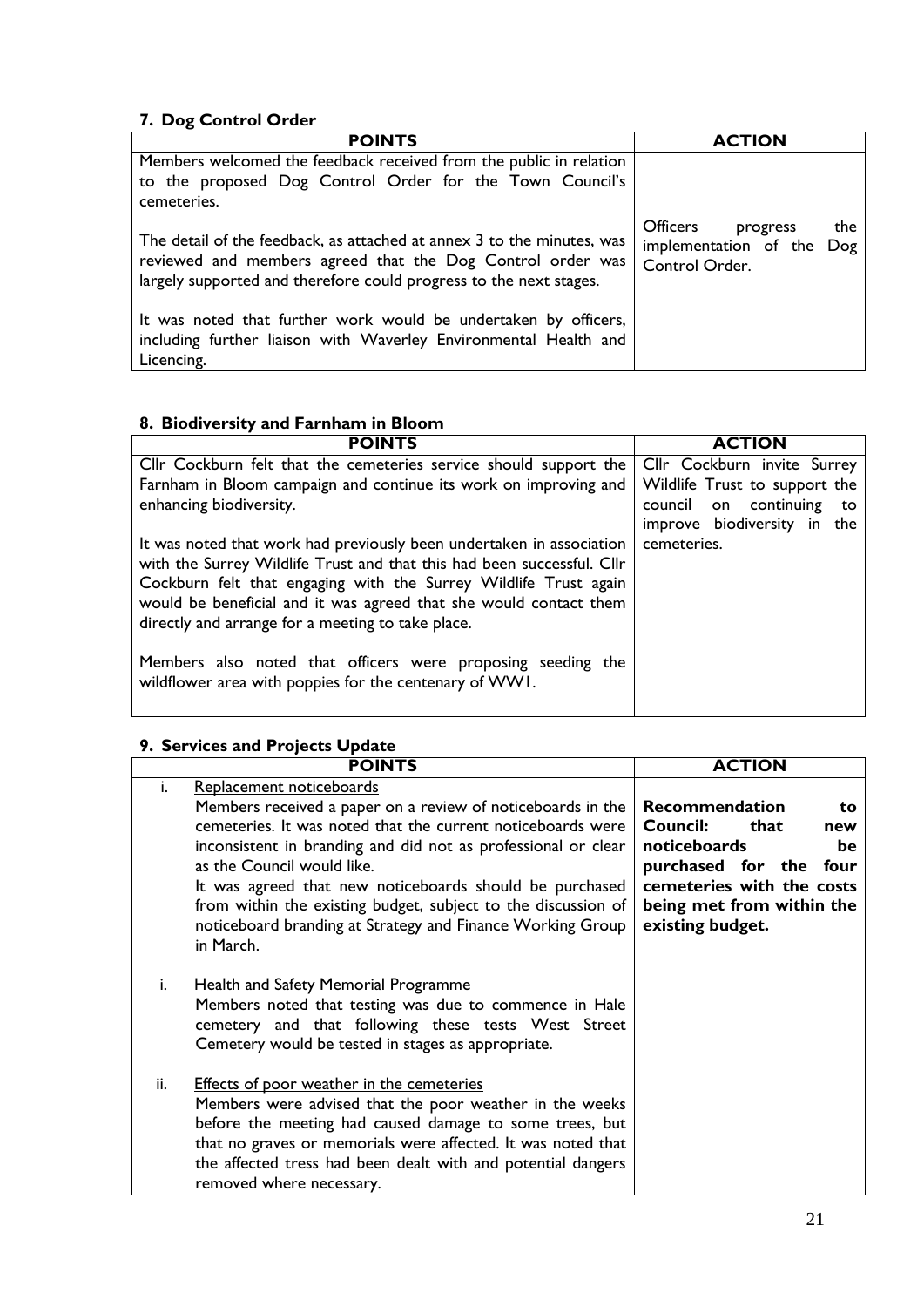| iii. | Farnham Park Cemetery, Hale<br>Members noted that officers continued to receive calls from<br>members of the public about the new private cemetery in<br>Hale, Farnham Park Cemetery. It was noted that the<br>cemetery was being offered an as investment opportunity to<br>the public and that the literature being provided seemed to<br>indicate incorrectly that Farnham was running out of burial<br>space. It was noted that at the last review in 2012,<br>approximately 80 years of burial space remained. It was<br>agreed that another review should be undertaken and that<br>officers should liaise with the managers of the new private<br>cemetery in relation to the time consuming calls being taken<br>because of the misinformation. | Officers seek to liaise with the<br>managers of the new private<br>cemetery in Hale. |
|------|---------------------------------------------------------------------------------------------------------------------------------------------------------------------------------------------------------------------------------------------------------------------------------------------------------------------------------------------------------------------------------------------------------------------------------------------------------------------------------------------------------------------------------------------------------------------------------------------------------------------------------------------------------------------------------------------------------------------------------------------------------|--------------------------------------------------------------------------------------|
| iv.  | A new insurance claim<br>Members noted that the office had received an insurance<br>claim for an injury that occurred in West Street Cemetery<br>and that further information from the insurers was pending. It<br>was agreed that the matter should be reported back to<br>members as appropriate.                                                                                                                                                                                                                                                                                                                                                                                                                                                     |                                                                                      |
| v.   | Any ongoing appeals or complaints<br>The Town Clerk updated members in relation an ongoing<br>appeal.                                                                                                                                                                                                                                                                                                                                                                                                                                                                                                                                                                                                                                                   |                                                                                      |

# **10. Date of next meeting**

| <b>POINTS</b>                                                       | <b>ACTION</b> |
|---------------------------------------------------------------------|---------------|
| It was agreed the next meeting would take place on Thursday 22 May. |               |

The meeting closed at 11.15am.

Notes by Rachel Aves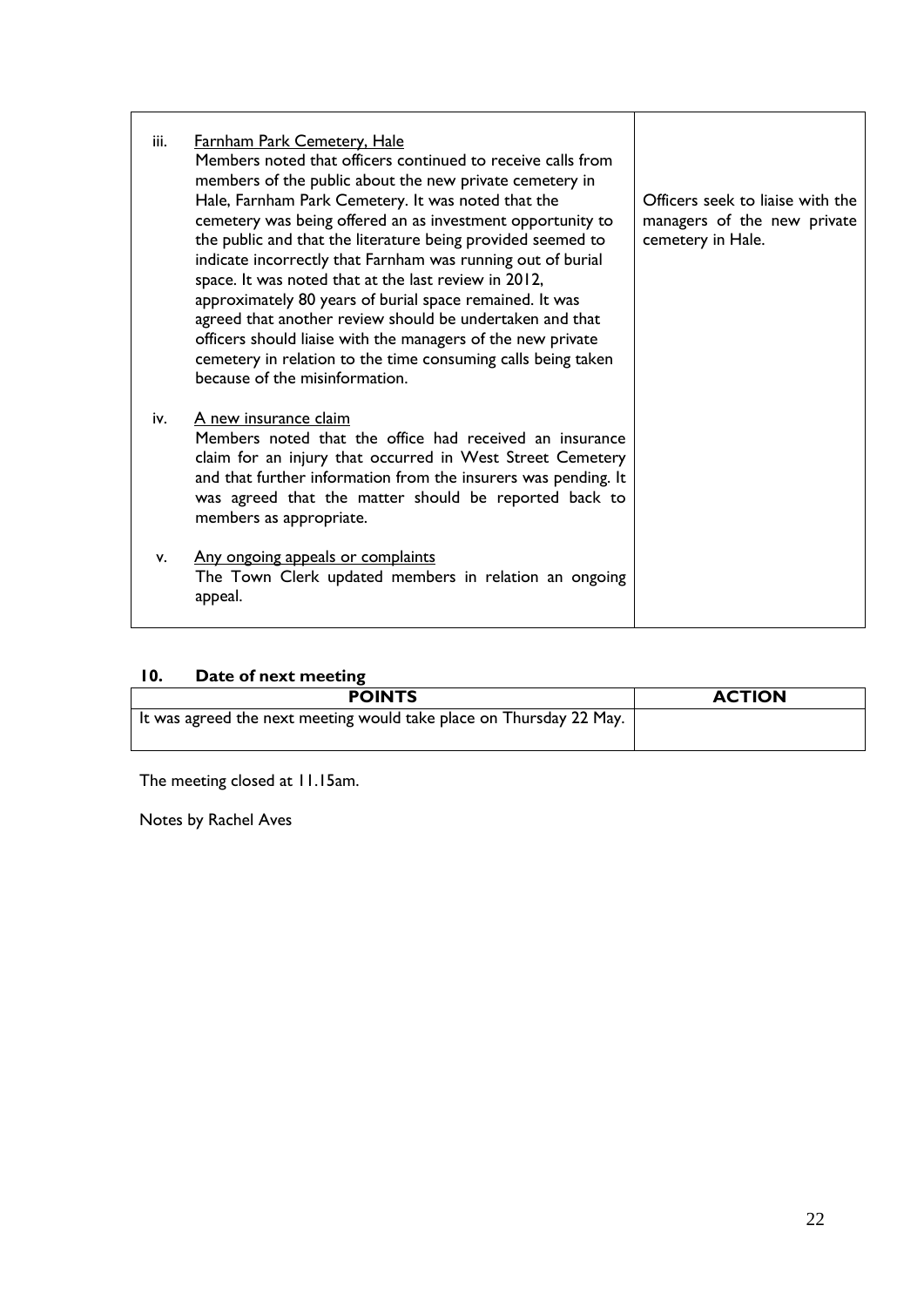Exempt Annex 1 - Minutes of Cemeteries and Appeals Working Group 28.2.14 *Financial options in relation to Hale Cemetery Chapels*

Distributed separately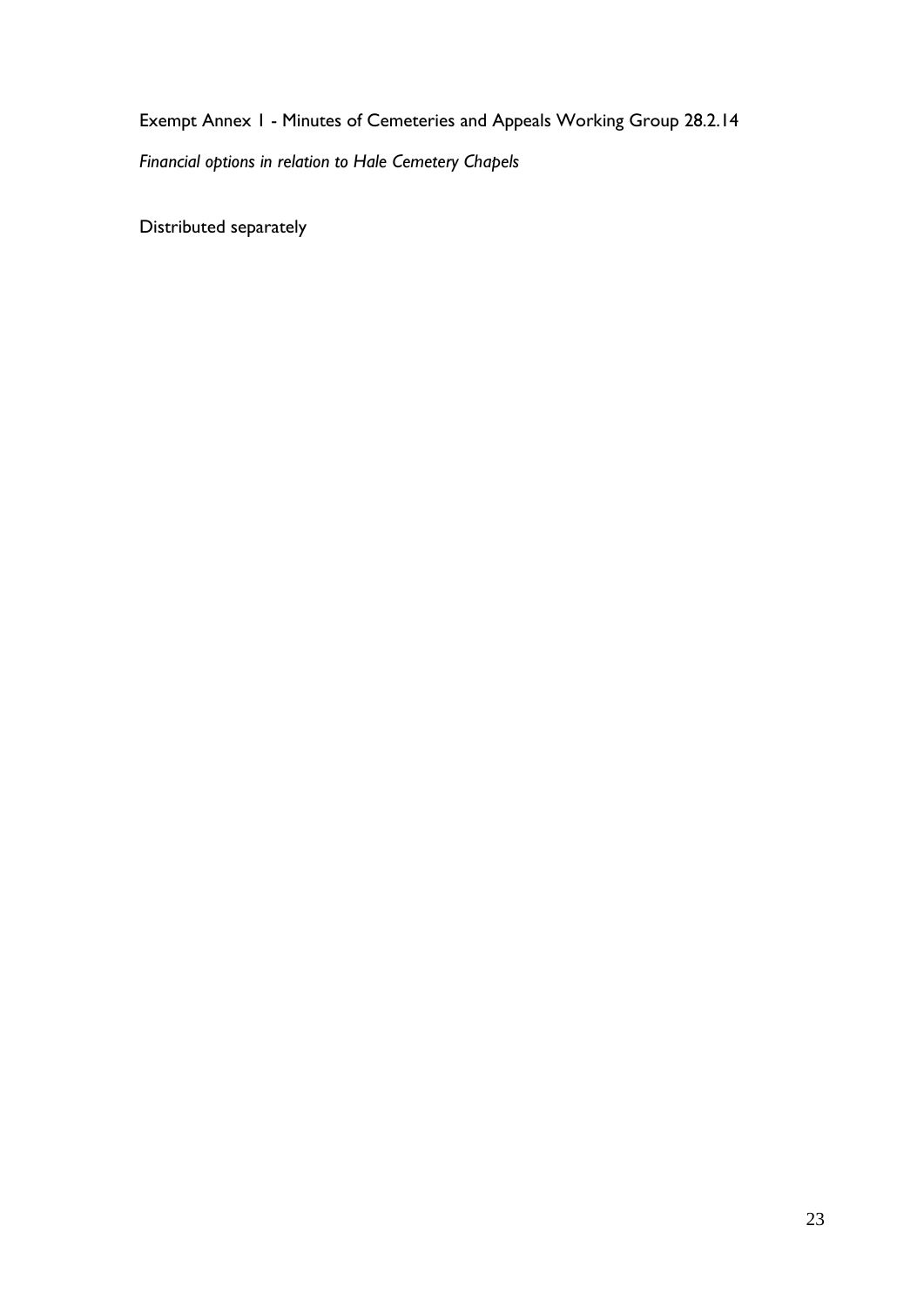Annex 2 - Minutes of Cemeteries and Appeals Working Group 28.2.14

*Cemetery burial fee breakdown*



# **Farnham Town Council**

# **FEES AND CHARGES FOR CEMETERIES 2013/14**

*Please note: Non-residents are those not residing inside the Farnham Town Council boundary.* 

*For graves purchased after 1st March 2008, the EROB includes the right to erect first memorial*

Grave Spaces Grave spaces can be pre-purchased (i.e. purchased prior to an interment).

| <b>SERVICE</b>                                                             | <b>Residents Fees</b><br>$(f)$ | <b>Non-residents</b><br>Fees $(f)$ | <b>VAT</b><br>Group |
|----------------------------------------------------------------------------|--------------------------------|------------------------------------|---------------------|
| <b>BURIALS AND INTERMENTS - All Cemeteries</b><br><b>Breakdown of Fees</b> |                                |                                    |                     |
| Purchase of a Double Depth Grave<br><b>Exclusive Rights of Burial ONLY</b> | 1,605                          | 3,210                              | E                   |
| Purchase of a Single Depth Grave<br><b>Exclusive Rights of Burial ONLY</b> | 1,550                          | 3,100                              | E                   |
| <b>Interment Fee</b><br>Payable at the time of interment                   | 550                            | 1,100                              | E                   |
| How to calculate burial fees                                               |                                |                                    |                     |
| Double Depth Grave<br><b>EROB</b> and Interment                            | 2,155                          | 4,310                              | E                   |
| Single Depth Grave<br><b>EROB</b> and Interment                            | 2,100                          | 4,200                              | E                   |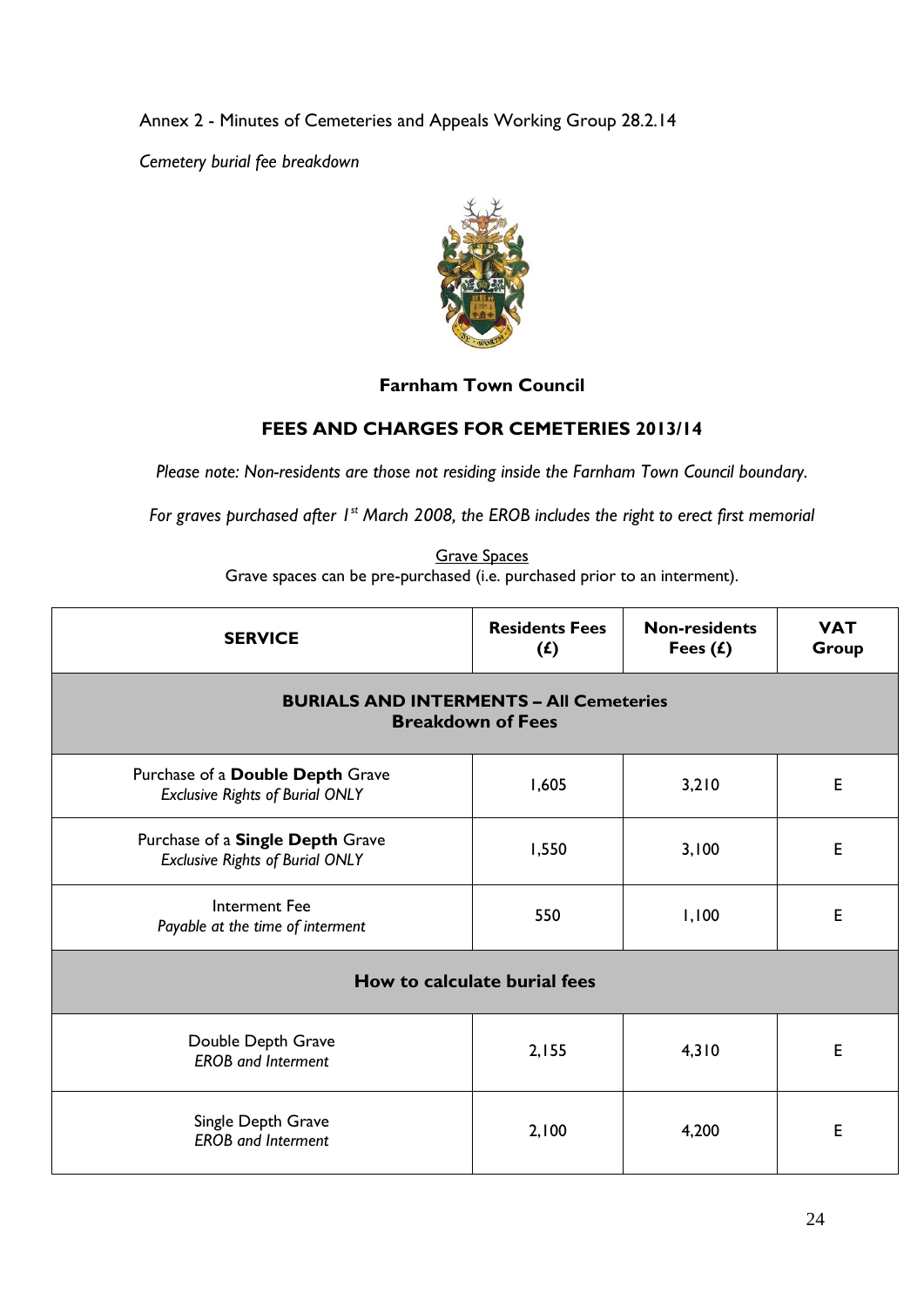



**Notes** Strategy and Finance Working Group

**Time and date** 9.30am Tuesday 4th March 2014

**Place**

Town Clerk's Office, South Street, Farnham

#### **Attendees:**

Members: Councillors David Beaman, Carole Cockburn, Pat Frost, Jill Hargreaves, Jeremy Ricketts, Roger Steel and John Ward.

Officers present: Iain Lynch (Town Clerk) Rachel Aves (Team Leader Corporate Governance), Alan Corcoran (part), Catherine Knight (part)

**1. Apologies** There were no apologies

#### **2. Declarations of Interest:**

Members of Waverley Borough Council and Surrey County Council declared personal interests as Councillors of those authorities. Cllr Frost declared a pecuniary interest as Chairman of the Farnham Competitive Music Festival and took no part in the discussion on that item. Cllr Steel declared a personal interest as a supporter of the Phyllis Tuckwell Hospice.

#### **3. Notes of Meeting held on 24th January 2014**

| <b>POINTS</b>          | <b>ACTION</b> |
|------------------------|---------------|
| The notes were agreed. |               |

#### **4. Finance**

| <b>POINTS</b>                                                | <b>ACTION</b> |
|--------------------------------------------------------------|---------------|
| <b>Internal Auditor's Interim report</b>                     |               |
| Members welcomed the progress made on the<br>a)              |               |
| implementation of previous year's recommendations. The       |               |
| Town Clerk advised that approval had been received from      |               |
| HMRC on the application to Opt to Tax the Wrecclesham        |               |
| Community Centre. Members noted the impact this would        |               |
| have on adding VAT on the rent of the centre and the earlier |               |
| Council decision to consider the implications as part of the |               |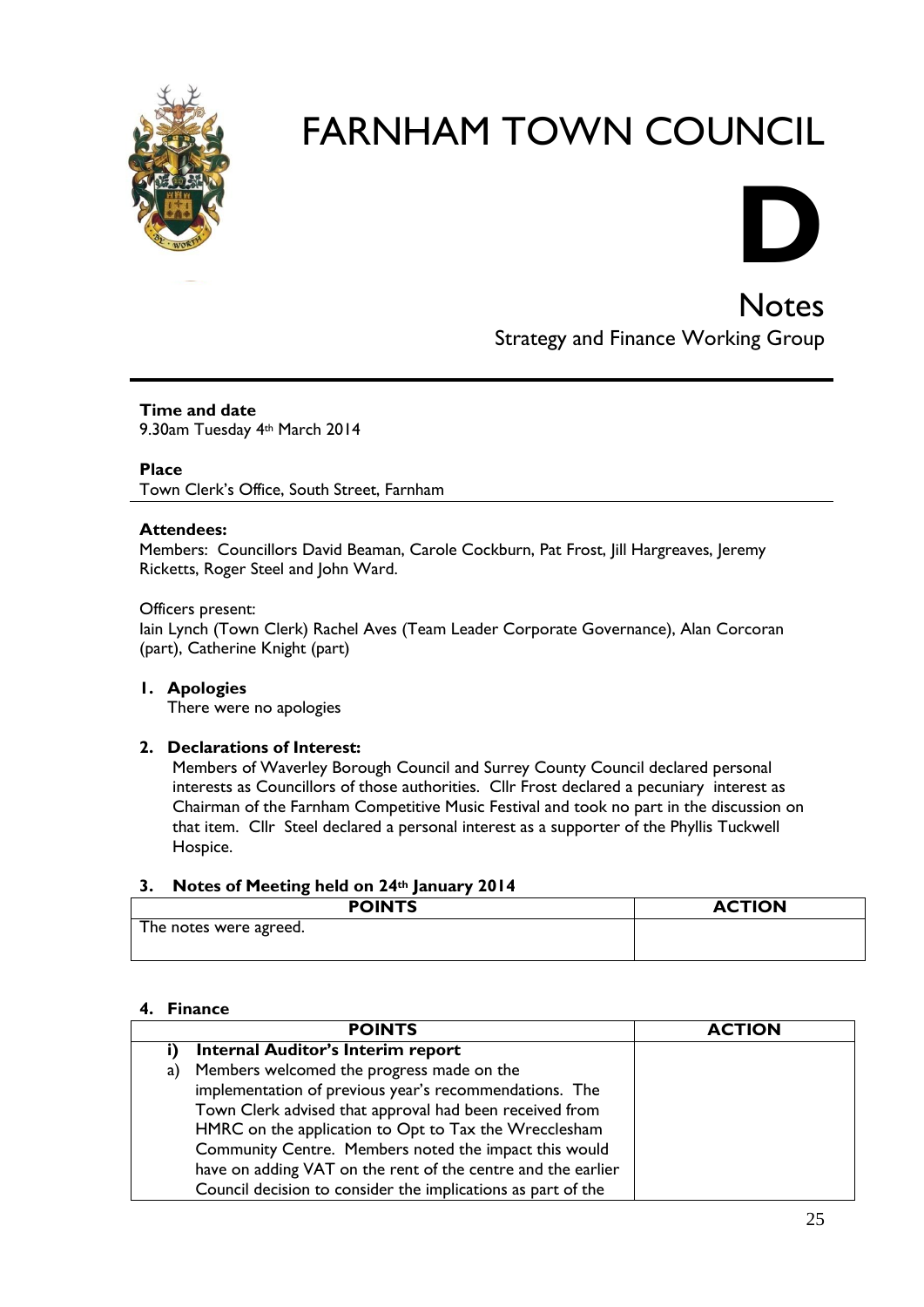|     | new Lease for the Centre after refurbishments.                                                                                         |                               |
|-----|----------------------------------------------------------------------------------------------------------------------------------------|-------------------------------|
| b)  | Members noted that a review of the VAT partial exemptions                                                                              |                               |
|     | had been carried out and that the Council would remain                                                                                 |                               |
|     | within the de minimis calculation for 2013/14.                                                                                         |                               |
| c)  | Members noted that a preliminary review of the Cemetery                                                                                |                               |
|     | income received since April 2013 had been carried out and                                                                              | <b>Team Leader Corporate</b>  |
|     | that no further matters had arisen. Officers were to conduct                                                                           | Governance to review.         |
|     | further analysis as outlined in the report.                                                                                            |                               |
| ii) | <b>Budget comparison</b>                                                                                                               |                               |
|     | Members received the income and expenditure report to 28 <sup>th</sup><br>February and noted that the Council was on track for a small |                               |
|     | underspend primarily because of close management of staff                                                                              |                               |
|     | vacancies. Members confirmed that some of the                                                                                          |                               |
|     | refurbishment works would be able to be met from revenue                                                                               |                               |
|     | rather than using earmarked reserves.                                                                                                  |                               |
|     | iii) Members agreed that no virements were necessary, and that                                                                         |                               |
|     | the changes in expenditure during the year against budget                                                                              |                               |
|     | would be reported in the normal way.                                                                                                   |                               |
|     | iv) Members noted that a PIID dispensation had been obtained                                                                           |                               |
|     | from HMRC reducing the potential administration of year-end                                                                            |                               |
|     | reporting obligations.                                                                                                                 |                               |
|     | v) Reserves                                                                                                                            |                               |
|     | a) Members reviewed the Reserves position ahead of the                                                                                 |                               |
|     | year end and discussed each committed reserve in turn.                                                                                 |                               |
|     | b) It was agreed that a significant earmarked reserve needed                                                                           |                               |
|     | to be kept for the Town Hall, to fund both unforeseen                                                                                  |                               |
|     | major works, and the replacement Council Chamber                                                                                       |                               |
|     | furniture.                                                                                                                             |                               |
|     | Members received an update on the proposals for<br>C)<br>Gostrey Meadow toilets which had been subject to an                           |                               |
|     | initial discussion with Waverley.                                                                                                      |                               |
|     | d) Members discussed the proposed transfer of the Borelli                                                                              | Town Clerk to pursue          |
|     | Walk toilets, and agreed that any transfer would need to                                                                               |                               |
|     | be subject to survey and an initial financial contribution if                                                                          |                               |
|     | the issues experienced in the past over the transfer of                                                                                |                               |
|     | public toilets and cemeteries were not to be repeated.                                                                                 |                               |
|     | e) Members asked that Tourism and Events Working Group                                                                                 | Tourism and Events            |
|     | to review the proposal for Information points in the town                                                                              | Working Group to consider     |
|     | for visitors, and whether it would be appropriate for one                                                                              |                               |
|     | to be sited in the Car Park.                                                                                                           |                               |
|     | vi) Members noted the progress made on Sponsorship for 2014                                                                            |                               |
|     | and that figures were ahead of the same position in 2013.                                                                              |                               |
|     | vii) The Investment Strategy was agreed for adoption by Council                                                                        | <b>Recommendation to</b>      |
|     | with some minor textual amendments.                                                                                                    | <b>Council: That the</b>      |
|     |                                                                                                                                        | <b>Investment Strategy be</b> |
|     | vi) Farnham Craft Town                                                                                                                 | adopted.                      |
|     | Members received details of the proposed bid to the Arts Council to                                                                    | <b>Recommendation to</b>      |
|     | enable the Craft Town project to evolve over the following two                                                                         | <b>Council: That Farnham</b>  |
|     | years. It was agreed to recommend that Farnham Town Council                                                                            | <b>Town Council be the</b>    |
|     | could act as the Accountable Body for the Bid.                                                                                         | <b>Accountable Body for</b>   |
|     |                                                                                                                                        | the Craft Town Bid to         |
|     |                                                                                                                                        | the Arts Council.             |
|     |                                                                                                                                        |                               |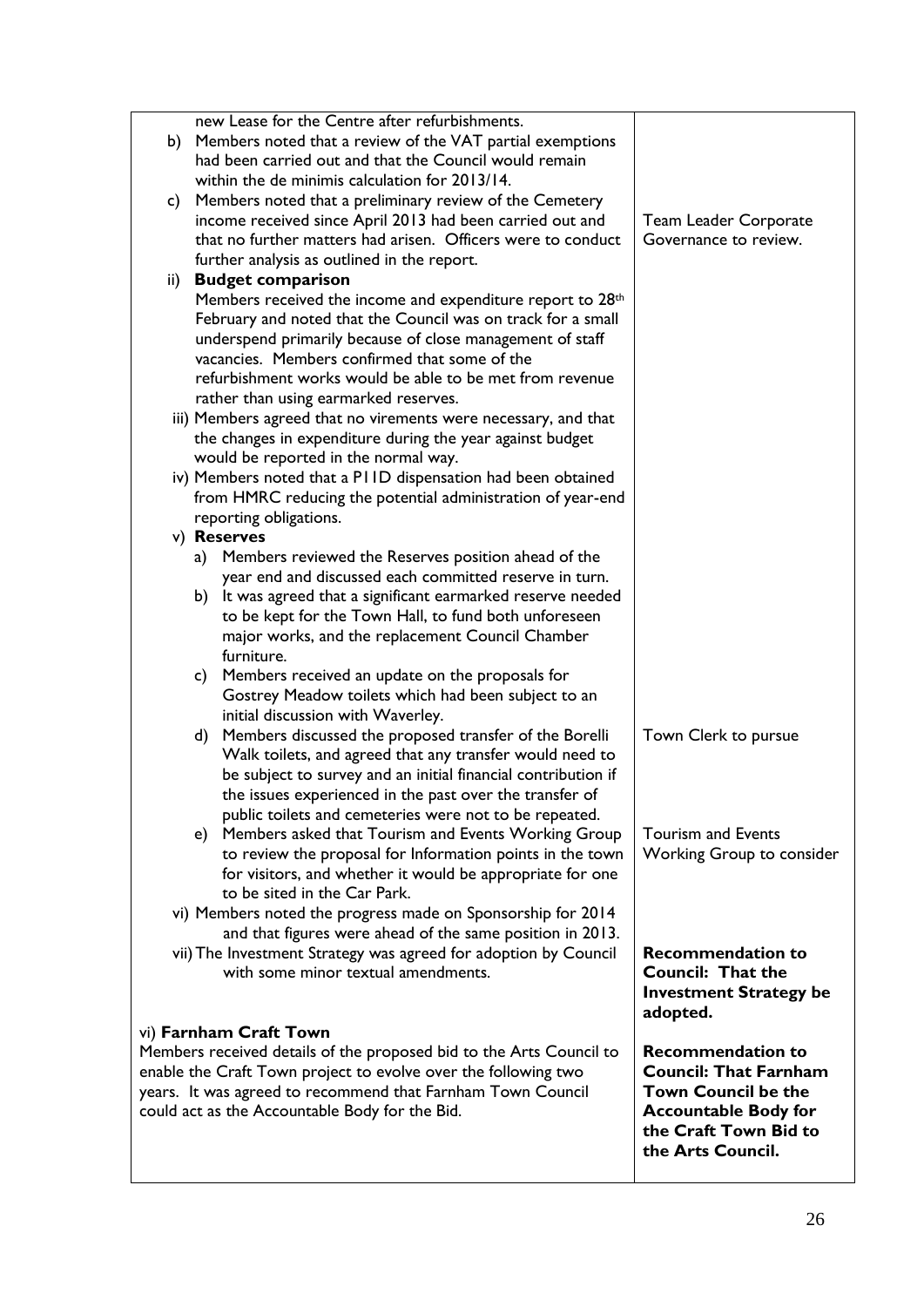# **5. Contracts update**

| <b>POINTS</b>                                                                                                                                                                                                                                                                                                                                                                                                                                                                                                                                                                                                                                                                                                                                                                                                                                                                                                                                                                                            | <b>ACTION</b>             |
|----------------------------------------------------------------------------------------------------------------------------------------------------------------------------------------------------------------------------------------------------------------------------------------------------------------------------------------------------------------------------------------------------------------------------------------------------------------------------------------------------------------------------------------------------------------------------------------------------------------------------------------------------------------------------------------------------------------------------------------------------------------------------------------------------------------------------------------------------------------------------------------------------------------------------------------------------------------------------------------------------------|---------------------------|
| <b>Office Refurbishment</b><br>I)<br>Members noted that the phased works had been completed in<br>accordance with Council decision. Discussions were taking place<br>with the Museum for the loan of some pictures for the new public<br>space. Arrangements for the opening of the Tindle Suite were<br>discussed and agreed for the end of April.                                                                                                                                                                                                                                                                                                                                                                                                                                                                                                                                                                                                                                                      |                           |
| 2) Wrecclesham Community Centre<br>Members noted the vandalism that had taken place despite the<br>security arrangements and agreed proposals for increased security.<br>Members noted that the poor weather had led to a small delay in the<br>project. Members also noted the queries raised by the Veolia<br>Environmental Trust which had been addressed.<br>3) Website Tender<br>Members considered the detailed outline of the new site and how<br>items were scheduled to look on the new page which had been based<br>on the focus groups of uses and non-users of the site and councillors.<br>Members reaffirmed the importance of a good search feature on the<br>site. Members noted the target launch date at the beginning of May<br>but felt that getting the website right was more important than an<br>artificial deadline.<br><b>Residents' Guide</b><br>4)<br>Members noted that the new residents' guide was due for distribution<br>in the week commencing 24 <sup>th</sup> March. | Alan Corcoran to progress |

Cllr Beaman left at this point

# **6. Cemetery Chapels Update**

|              | <b>POINTS</b>                                                                                                                                                                                                                                                                                                                                                                                                                                                                                                                                                                                                                                           | <b>ACTION</b>                                                                                              |
|--------------|---------------------------------------------------------------------------------------------------------------------------------------------------------------------------------------------------------------------------------------------------------------------------------------------------------------------------------------------------------------------------------------------------------------------------------------------------------------------------------------------------------------------------------------------------------------------------------------------------------------------------------------------------------|------------------------------------------------------------------------------------------------------------|
| $\mathsf{I}$ | <b>West Street</b><br>Members received an update on the West Street Chapel<br>refurbishment following a detailed survey by Drake &<br>Kannemeyer which had been reported to the Cemeteries and<br>Appeals Working Group. Some problems had been identified<br>in the roof beams, and other elements were subject to<br>discussion with the Historic Buildings Officer. The initial<br>estimates for budgeting purposes were that the total work<br>necessary was likely to cost in the region of £100,000 to<br>£150,000. Members noted that the initial provision of<br>services such as water and drainage would be contracted in<br>the near future. | Further report due after<br>consideration by the Historic<br><b>Buildings Officer.</b>                     |
| 2)           | Hale<br>Members reviewed three options that were under<br>consideration and noted that the District Valuer had been<br>commissioned to assist with the valuation of the Chapels in<br>their current condition. It was agreed that the proposed<br>consultation with residents on the future of the chapels now<br>take place and that a display of the proposals be arranged in<br>the Hale Institute.                                                                                                                                                                                                                                                  | Officers progress the a<br>consultation with the<br>residents of Hale on the<br>future of the Hale Chapels |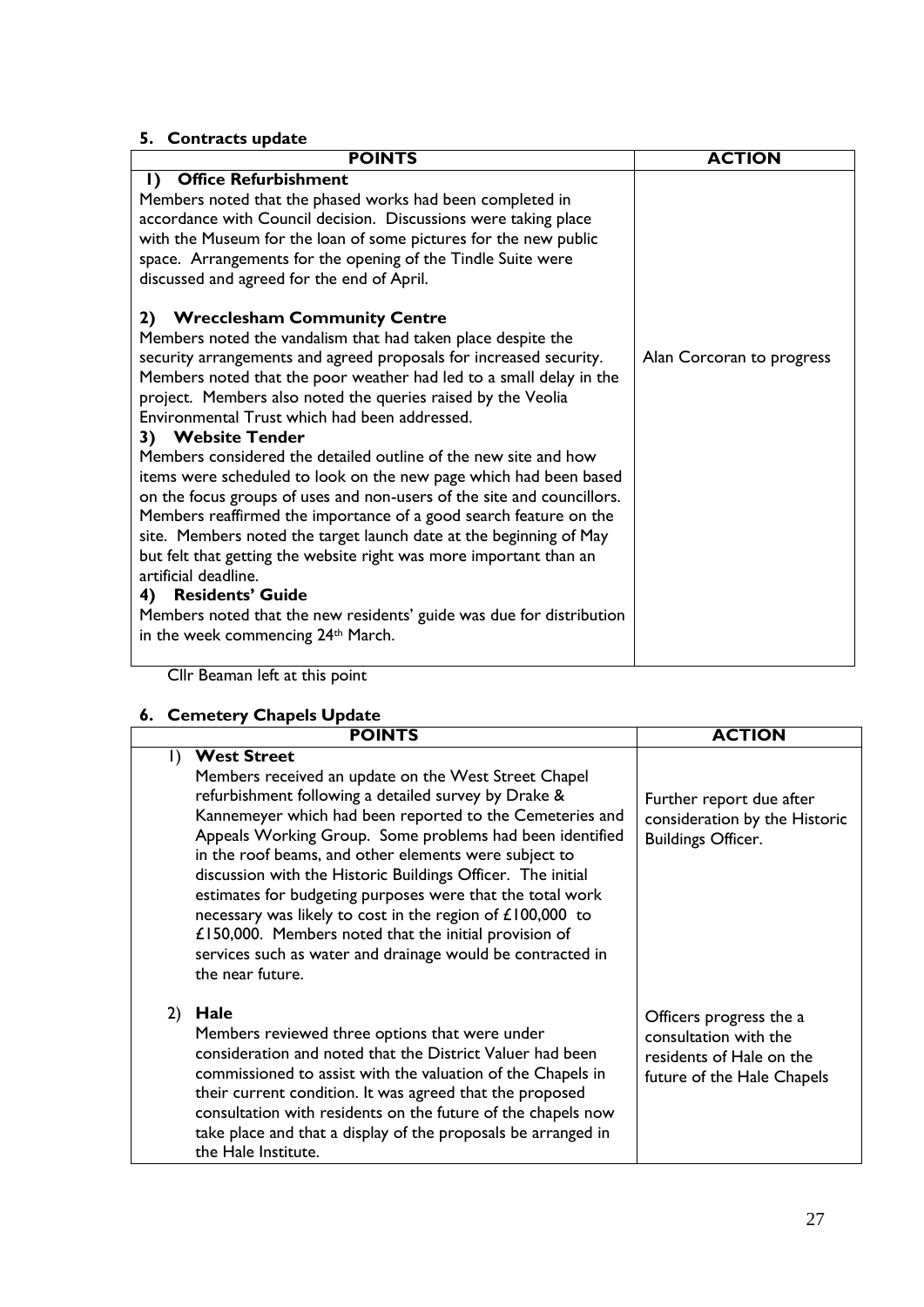# **7. 2014/15 Grants**

|              | <b>POINTS</b>                                                     | <b>ACTION</b>                |
|--------------|-------------------------------------------------------------------|------------------------------|
| $\mathbf{D}$ | Councillors considered the detailed report for the 2014-15        | <b>Recommendations to</b>    |
|              | grants. Members noted that one application (Opportunities)        | Council that:                |
|              | needed further information and was earmarked for approval         | i) Grants for 2014-15 as     |
|              | subject to officers reviewing additional information required.    | set out in Annex I be        |
|              | Members also noted the difference in application information      | approved.                    |
|              | from the Sandy Hill Community Bungalow and the observations       | ii) A grant of $£500$ be     |
|              | from local Councillors. It was agreed to defer to request an      | awarded to the Rowledge      |
|              | update on other funding achieved.                                 | <b>Village Hall from the</b> |
|              | 2) Councillors agreed to support a request for £500 towards a     | balance of the 2013-14       |
|              | Centenary lunch for the 90 oldest residents from the balance of   | <b>Small Grants budget</b>   |
|              | the 2013-14 Grants budget.                                        |                              |
| 3)           | The report was agreed for recommendation to Council with          |                              |
|              | some minor variations.                                            |                              |
| 4)           | The balance agreed, subject to further data, will leave a balance |                              |
|              | of £2,000 to £3,000 for later allocation.                         |                              |
|              |                                                                   |                              |

# **8. Meetings Dates for 2014-15**

| <b>POINTS</b>                                               | <b>ACTION</b>                                   |
|-------------------------------------------------------------|-------------------------------------------------|
| Members received and approved the list of meeting dates for | <b>Recommendation to</b>                        |
| $2014 - 15.$                                                | Council: That the 2014-15<br>Calendar be noted. |
|                                                             |                                                 |

Cllr Steel and Cllr Hargreaves left at this point

# **9. Branding and noticeboards**

| <b>POINTS</b>                                                             | <b>ACTION</b>                   |
|---------------------------------------------------------------------------|---------------------------------|
| Members considered a report detailing the type and condition of           | <b>Recommendation to</b>        |
| noticeboards at cemeteries and allotments. The same report had            | <b>Council:</b>                 |
| been considered by the Cemeteries and Appeals Working Group. It           | i)<br><b>That four Cemetery</b> |
| was agreed that there was a lack of coherence in the type and image       | noticeboards be                 |
| of the current boards and agreed to recommend that new                    | replaced at a cost of           |
| noticeboards be purchased with the costs met from the 2013/14             | £1,200 each with the            |
| Cemetery budget. It was further agreed that :                             | costs met from                  |
| Unless site specific, information and signage should be<br>$\bullet$      | existing budgets or             |
| rationalised so it is the same at each cemetery or allotment.             | earmarked                       |
| The existing three green noticeboards and four wooden<br>$\bullet$        | reserves.                       |
| noticeboards are relocated from the cemeteries to the largest             | That the existing<br>ii)        |
| allotment sites. There would be a cost implication for                    | noticeboards be                 |
| relocating the boards and for the cosmetic improvement of                 | relocated to the                |
| the wooden noticeboards. At this stage, the cost is not known             | allotments, and new             |
| but would be met from within existing maintenance budgets.                | noticeboards are                |
| Four new noticeboards are purchased for the cemeteries, at a<br>$\bullet$ | purchased for the               |
| cost of £1,200 each to provide for communication/display of               | remaining                       |
| the following visitor information:                                        | allotments at a cost            |
| Welcome to [the name of the cemetery]<br>$\bullet$                        | of £1,200 each with             |
| Farnham Town Council's logo and website                                   | the costs met from              |
| A permanent display showing a plan of the cemetery, graves of             | maintenance                     |
| interest, genealogy information, wildlife information, other              | budgets or                      |
| FTC cemeteries, emergency contact information and relevant                | earmarked                       |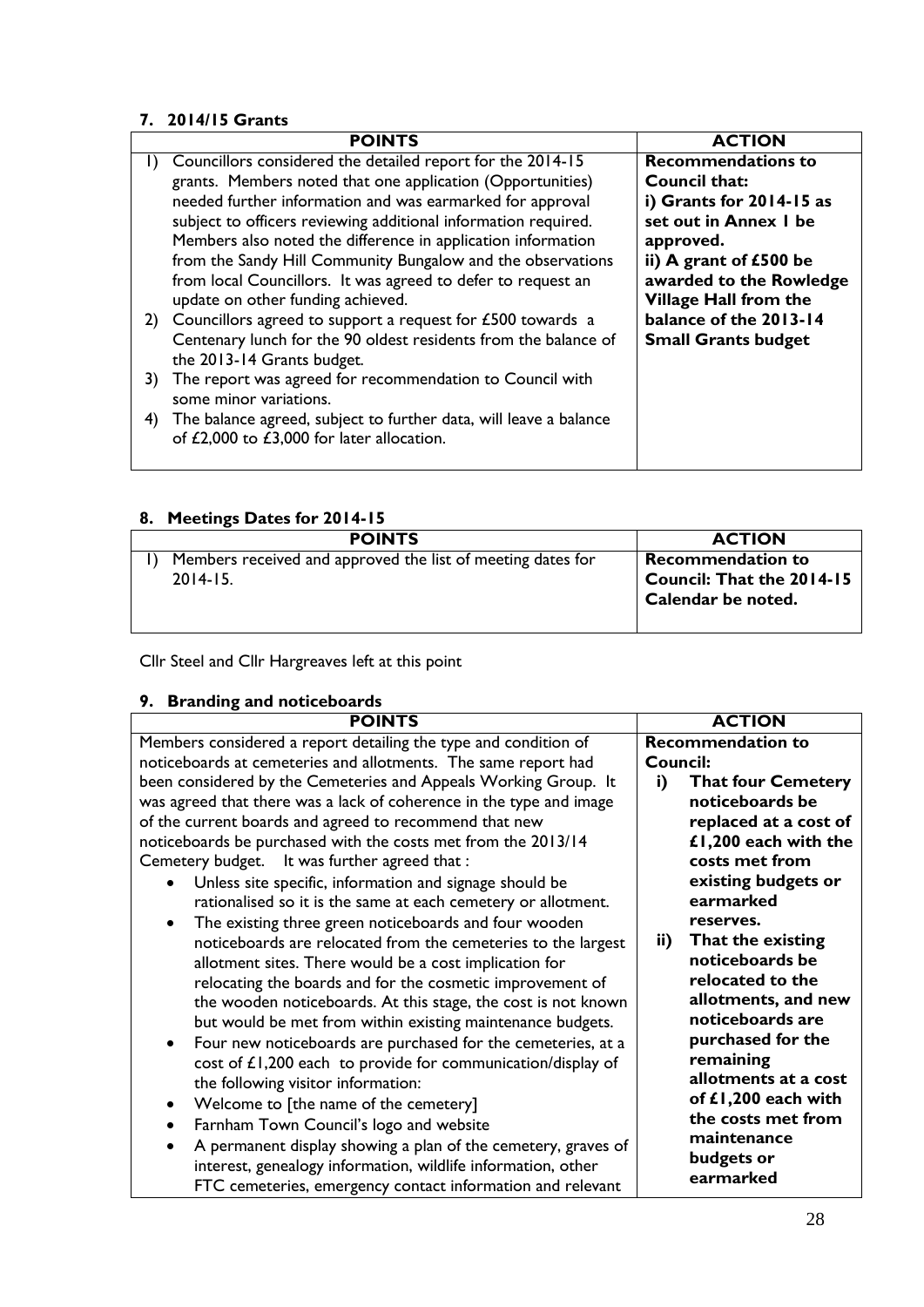| cemetery regulations. There should also be space to allow for<br>the secure display of official temporary notices like the grass<br>cutting rota and events such as the butterfly count.<br>The three green noticeboards, which have been relocated<br>$\bullet$<br>from the cemeteries to the allotments are used for a<br>permanent display that shows a plan of the allotment, useful<br>site information, growing tips and environmental messages<br>that complement Farnham Town Council's objectives.<br>Three new permanent noticeboards are purchased for the<br>$\bullet$<br>remaining allotments at an approximate cost of $£3,600$ with<br>the costs met from existing maintenance budgets or<br>earmarked reserves. | reserves. |
|---------------------------------------------------------------------------------------------------------------------------------------------------------------------------------------------------------------------------------------------------------------------------------------------------------------------------------------------------------------------------------------------------------------------------------------------------------------------------------------------------------------------------------------------------------------------------------------------------------------------------------------------------------------------------------------------------------------------------------|-----------|

### **10. Banners' Policy**

| <b>POINTS</b>                                                                                                                                                                                                                                                                   | <b>ACTION</b>                                                                                                           |
|---------------------------------------------------------------------------------------------------------------------------------------------------------------------------------------------------------------------------------------------------------------------------------|-------------------------------------------------------------------------------------------------------------------------|
| Members received a report at Appendix J updating Surrey County                                                                                                                                                                                                                  | It is recommended that:                                                                                                 |
| Council's requirements for booking Banners above the highway which                                                                                                                                                                                                              | <b>The Banners' Policy</b><br>$\mathbf{D}$                                                                              |
| are administered by Farnham Town Council as an agent of the County                                                                                                                                                                                                              | at Annex 3 be                                                                                                           |
| Council.                                                                                                                                                                                                                                                                        | adopted with effect                                                                                                     |
| Members noted that two new potential banner spaces had been                                                                                                                                                                                                                     | from 1st April 2014                                                                                                     |
| created in West Street and East Street as part of new fixtures for<br>Christmas Lights which could assist with the pressure on Downing<br>Street and the Borough which are often used back-to-back.                                                                             | Officers apply to<br>2)<br><b>Surrey County</b><br><b>Council to approve</b><br>the two new banner                      |
| Members agreed that there was sometime confusion over whether<br>the charitable purposes of some organisations such as private schools<br>were those being promoted on banners and agreed that an<br>amendment to the booking form was required to clarify this<br>requirement. | sites.<br>Officers update the<br>3)<br>policy in due course<br>with details of site or<br>price changes as<br>required. |
| Members agreed to recommend that FTC apply to SCC to undertake<br>a suitability survey and approve the proposed sites.                                                                                                                                                          |                                                                                                                         |

# **11. Infrastructure Planning Group Update**

| <b>POINTS</b>                                                                                                                                                                                                                                                                                          | <b>ACTION</b> |
|--------------------------------------------------------------------------------------------------------------------------------------------------------------------------------------------------------------------------------------------------------------------------------------------------------|---------------|
| Cllr Cockburn advised that consultants (Tony Fullwood Associates)<br>had been appointed to work with the Council in the next stages of<br>the Neighbourhood Plan. An initial meeting had been held which had<br>been very positive and further work was continuing on developing the<br>evidence base. |               |
| Cllr Cockburn advised that there was a lot of work to be done and it<br>was possible that the final draft would not be ready until early 2015,<br>although every effort would be made to progress as speedily as<br>possible.                                                                          |               |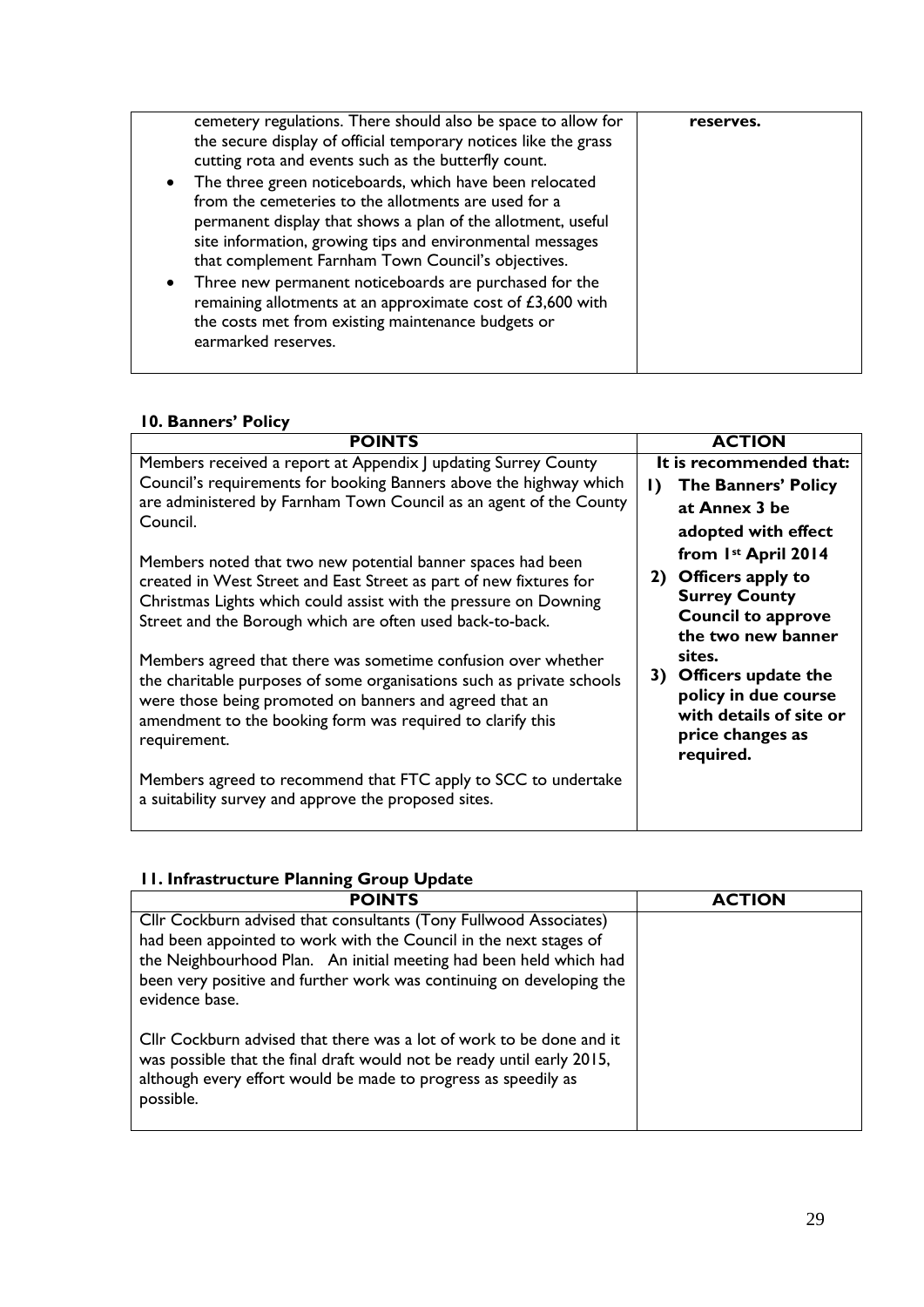# **12. Armed Forces Day**

| <b>POINTS</b>                                                                                                                  | <b>ACTION</b>         |
|--------------------------------------------------------------------------------------------------------------------------------|-----------------------|
| Members discussed how the Council could build on the friendship                                                                |                       |
| agreement / covenant signed with the Princess of Wales's Royal                                                                 |                       |
| Regiment in 2010 and the subsequent Freedom of the Borough that                                                                |                       |
| had been implemented in Farnham in 2011.                                                                                       |                       |
| Members felt that Farnham should continue to work with other<br>partners in carrying forward the friendship in a tangible way. |                       |
| It was agreed that Farnham should demonstrate this by raising the<br>Armed Forces Day flag in June.                            | Town Clerk to arrange |

# **13. Town Clerk Update**

| <b>POINTS</b>                                                                                                                                                                                                                                                                                                                            | <b>ACTION</b>                                   |
|------------------------------------------------------------------------------------------------------------------------------------------------------------------------------------------------------------------------------------------------------------------------------------------------------------------------------------------|-------------------------------------------------|
| The Town Clerk proposed the format for the Annual Town Meeting<br>on 27 <sup>th</sup> March. It was agreed that each Lead Member would do a<br>short presentation of up to five minutes with the Lead Member for<br>Strategy and Finance concluding the presentations. There would then<br>be a refreshment break before open questions. | Lead Members to prepare<br>short presentations. |

# **14. Date and Time of Next Meeting**

| <b>POINTS</b>                                                                                             | <b>ACTION</b> |
|-----------------------------------------------------------------------------------------------------------|---------------|
| Members agreed that the next meeting would take place on Tuesday<br>8 <sup>th</sup> April 2014 at 9.30am. |               |

Meeting ended at 1.21pm

Notes written by Iain Lynch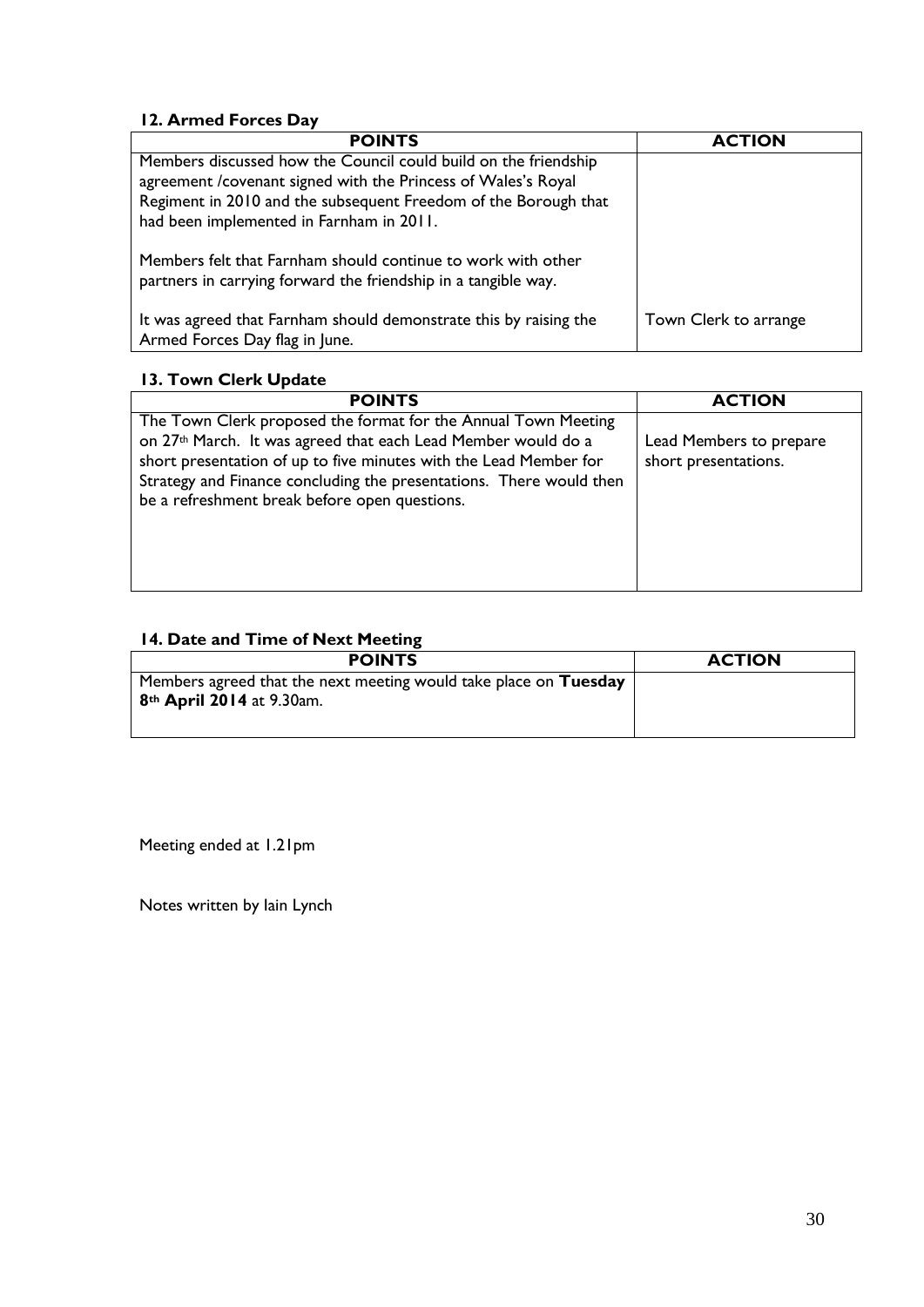# **Annex 1 to Appendix D**

| Organisation<br><b>Applicant</b> | <b>Amount</b><br><b>Requested</b> | <b>Cost of Project</b> | Proposed   | <b>Proposed Percentage</b><br>of Project Cost | <b>Awarded</b><br>2012/13 | <b>Project Name</b>                   | <b>Project Description</b>                                                                                                                                                                                                                  |
|----------------------------------|-----------------------------------|------------------------|------------|-----------------------------------------------|---------------------------|---------------------------------------|---------------------------------------------------------------------------------------------------------------------------------------------------------------------------------------------------------------------------------------------|
| 3rd Farnham Scout<br>Group       | £<br>1,933                        | £<br>3.866             | £<br>1,933 | 50.0%                                         | £<br>900                  | Disabled toilet and<br>shower         | Essential equipment and labour to<br>provide the newly refurbished hall with a<br>disabled toilet and wet room to ensure<br>the hall is usable for the whole<br>community.                                                                  |
| <b>Bells Piece</b>               | £<br>2,000                        | £<br>5,000             | £<br>2,000 | 40.0%                                         | $\pmb{\mathit{f}}$        | Sensory Room<br>Fixtures and fittings | To provide a calming environment for<br>families/carers to bond with people with<br>disabilities. Benefits will include;<br>supporting development of<br>communication, enhance sensory skills &<br>development of social/emotional skills. |
| Farnham Carnival A               | £<br>1,500                        | £<br>4,200             | £<br>1,500 | 35.7%                                         | £<br>1,500                | Entertainment &<br>Publicity          | Farnham Carnival entertainment and<br>safety/general facilities. To provide the<br>opportunity for the people of Farnham to<br>enjoy a safe and enjoyable day out. A well<br>attended popular event in Gostrey<br>Meadow.                   |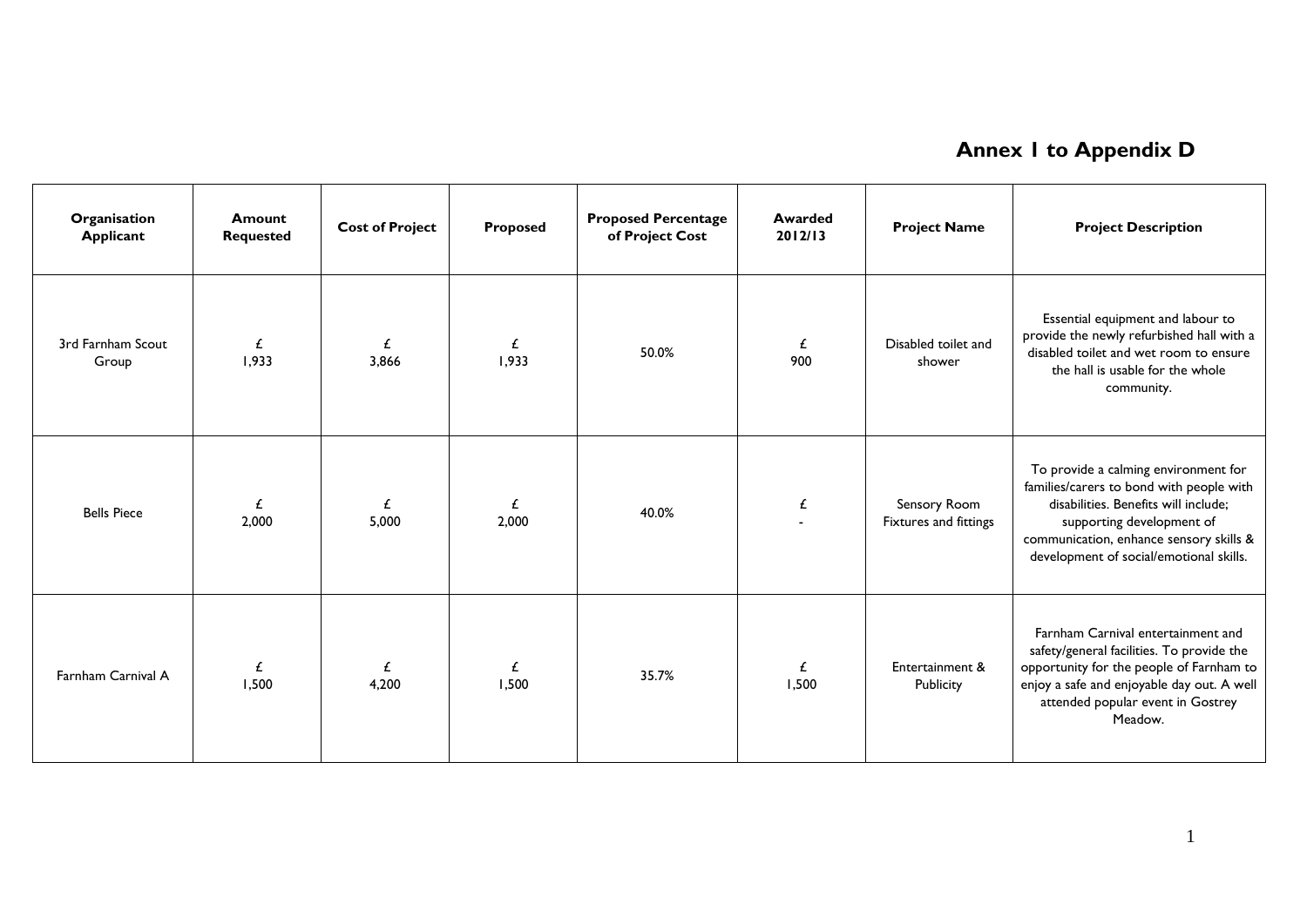| Organisation<br><b>Applicant</b>             | Amount<br><b>Requested</b> | <b>Cost of Project</b> | Proposed   | <b>Proposed Percentage</b><br>of Project Cost | <b>Awarded</b><br>2012/13 | <b>Project Name</b>                                                           | <b>Project Description</b>                                                                                                                                                                                                                                                                                  |
|----------------------------------------------|----------------------------|------------------------|------------|-----------------------------------------------|---------------------------|-------------------------------------------------------------------------------|-------------------------------------------------------------------------------------------------------------------------------------------------------------------------------------------------------------------------------------------------------------------------------------------------------------|
| Farnham Carnival B                           | £<br>2,000                 | £<br>5,800             | £          |                                               | included above            | Safety & Facilities                                                           | Farnham Carnival entertainment and<br>safety/general facilities. To provide the<br>opportunity for the people of Farnham to<br>enjoy a safe and enjoyable day out. A well<br>attended popular event in Gostrey<br>Meadow.                                                                                   |
| Farnham Competitive<br><b>Music Festival</b> | £<br>800                   | £<br>6.000             | £<br>500   | 8.3%                                          | £<br>500                  | 36th Farnham<br><b>Competitive Music</b><br>Festival                          | 36th Farnham Competitive Music Festival<br>To fill the gap in the amenities available<br>to young musicians by offering them an<br>inclusive and friendly environment, a<br>performance platform for them to enjoy<br>showing their skills at every level.                                                  |
| Farnham Maltings                             | £<br>1,500                 | £<br>3.060             | £<br>1,500 | 49.0%                                         | £<br>1,500                | Pop Up Craft for<br><b>Families</b><br>(Previously Families in<br>the Making) | Funding to support 12 three hour<br>sessions from April 14 - March 15.<br>Engaging families with craft in the town -<br>aimed at promoting wellbeing and<br>intergeneration craft activity to<br>strengthen the bonds of family life.                                                                       |
| <b>Farnham Museum</b>                        | £<br>1,000                 | £<br>11,905            | £<br>1,000 | 8.4%                                          | £                         | Finding Farnham<br><b>Community Dig</b>                                       | A community archaeology project for the<br>people of Farnham, seeking to bring<br>awareness and engagement in Farnham's<br>rich archaeological history. Funding will<br>be spent on test pit excavations and a<br>broad outreach programme to include<br>workshops, exhibitions, seminars and<br>open days. |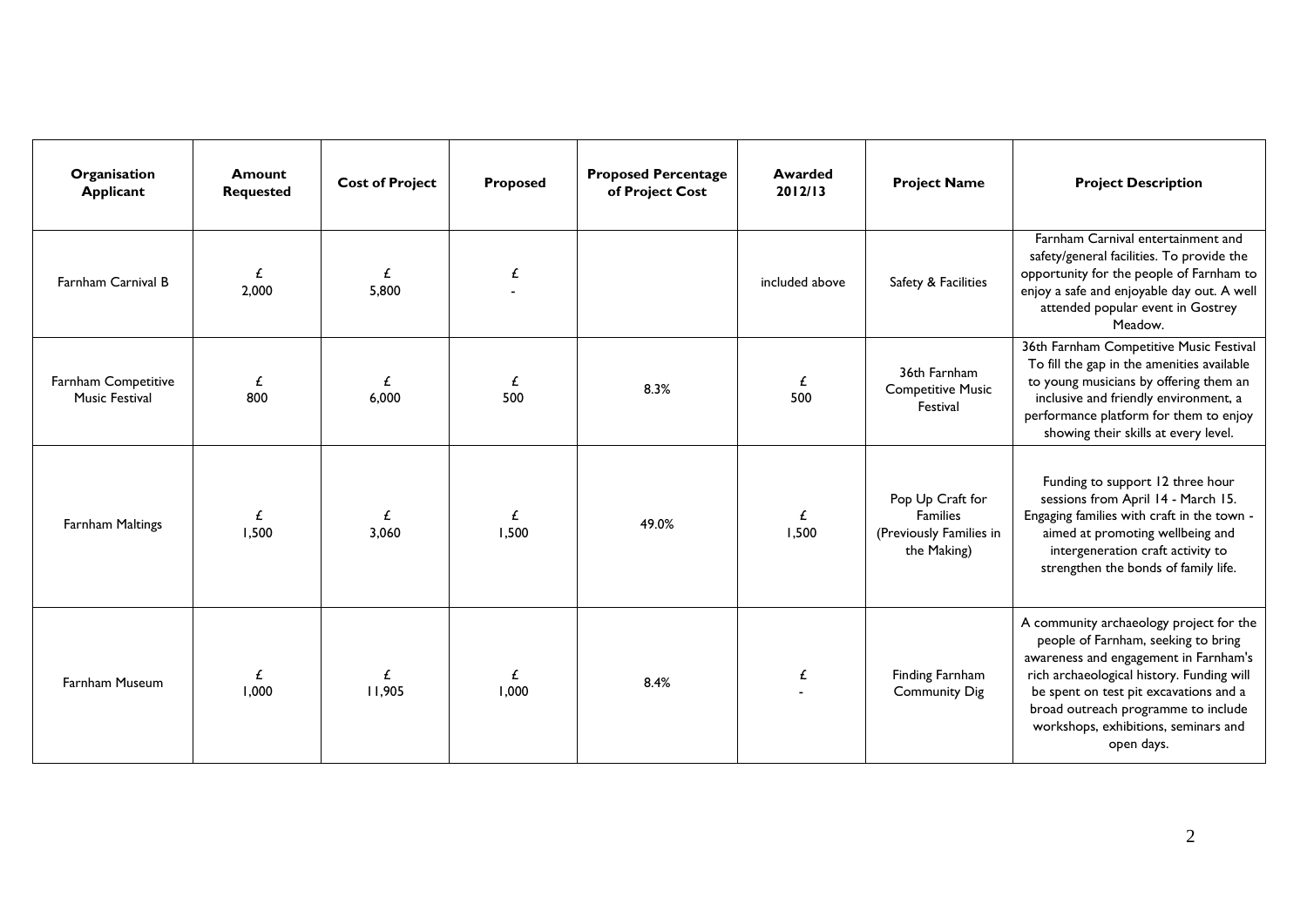| Organisation<br><b>Applicant</b> | <b>Amount</b><br><b>Requested</b> | <b>Cost of Project</b> | Proposed   | <b>Proposed Percentage</b><br>of Project Cost | Awarded<br>2012/13 | <b>Project Name</b>                 | <b>Project Description</b>                                                                                                                                                                                                                                |
|----------------------------------|-----------------------------------|------------------------|------------|-----------------------------------------------|--------------------|-------------------------------------|-----------------------------------------------------------------------------------------------------------------------------------------------------------------------------------------------------------------------------------------------------------|
| Farnham Sports Council           | £<br>500                          | £<br>2,000             | £<br>500   | 25.0%                                         | £<br>200           | <b>Farnham Community</b><br>Games   | Contributing to essential costs of<br>advertising and promotion of the event<br>to make the community aware it is taking<br>place and ensure the number of people<br>who attend justify the event aims.                                                   |
| Hale Carnival<br>Committee       | £<br>1,600                        | £<br>10,000            | £<br>800   | 8.0%                                          | £<br>500           | Hale Carnival                       | To cover security and WC facilities to<br>contribute towards providing an annual<br>community day for local schools,<br>churches and youth groups to take part<br>in organised activities and an opportunity<br>to raise funds for their own causes.      |
| New Ashgate Gallery<br>Trust     | £<br>2,000                        | £<br>4.000             | £<br>1,500 | 37.5%                                         | £<br>500           | <b>Craft Community</b><br>Assistant | Contribution towards an assistant who<br>will work to develop an educational<br>community programme for the month of<br>craft and on makers' fees for community<br>educational events, workshop craft<br>materials, overheads and promotion of<br>events. |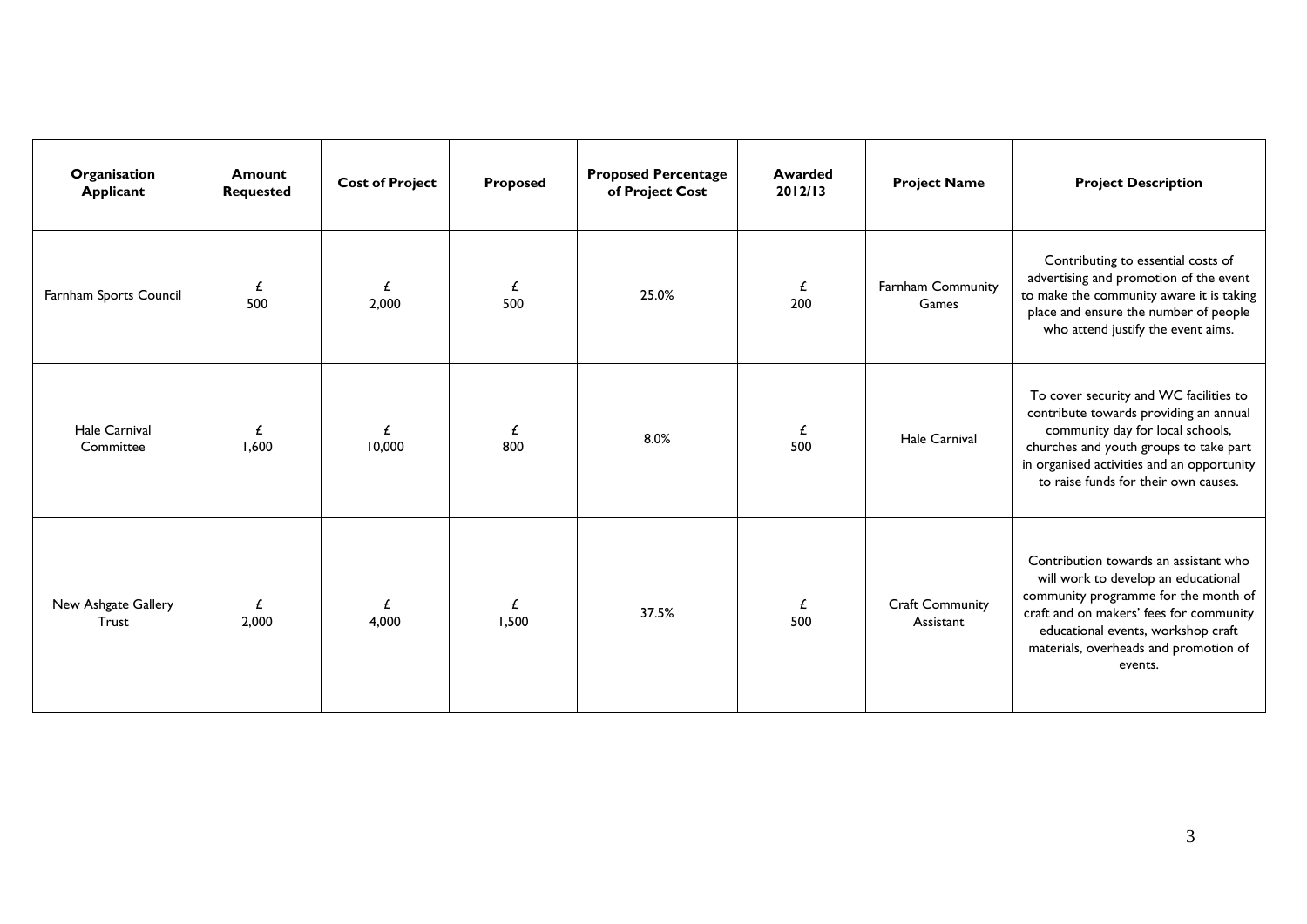| Organisation<br><b>Applicant</b>        | Amount<br><b>Requested</b> | <b>Cost of Project</b> | Proposed                                                       | <b>Proposed Percentage</b><br>of Project Cost | Awarded<br>2012/13                         | <b>Project Name</b>              | <b>Project Description</b>                                                                                                                                                                                                                                                                                                                                                                                                   |
|-----------------------------------------|----------------------------|------------------------|----------------------------------------------------------------|-----------------------------------------------|--------------------------------------------|----------------------------------|------------------------------------------------------------------------------------------------------------------------------------------------------------------------------------------------------------------------------------------------------------------------------------------------------------------------------------------------------------------------------------------------------------------------------|
| Opportunities                           | £<br>640                   | £<br>1,450             | £<br>400* (subject to<br>clarification of<br>costs and income) | 27.6%                                         | £450 approx.<br>(£900 for two<br>projects) | Opportunities Zumba              | To contribute towards the rent of the<br>village hall to provide an area for fitness<br>classes (I hour per week 35 weeks of<br>year) that will provide improvement for<br>health, fitness and mental well-being.                                                                                                                                                                                                            |
| <b>Phyllis Tuckwell Hospice</b>         | £<br>2,000                 | £<br>18,628            | £<br>2,000                                                     | 10.7%                                         | £                                          | Refurbishment of Day<br>Hospice  | Equipping the refurbished Day Hospice<br>with appropriate and modern furniture<br>and fittings.                                                                                                                                                                                                                                                                                                                              |
| Rowledge Cricket Club                   | £<br>1,700                 | £<br>3,408             | £<br>1.700                                                     | 49.8%                                         | £<br>2,000                                 | Project Rec                      | To replace sightscreens at Rowledge<br>Recreation Ground. Specifically two new<br>sightscreens - these must be made to<br>order as the recreation ground is not<br>large enough to purchase "off the shelf"<br>models.                                                                                                                                                                                                       |
| Sandy Hill Community<br><b>Bungalow</b> | £<br>2,000                 | £<br>12,500            | £<br>1,000 (subject to<br>further details)                     | 8.0%                                          | £500                                       | Sandy Hill Community<br>Bungalow | To contribute towards the costs of a<br>development manager (12 month<br>contract) with a responsibility to help<br>review and implement The Bungalow's<br>Business plan, assess funding priorities &<br>developing a fundraising strategy,<br>networking to develop and maintain<br>support, develop marketing and<br>communications material to promote the<br>organisation and strengthen the<br>governance of the board. |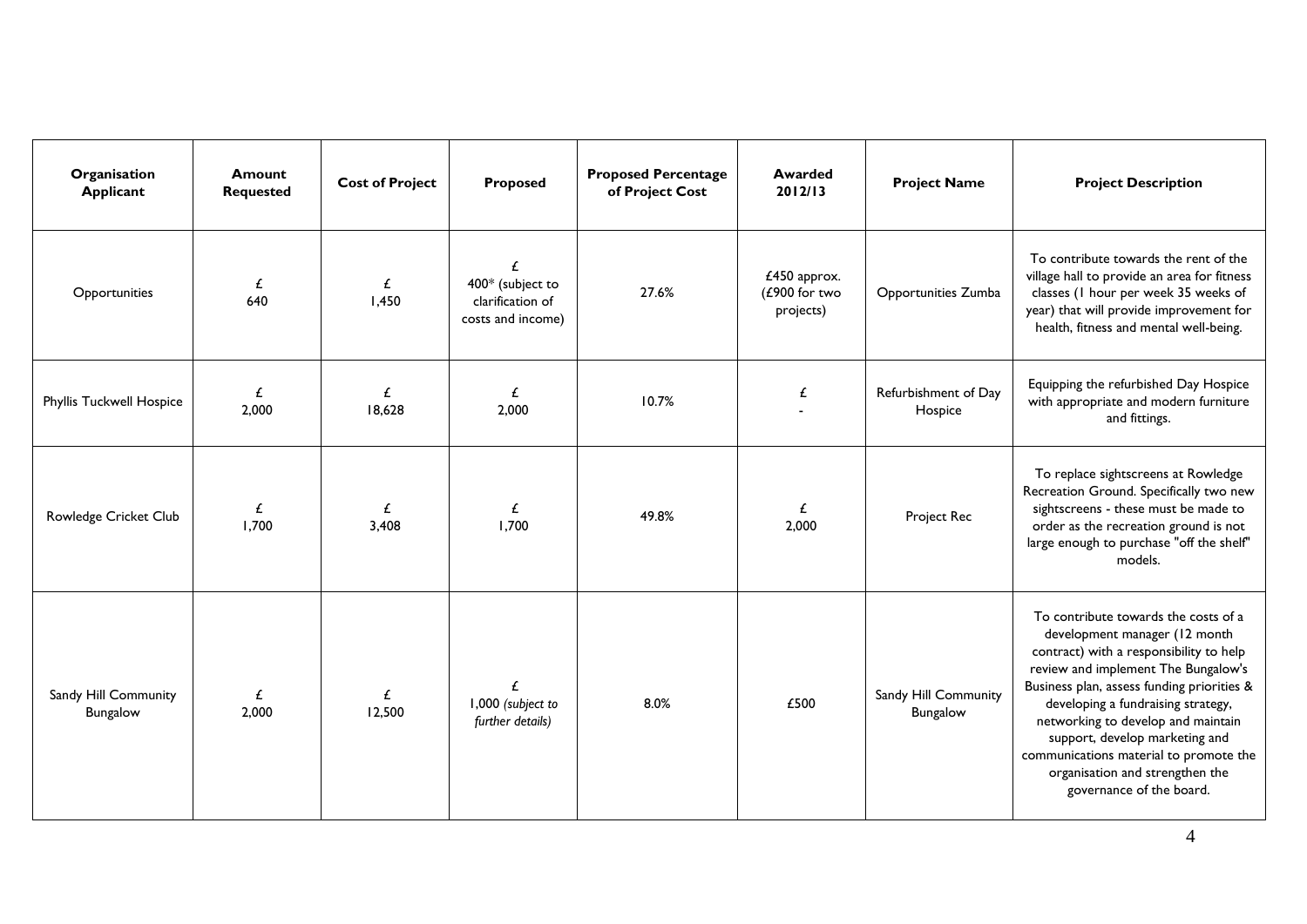| Organisation<br>Applicant    | Amount<br><b>Requested</b> | <b>Cost of Project</b> | Proposed | <b>Proposed Percentage</b><br>of Project Cost | Awarded<br>2012/13 | <b>Project Name</b>                 | <b>Project Description</b>                                                                                                                                                                                                                                                                                                                                                                                                                                   |
|------------------------------|----------------------------|------------------------|----------|-----------------------------------------------|--------------------|-------------------------------------|--------------------------------------------------------------------------------------------------------------------------------------------------------------------------------------------------------------------------------------------------------------------------------------------------------------------------------------------------------------------------------------------------------------------------------------------------------------|
| <b>St Peters School PTFA</b> | 2,000                      | 20,000                 | 1.000    | 5.0%                                          |                    | Grounds<br>Redevelopment<br>Project | To provide a flexible, all weather<br>outdoor teaching space to be utilised for<br>a range of teaching activities and to<br>improve the sports facilities by building a<br>covered area and multi sports wall to<br>keep children physically active all year<br>round. To provide an area of outdoor<br>musical instruments, a quiet area for<br>reflection and building friendships, a<br>greenhouse & vegetable patch and an<br>area dedicated to science. |

# **Grants Approved January 2014:**

| Total                                       | £33,560 |
|---------------------------------------------|---------|
| Small Grants (Town Clerk delegated) £ 2,000 |         |
| 40 Degreez                                  | £ 3,400 |
| <b>Farnham Citizens Advice Bureau</b>       | £15,360 |
| <b>Farnham Maltings</b>                     | £12,800 |

# **Balance for Community Grants £20,440**

| <b>Balance remaining</b> | £ 3,207 |
|--------------------------|---------|
| Total proposed:          | £17,233 |
| Total requested: £23,173 |         |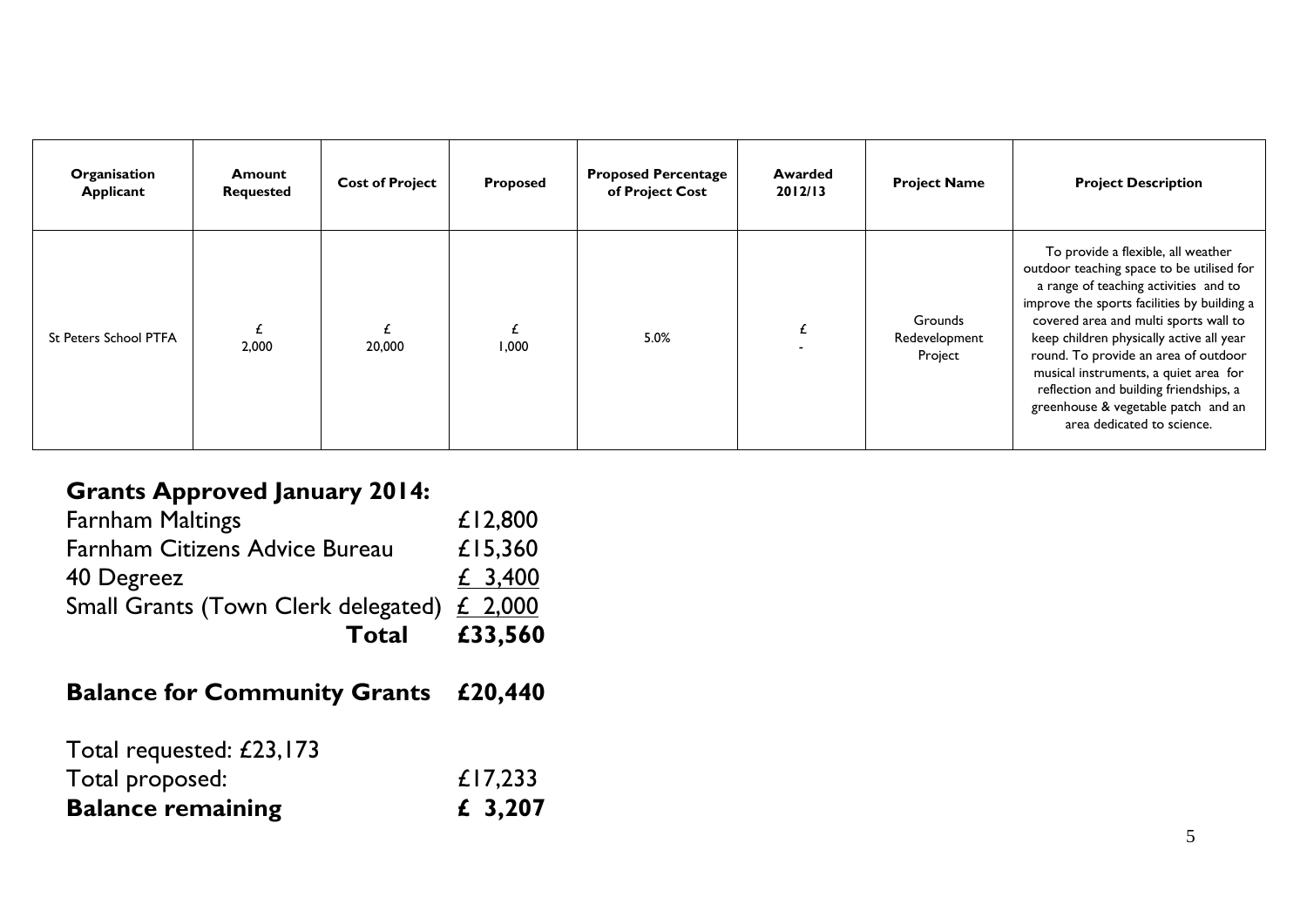|                         | <b>Farnham Town</b><br><b>Council</b>             |                         |                 |  |  |  |  |  |  |  |
|-------------------------|---------------------------------------------------|-------------------------|-----------------|--|--|--|--|--|--|--|
|                         | <b>CALENDAR OF DATES MUNICIPAL YEAR 2014-2015</b> |                         |                 |  |  |  |  |  |  |  |
| No.                     | <b>Meeting</b>                                    | Date                    | <b>Time</b>     |  |  |  |  |  |  |  |
|                         | May Bank Holiday                                  | Mon 05 May 2014         |                 |  |  |  |  |  |  |  |
|                         | <b>ELECTIONS</b>                                  | Wed 07 May 2014         |                 |  |  |  |  |  |  |  |
| Т                       | <b>Annual Council (Annual)</b>                    | <b>Thu 08 May 2014</b>  | 19:00           |  |  |  |  |  |  |  |
| T                       | Planning & Licensing Consultative Group           | Mon 12 May 2014         | 09:30           |  |  |  |  |  |  |  |
| T                       | <b>Community Enhancement Working Group</b>        | <b>Wed 14 May 2014</b>  | 09:30           |  |  |  |  |  |  |  |
|                         | Greenhouse Open Day - FIB                         | Thu 15 May 2014         | $10:00 - 16:00$ |  |  |  |  |  |  |  |
| T.                      | Tourism and Events Working Group                  | Tue 20 May 2014         | 19:00           |  |  |  |  |  |  |  |
| 9                       | <b>Strategy &amp; Finance Working Group</b>       | Tue 20 May 2014         | 09:30           |  |  |  |  |  |  |  |
| T.                      | <b>Cemeteries and Appeals Working Group</b>       | Thu 22 May 2014         | 09:30           |  |  |  |  |  |  |  |
|                         | Farmers' Market                                   | Sun 25 May 2014         | $10:00 - 13:30$ |  |  |  |  |  |  |  |
|                         | Spring Bank Holiday                               | Mon 26 May 2014         |                 |  |  |  |  |  |  |  |
| $\mathbf{I}$            | Music in the Meadow                               | Sun 01 June 2014        | 15:00 - 17:00   |  |  |  |  |  |  |  |
| $\overline{2}$          | Planning & Licensing Consultative Group           | Mon 02 June 2014        | 09:30           |  |  |  |  |  |  |  |
| T                       | <b>Strategy &amp; Finance Working Group</b>       | Tue 03 June 2014        | 09:30           |  |  |  |  |  |  |  |
| $\overline{2}$          | Music in the Meadow                               | Sun 08 June 2014        | 15:00 - 17:00   |  |  |  |  |  |  |  |
| $\overline{2}$          | <b>Council (Sign Off Annual Accounts)</b>         | <b>Thu 12 June 2014</b> | 19:00           |  |  |  |  |  |  |  |
|                         | Civic Service - St Andrew's Church                | <b>Sun 15 June 2014</b> | 15:00           |  |  |  |  |  |  |  |
| 3                       | Music in the Meadow                               | Sun 15 June 2014        | 15:00 - 17:00   |  |  |  |  |  |  |  |
| $\overline{3}$          | Planning & Licensing Consultative Group           | Mon 16 June 2014        | 09:30           |  |  |  |  |  |  |  |
|                         | Farmers' Market                                   | Sun 22 June 2014        | $10:00 - 13:30$ |  |  |  |  |  |  |  |
| $\overline{4}$          | Music in the Meadow                               | Sun 22 June 2014        | 15:00 - 17:00   |  |  |  |  |  |  |  |
| $\overline{2}$          | <b>Community Enhancement Working Group</b>        | <b>Wed 25 June 2014</b> | 09:30           |  |  |  |  |  |  |  |
| $\overline{2}$          | <b>Cemeteries and Appeals Working Group</b>       | Thu 26 June 2014        | 09:30           |  |  |  |  |  |  |  |
|                         | Farnham Carnival                                  | Sat 28 June 2014        |                 |  |  |  |  |  |  |  |
|                         | Picnic in the Park                                | Sun 29 June 2014        |                 |  |  |  |  |  |  |  |
| $\overline{\mathbf{4}}$ | Planning & Licensing Consultative Group           | Mon 30 June 2014        | 09:30           |  |  |  |  |  |  |  |
| 5                       | Music in the Meadow                               | Sun 06 July 2014        | 15:00 - 17:00   |  |  |  |  |  |  |  |
| $\overline{2}$          | Tourism and Events Working Group                  | Tue 08 July 2014        | 14:30           |  |  |  |  |  |  |  |
| 6                       | Music in the Meadow                               | Sun 13 July 2014        | 15:00 - 17:00   |  |  |  |  |  |  |  |
| 5 <sub>1</sub>          | Planning & Licensing Consultative Group           | Mon 14 July 2014        | 09:30           |  |  |  |  |  |  |  |
| $\overline{2}$          | Strategy & Finance Working Group                  | Tue 15 July 2014        | 09:30           |  |  |  |  |  |  |  |
|                         | <b>Allotment Show</b>                             | Sat 19 July 2014        | <b>TBC</b>      |  |  |  |  |  |  |  |
| $\overline{7}$          | Music in the Meadow                               | Sun 20 July 2014        | 15:00 - 17:00   |  |  |  |  |  |  |  |
| $\overline{\mathbf{3}}$ | <b>Council</b>                                    | <b>Thu 24 July 2014</b> | 19:00           |  |  |  |  |  |  |  |
|                         | Farmers' Market                                   | Sun 27 July 2014        | $10:00 - 13:30$ |  |  |  |  |  |  |  |
| 8                       | Music in the Meadow                               | Sun 27 July 2014        | 15:00 - 17:00   |  |  |  |  |  |  |  |
| $\boldsymbol{6}$        | Planning & Licensing Consultative Group           | Mon 28 July 2014        | 09:30           |  |  |  |  |  |  |  |
| 9                       | Music in the Meadow                               | Sun 03 August 2014      | 15:00 - 17:00   |  |  |  |  |  |  |  |
| $\overline{10}$         | Music in the Meadow                               | Sun 10 August 2014      | 15:00 - 17:00   |  |  |  |  |  |  |  |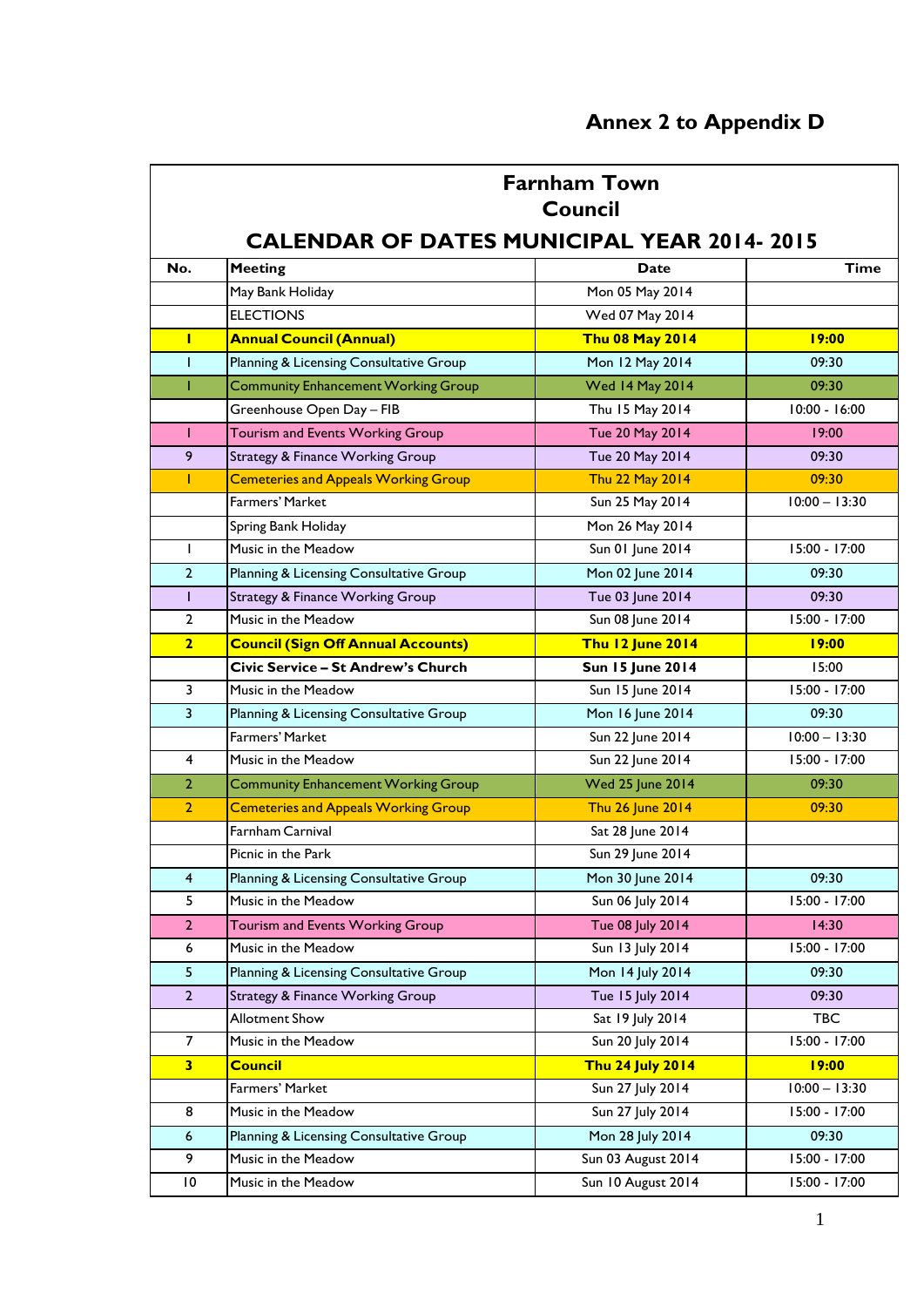| $\overline{7}$   | Planning & Licensing Consultative Group     | Mon 11 August 2014          | 09:30                       |
|------------------|---------------------------------------------|-----------------------------|-----------------------------|
| $\mathbf{H}$     | Music in the Meadow                         | Sun 17 August 2014          | 15:00 - 17:00               |
|                  | Music in the Meadow                         | Sun 24 August 2014          | 15:00 - 17:00               |
|                  | Farmers' Market                             | Sun 24 August 2014          | $10:00 - 13:30$             |
|                  | Summer Bank Holiday                         | Mon 25 August 2014          |                             |
| 12               | Music in the Meadow                         | Sun 31 August 2014          | 15:00 - 17:00               |
| 8                | Planning & Licensing Consultative Group     | Mon 01 September 2014       | 09:30                       |
| $\overline{3}$   | Tourism and Events Working Group            | Tue 02 September 2014       | 14:30                       |
| $\overline{13}$  | Music in the Meadow                         | Sun 07 September 2014       | 15:00 - 17:00               |
| 3                | <b>Cemeteries and Appeals Working Group</b> | Thu II September 2014       | 09:30                       |
|                  | Heritage Open Days                          | Thu II September 2014       | to Sun 14<br>September 2014 |
|                  | Feast of Food                               | Sat 13 September 2014       | to Sun 28<br>September 2014 |
| 9                | Planning & Licensing Consultative Group     | Mon 15 September 2014       | 09:30                       |
| 3                | <b>Strategy &amp; Finance Working Group</b> | Tue 16 September 2014       | 09:30                       |
| 3                | <b>Community Enhancement Working Group</b>  | Wed 17 September 2014       | 09:30                       |
| $\overline{4}$   | <b>Council</b>                              | Thu 25 September 2014       | 19:00                       |
|                  | <b>Food Festival</b>                        | Sat 27 September 2014       | $10:00 - 16:00$             |
|                  | Farmers' Market                             | Sun 28 September 2014       | $10:00 - 13:30$             |
| 10               | Planning & Licensing Consultative Group     | Mon 29 September 2014       | 09:30                       |
| $\overline{4}$   | <b>Community Enhancement Working Group</b>  | Wed 08 October 2014         | 09:30                       |
| П                | Planning & Licensing Consultative Group     | Mon 13 October 2014         | 09:30                       |
| 5 <sup>2</sup>   | <b>Council (Budget I)</b>                   | Thu 23 October 2014         | 19:00                       |
|                  | Farmers' Market                             | Sun 26 October 2014         | $10:00 - 13:30$             |
| 12               | Planning & Licensing Consultative Group     | Mon 27 October 2014         | 09:30                       |
| T                | <b>HR Panel</b>                             | Thu 30 October 2014         | 09:30                       |
|                  | Christmas Light Switch-On                   | Sun 02 November 2014        | 13.00 - 18.00               |
|                  | Venison Dinner                              | Fri 07 November 2014        | 7 for 7.30                  |
|                  | Remembrance Sunday                          | Sun 09 November 2014        | 10:45                       |
| 13               | Planning & Licensing Consultative Group     | Mon 10 November 2014        | 09:30                       |
|                  | Farmers' Market                             | Sun 23 November 2014        | $10:00 - 13:30$             |
| 5                | <b>Community Enhancement Working Group</b>  | Wed 26 November 2014        | 09:30                       |
| $\overline{4}$   | <b>Cemeteries and Appeals Working Group</b> | Thu 27 November 2014        | 09:30                       |
| 5                | <b>Strategy &amp; Finance Working Group</b> | Tue 02 December 2014        | 09:30                       |
| $\boldsymbol{6}$ | <b>Council (Budget 2)</b>                   | <b>Thu II December 2014</b> | 19:00                       |
|                  | Farmers' Market                             | Sun 14 December 2014        | $10:00 - 13:30$             |
|                  | Farnham Christmas Market, Castle Street     | Sun 14 December 2014        | $10:00 - 16:00$             |
|                  | Farnham in Bloom Winter Celebration         | Sun 21 December 2014        | 14:30 - 15:30               |
| 4                | Planning & Licensing Consultative Group     | Mon 22 December 2014        | 09:30                       |
|                  | OFFICES CLOSED BETWEEN CHRISTMAS            |                             | CLOSED from                 |
|                  | AND NEW YEAR                                | Wed 24 December 2014        | 25th December               |
|                  |                                             |                             | to January 5th              |
| $\overline{4}$   | Tourism and Events Working Group            | Tue 06 January 2015         | 14:30                       |
| 15               | Planning & Licensing Consultative Group     | Mon 12 January 2015         | 09:30                       |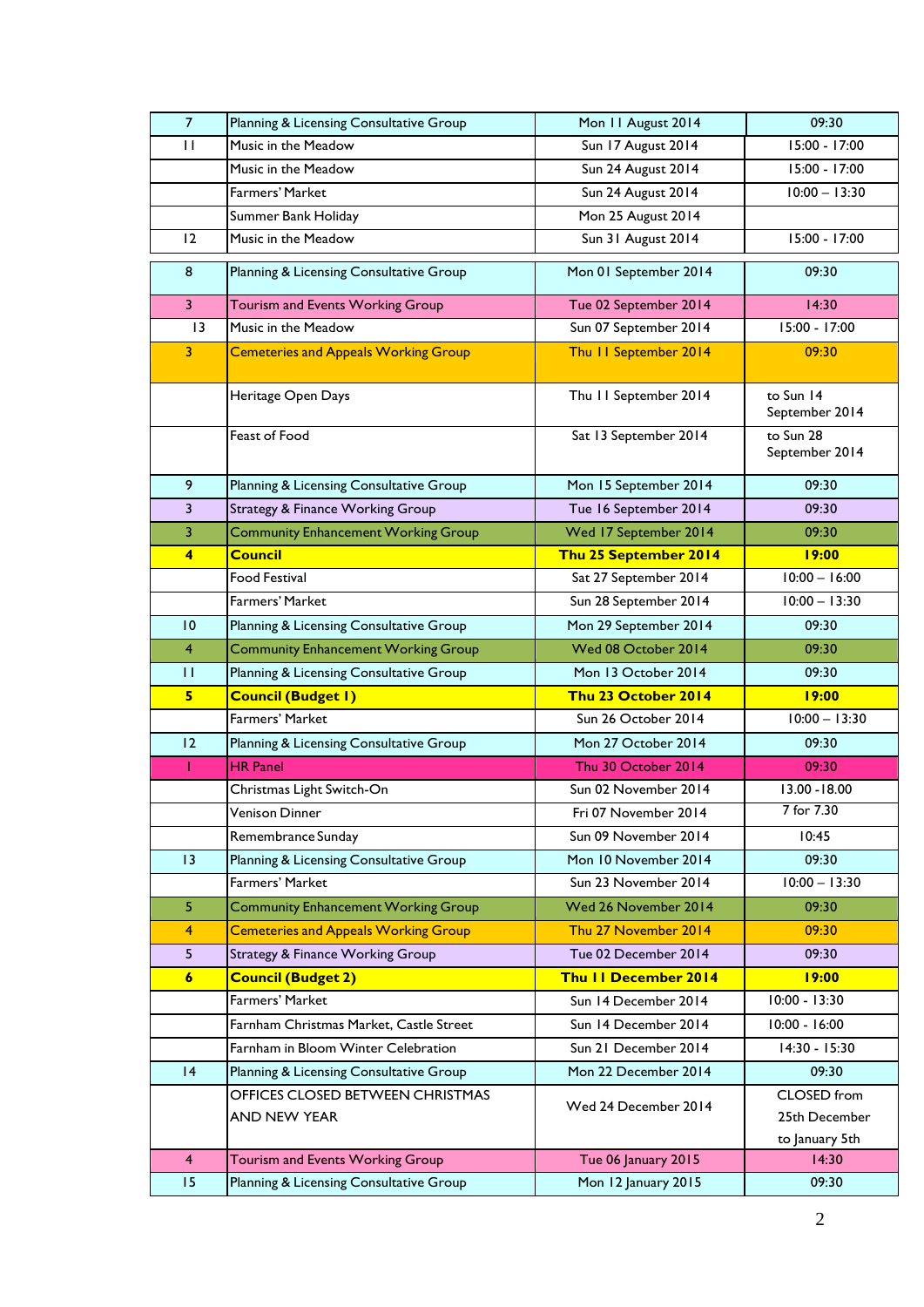| $\overline{4}$ | <b>Strategy &amp; Finance Working Group</b>                                                                           | Tue 13 January 2015      | 09:30           |
|----------------|-----------------------------------------------------------------------------------------------------------------------|--------------------------|-----------------|
| 6              | <b>Community Enhancement Working Group</b>                                                                            | Wed 14 January 2015      | 09:30           |
| 6              | <b>Strategy &amp; Finance Working Group</b>                                                                           | Thu 15 January 2015      | 09:30           |
| $\overline{7}$ | <b>Council (Precept)</b>                                                                                              | Thu 22 January 2015      | 19:00           |
|                | Farmers' Market                                                                                                       | Sun 25 January 2015      | $10:00 - 13:30$ |
| 16             | Planning & Licensing Consultative Group                                                                               | Mon 26 January 2015      | 09:30           |
| 17             | Planning & Licensing Consultative Group                                                                               | Mon 09 February 2015     | 09:30           |
| 5.             | <b>Cemeteries and Appeals Working Group</b>                                                                           | Thu 19 February 2015     | 09:30           |
|                | Farmers' Market                                                                                                       | Sun 22 February 2015     | $10:00 - 13:30$ |
| 8              | Planning & Licensing Consultative Group                                                                               | Mon 23 February 2015     | 09:30           |
| 5              | Tourism and Events Working Group                                                                                      | Tue 24 February 2015     | 14:30           |
| $\overline{2}$ | <b>HR Panel</b>                                                                                                       | Thu 26 February 2015     | 09:30           |
| $\overline{7}$ | <b>Strategy &amp; Finance Working Group</b>                                                                           | <b>Tue 03 March 2015</b> | 09:30           |
| 9              | Planning & Licensing Consultative Group                                                                               | Mon 09 March 2015        | 09:30           |
| $\bf{8}$       | <b>Council</b>                                                                                                        | <b>Thu 12 March 2015</b> | 19:00           |
| $\overline{7}$ | <b>Community Enhancement Working Group</b>                                                                            | Thu 19 March 2015        | 09:30           |
|                | <b>Farmers' Market</b>                                                                                                | Sun 22 March 2015        | $10:00 - 13:30$ |
| 20             | Planning & Licensing Consultative Group                                                                               | Mon 23 March 2015        | 09:30           |
| т              | <b>Annual Town Meeting of Electors</b>                                                                                | <b>Thu 26 March 2015</b> | 19:00           |
|                | Good Friday                                                                                                           | Fri 03 April 2015        |                 |
| 21             | Planning & Licensing Consultative Group                                                                               | Mon 06 April 2015        | 09:30           |
|                | Easter Monday                                                                                                         | Mon 06 April 2015        |                 |
| 8              | <b>Strategy &amp; Finance Working Group</b>                                                                           | Tue 07 April 2015        | 09:30           |
| 9              | <b>Council (Reserve Date)</b>                                                                                         | <b>Thu 16 April 2015</b> | 19:00           |
| 22             | Planning & Licensing Consultative Group                                                                               | Mon 20 April 2015        | 09:30           |
|                | Farmers' Market                                                                                                       | Sun 26 April 2015        | $10:00 - 13:30$ |
|                | Early May Bank Holiday                                                                                                | Mon 04 May 2015          |                 |
| Т              | <b>Council (Annual)</b>                                                                                               | <b>Thu 14 May 2015</b>   | 19:00           |
|                | <b>Farmers' Market</b>                                                                                                | Tue 19 May 2015          | $10:00 - 13:30$ |
| $\overline{2}$ | <b>Council (Appointment of Working</b><br><b>Groups) &amp; Introduction to the</b><br><b>Council Training session</b> | <b>Thu 21 May 2015</b>   | 19:00           |
|                |                                                                                                                       |                          |                 |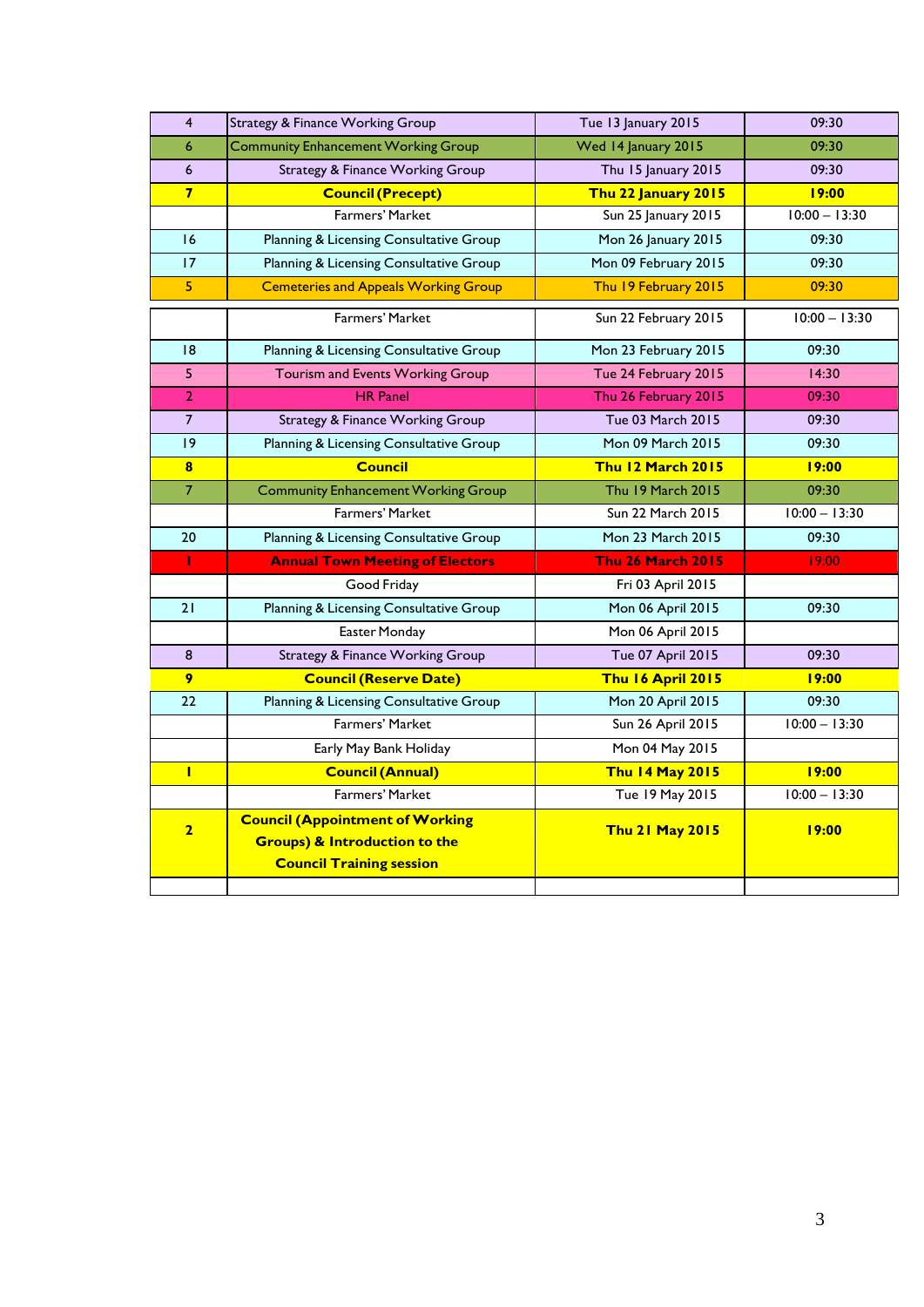#### **Annex 3 to Appendix D**



## **Farnham Town Council Banners' Policy**

**March 2014**

Applications for banners are welcomed from local charitable, community and other similar or noncommercial organisations, based within Surrey or serving the local area, with priority given to Farnham based organisations, to display notices of public interest or advertising events. (Please note that **no** sponsor details are to appear on a banner placed on or over public highways). Farnham Town Council administers the banner sites in Farnham at The Borough and Downing Street.

The banner sites are intended to enable community groups to publicise their activities. A banner can only be placed on sites that have been approved by Surrey County Council.

#### **Eligibility and permitted organisations**

Banners can only be displayed if representing:

- i. non-profitable organisations or community groups; or
- ii. activities that are of interest or benefit to the local community.

If you have a query in relation to eligibility, please contact Farnham Town Council on 01252 712667 or email [customer.services@farnham.gov.uk.](mailto:customer.services@farnham.gov.uk)

Permitted organisations include:

- i. The County Council
- ii. The Local Borough or District Council
- iii. The Town Council
- iv. Charitable organisations \*
- v. Local state schools, colleges and places of further educations
- vi. Local churches, mosques and similar places of worship
- vii. Local theatres
- viii. Youth groups, including cubs, scouts, beavers, rainbows, brownies and guides
- ix. Local groups representing charitable events for example
	- a. The Round Table
	- b. Rotary Club
	- c. Chamber of Commerce
- x. Local community groups, for example
	- a. Arts societies
	- b. Choral groups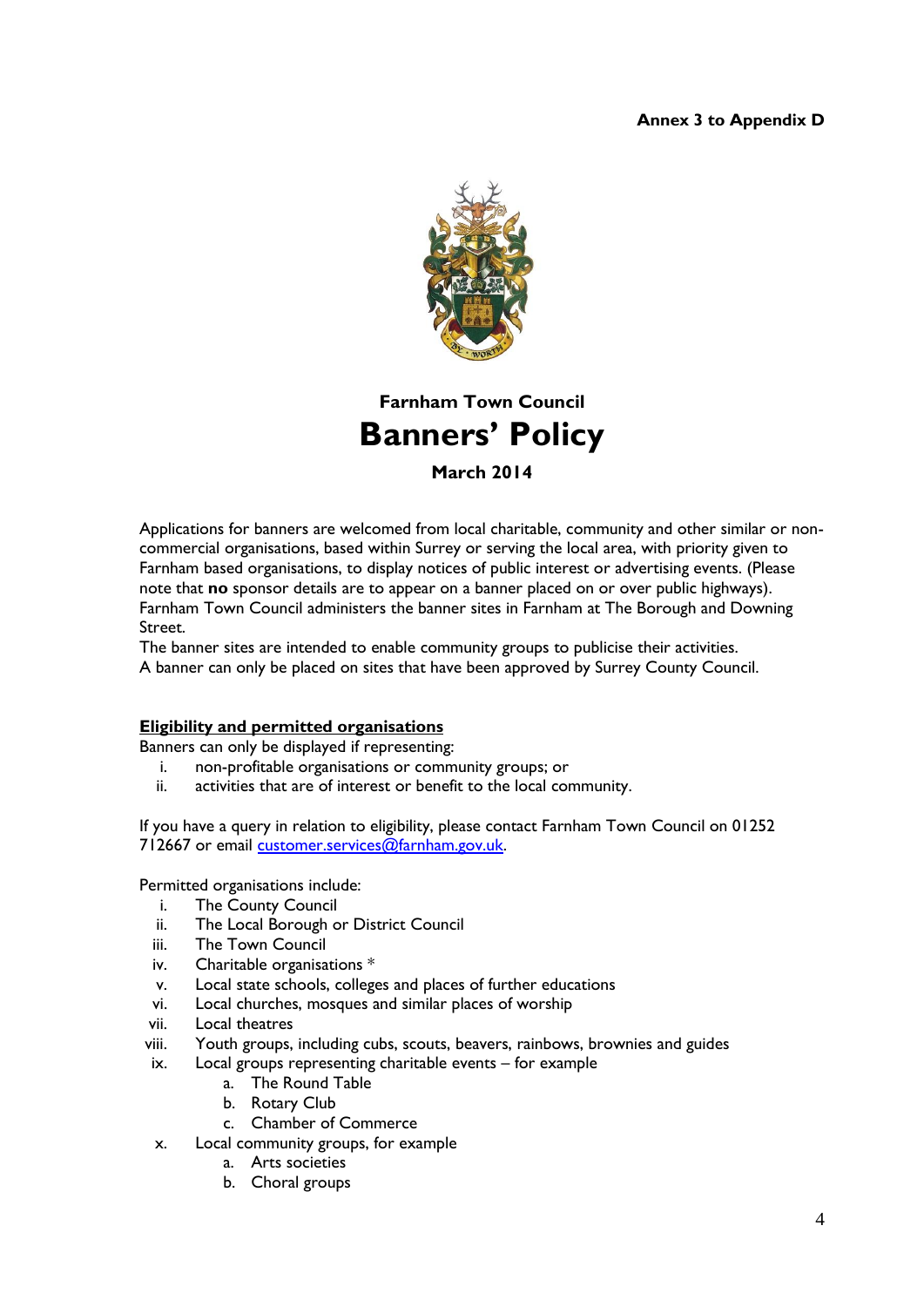- c. Amateur dramatic
- d. Village fete organisers
- e. Bonfire groups
- f. Hospital league of friends
- g. Model railway society, or similar

*\* Registered charities may only display a banner if the purpose is to raise awareness of, or promote, activity that relates to the charitable activities as detailed in the information held by the Charity Commission.*

Any banners found to be displayed with no licence or at non-approved sites will be taken down and held.

Farnham Town Council is under no obligation to permit any person(s) or organisation(s) to display banners on the public highways. Therefore, it reserves the right to remove this service or to change the Terms & Conditions at any time. Please note that from time to time road works are carried out around the town and this may affect the availability of sites even if a booking has already been made. In addition, damage to sites or other unforeseen factors may affect your application. The acceptance or refusal of a banner application is at the sole discretion of Farnham Town Council.

Priority will always be given to the most local organisation who is deemed to be using the space to raise awareness of more community-focussed activity.

#### **Booking**

A booking form must be completed and submitted to Farnham Town Council with the appropriate fee (please see "Fees" for information on pricing). Applications will **not** be accepted for commercial organisations.

- Bookings should be made no later than two weeks prior to the commencement of the desired date of placement (always a Sunday).
- Bookings of over two weeks will only be permitted at the Town Council's discretion and will only be permitted to be displayed for a maximum of 4 weeks at a time in any case.
- A booking must be for a minimum of one week.
- Banners must only be attached and removed on Sundays. Banners should be attached after 12 midday and removed before 12 midday so it does not interfere with other licenced requests at the site.
- Banner sites can only be booked up to 1 year prior to the event date.
- A maximum of 2 sites can be applied for promoting a single event.
- A sketch of the banner, showing dimensions and wording should be enclosed with application.
- In some instances, applications may not be confirmed until to two months before the date of installation.

#### **The banner**

All banners must fulfil the following criteria:

- Dimensions: Banners are restricted to  $16' \times 3'$  or  $15' \times 3'$  only.
- Eyelets: Eyelets are required on the top and bottom hems. They must be at least 1" from the edge of the banner, to the centre of the eyelet. We advise that these should be no less than 3' apart. Eyelets are not required on the side hems.
- Wind slits: Wind slits or mesh are highly recommended.
- The banner should be produced to a professional standard and designed and displayed to minimize distraction to pedestrians and road users
- Note: It is not necessary to place rope in the hems of your banner.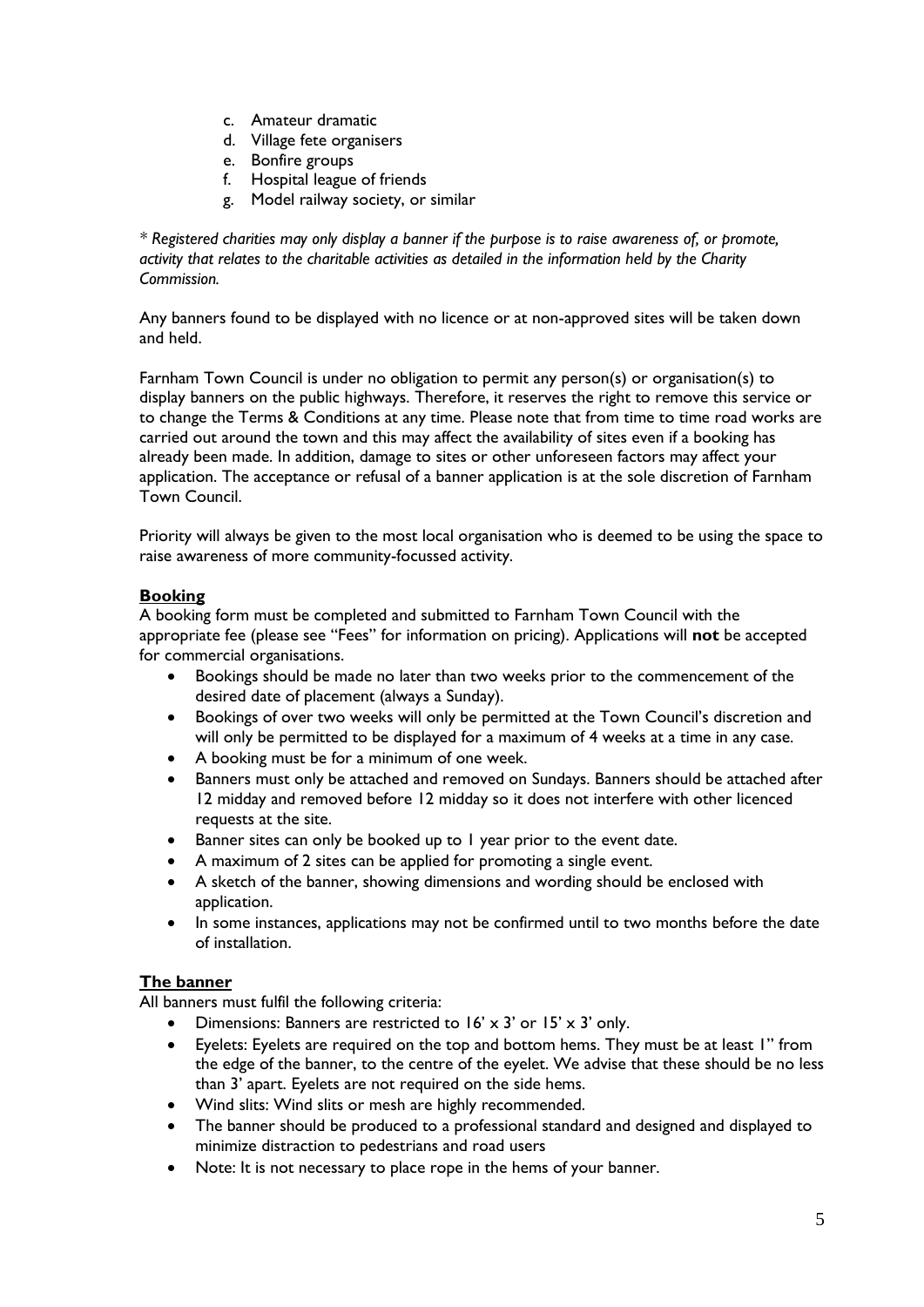#### **Fees and payment (2014-15)**

The fees for placing a banner on the highway in Farnham are as follows:

| No. of Banners per week   | <b>Detail</b> |              | <b>COST</b> |            |                      |
|---------------------------|---------------|--------------|-------------|------------|----------------------|
| <b>ONE BANNER</b>         | <b>Banner</b> | <b>Weeks</b> | <b>Net</b>  | <b>VAT</b> | <b>Total Payable</b> |
| One Banner for One Week   |               |              | £130.00     | £26.00     | £156.00              |
| One Banner for Two Weeks  |               | C            | £155.00     | £31.00     | £186.00              |
| <b>TWO BANNERS</b>        |               |              |             |            |                      |
| Two Banners for One Week  | 2             |              | £260.00     | £52.00     | £312.00              |
| Two Banners for Two Weeks | 2             |              | £310.00     | £62.00     | £372.00              |

Payment can be made in the following ways:

- Cheque Cheques payable to Farnham Town Council.
- BACS Sort Code: 40-21-05 Account No.: 31141023

*(if making payment by BACS, please ensure to provide a reference, e.g. "BANNER ANYTOWN HOSPICE")*

#### **Delivery and collection of your banner**

Arrangements for delivery for installation and collection post-removal of your banner should be made directly with **Carolyn Hollier** of Light Angels Ltd:

- Tel: 01252 511 511
- Mob: 07736 251 298
- Email: [carolyn@lightangels.co.uk](mailto:carolyn@lightangels.co.uk)
- Address: Light Angels Ltd., Unit 2, LDL Business Centre, Station Road West, Ash Vale, Hampshire, GU12 5RT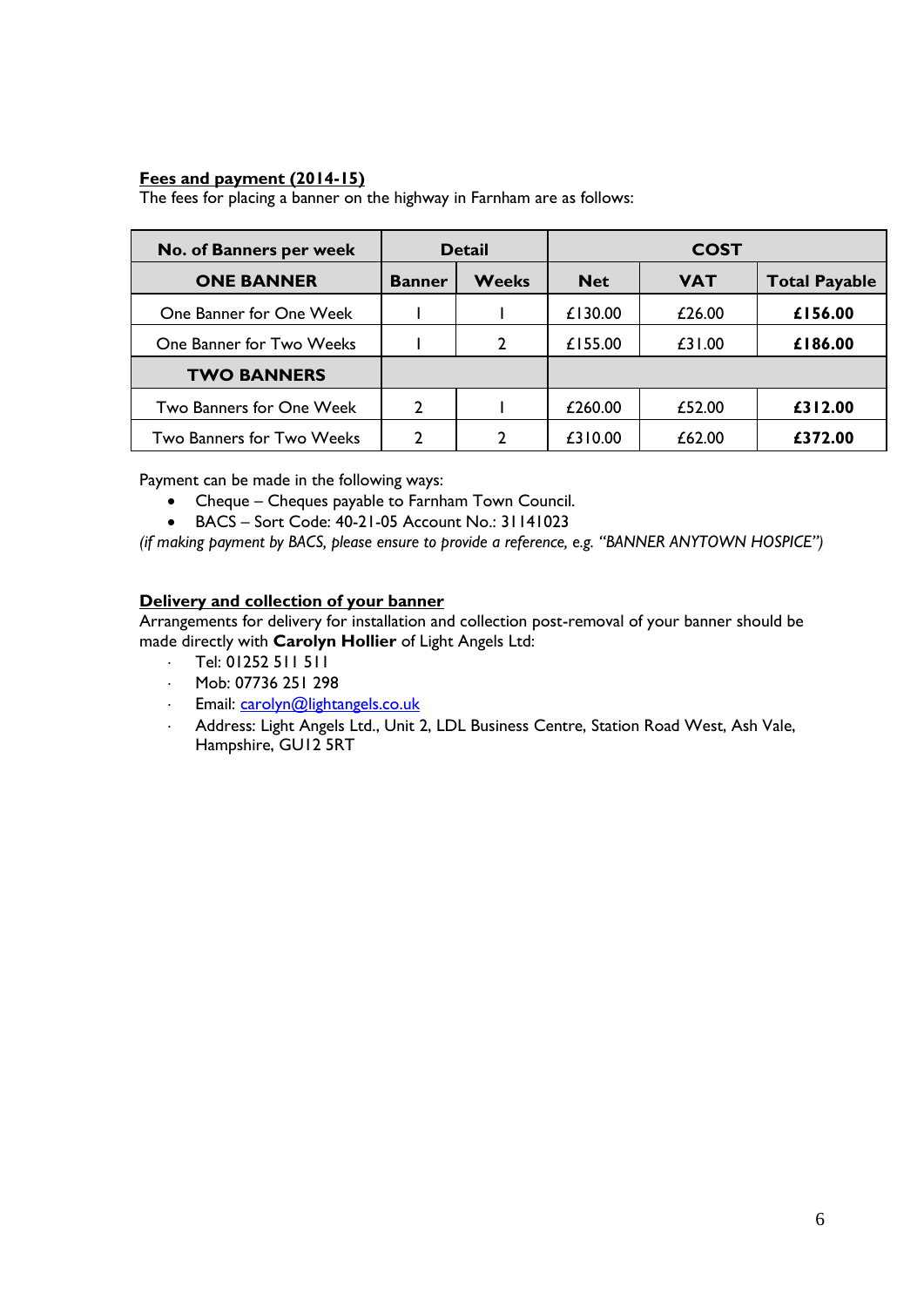

# FARNHAM TOWN COUNCIL



Notes Planning & Licensing Consultative Group

### **Time and date**

9.30 am on Monday 10 February 2014

**Place** Town Council Offices, South Street, Farnham

#### **Planning Consultative Group Members Present** Cllr D Beaman Cllr C Cockburn Cllr C Genziani Cllr J Ricketts

**Other Councillors in attendance:** None

**Officers in attendance**: Ginny Gordon

**NOTE: The comments and observations from Waverley Borough Councillors are preliminary ones prior to consideration at Borough Council level and are based on the evidence and representations to the Town Council.**

- **1. Apologies for absence** Apologies received from Councillors R Steel
- **2. Declarations of Interest**

There were no declarations of interest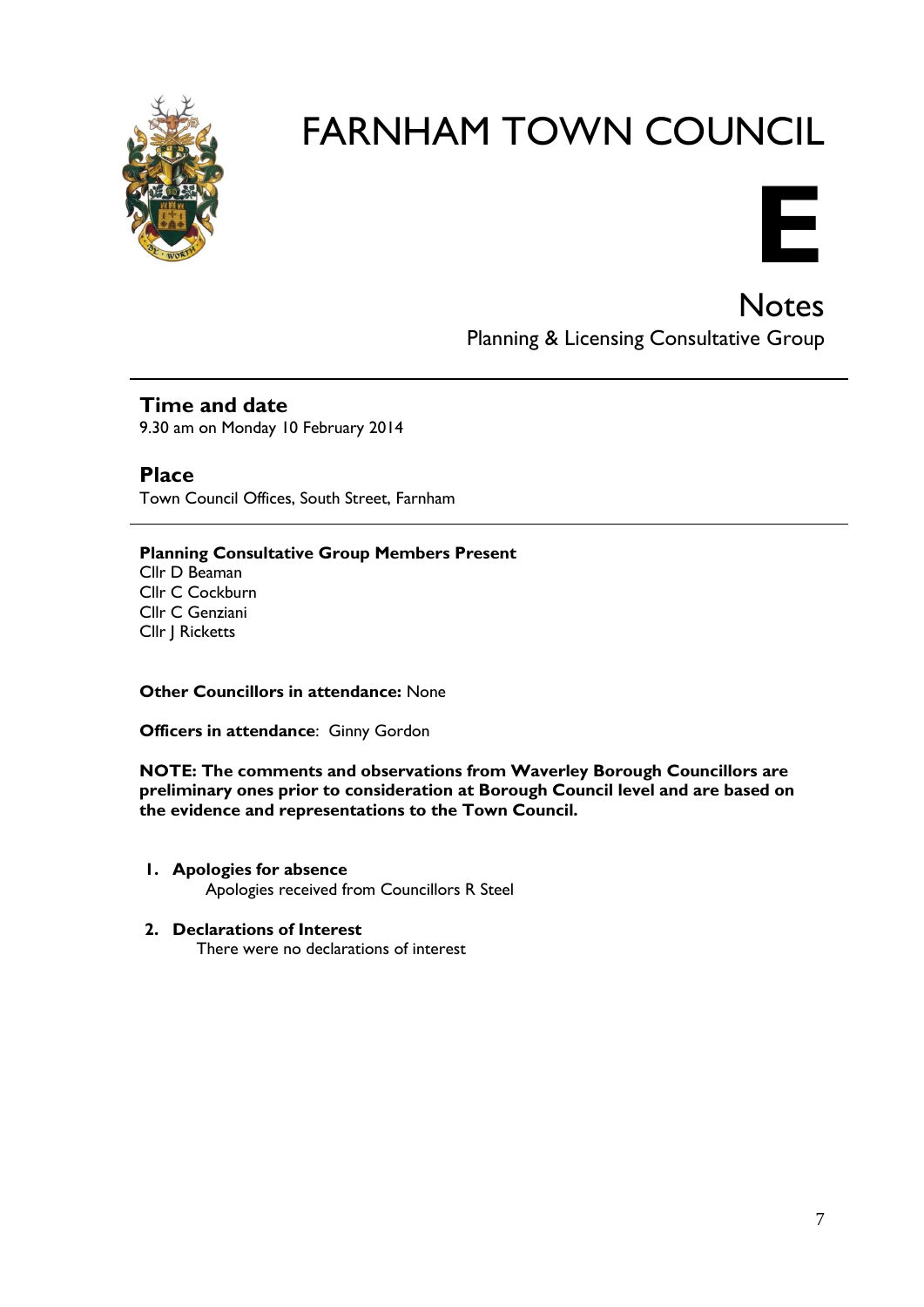| <b>Ref</b>    | Monday TV February 2014<br>Ward | Proposal                                                                                                                                                                                                                                                                                                                                                                                                                                                        | <b>Site Address</b>                                                                                 | <b>Officer</b>            |
|---------------|---------------------------------|-----------------------------------------------------------------------------------------------------------------------------------------------------------------------------------------------------------------------------------------------------------------------------------------------------------------------------------------------------------------------------------------------------------------------------------------------------------------|-----------------------------------------------------------------------------------------------------|---------------------------|
| WA/2014/0055  | Farnham<br><b>Bourne</b>        | Application under<br>Section 73A to vary<br>Condition 9 of<br>WA/2013/1146 (drawing<br>numbers) to allow for<br>alterations to size and<br>design. Previous<br>comments: Approved<br>after consideration on<br><b>I August 2013.</b>                                                                                                                                                                                                                            | <b>19 LONGDOWN</b><br>ROAD, FARNHAM<br><b>GU10 3JU</b>                                              | <b>Name</b><br>Mark Baker |
|               |                                 | <b>Approved after</b><br>consideration.                                                                                                                                                                                                                                                                                                                                                                                                                         |                                                                                                     |                           |
| TM/2014/0006  | Farnham<br><b>Bourne</b>        | Application for works to<br>trees subject of Tree<br><b>Preservation Order</b><br>49/99.                                                                                                                                                                                                                                                                                                                                                                        | <b>I DOUGLAS</b><br><b>GROVE, FARNHAM</b><br>GUI0 3HP                                               | <b>Steve Tester</b>       |
|               |                                 | No objection subject<br>to the approval of the<br><b>Arboriculture Officer.</b><br><b>Farnham Town</b><br><b>Council is very</b><br>concerned about the<br>inconsistency in<br>allowing certain trees<br>to be felled without<br>replacing them and a<br>loss of trees, and the<br>general feeling that<br>there is not sufficient<br>management of trees<br>in the borough and<br>the Town Council<br>does not want the<br>character of the area<br>destroyed. |                                                                                                     |                           |
| NMA/2014/0008 | Farnham<br>Castle               | Amendment to<br>WA/2013/1636 to change<br>cladding material,<br>alterations to unit size<br>and elevations.<br><b>Previous comments:</b><br><b>Approved after</b><br>consideration on<br>17.10.13                                                                                                                                                                                                                                                               | UNIT 12A,<br><b>COXBRIDGE</b><br><b>BUSINESS PARK,</b><br>ALTON ROAD,<br><b>FARNHAM</b><br>GUI0 5EH | Mrs M Knight              |
|               |                                 | <b>Approved after</b><br>consideration.                                                                                                                                                                                                                                                                                                                                                                                                                         |                                                                                                     |                           |

#### **3. Applications Considered by the Planning & Licensing Consultative Group on Monday 10 February 2014**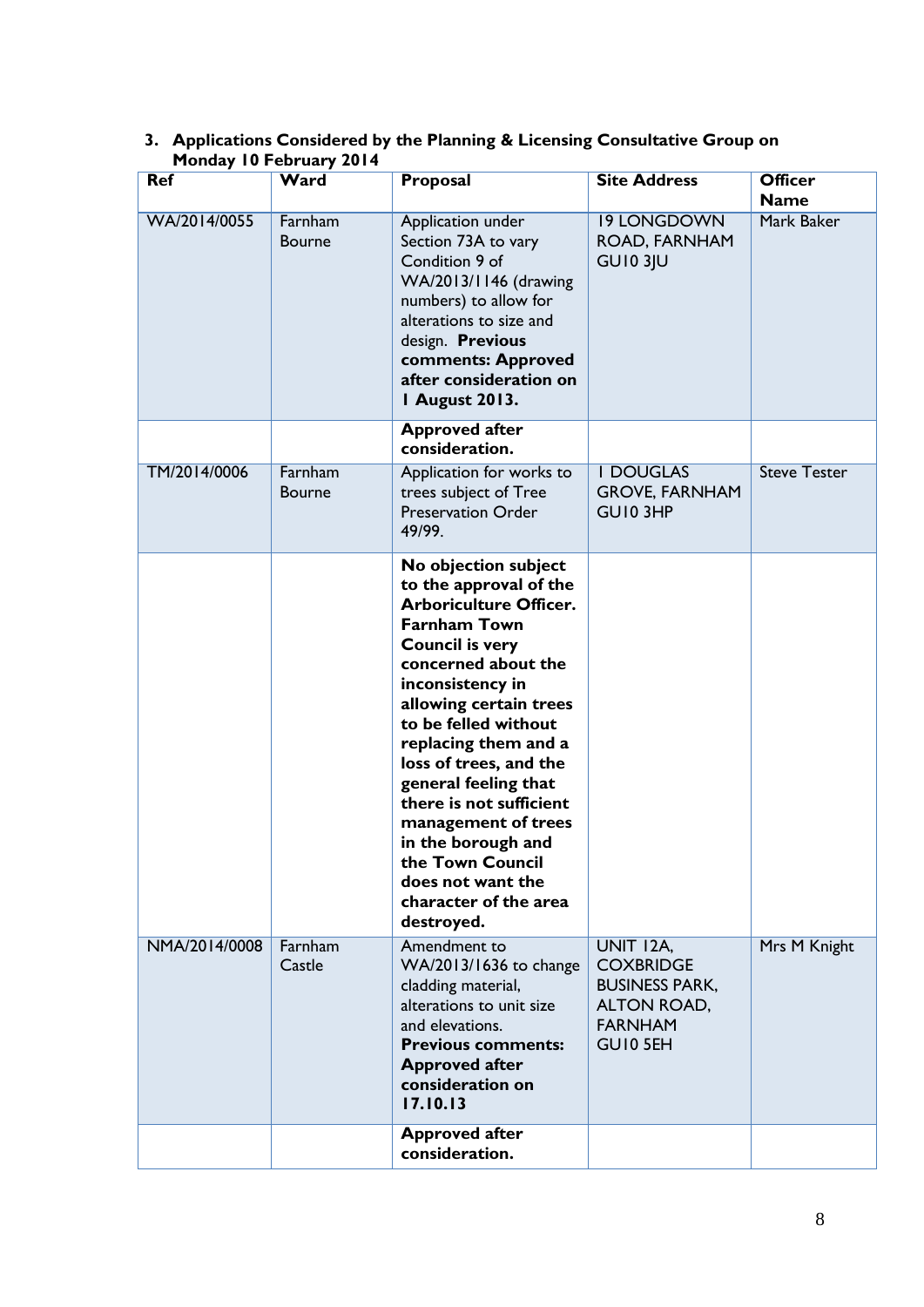| TM/2014/0005 | Farnham<br>Castle                      | Application for works to<br>trees subject of Tree<br><b>Preservation Order</b><br>Far98.                                                                                                                                                                                                                                                                                                                                                                        | 53 WEST STREET,<br><b>FARNHAM</b><br>GU97DX                  | <b>Steve Tester</b>  |
|--------------|----------------------------------------|-----------------------------------------------------------------------------------------------------------------------------------------------------------------------------------------------------------------------------------------------------------------------------------------------------------------------------------------------------------------------------------------------------------------------------------------------------------------|--------------------------------------------------------------|----------------------|
|              |                                        | No objection subject<br>to the approval of the<br><b>Arboriculture Officer.</b><br><b>Farnham Town</b><br><b>Council is very</b><br>concerned about the<br>inconsistency in<br>allowing certain trees<br>to be felled without<br>replacing them and a<br>loss of trees, and the<br>general feeling that<br>there is not sufficient<br>management of trees<br>in the borough and<br>the Town Council<br>does not want the<br>character of the area<br>destroyed. |                                                              |                      |
| WA/2014/0102 | Farnham<br>Upper Hale                  | Erection of single storey<br>extensions and<br>alterations.                                                                                                                                                                                                                                                                                                                                                                                                     | 26 FOLLY HILL,<br><b>FARNHAM</b><br>GU9 0BD                  | <b>Rachel Kellas</b> |
|              |                                        | <b>Approved after</b><br>consideration and on<br>the condition that the<br>extensions and<br>alterations are in line<br>with the particulars of<br>the Farnham Design<br>Statement.                                                                                                                                                                                                                                                                             |                                                              |                      |
| WA/2014/0049 | Farnham<br><b>Upper Hale</b>           | Erection of single storey<br>side extension.                                                                                                                                                                                                                                                                                                                                                                                                                    | 21 LAWDAY LINK,<br><b>FARNHAM</b><br>GU9 0BS                 | <b>Rachel Kellas</b> |
|              |                                        | <b>Approved after</b><br>consideration and on<br>the condition that the<br>extension is in line<br>with the particulars of<br>the Farnham Design<br>Statement.                                                                                                                                                                                                                                                                                                  |                                                              |                      |
| WA/2014/0061 | Farnham<br>Wrecclesham<br>and Rowledge | Erection of a<br>conservatory.                                                                                                                                                                                                                                                                                                                                                                                                                                  | <b>10 CHERRY TREE</b><br>ROAD,<br><b>ROWLEDGE</b><br>GUI04AB | Flo Taylor           |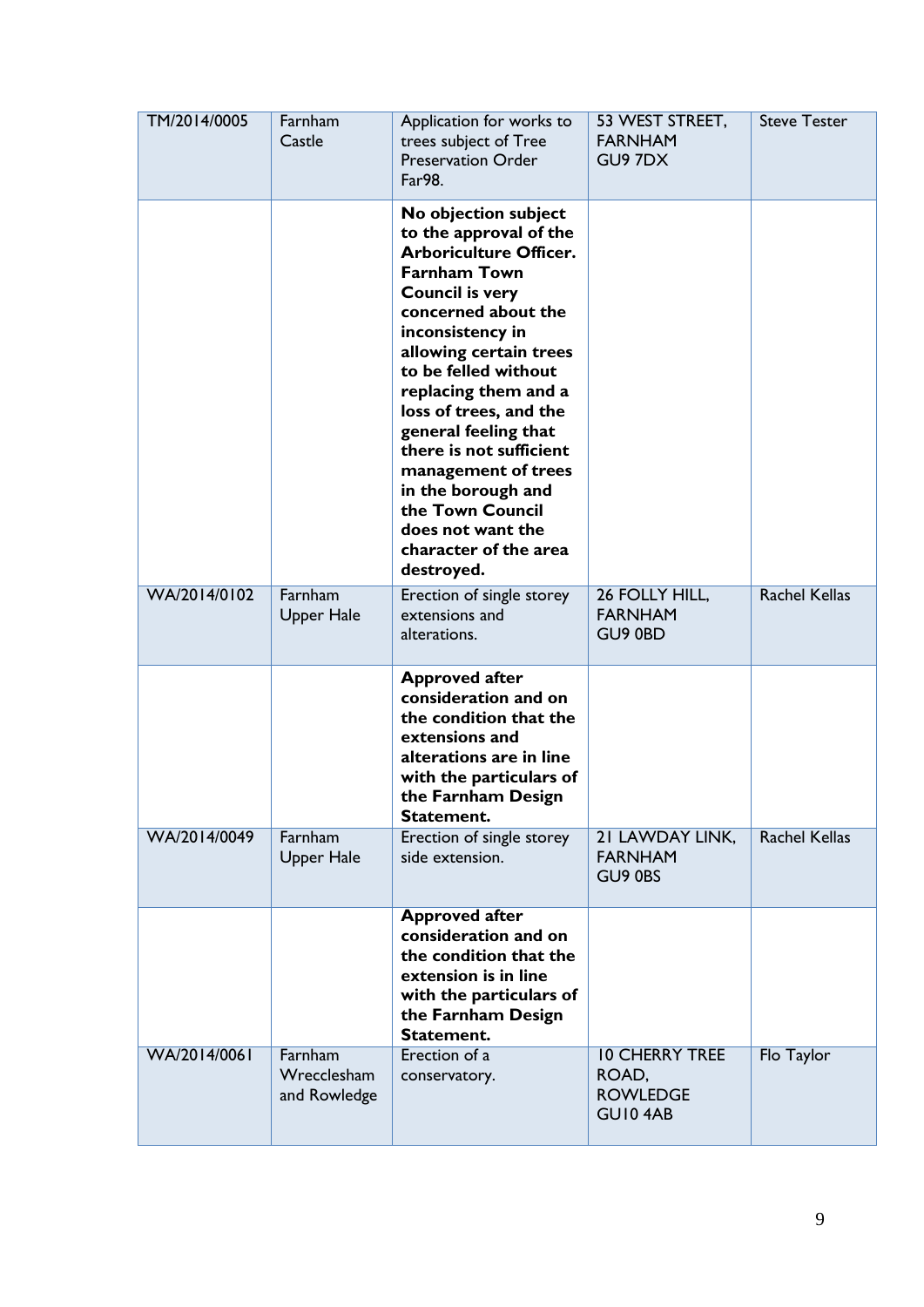|              |                                        | <b>Approved after</b><br>consideration and on<br>the condition.                                                                                                                                                                                                                                                                                                                                                                                                 |                                                  |                     |
|--------------|----------------------------------------|-----------------------------------------------------------------------------------------------------------------------------------------------------------------------------------------------------------------------------------------------------------------------------------------------------------------------------------------------------------------------------------------------------------------------------------------------------------------|--------------------------------------------------|---------------------|
| CA/2014/0011 | Farnham<br>Wrecclesham<br>and Rowledge | WRECCLESHAM<br><b>FARNHAM</b><br><b>CONSERVATION</b><br>AREA.<br>Works to one Walnut<br>tree.                                                                                                                                                                                                                                                                                                                                                                   | 36 THE STREET,<br><b>FARNHAM</b><br>GUI0 4PR     | Mr A Clout          |
|              |                                        | No objection subject<br>to the approval of the<br><b>Arboriculture Officer.</b><br><b>Farnham Town</b><br><b>Council is very</b><br>concerned about the<br>inconsistency in<br>allowing certain trees<br>to be felled without<br>replacing them and a<br>loss of trees, and the<br>general feeling that<br>there is not sufficient<br>management of trees<br>in the borough and<br>the Town Council<br>does not want the<br>character of the area<br>destroyed. |                                                  |                     |
| TM/2014/0004 | Farnham<br>Wrecclesham<br>and Rowledge | Application for works to<br>a tree subject of Tree<br><b>Preservation Order</b><br>11/10.                                                                                                                                                                                                                                                                                                                                                                       | <b>I FAIRACRES,</b><br><b>FARNHAM</b><br>GUI04AQ | <b>Steve Tester</b> |
|              |                                        | No objection subject<br>to the approval of the<br><b>Arboriculture Officer.</b><br><b>Farnham Town</b><br><b>Council is very</b><br>concerned about the<br>inconsistency in<br>allowing certain trees<br>to be felled without<br>replacing them and a<br>loss of trees, and the<br>general feeling that<br>there is not sufficient<br>management of trees<br>in the borough and<br>the Town Council<br>does not want the<br>character of the area<br>destroyed. |                                                  |                     |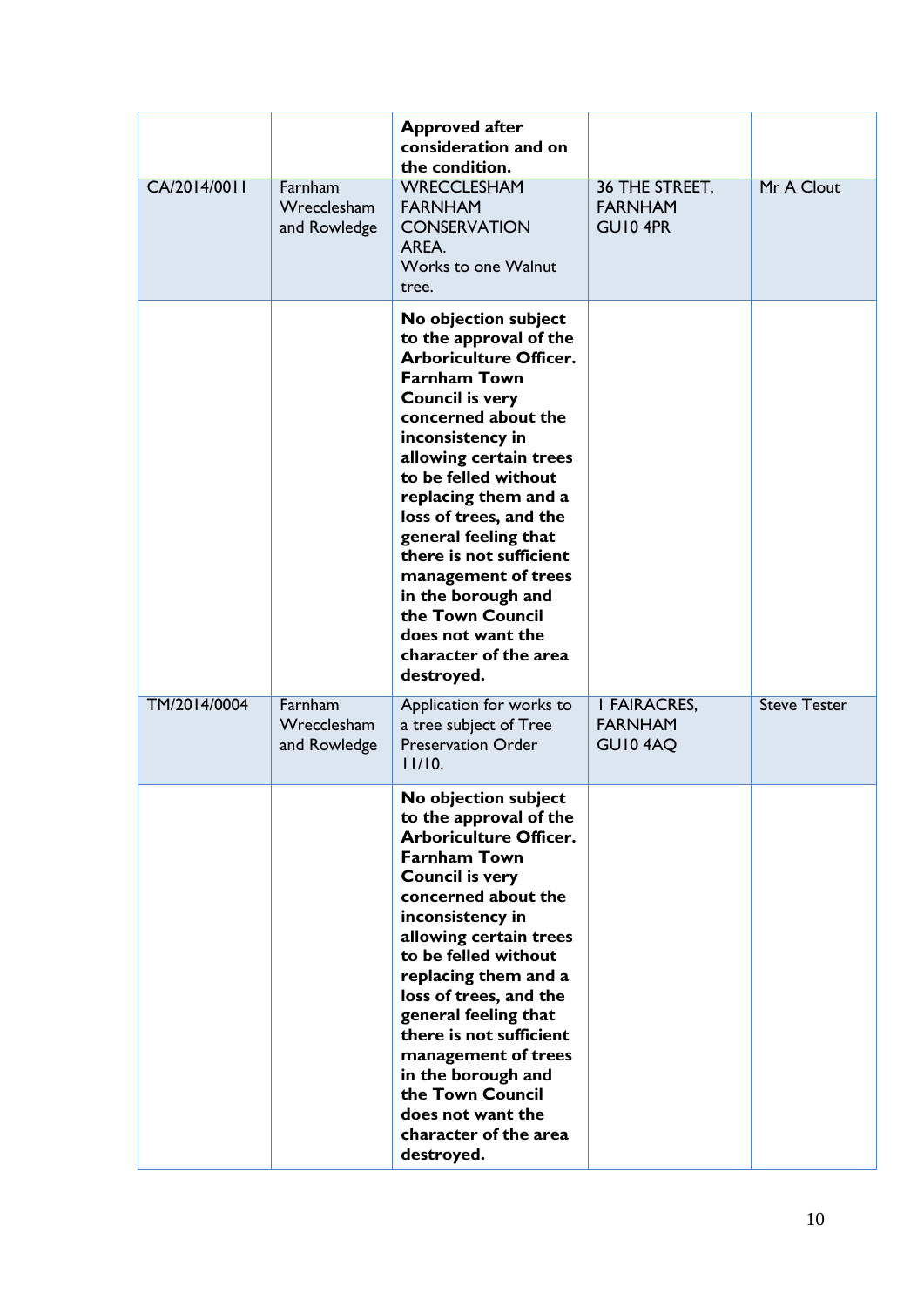| WA/2014/0077 | Farnham<br>Wrecclesham<br>and Rowledge | Erection of two storey<br>rear extension.                                                                                                                                           | 21 COPSE WAY,<br><b>WRECCLESHAM,</b><br>GUI04QL                    | <b>Rachel Kellas</b> |
|--------------|----------------------------------------|-------------------------------------------------------------------------------------------------------------------------------------------------------------------------------------|--------------------------------------------------------------------|----------------------|
|              |                                        | <b>Approved after</b><br>consideration and on<br>the condition that the<br>extensions and<br>alterations are in line<br>with the particulars of<br>the Farnham Design<br>Statement. |                                                                    |                      |
| WA/2014/0133 | Farnham<br><b>Bourne</b>               | Erection of a single<br>storey extension.                                                                                                                                           | LONG BARN,<br><b>WAVERLEY LANE,</b><br><b>FARNHAM</b><br>GU9 8EW   | Mark Baker           |
|              |                                        | <b>Approved after</b><br>consideration and on<br>the condition that the<br>extension is in line<br>with the particulars of<br>the Farnham Design<br>Statement.                      |                                                                    |                      |
| WA/2014/0140 | Farnham<br>Castle                      | Erection of greenhouse<br>and shed.                                                                                                                                                 | <b>45 CASTLE STREET,</b><br><b>FARNHAM</b><br><b>GU9 7JQ</b>       | Kathryn<br>Pearson   |
|              |                                        | <b>Approved after</b><br>consideration                                                                                                                                              |                                                                    |                      |
| WA/2014/0169 | Farnham<br>Firgrove                    | Erection of extensions<br>and alterations.                                                                                                                                          | <b>14 LANCASTER</b><br><b>AVENUE,</b><br><b>FARNHAM</b><br>GU9 8JY | <b>Rachel Kellas</b> |
|              |                                        | <b>Approved after</b><br>consideration and on<br>the condition that the<br>extension and<br>alterations are in line<br>with the particulars of<br>the Farnham Design<br>Statement.  |                                                                    |                      |
| WA/2014/0084 | Farnham<br>Castle                      | Erection of freestanding<br>freezer unit following<br>demolition of lean-to<br>structure.                                                                                           | <b>21 DOWNING</b><br>STREET, FARNHAM<br>GU9 7PB                    | Kathryn<br>Pearson   |
|              |                                        | No objections subject<br>to the approval of the<br><b>Listed Buildings</b><br><b>Officer</b>                                                                                        |                                                                    |                      |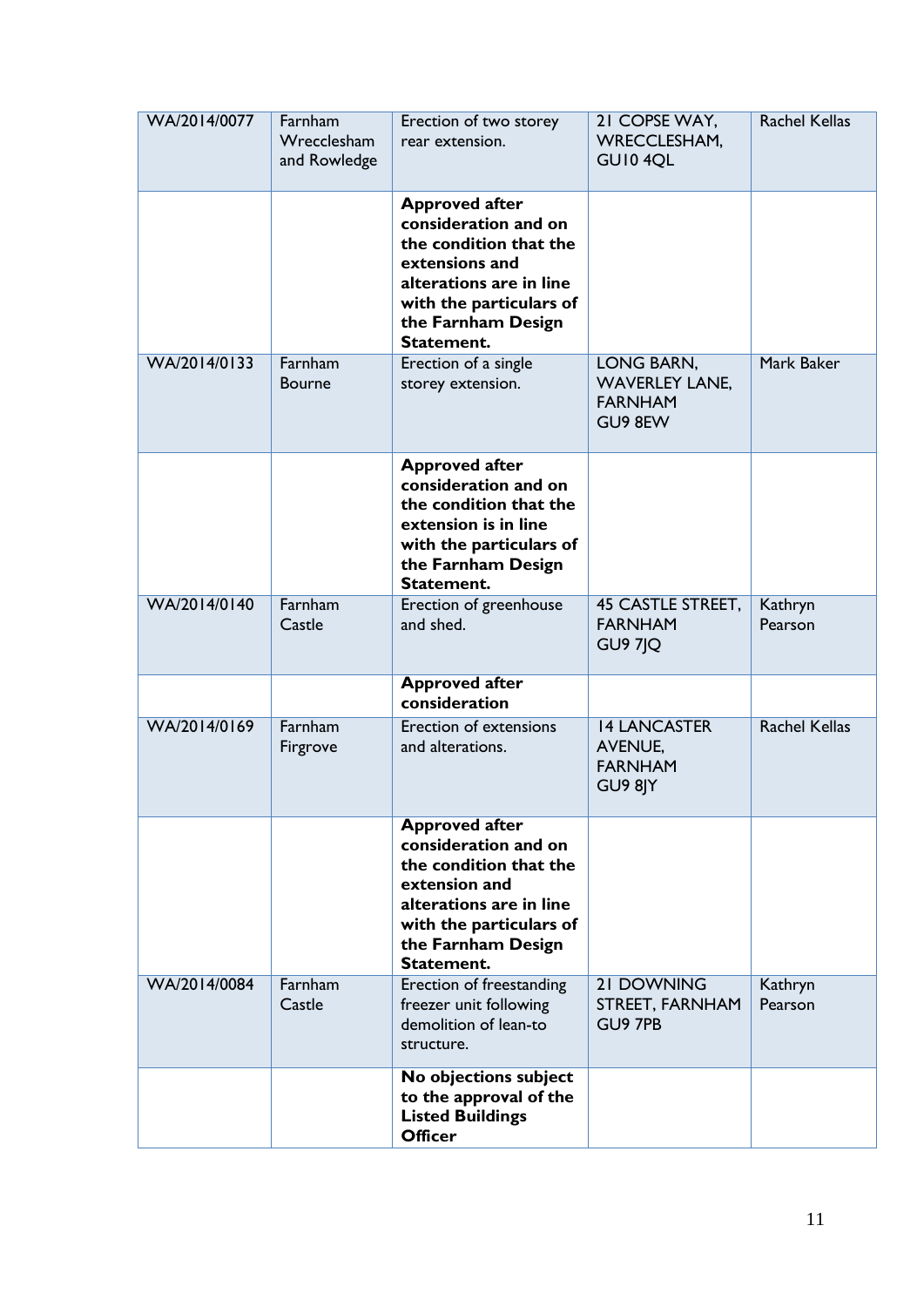| WA/2014/0110 | Farnham<br>Castle                    | Erection of a building for<br>construction-related hire<br>and sales services (sui-<br>generis use), together<br>with associated car<br>parking and landscaping.                                                                                                                                                                                                                             | PLOT 5,<br><b>COXBRIDGE</b><br><b>BUSINESS PARK,</b><br>ALTON ROAD,<br><b>FARNHAM</b><br>GUI0 5EH | Mark Baker         |
|--------------|--------------------------------------|----------------------------------------------------------------------------------------------------------------------------------------------------------------------------------------------------------------------------------------------------------------------------------------------------------------------------------------------------------------------------------------------|---------------------------------------------------------------------------------------------------|--------------------|
|              |                                      | <b>Approved after</b><br>consideration.                                                                                                                                                                                                                                                                                                                                                      |                                                                                                   |                    |
| WA/2014/0109 | Farnham<br>Firgrove                  | Change of use from 4<br>flats to form 2 two<br>storey dwellings.                                                                                                                                                                                                                                                                                                                             | <b>I-4 WAVERLEY</b><br>CLOSE,<br><b>WAVERLEY LANE,</b><br><b>FARNHAM</b><br>GU9 8BE               | Kathryn<br>Pearson |
|              |                                      | <b>Farnham Town</b><br><b>Council approves the</b><br>imaginative use and<br>the proposed<br>dwellings will be more<br>in keeping with the<br>street scene and<br>surrounding area.                                                                                                                                                                                                          |                                                                                                   |                    |
| WA/2014/0071 | Farnham<br>Firgrove                  | Application under<br>Section 73 for the<br>variation of condition 5<br>of WA/2013/1902<br>(approved plan numbers)<br>to allow for alterations to<br>layout and design.<br><b>Previous comments</b><br>on 12.12.13: Approved<br>after consideration<br>and on the condition<br>that the proposed<br>dwelling is in line with<br>the particulars of the<br><b>Farnham Design</b><br>Statement. | 22 TREBOR<br><b>AVENUE,</b><br><b>FARNHAM</b><br>GU9 8JH                                          | Kathryn<br>Pearson |
|              |                                      | <b>Approved after</b><br>consideration and on<br>the condition that the<br>proposed dwelling is<br>in line with the<br>particulars of the<br><b>Farnham Design</b><br>Statement.                                                                                                                                                                                                             |                                                                                                   |                    |
| WA/2014/0073 | <b>Farnham Hale</b><br>and Heath End | Erection of a dwelling<br>with associated parking.                                                                                                                                                                                                                                                                                                                                           | 73 HEATH LANE,<br><b>FARNHAM</b><br>GU9 0PX                                                       | <b>Tim Bryson</b>  |
|              |                                      | <b>Farnham Town</b><br><b>Council remains</b><br>concerned that this                                                                                                                                                                                                                                                                                                                         |                                                                                                   |                    |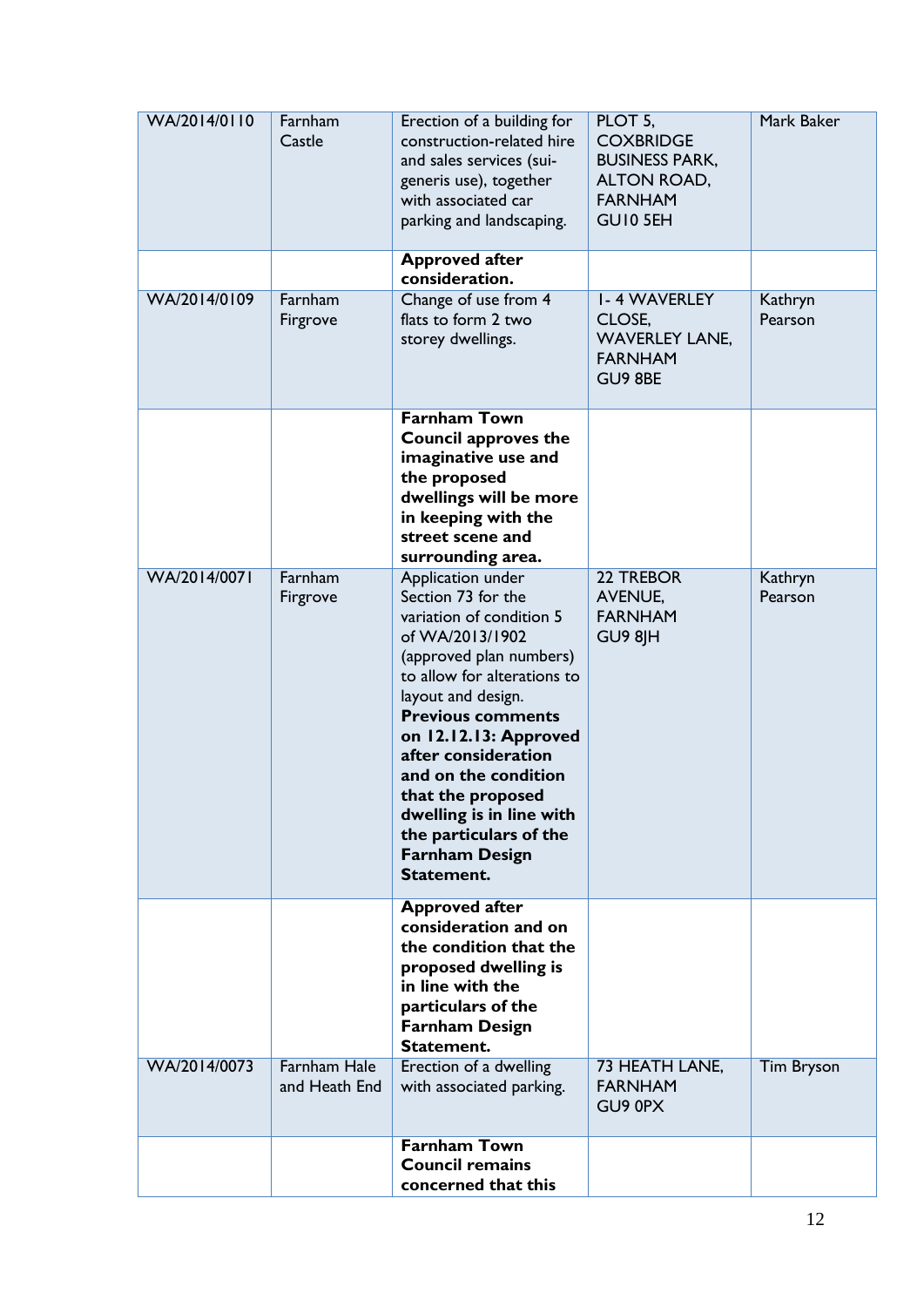|              |                               | six garden grabbing<br>and against the<br><b>Farnham town Design</b><br>Statement, which will<br>have an inevitable<br>adverse effect on the<br>street scene.                                                                                                                                                                          |                                                                                                |            |
|--------------|-------------------------------|----------------------------------------------------------------------------------------------------------------------------------------------------------------------------------------------------------------------------------------------------------------------------------------------------------------------------------------|------------------------------------------------------------------------------------------------|------------|
| WA/2014/0062 | Farnham Hale<br>and Heath End | Erection of garden<br>building to provide<br>ancillary annexe<br>accommodation.                                                                                                                                                                                                                                                        | <b>II KNIGHTS</b><br>ROAD, FARNHAM<br>GU9 9BX                                                  | Mark Baker |
|              |                               | <b>Farnham Town</b><br><b>Council strongly</b><br>objects, this is not an<br>ancillary dwelling, but<br>a separate dwelling.                                                                                                                                                                                                           |                                                                                                |            |
| WA/2014/0075 | <b>Farnham Moor</b><br>Park   | Change of use of<br>premises from part<br>storage and distribution<br>(Class B8) and part retail<br>warehouse (Class A1) to<br>a day nursery (Class D1).                                                                                                                                                                               | <b>UNIT 12</b><br><b>GUILDFORD</b><br><b>ROAD TRADING</b><br><b>ESTATE, FARNHAM</b><br>GU9 9PZ | Mark Baker |
|              |                               | <b>Strongly object - this</b><br>is inappropriate use in<br>an industrial area.<br><b>The Town Council</b><br>objects to the change<br>of use in a location<br>only suitable for<br>storage purposes. A<br>day nursery would be<br>totally inappropriate<br>for this site.                                                             |                                                                                                |            |
| WA/2014/0080 | Farnham Moor<br>Park          | Application submitted<br>under S106A of the<br><b>Town and Country</b><br>Planning Act 1990 (as<br>amended) to discharge a<br>planning obligation<br>attached to planning<br>permission WA/92/0628<br>(the accommodation<br>provided under this<br>permission, The Barn<br>Forge Close, to remain<br>ancillary to the main<br>building | <b>37 GUILDFORD</b><br>ROAD, FARNHAM<br>GU9 9PU                                                | Mark Baker |
|              |                               | <b>Strongly object to the</b><br>removal of the<br>condition. The<br>building should<br>remain ancillary to<br>the main building.                                                                                                                                                                                                      |                                                                                                |            |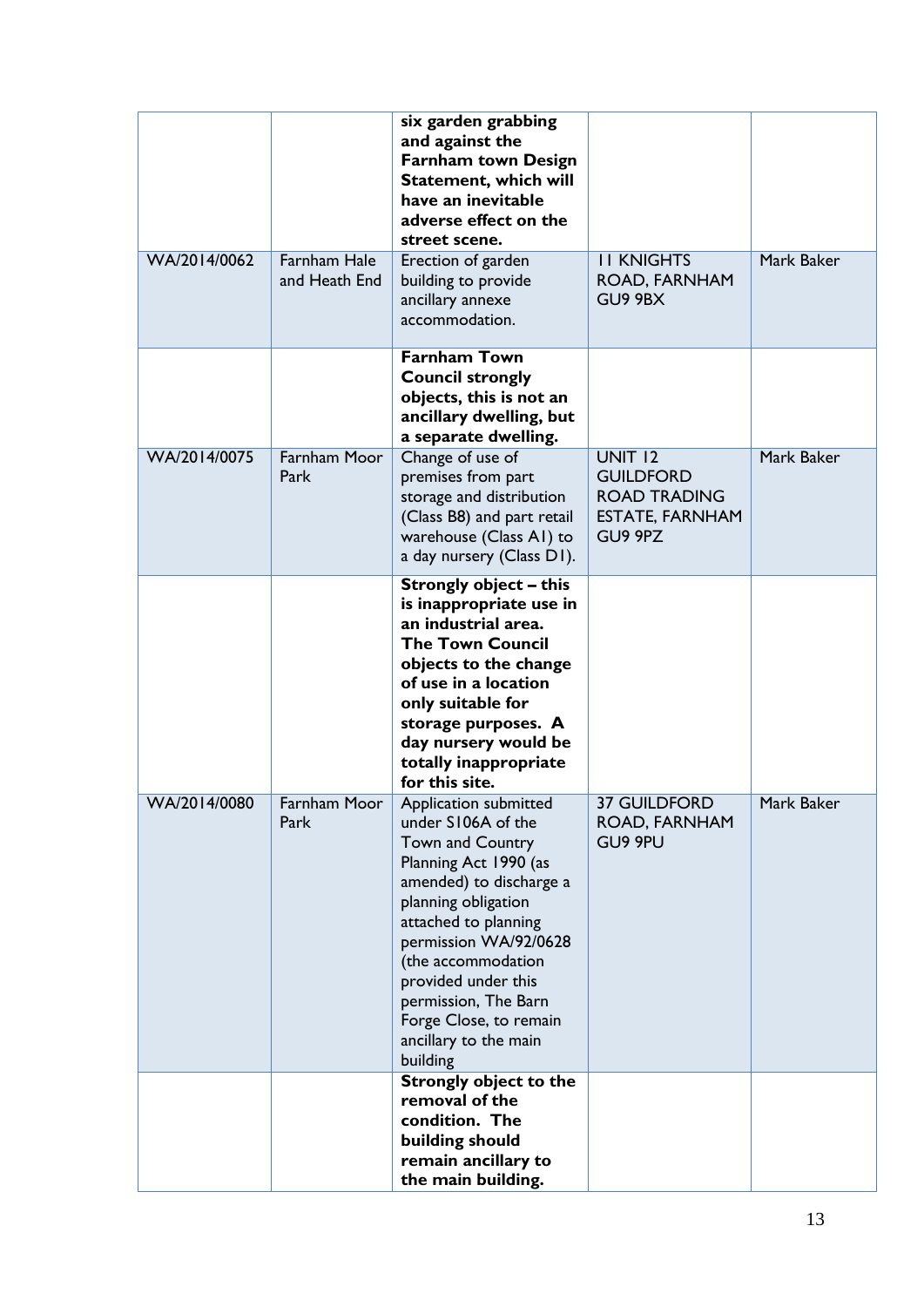| WA/2014/0081 | Farnham Moor<br>Park                       | Application under<br>Section 73a to remove<br>Condition I of<br>WA/92/0628<br>(accommodation<br>provided under this<br>permission - The Barn,<br>Forge Close to remain<br>ancillary to the existing<br>dwelling) to allow for a<br>separate independent<br>dwelling.                                                           | <b>37 GUILDFORD</b><br>ROAD, FARNHAM<br>GU9 9PU                                                                     | Mark Baker        |
|--------------|--------------------------------------------|--------------------------------------------------------------------------------------------------------------------------------------------------------------------------------------------------------------------------------------------------------------------------------------------------------------------------------|---------------------------------------------------------------------------------------------------------------------|-------------------|
|              |                                            | <b>Strongly object to the</b><br>removal of the<br>condition. The<br>building should<br>remain ancillary to<br>the main building.                                                                                                                                                                                              |                                                                                                                     |                   |
| WA/2014/0085 | Farnham<br>Weybourne<br>and Badshot<br>Lea | Surfacing and formalising<br>layout of existing car<br>parking area.                                                                                                                                                                                                                                                           | <b>LAND ADJACENT</b><br><b>TO WEYBOURNE</b><br><b>VILLAGE HALL,</b><br><b>WEYBOURNE</b><br>ROAD, FARNHAM<br>GU9 9ES | <b>Tim Bryson</b> |
|              |                                            | <b>Farnham Town</b><br><b>Council is</b><br>disappointed with the<br>unimaginative surface.<br><b>Waverley Borough</b><br>council has a chance<br>for an innovative<br>approach to porous<br>hard standing, which<br>would be a less harsh<br>surface and very<br>appropriate at a time<br>when flooding is such<br>a problem. |                                                                                                                     |                   |
| WA/2014/0066 | Farnham<br>Weybourne<br>and Badshot<br>Lea | Installation of lighting.                                                                                                                                                                                                                                                                                                      | <b>FARNHAM RUGBY</b><br>CLUB,<br><b>WILKINSON WAY,</b><br><b>FARNHAM</b><br>GU9 9ND                                 | Mark Baker        |
|              |                                            | <b>The Town Council is</b><br>concerned about the<br>proximity to<br>residential properties<br>for the proposed<br>lighting.                                                                                                                                                                                                   |                                                                                                                     |                   |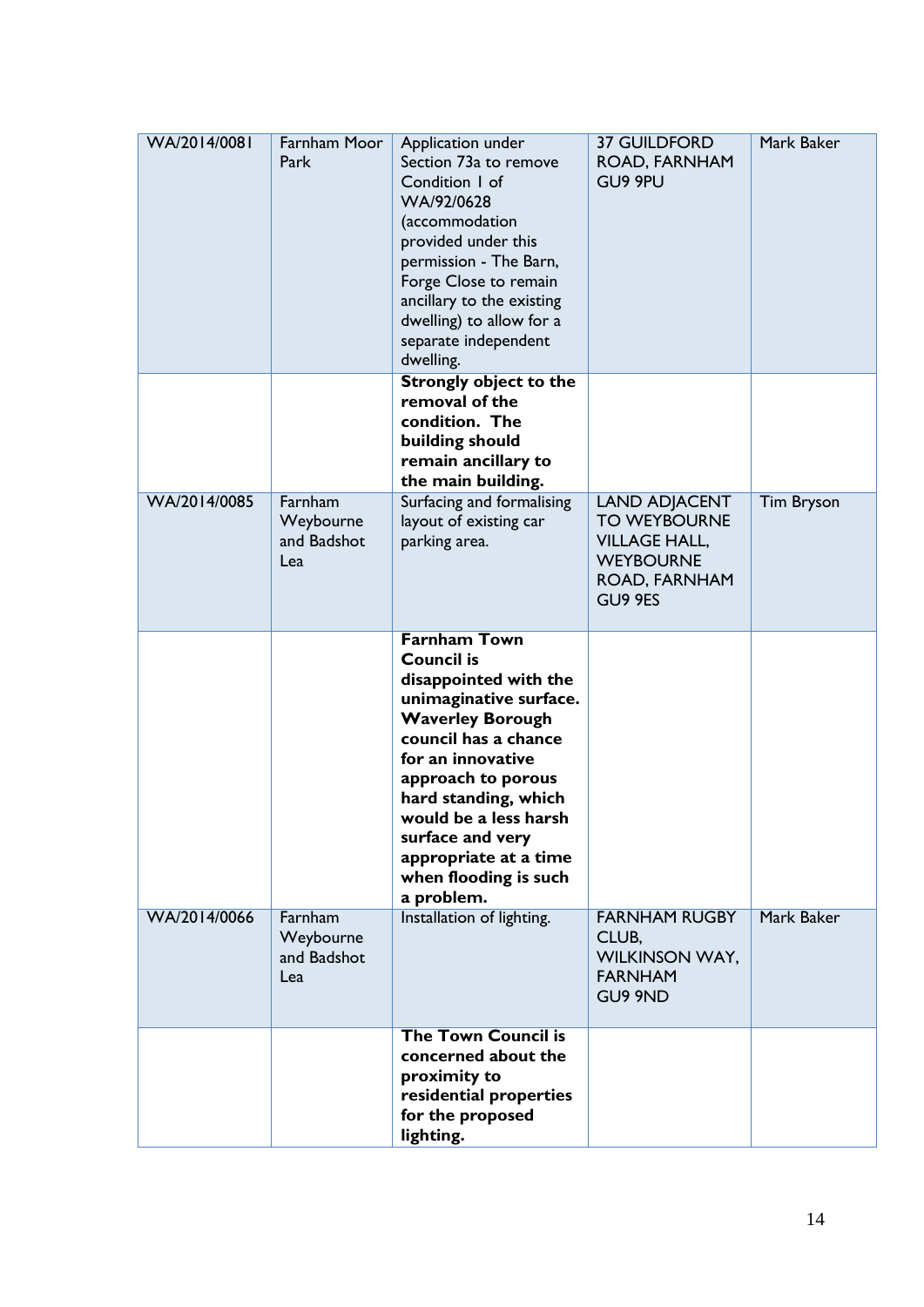| WA/2014/0046 | Farnham<br>Wrecclesham<br>and Rowledge | Erection of detached<br>dwelling; erection of<br>detached carport to<br>serve existing dwelling<br>following demolition of<br>existing garage (revision<br>of WA/2013/0837).<br><b>Previous comments</b><br>on 20.06.2013 were as<br>follows: Object, this is<br>garden grabbing and<br>against the Farnham<br><b>Design Statement.</b><br><b>Residential gardens</b><br>are no longer deemed<br>as previously<br>developed land and<br>building on this land<br>would be harmful to<br>the local area. | <b>LAND TO THE</b><br><b>REAR OF 12</b><br>WRECCLESHAM<br>HILL, FARNHAM<br><b>GU10 4JW</b> | Mark Baker           |
|--------------|----------------------------------------|---------------------------------------------------------------------------------------------------------------------------------------------------------------------------------------------------------------------------------------------------------------------------------------------------------------------------------------------------------------------------------------------------------------------------------------------------------------------------------------------------------|--------------------------------------------------------------------------------------------|----------------------|
|              |                                        | Object, this is garden<br>grabbing and against<br>the Farnham Design<br>Statement.<br><b>Residential gardens</b><br>are no longer deemed<br>as previously<br>developed land and<br>building on this land<br>would be harmful to<br>the local area.                                                                                                                                                                                                                                                      |                                                                                            |                      |
| WA/2014/0165 | Farnham<br><b>Bourne</b>               | Erection of extensions &<br>alterations.                                                                                                                                                                                                                                                                                                                                                                                                                                                                | WYRDWOOD,<br><b>BEECH AVENUE,</b><br><b>FARNHAM</b><br><b>GUI0 3JZ</b>                     | Mark Baker           |
|              |                                        | No objects, approved<br>after consideration                                                                                                                                                                                                                                                                                                                                                                                                                                                             |                                                                                            |                      |
| WA/2014/0163 | Farnham<br>Castle                      | <b>Listed Building Consent</b><br>for display of non-<br>illuminated signs.                                                                                                                                                                                                                                                                                                                                                                                                                             | <b>BOOTS OPTICIAN,</b><br>30<br>THE BOROUGH,<br><b>FARNHAM</b><br>GU9 7NI                  | <b>Rachel Kellas</b> |
|              |                                        | No objections subject<br>to the approval of the<br><b>Listed Buildings</b><br><b>Officer</b>                                                                                                                                                                                                                                                                                                                                                                                                            |                                                                                            |                      |
| WA/2014/0148 | Farnham<br>Castle                      | Display of non-<br>illuminated signs.                                                                                                                                                                                                                                                                                                                                                                                                                                                                   | <b>BOOTS OPTICIAN,</b><br>30<br>THE BOROUGH,<br><b>FARNHAM</b><br>GU9 7NJ                  | <b>Rachel Kellas</b> |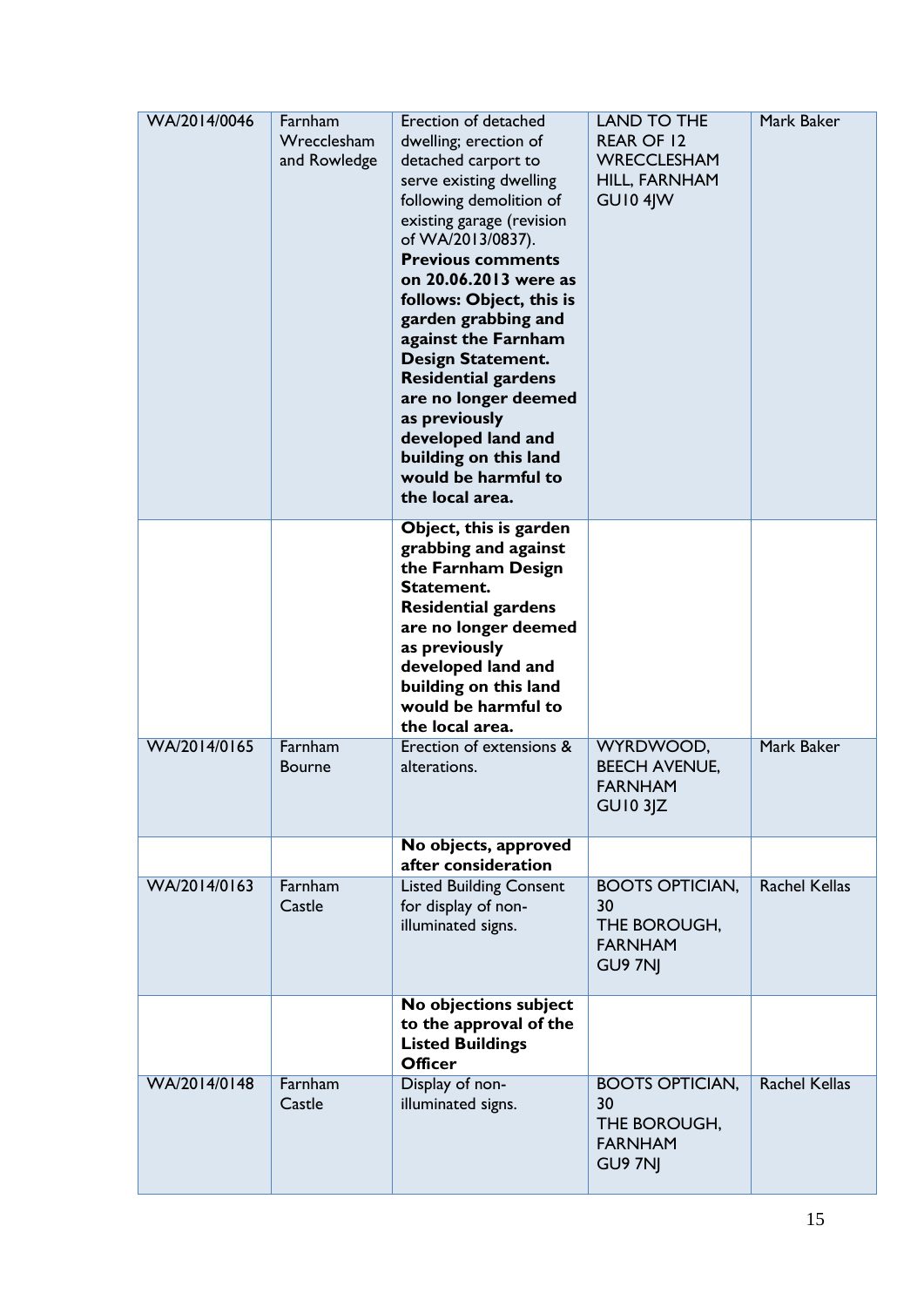|              |                             | No objections subject<br>to the approval of the<br><b>Listed Buildings</b><br><b>Officer</b>                                                             |                                                                                                          |                      |
|--------------|-----------------------------|----------------------------------------------------------------------------------------------------------------------------------------------------------|----------------------------------------------------------------------------------------------------------|----------------------|
| WA/2014/0151 | Farnham<br>Castle           | Alterations to elevations<br>to form secondary<br>entrance.                                                                                              | NATIONWIDE,<br><b>TOWN HALL</b><br><b>BUILDINGS,</b><br>THE BOROUGH,<br><b>FARNHAM</b><br><b>GU9 7NT</b> | <b>Rachel Kellas</b> |
|              |                             | No objections subject<br>to the approval of the<br><b>Listed Buildings</b><br><b>Officer</b>                                                             |                                                                                                          |                      |
| WA/2014/0152 | Farnham<br>Castle           | <b>Listed Building Consent</b><br>for alterations to<br>elevations.                                                                                      | NATIONWIDE,<br><b>TOWN HALL</b><br><b>BUILDINGS,</b><br>THE BOROUGH,<br><b>FARNHAM</b><br><b>GU9 7NT</b> | <b>Rachel Kellas</b> |
|              |                             | No objections subject<br>to the approval of the<br><b>Listed Buildings</b><br>Officer.                                                                   |                                                                                                          |                      |
| WA/2014/0129 | <b>Farnham Moor</b><br>Park | <b>Certificate of Lawfulness</b><br>under Section 192 for the<br>construction of rear<br>dormer window and<br>alterations to provide loft<br>conversion. | <b>IS THOROLD</b><br>ROAD, FARNHAM<br>GU97JY                                                             | <b>Rachel Kellas</b> |
|              |                             | <b>While not objecting</b><br>to the application,<br><b>Farnham Town</b><br><b>Council deplores the</b><br>use of flat roof<br>dormers.                  |                                                                                                          |                      |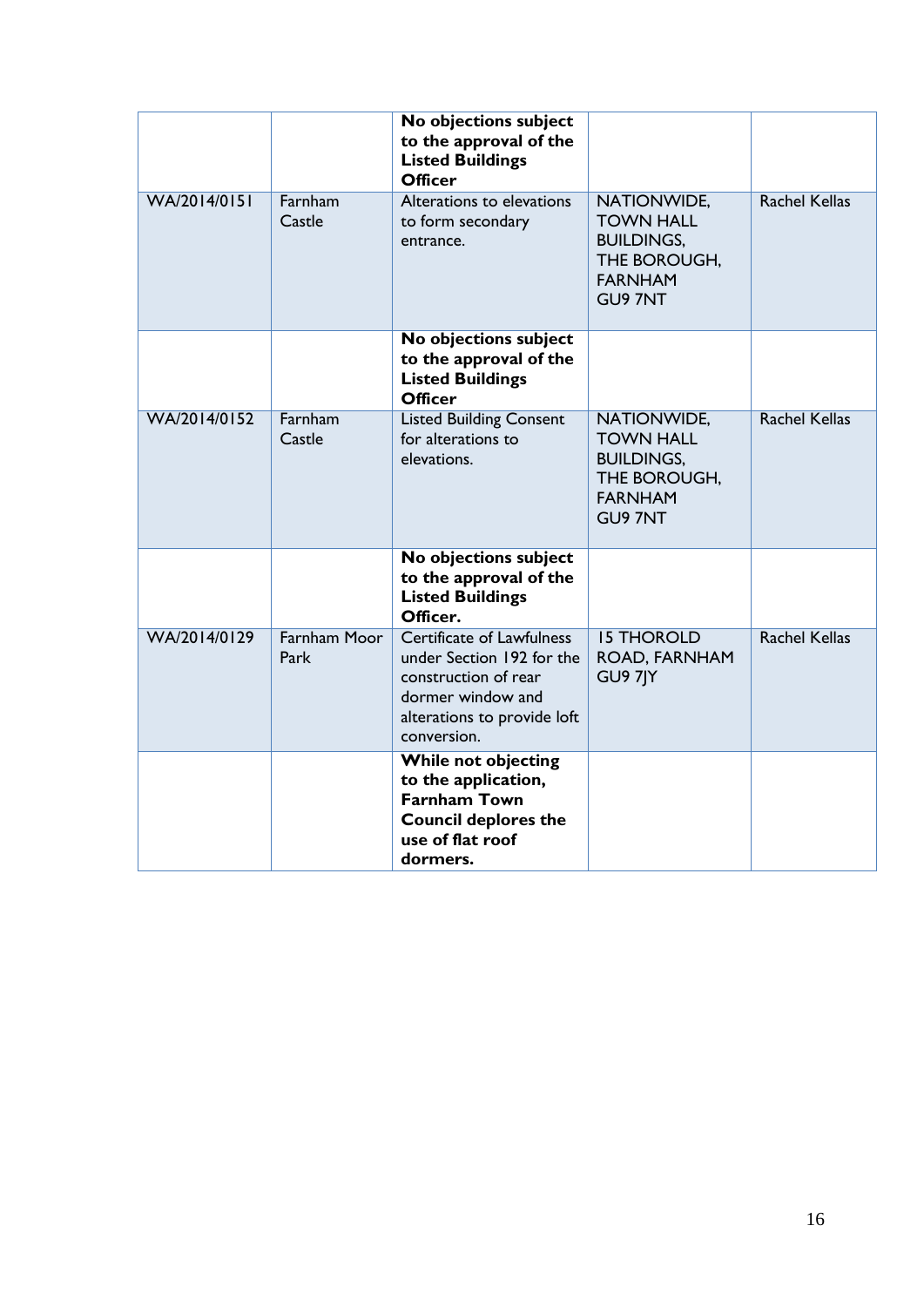| WA/2014/0120 | Farnham<br><b>Upper Hale</b>               | Erection of 6 dwellings<br>together with parking,<br>garaging and landscaping<br>following demolition of<br>existing public house and<br>garage building (revision<br>of WA/2013/1166).<br><b>Previous comments</b><br>were as follows:<br><b>Approved after</b><br>consideration on I<br>August 2013, subject<br>to confirmation that<br>this plot is confirmed<br>not to be within the<br>400m exclusion zone<br>(SPA). The Town<br><b>Council is concerned</b><br>about the proximity<br>to the SPA. | <b>LAND AT</b><br><b>WELLINGTONS,</b><br><b>FOLLY HILL,</b><br><b>FARNHAM</b><br>GU9 0BB | <b>Tim Bryson</b> |
|--------------|--------------------------------------------|---------------------------------------------------------------------------------------------------------------------------------------------------------------------------------------------------------------------------------------------------------------------------------------------------------------------------------------------------------------------------------------------------------------------------------------------------------------------------------------------------------|------------------------------------------------------------------------------------------|-------------------|
|              |                                            | <b>Approved after</b><br>consideration and<br>subject to<br>confirmation that this<br>plot is confirmed not<br>to be within the 400m<br>exclusion zone (SPA).<br><b>The Town Council</b><br>remains concerned<br>about the integrity of<br>the SPA                                                                                                                                                                                                                                                      |                                                                                          |                   |
| WA/2014/0125 | Farnham<br>Weybourne<br>and Badshot<br>Lea | Outline application for<br>residential development<br>of up to 30 dwellings (all<br>matters reserved).                                                                                                                                                                                                                                                                                                                                                                                                  | <b>LAND TO THE</b><br><b>EAST OF</b><br>LOW LANE,<br><b>BADSHOT LEA</b>                  | <b>Tim Bryson</b> |
|              |                                            | <b>Farnham Town</b><br><b>Council strongly</b><br>objects to this<br>application. It is<br>inappropriate and out<br>of keeping with the<br>village scene and the<br><b>Farnham Design</b><br>Statement.<br>It is<br>unacceptable to build<br>in the strategic gap<br>and on greenfield<br>sites.                                                                                                                                                                                                        |                                                                                          |                   |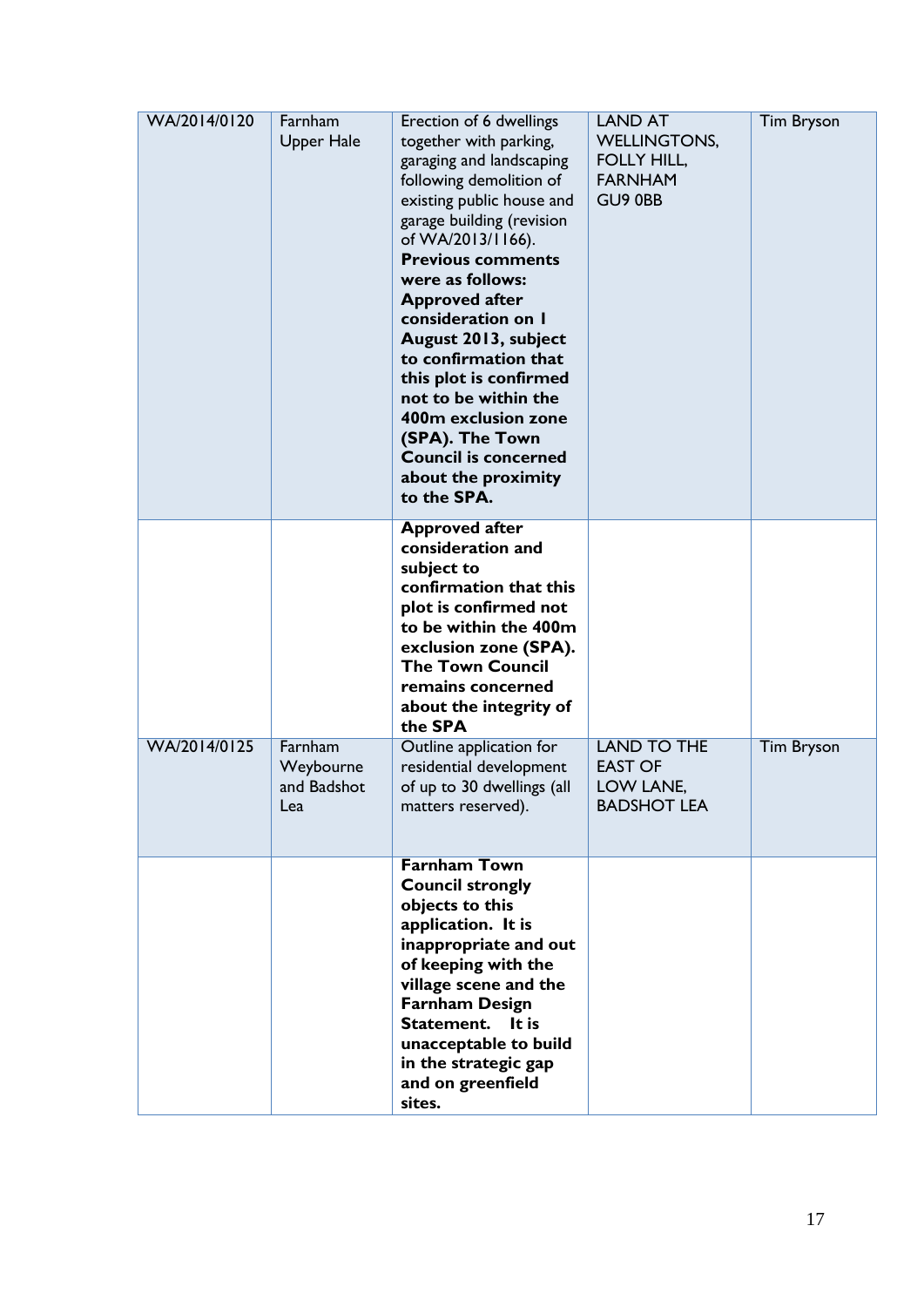| WA/2014/0155 | Farnham<br>Wrecclesham<br>and Rowledge | Installation of air-<br>conditioning units.                                                                                                                                                            | UNIT I,<br><b>GROVEBELL</b><br><b>INDUSTRIAL</b><br>ESTATE,<br><b>WRECCLESHAM</b><br>ROAD,<br><b>WRECCLESHAM</b><br>GUI04PL | <b>Rachel Kellas</b> |
|--------------|----------------------------------------|--------------------------------------------------------------------------------------------------------------------------------------------------------------------------------------------------------|-----------------------------------------------------------------------------------------------------------------------------|----------------------|
|              |                                        | No objections, but if<br>any 106 money<br>resulting from this<br>development is<br>allocated, Farnham<br><b>Town Council's</b><br><b>Enhancement Group</b><br>would be happy to<br>share this payment. |                                                                                                                             |                      |
| WA/2014/0118 | Farnham<br>Wrecclesham<br>and Rowledge | Erection of single-storey<br>building to form common<br>room.                                                                                                                                          | <b>MORE HOUSE</b><br>SCHOOL,<br><b>MOONS HILL,</b><br><b>FRENSHAM</b><br>GUI03AW                                            | Kathryn<br>Pearson   |
|              |                                        | <b>Approved after</b><br>consideration                                                                                                                                                                 |                                                                                                                             |                      |
| WA/2014/0157 | Farnham<br>Wrecclesham<br>and Rowledge | Erection of single-storey<br>extension.                                                                                                                                                                | 22A, LICKFOLDS<br>ROAD,<br><b>ROWLEDGE</b><br><b>GUI0 4AE</b>                                                               | Flo Taylor           |
|              |                                        | <b>Approved after</b><br>consideration and on<br>the condition that the<br>extension is in line<br>with the particulars of<br>the Farnham Design<br>Statement.                                         |                                                                                                                             |                      |
| WA/2014/0159 | Farnham<br>Wrecclesham<br>and Rowledge | Alterations to garage to<br>provide habitable<br>accommodation.                                                                                                                                        | 5I <sub>A</sub><br><b>BOUNDSTONE</b><br>ROAD,<br><b>ROWLEDGE</b><br>GUI04AT                                                 | <b>Tim Bryson</b>    |
|              |                                        | <b>Concerned about</b><br>parking implications if<br>the garage is changed<br>to habitable<br>accommodation.                                                                                           |                                                                                                                             |                      |
| WA/2014/0134 | Farnham<br>Wrecclesham<br>and Rowledge | Erection of extensions<br>and alterations following<br>demolition of extensions.                                                                                                                       | <b>THE OLD</b><br>ORCHARD,<br><b>CHAPEL ROAD,</b><br><b>FARNHAM</b><br><b>GUI0 4AN</b>                                      | <b>Rachel Kellas</b> |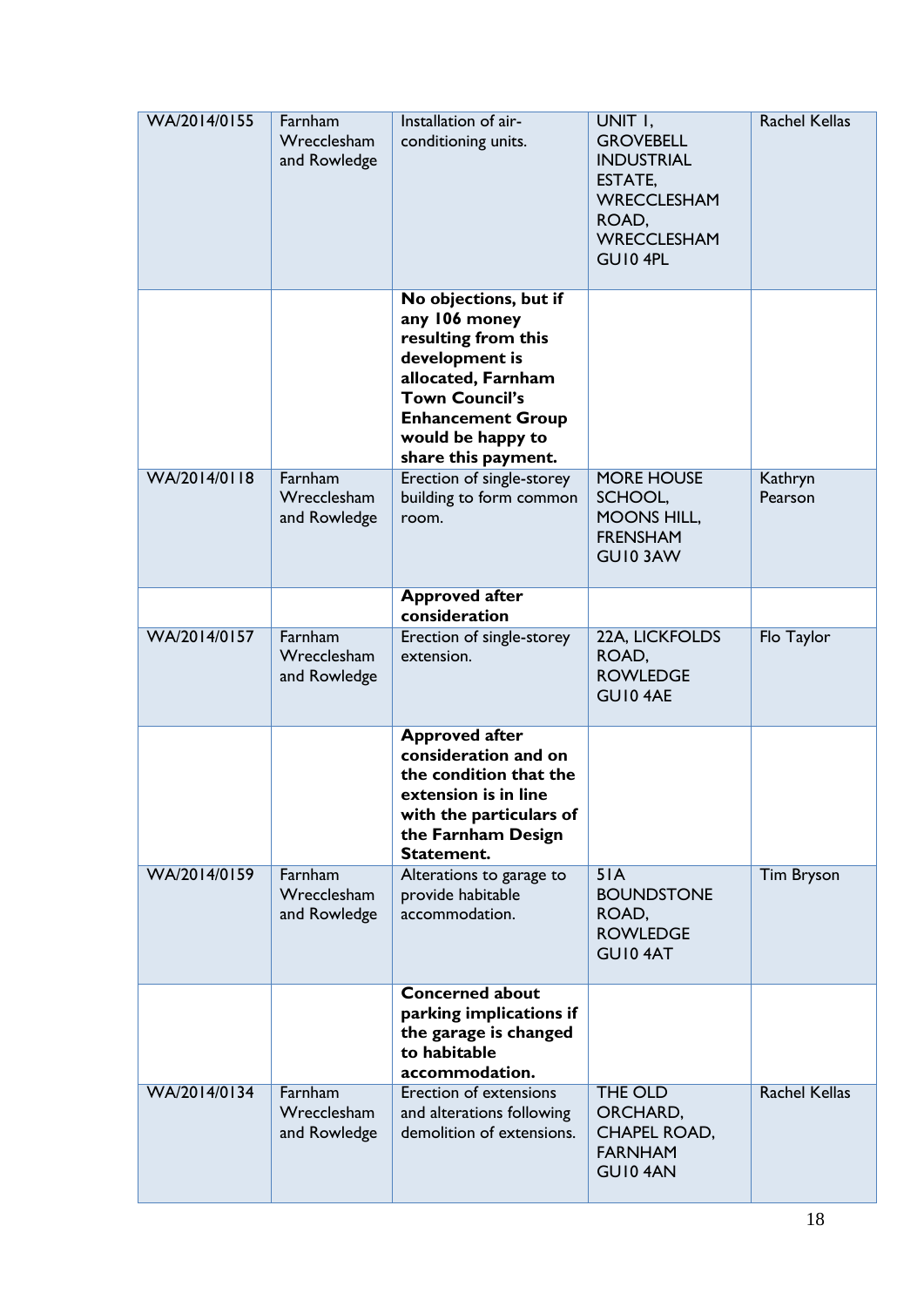|              |                                        | No objections to the<br>extension, but would<br>query if the design,<br>style, size and<br>materials are in<br>keeping with the<br><b>Farnham Design</b><br>Statement. |                                                                                                    |                    |
|--------------|----------------------------------------|------------------------------------------------------------------------------------------------------------------------------------------------------------------------|----------------------------------------------------------------------------------------------------|--------------------|
| WA/2014/0124 | Farnham<br>Wrecclesham<br>and Rowledge | Change of use of land and<br>erection of a 20 metre<br>telecommunication mast<br>with antennae, dish and<br>associated equipment<br>cabinets with ancillary<br>works.  | <b>LAND AT BAKER</b><br><b>OATES STABLES,</b><br><b>GARDENERS HILL</b><br>ROAD, FARNHAM<br>GUI04RL | Kathryn<br>Pearson |
|              |                                        | <b>Concerned about the</b><br>extra height of the<br>mast, which is now<br>higher than the<br>permission given.                                                        |                                                                                                    |                    |

Notes taken by Ginny Gordon

The meeting closed at 10.45am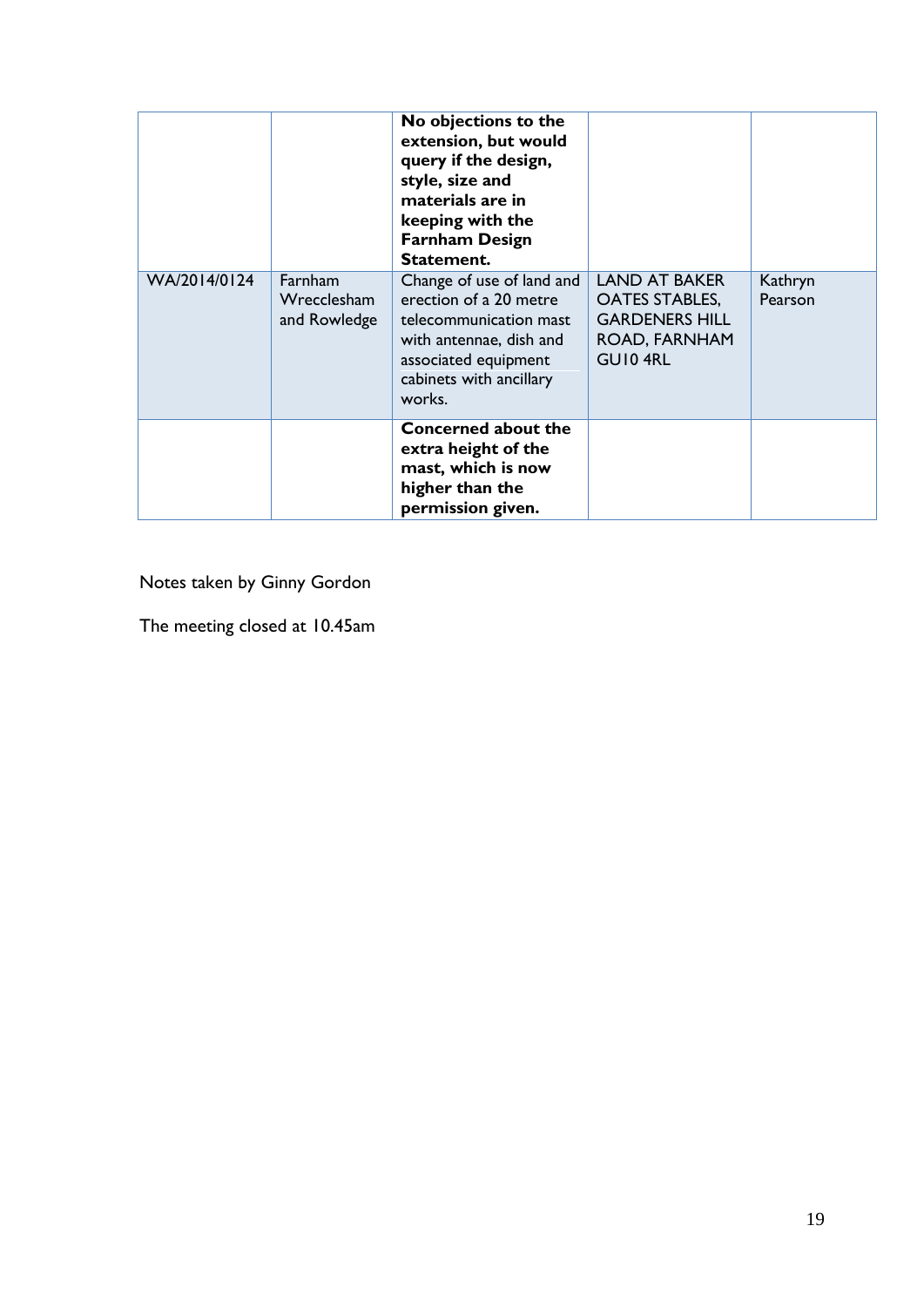

# FARNHAM TOWN COUNCIL



**Notes** Planning & Licensing Consultative Group

### **Time and date**

9.30 am on Monday 24 February 2014

#### **Place**

Town Council Offices, South Street, Farnham

#### **Planning Consultative Group Members Present**

Cllr D Beaman Cllr C Cockburn Cllr C Genziani Cllr J Ricketts

#### **Other Councillors in attendance:** None

**Officers in attendance**: Ginny Gordon

**NOTE: The comments and observations from Waverley Borough Councillors are preliminary ones prior to consideration at Borough Council level and are based on the evidence and representations to the Town Council.**

- **1. Apologies for absence** None received.
- **2. Declarations of Interest** There were no declarations of interest
	-
- **3. Applications Considered by the Planning & Licensing Consultative Group on Monday 24 February 2014**

| <b>Ref</b>   | Ward                            | <b>Proposal</b>                            | <b>Site Address</b>                                       | <b>Officer Name</b> |
|--------------|---------------------------------|--------------------------------------------|-----------------------------------------------------------|---------------------|
| WA/2014/0202 | <b>Farnham</b><br><b>Bourne</b> | Erection of extensions<br>and alterations. | <b>12 DOUGLAS</b><br>GROVE,<br><b>FARNHAM</b><br>GUI0 3HP | Mark Baker          |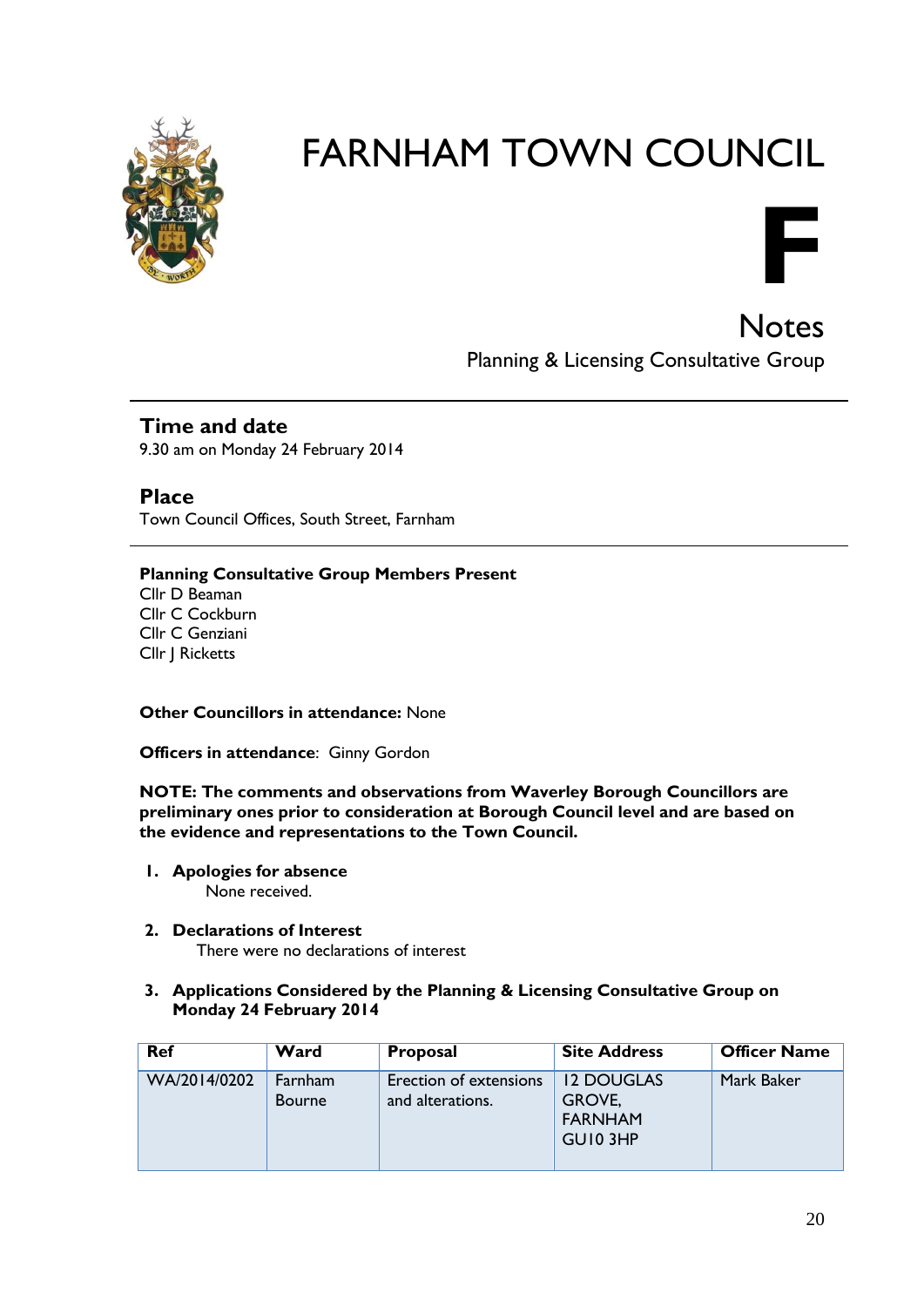|              |                          | <b>Approved after</b><br>consideration and<br>on the condition<br>that the extensions<br>and alterations are<br>in line with the<br>particulars of the<br><b>Farnham Design</b><br>Statement.                                                                                                                                                                                                                                                                                  |                                                                      |                   |
|--------------|--------------------------|--------------------------------------------------------------------------------------------------------------------------------------------------------------------------------------------------------------------------------------------------------------------------------------------------------------------------------------------------------------------------------------------------------------------------------------------------------------------------------|----------------------------------------------------------------------|-------------------|
| WA/2014/0215 | Farnham<br><b>Bourne</b> | Erection of<br>conservatory and<br>alterations following<br>demolition of existing<br>conservatory.                                                                                                                                                                                                                                                                                                                                                                            | <b>72 BURNT HILL</b><br>ROAD, LOWER<br><b>BOURNE</b><br>GUI0 3LN     | <b>Tim Bryson</b> |
|              |                          | <b>Approved after</b><br>consideration and<br>on the condition<br>that the<br>replacement<br>conservatory is in<br>line with the<br>particulars of the<br><b>Farnham Design</b><br>Statement.                                                                                                                                                                                                                                                                                  |                                                                      |                   |
| TM/2014/0015 | Farnham<br><b>Bourne</b> | Application for works<br>to trees subject of<br><b>Tree Preservation</b><br>Order 28/10.                                                                                                                                                                                                                                                                                                                                                                                       | <b>LAND AT COMBE</b><br>RISE, 8<br><b>LATCHWOOD</b><br>LANE, FARNHAM | Mr A Clout        |
|              |                          | No objection<br>subject to the<br>approval of the<br><b>Arboriculture</b><br>Officer. Farnham<br><b>Town Council is</b><br>very concerned<br>about the<br>inconsistency in<br>allowing certain<br>trees to be felled<br>without replacing<br>them and a loss of<br>trees, and the<br>general feeling that<br>there is not<br>sufficient<br>management of<br>trees in the<br>borough and the<br><b>Town Council does</b><br>not want the<br>character of the<br>area destroyed. |                                                                      |                   |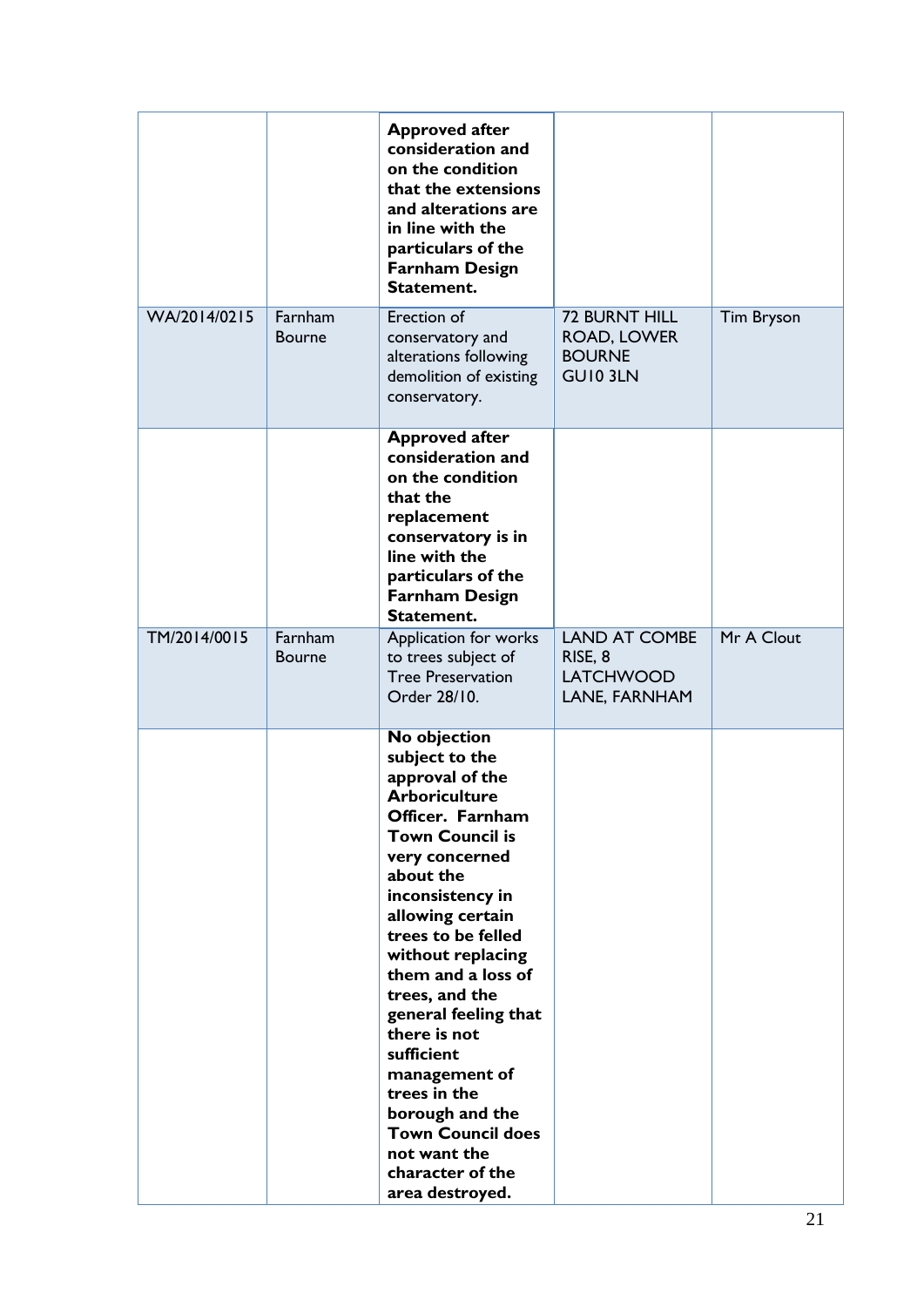| WA/2014/0204 | Farnham<br>Firgrove                        | Erection of single-<br>storey extension.                                                                                                                                                      | <b>30 RIDGWAY</b><br>ROAD, FARNHAM<br>GU9 8NW                                               | <b>Rachel Kellas</b> |
|--------------|--------------------------------------------|-----------------------------------------------------------------------------------------------------------------------------------------------------------------------------------------------|---------------------------------------------------------------------------------------------|----------------------|
|              |                                            | <b>Approved after</b><br>consideration and<br>on the condition<br>that the extensions<br>and alterations are<br>in line with the<br>particulars of the<br><b>Farnham Design</b><br>Statement. |                                                                                             |                      |
| WA/2014/0188 | Farnham<br>Moor Park                       | Erection of single<br>storey extension.                                                                                                                                                       | <b>THURLESTONE</b><br>HOUSE,<br><b>COBBETTS RIDGE,</b><br><b>FARNHAM</b><br><b>GUIO IRQ</b> | <b>Tim Bryson</b>    |
|              |                                            | <b>Approved after</b><br>consideration and<br>on the condition<br>that the extensions<br>and alterations are<br>in line with the<br>particulars of the<br><b>Farnham Design</b><br>Statement. |                                                                                             |                      |
| WA/2014/0216 | Farnham<br>Weybourne<br>and Badshot<br>Lea | Erection of single-<br>storey rear extension.                                                                                                                                                 | 93 LOWER<br><b>WEYBOURNE</b><br>LANE, FARNHAM<br>GU9 9HW                                    | <b>Rachel Kellas</b> |
|              |                                            | <b>Approved after</b><br>consideration and<br>on the condition<br>that the extensions<br>and alterations are<br>in line with the<br>particulars of the<br><b>Farnham Design</b><br>Statement. |                                                                                             |                      |
| WA/2014/0196 | Farnham<br>Weybourne<br>and Badshot<br>Lea | Erection of single-<br>storey extension<br>following demolition<br>of conservatory.                                                                                                           | <b>5 ROWHILLS</b><br><b>CLOSE, FARNHAM</b><br>GU9 9EQ                                       | <b>Tim Bryson</b>    |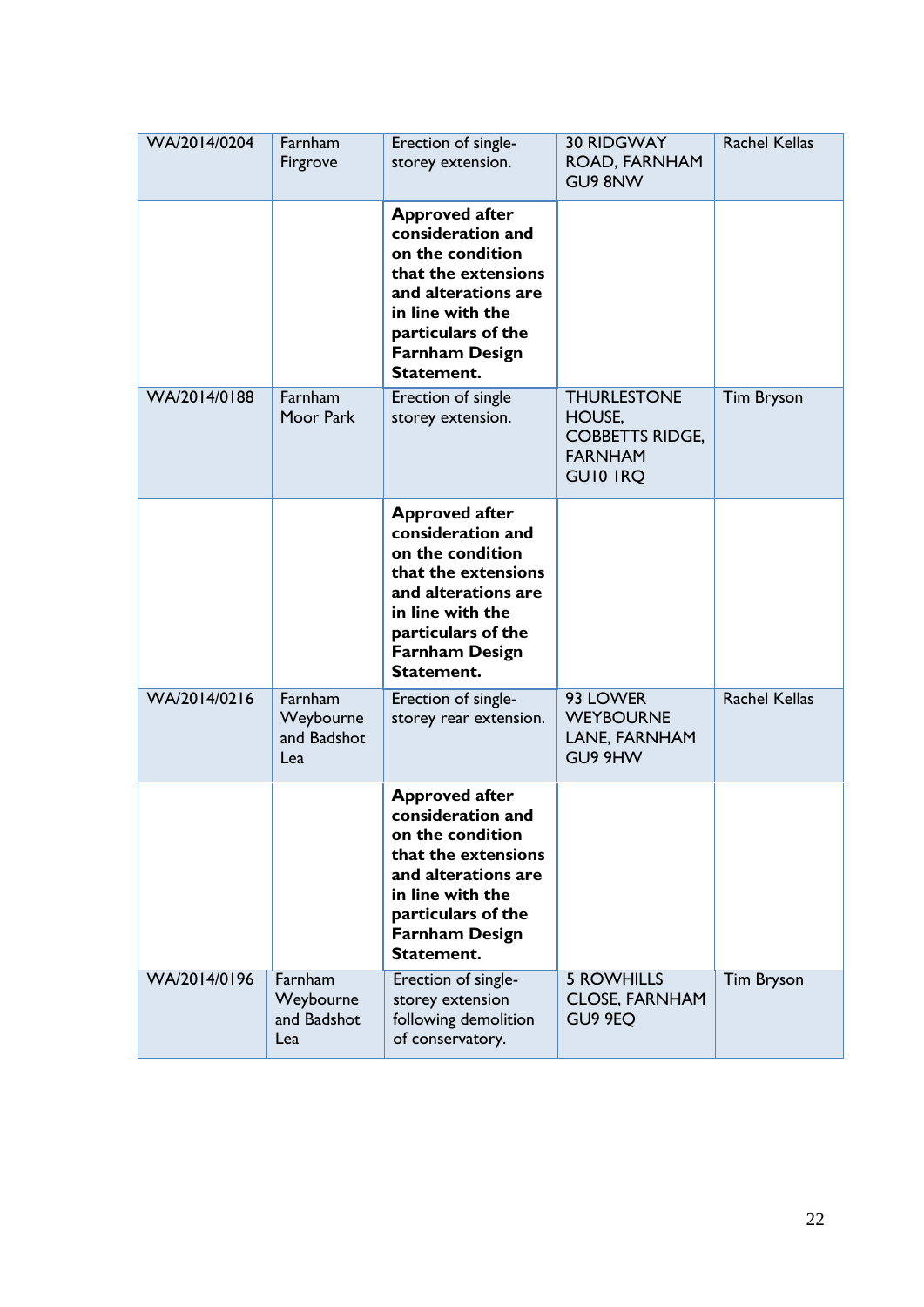|              |                          | <b>Approved after</b><br>consideration on<br>the condition that<br>the extensions and<br>alterations are in<br>line with the<br>particulars of the<br><b>Farnham Design</b> |                                                                                     |                   |
|--------------|--------------------------|-----------------------------------------------------------------------------------------------------------------------------------------------------------------------------|-------------------------------------------------------------------------------------|-------------------|
| WA/2014/0242 | Farnham<br><b>Bourne</b> | Statement.<br>Erection of detached<br>garage.                                                                                                                               | <b>HAMBLEDON</b><br>HOUSE, 3<br><b>LONGDOWN</b><br>ROAD, FARNHAM<br><b>GU10 3JS</b> | Mark Baker        |
|              |                          | <b>Approved after</b><br>consideration and<br>on the condition<br>that the garage is<br>in line with the<br>particulars of the<br><b>Farnham Design</b><br>Statement.       |                                                                                     |                   |
| WA/2014/0247 | Farnham<br><b>Bourne</b> | Erection of first floor<br>side extension.                                                                                                                                  | <b>45 MIDDLE</b><br><b>BOURNE LANE,</b><br><b>FARNHAM</b><br><b>GU10 3NJ</b>        | <b>Tim Bryson</b> |
|              |                          | <b>Approved after</b><br>consideration and<br>on the condition<br>that the extensions<br>is in line with the<br>particulars of the<br><b>Farnham Design</b><br>Statement.   |                                                                                     |                   |
| CA/2014/0021 | Farnham<br>Castle        | <b>FARNHAM</b><br><b>CONSERVATION</b><br>AREA.<br>Ix Conifer - fell.                                                                                                        | 2 VICARAGE<br>LANE, FARNHAM<br>GU9 7PR                                              | Mr A Clout        |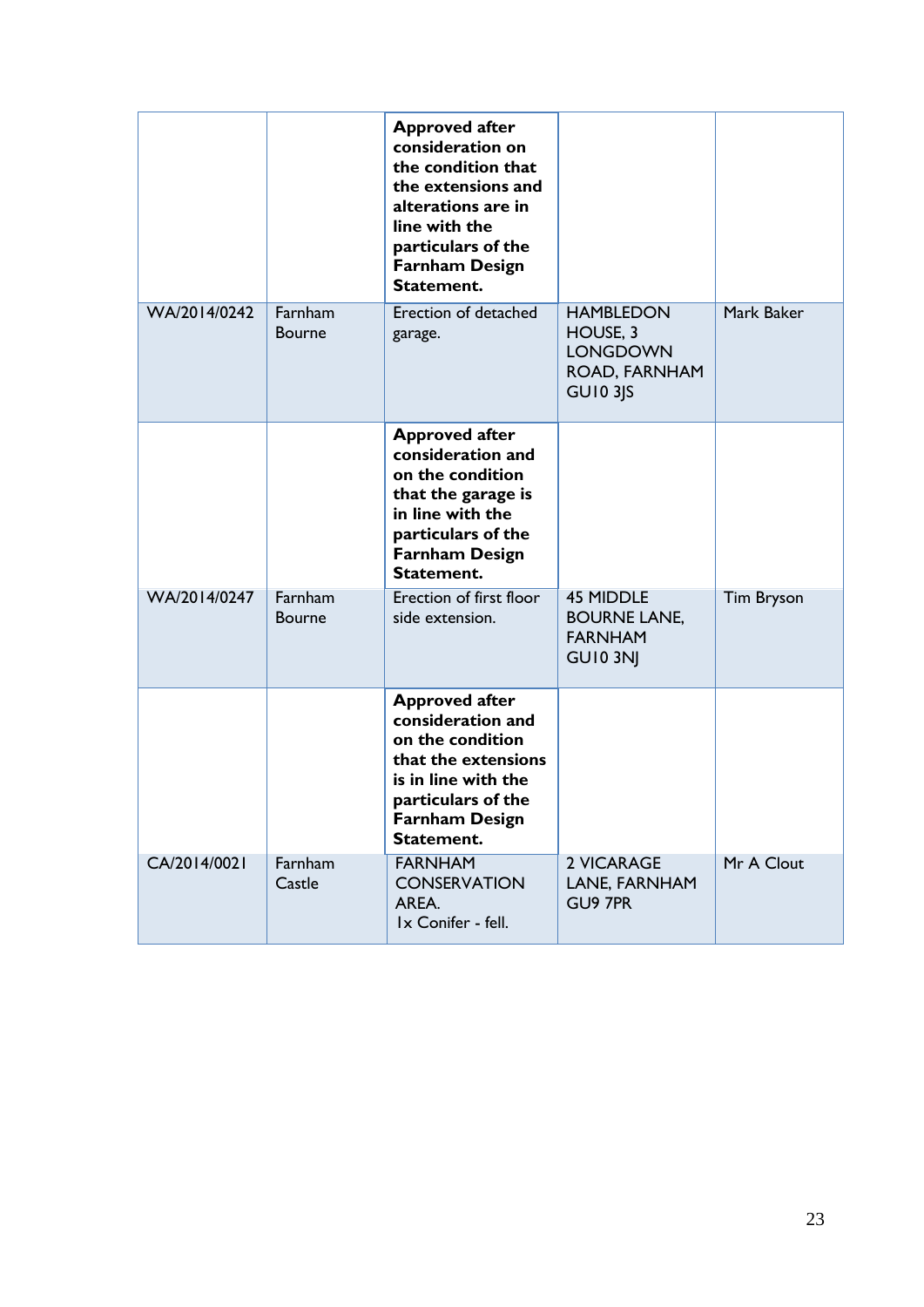|              |                             | No objection<br>subject to the<br>approval of the<br><b>Arboriculture</b><br>Officer. Farnham<br><b>Town Council is</b><br>very concerned<br>about the<br>inconsistency in<br>allowing certain<br>trees to be felled<br>without replacing<br>them and a loss of<br>trees, and the<br>general feeling that<br>there is not<br>sufficient<br>management of<br>trees in the<br>borough and the<br><b>Town Council does</b><br>not want the<br>character of the<br>area destroyed. |                                                                                     |                      |
|--------------|-----------------------------|--------------------------------------------------------------------------------------------------------------------------------------------------------------------------------------------------------------------------------------------------------------------------------------------------------------------------------------------------------------------------------------------------------------------------------------------------------------------------------|-------------------------------------------------------------------------------------|----------------------|
| WA/2014/0223 | Farnham<br>Castle           | Erection of<br>extensions and<br>alterations.                                                                                                                                                                                                                                                                                                                                                                                                                                  | FOXHOLLOW,<br><b>CASTLE HILL,</b><br><b>FARNHAM</b><br>GU90AD                       | <b>Tim Bryson</b>    |
|              |                             | <b>Approved after</b><br>consideration and<br>on the condition<br>that the extensions<br>is in line with the<br>particulars of the<br><b>Farnham Design</b><br>Statement.                                                                                                                                                                                                                                                                                                      |                                                                                     |                      |
| WA/2014/0252 | Farnham<br>Firgrove         | <b>Listed Building</b><br>Consent for internal<br>alterations.                                                                                                                                                                                                                                                                                                                                                                                                                 | <b>I-4 WAVERLEY</b><br>CLOSE,<br><b>WAVERLEY LANE,</b><br><b>FARNHAM</b><br>GU9 8BE | Kathryn<br>Pearson   |
|              |                             | <b>No objection</b><br>subject to the<br>approval of the<br><b>Listed Buildings</b><br>Officer.                                                                                                                                                                                                                                                                                                                                                                                |                                                                                     |                      |
| WA/2014/0244 | <b>Farnham Moor</b><br>Park | Erection of single<br>storey extensions and<br>alterations following<br>demolition of existing<br>conservatory.                                                                                                                                                                                                                                                                                                                                                                | <b>8 HOLLAND</b><br><b>CLOSE, FARNHAM</b><br>GU9 8DT                                | <b>Rachel Kellas</b> |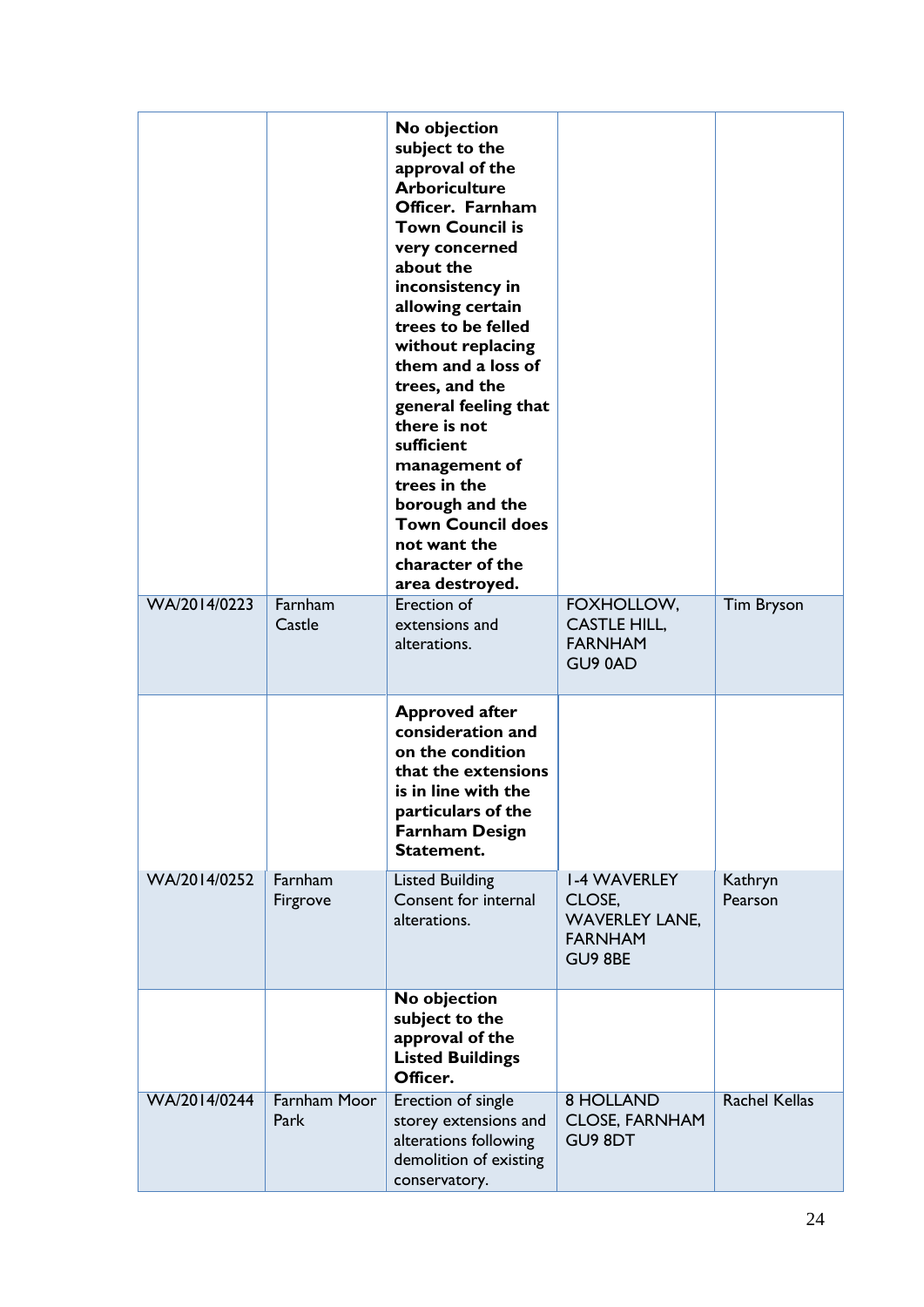| WA/2014/0239 | Farnham Moor                               | <b>Approved after</b><br>consideration and<br>on the condition<br>that the extensions<br>and alterations are<br>in line with the<br>particulars of the<br><b>Farnham Design</b><br>Statement.                                                                                                                                                | 12B OLD                                                             | <b>Rachel Kellas</b> |
|--------------|--------------------------------------------|----------------------------------------------------------------------------------------------------------------------------------------------------------------------------------------------------------------------------------------------------------------------------------------------------------------------------------------------|---------------------------------------------------------------------|----------------------|
|              | Park                                       | Erection of single<br>storey extension.                                                                                                                                                                                                                                                                                                      | <b>COMPTON LANE,</b><br><b>FARNHAM</b><br>GU9 8BS                   |                      |
|              |                                            | <b>Approved after</b><br>consideration and<br>on the condition<br>that the extension<br>is in line with the<br>particulars of the<br><b>Farnham Design</b><br>Statement.                                                                                                                                                                     |                                                                     |                      |
| WA/2014/0257 | Farnham<br>Shortheath<br>and<br>Boundstone | Erection of two<br>storey extension.                                                                                                                                                                                                                                                                                                         | <b>IS LYNTON</b><br><b>CLOSE, FARNHAM</b><br>GU9 8US                | Kathryn<br>Pearson   |
|              |                                            | <b>Concerned about</b><br>the possible<br>adverse effects on<br>the residential<br>amenities of the<br>neighbours.                                                                                                                                                                                                                           |                                                                     |                      |
| WA/2014/0234 | Farnham<br>Shortheath<br>and<br>Boundstone | Application under<br>Section 73 to vary<br>Condition I (external<br>materials) and<br>Condition 6<br>(approved plan<br>numbers) of<br>WA/2012/0255 to<br>allow alterations to<br>external facing<br>materials and<br>alterations to<br>elevations. Previous<br>comments were as<br>follows: Approved<br>after consideration<br>on 08.03.2012 | <b>PRIVETT</b><br>COTTAGE,<br>SUNNYDELL<br>LANE, FARNHAM<br>GUI04RB | <b>Tim Bryson</b>    |
|              |                                            | <b>Approved after</b><br>consideration.                                                                                                                                                                                                                                                                                                      |                                                                     |                      |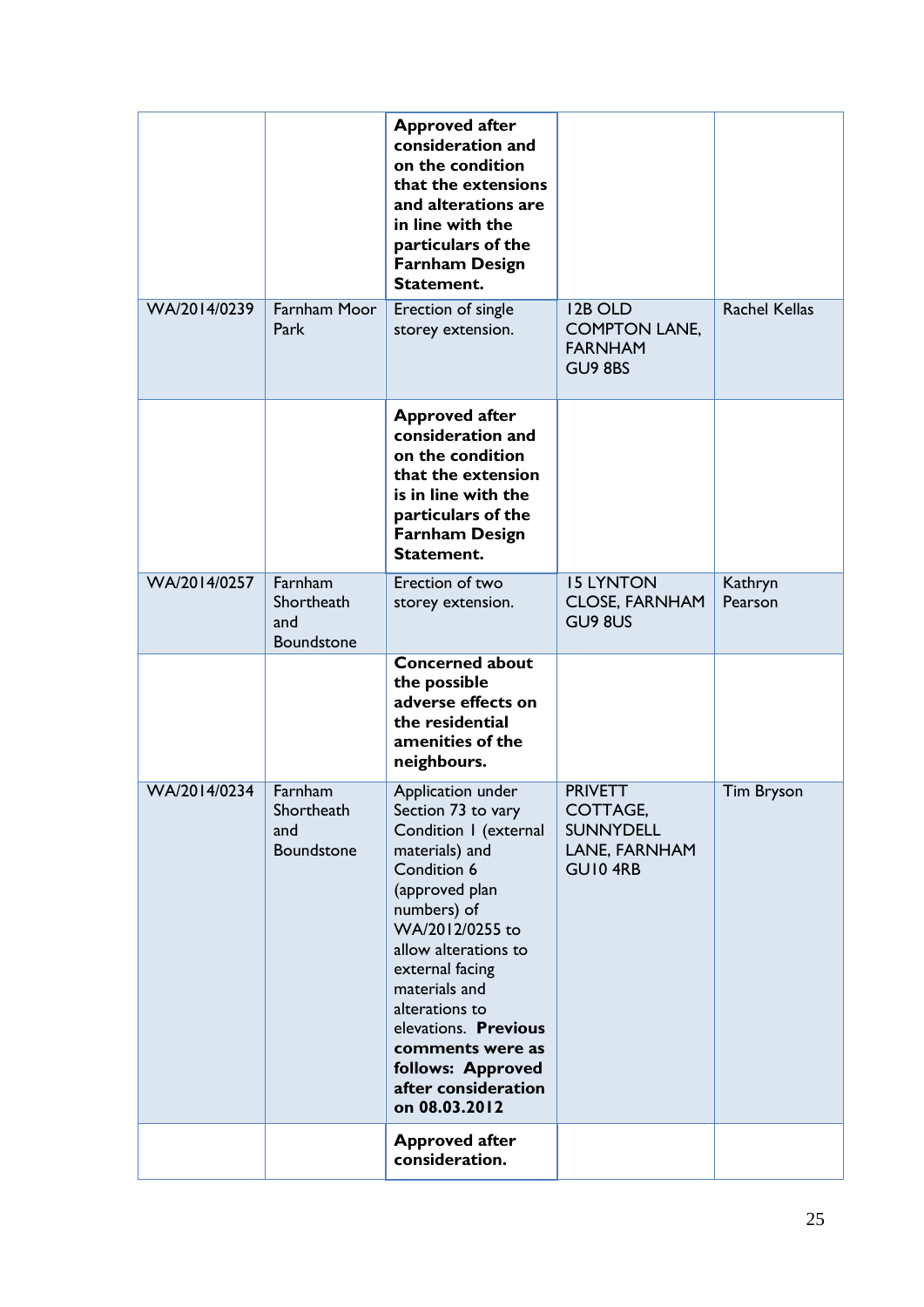| WA/2014/0258 | Farnham<br>Shortheath<br>and<br>Boundstone | Erection of single<br>storey rear extension<br>following demolition<br>of existing extension.                                                                                               | 61 GREEN LANE,<br><b>FARNHAM</b><br>GU9 8QE                                          | <b>Tim Bryson</b>  |
|--------------|--------------------------------------------|---------------------------------------------------------------------------------------------------------------------------------------------------------------------------------------------|--------------------------------------------------------------------------------------|--------------------|
|              |                                            | <b>Approved after</b><br>consideration and<br>on the condition<br>that the extension<br>is in line with the<br>particulars of the<br><b>Farnham Design</b><br>Statement.                    |                                                                                      |                    |
| WA/2014/0233 | Farnham<br>Wrecclesham<br>and Rowledge     | Erection of domestic<br>barn/storage<br>outbuilding.                                                                                                                                        | ELM VILLA,<br><b>MANLEY BRIDGE</b><br>ROAD,<br><b>ROWLEDGE</b><br>GUI04DA            | Mark Baker         |
|              |                                            | <b>Approved after</b><br>consideration and<br>on the condition<br>that the materials<br>and character are<br>in keeping with the<br>street scene and<br><b>Farnham Design</b><br>Statement. |                                                                                      |                    |
| WA/2014/0178 | Farnham<br><b>Bourne</b>                   | Erection of extensions<br>and alterations.                                                                                                                                                  | <b>UNDER</b><br>LATCHWOOD,<br><b>LATCHWOOD</b><br>LANE, FARNHAM<br>GUI03HA           | Mark Baker         |
|              |                                            | <b>Approved after</b><br>consideration and<br>on the condition<br>that the materials<br>and character are<br>in keeping with the<br>street scene and<br><b>Farnham Design</b><br>Statement. |                                                                                      |                    |
| WA/2014/0218 | Farnham<br>Castle                          | Erection of single-<br>storey extension and<br>alterations.                                                                                                                                 | <b>HAMILTON</b><br>HOUSE,<br><b>CASTLE HILL,</b><br><b>FARNHAM</b><br><b>GU9 7JG</b> | Kathryn<br>Pearson |
|              |                                            | <b>Farnham Town</b><br><b>Council is</b>                                                                                                                                                    |                                                                                      |                    |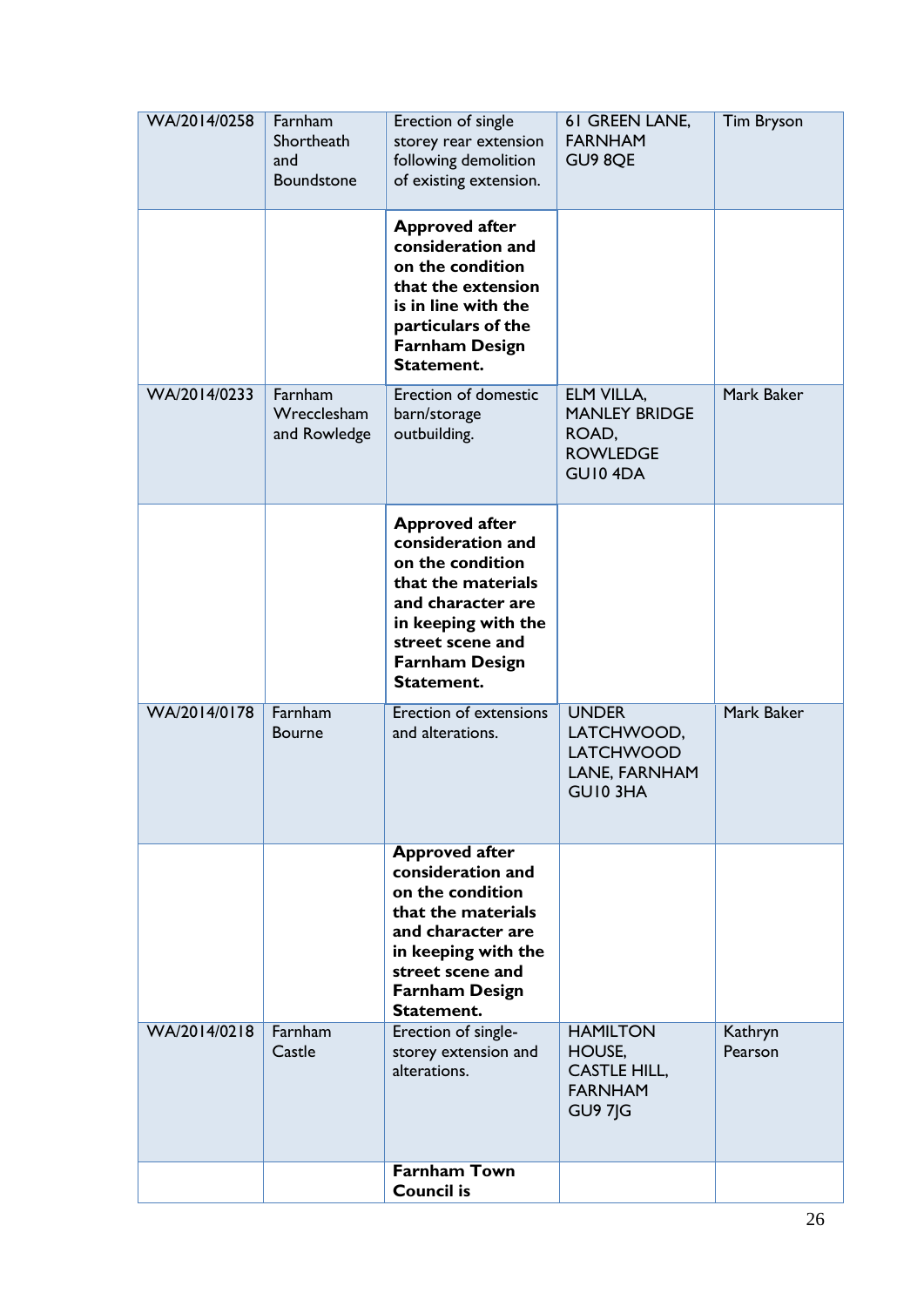|              |                             | concerned about<br>the lack of parking<br>and the effect the<br>extension and<br>alterations will<br>have on nearby<br>listed buildings                                                     |                                                                                  |                      |
|--------------|-----------------------------|---------------------------------------------------------------------------------------------------------------------------------------------------------------------------------------------|----------------------------------------------------------------------------------|----------------------|
| WA/2014/0195 | Farnham<br>Castle           | Erection of timber<br>fenced enclosure for<br>bin store.                                                                                                                                    | <b>COTE BRASSERIE,</b><br>26<br><b>LION AND LAMB</b><br>YARD, FARNHAM<br>GU9 7LL | <b>Rachel Kellas</b> |
|              |                             | <b>The Town Council</b><br>is delighted that<br>this business is<br>seeking to<br>camouflage bins<br>and seek WBC's<br>help with this.                                                      |                                                                                  |                      |
| CR/2014/0003 | Farnham<br>Firgrove         | <b>Prior Notification</b><br>Application - Change<br>of use from Class Bla<br>(office) to Class C3<br>(residential) use.                                                                    | <b>45 THE FAIRFIELD,</b><br><b>FARNHAM</b><br>GU9 8AG                            | Kathryn<br>Pearson   |
|              |                             | <b>Farnham Town</b><br><b>Council welcomes</b><br>the change to<br>residential use.                                                                                                         |                                                                                  |                      |
| WA/2014/0190 | Farnham<br>Firgrove         | <b>Erection of extension</b><br>and alterations<br>following demolition<br>of existing extension<br>and garage.                                                                             | <b>16 TILFORD</b><br>ROAD, FARNHAM<br>GU9 8DL                                    | Mark Baker           |
|              |                             | <b>Approved after</b><br>consideration and<br>on the condition<br>that the materials<br>and character are<br>in keeping with the<br>street scene and<br><b>Farnham Design</b><br>Statement. |                                                                                  |                      |
| WA/2014/0177 | <b>Farnham Moor</b><br>Park | Certificate of<br>Lawfulness under<br>Section 192 for roof<br>extension and<br>alterations.                                                                                                 | <b>4 THOROLD</b><br>ROAD, FARNHAM<br>GU9 7JY                                     | <b>Rachel Kellas</b> |
|              |                             | <b>Farnham Town</b>                                                                                                                                                                         |                                                                                  |                      |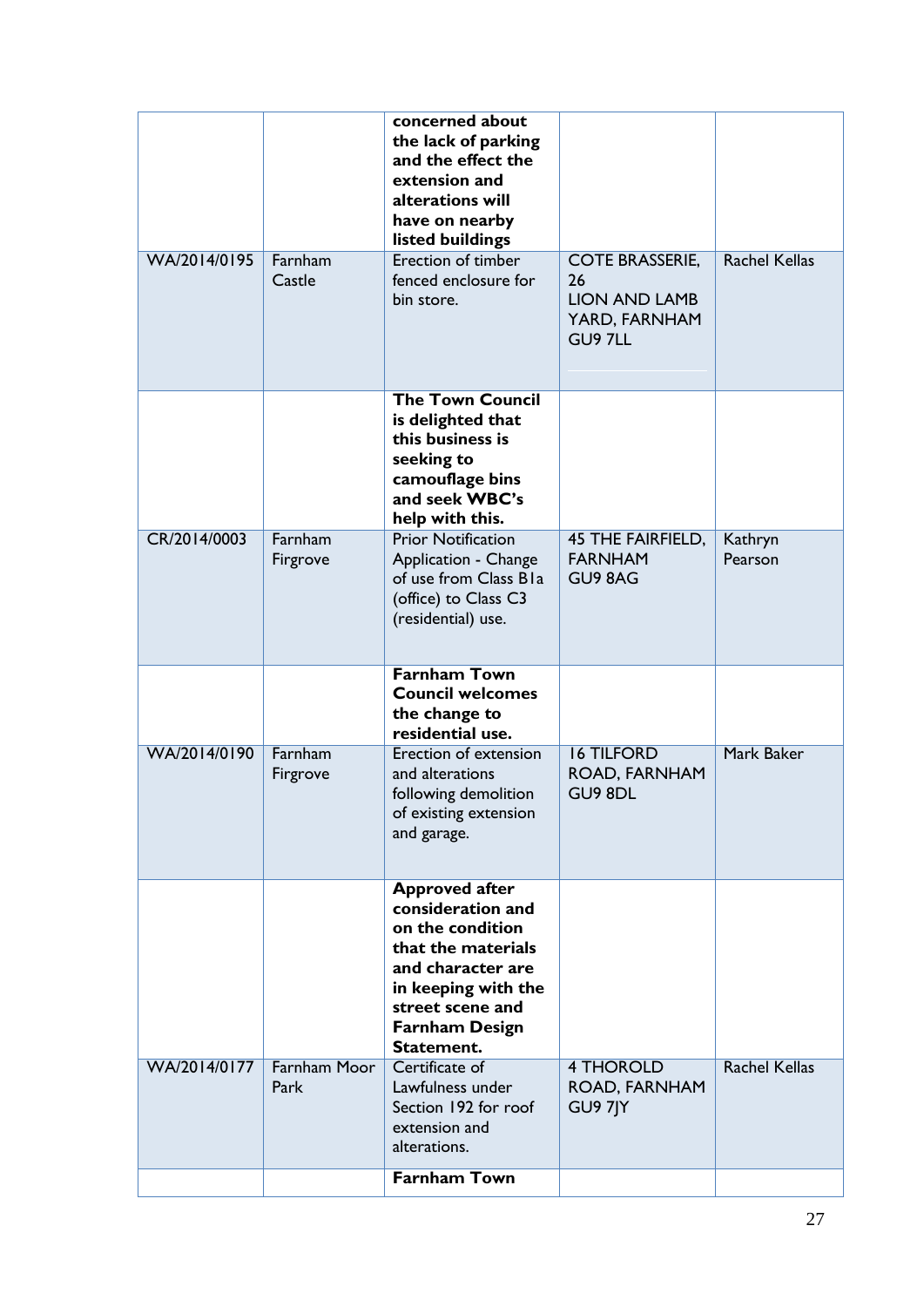| WA/2014/0209 | Farnham<br><b>Upper Hale</b>               | <b>Council has no</b><br>comment to make<br>but objects to the<br>increasing number<br>of 192 applications<br>Change or use of<br>agricultural/equestrian<br>land to cemetery;<br>erection of single<br>storey reception<br>building and storage<br>compound area<br>together with<br>associated parking and<br>turning area. | <b>FARNHAM PARK</b><br>CEMETERY,<br><b>HALE ROAD,</b><br><b>FARNHAM</b><br>GU9 9FL | Kathryn<br>Pearson |
|--------------|--------------------------------------------|-------------------------------------------------------------------------------------------------------------------------------------------------------------------------------------------------------------------------------------------------------------------------------------------------------------------------------|------------------------------------------------------------------------------------|--------------------|
|              |                                            | <b>Farnham Town</b><br><b>Council is strongly</b><br>concerned about<br>the escalations of<br>applications on this<br>site. The original<br>application was for<br>a woodland burial<br>site, which was<br>granted and<br>retained the<br>greenness of the<br>site.                                                           |                                                                                    |                    |
| WA/2014/0203 | Farnham<br>Weybourne<br>and Badshot<br>Lea | Erection of single<br>storey extension and<br>garage following<br>demolition of existing<br>garage and extension.                                                                                                                                                                                                             | <b>12 WEYBOURNE</b><br>ROAD, FARNHAM<br><b>GU9 9ES</b>                             | Kathryn<br>Pearson |
|              |                                            | <b>Approved atter</b><br>consideration and<br>on the condition<br>that the materials<br>and character are<br>in keeping with the<br>street scene and<br><b>Farnham Design</b><br>Statement.                                                                                                                                   |                                                                                    |                    |
| WA/2014/0255 | Farnham<br><b>Bourne</b>                   | Certificate of<br>Lawfulness under<br>Section 192 for<br>erection of extensions<br>following demolition<br>of existing<br>conservatory.                                                                                                                                                                                       | 51 DENE LANE,<br><b>LOWER BOURNE</b><br><b>GUI0 3RI</b>                            | <b>Tim Bryson</b>  |
|              |                                            | <b>Farnham Town</b><br><b>Council has no</b><br>comment to make<br>but objects to the                                                                                                                                                                                                                                         |                                                                                    |                    |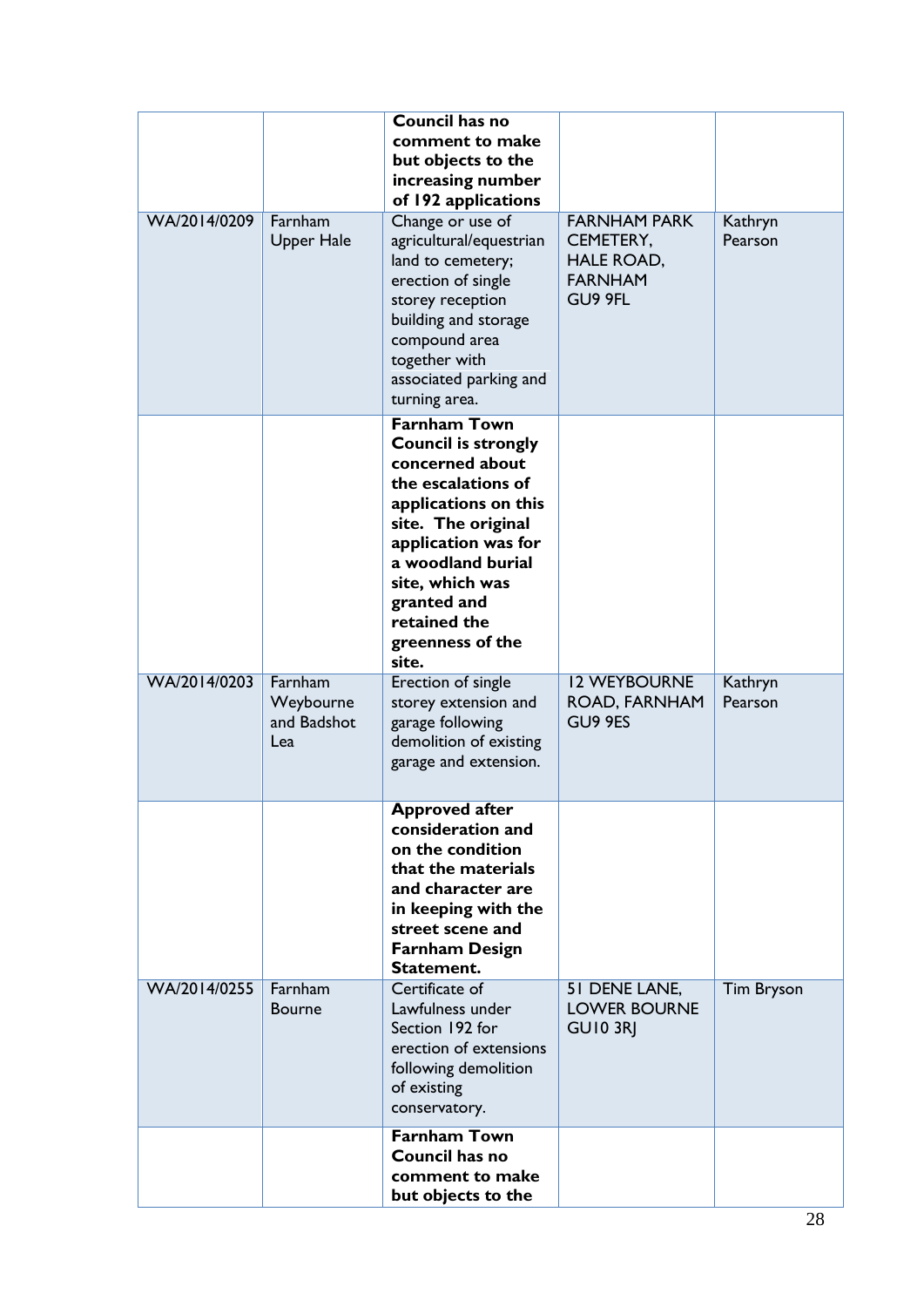|              |                                                   | increasing number<br>of 192 applications                                                                                                                                                    |                                                             |                      |
|--------------|---------------------------------------------------|---------------------------------------------------------------------------------------------------------------------------------------------------------------------------------------------|-------------------------------------------------------------|----------------------|
| WA/2014/0263 | Farnham<br>Castle                                 | <b>Installation of</b><br>condenser unit.                                                                                                                                                   | 48-49 THE<br><b>BOROUGH,</b><br><b>FARNHAM</b><br>GU9 7NW   | <b>Tim Bryson</b>    |
|              |                                                   | <b>Approved after</b><br>consideration and<br>on the condition<br>that the materials<br>and character are<br>in keeping with the<br>street scene and<br><b>Farnham Design</b><br>Statement. |                                                             |                      |
| WA/2014/0230 | Farnham<br>Shortheath<br>and<br><b>Boundstone</b> | Erection of a first floor<br>rear extension.                                                                                                                                                | <b>49 GROVE END</b><br>ROAD, FARNHAM<br><b>GU9 8RB</b>      | <b>Rachel Kellas</b> |
|              |                                                   | <b>Approved after</b><br>consideration and<br>on the condition<br>that the materials<br>and character are<br>in keeping with the<br>street scene and<br><b>Farnham Design</b><br>Statement. |                                                             |                      |
| WA/2014/0254 | Farnham<br>Wrecclesham<br>and Rowledge            | Erection of extension<br>to existing garage.                                                                                                                                                | <b>24A LICKFOLDS</b><br>ROAD,<br><b>ROWLEDGE</b><br>GUI04AE | <b>Rachel Kellas</b> |
|              |                                                   | <b>Approved after</b><br>consideration and<br>on the condition<br>that the materials<br>and character are<br>in keeping with the<br>street scene and<br><b>Farnham Design</b><br>Statement. |                                                             |                      |

Notes taken by Ginny Gordon

The meeting closed at 10.05am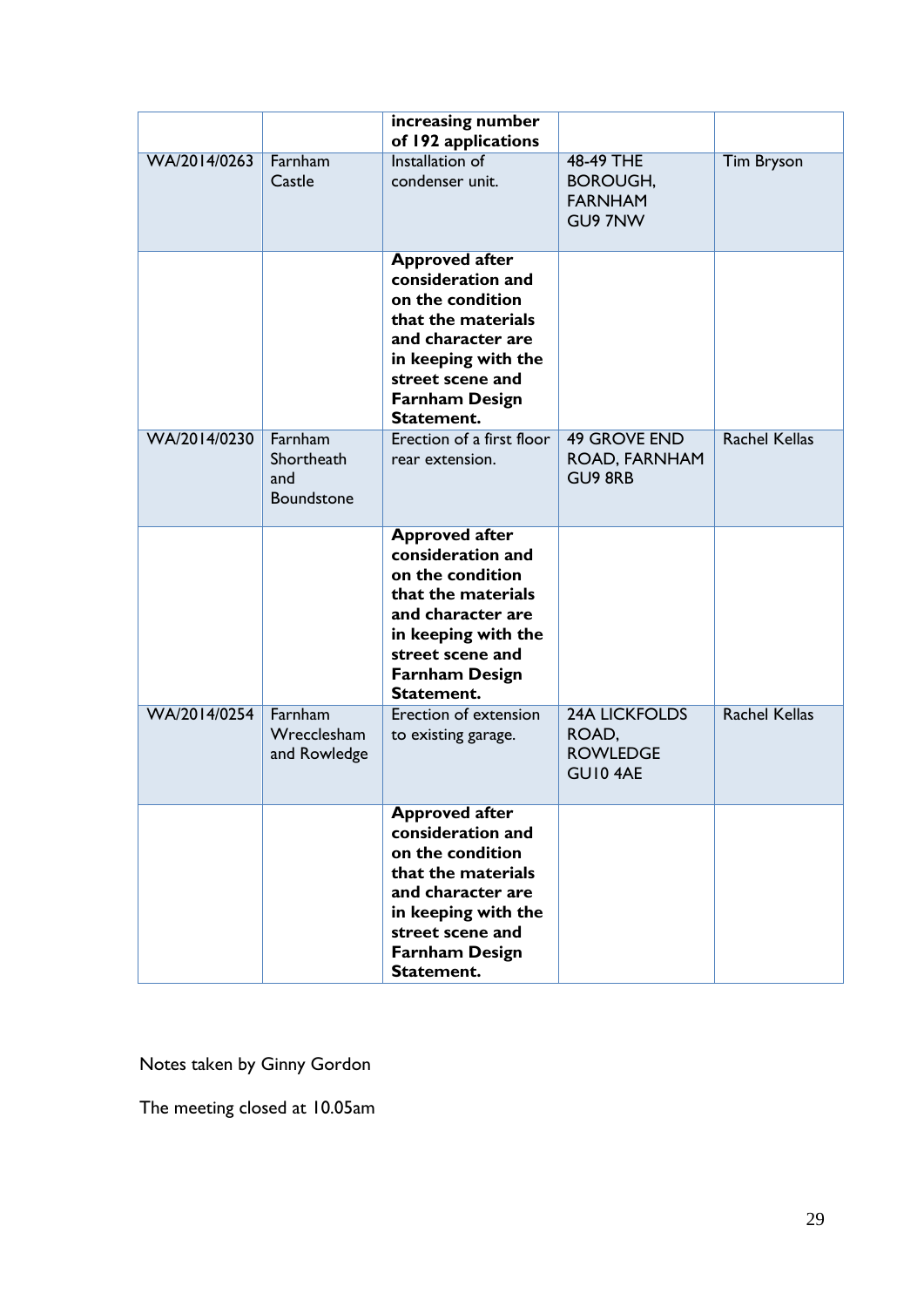

# FARNHAM TOWN COUNCIL



**Notes** Planning & Licensing Consultative Group

### **Time and date**

9.30 am on Monday 10 March 2014

**Place** Council Chamber, South Street, Farnham

**Planning & Licensing Consultative Group Members Present**

Cllr D Beaman Cllr C Cockburn Cllr C Genziani Cllr R Steel

**Other Councillors in attendance:** None

**Officers in attendance**: Ginny Gordon

**NOTE: The comments and observations from Waverley Borough Councillors are preliminary ones prior to consideration at Borough Council level and are based on the evidence and representations to the Town Council.**

- **1. Apologies for absence** Apologies received from Councillor | Ricketts
- **2. Declarations of Interest**

There were no declarations of interest

#### **3. Applications considered by the Planning & Licensing Consultative Group on Monday 10 March 2014**

| <b>Ref</b>   | Ward              | Proposal                                                             | <b>Site Address</b>                                                                  | <b>Officer</b><br><b>Name</b> |
|--------------|-------------------|----------------------------------------------------------------------|--------------------------------------------------------------------------------------|-------------------------------|
| CA/2014/0027 | Farnham<br>Castle | <b>FARNHAM</b><br><b>CONSERVATION</b><br>AREA.<br>4x Cypress - fell. | THE OLD<br><b>MALTHOUSE, 2</b><br><b>FIRGROVE HILL,</b><br><b>FARNHAM</b><br>GU9 7QS | Mr A Clout                    |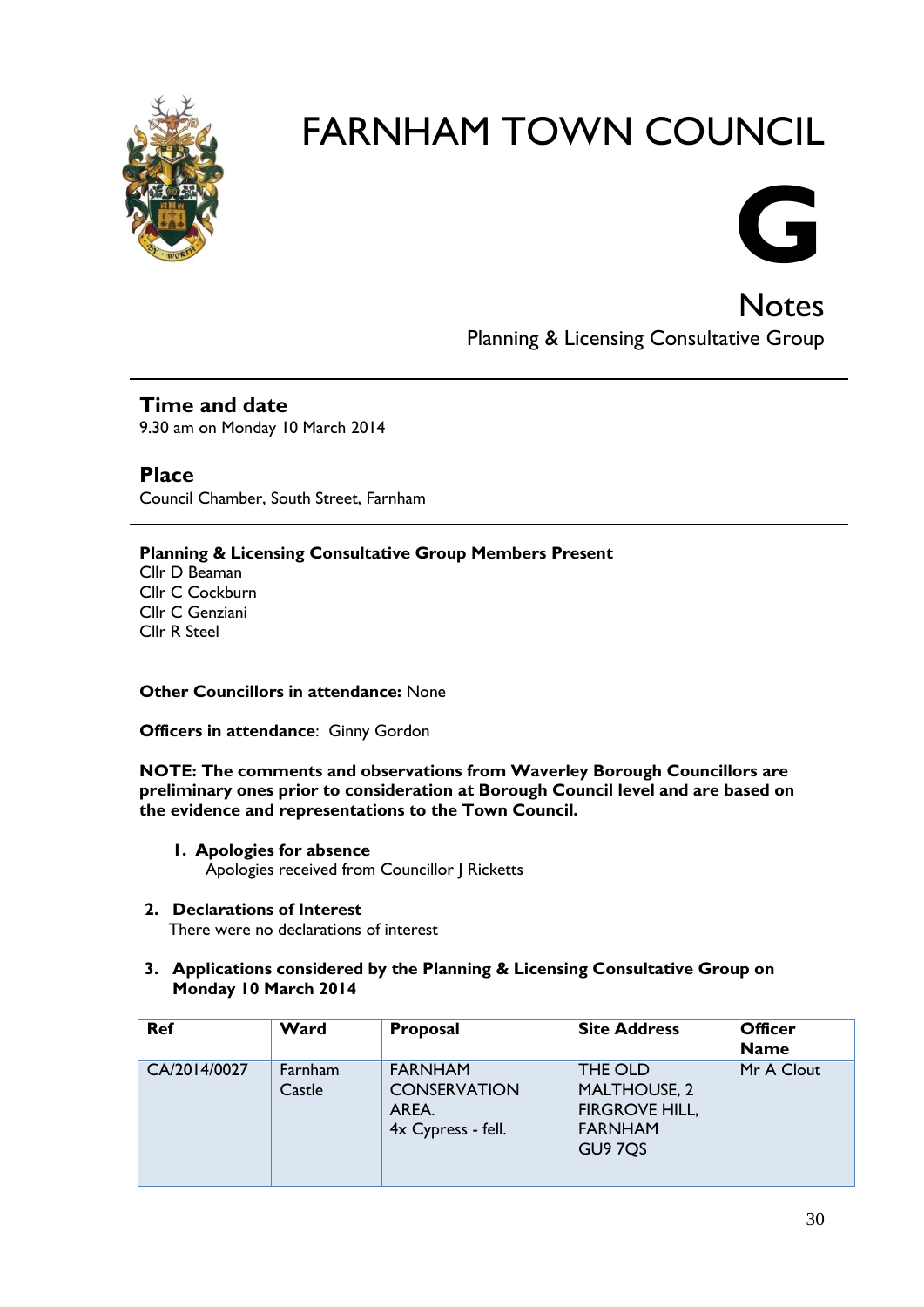|              |                                            | No objection subject<br>to the approval of<br>the Arboriculture<br>Officer. Farnham<br><b>Town Council is very</b><br>concerned about the<br>inconsistency in<br>allowing certain<br>trees to be felled<br>without replacing<br>them and a loss of<br>trees, and the<br>general feeling that<br>there is not sufficient<br>management of trees<br>in the borough and<br>the Town Council<br>does not want the<br>character of the area<br>destroyed. |                                                            |                    |
|--------------|--------------------------------------------|------------------------------------------------------------------------------------------------------------------------------------------------------------------------------------------------------------------------------------------------------------------------------------------------------------------------------------------------------------------------------------------------------------------------------------------------------|------------------------------------------------------------|--------------------|
| WA/2014/0279 | Farnham<br>Moor Park                       | Erection of single storey<br>extension.                                                                                                                                                                                                                                                                                                                                                                                                              | <b>19 SUMNER ROAD,</b><br><b>FARNHAM</b><br><b>GU9 7JU</b> | Kathryn<br>Pearson |
|              |                                            | <b>Approved after</b><br>consideration and on<br>the condition that<br>the extension is in<br>line with the<br>particulars of the<br><b>Farnham Design</b><br>Statement.                                                                                                                                                                                                                                                                             |                                                            |                    |
| TM/2014/0026 | Farnham<br>Shortheath<br>and<br>Boundstone | Application for works to<br>a tree subject of Tree<br><b>Preservation Order</b><br><b>WA300.</b>                                                                                                                                                                                                                                                                                                                                                     | 22 LYNTON<br><b>CLOSE, FARNHAM</b><br>GU9 8US              | Mr A Clout         |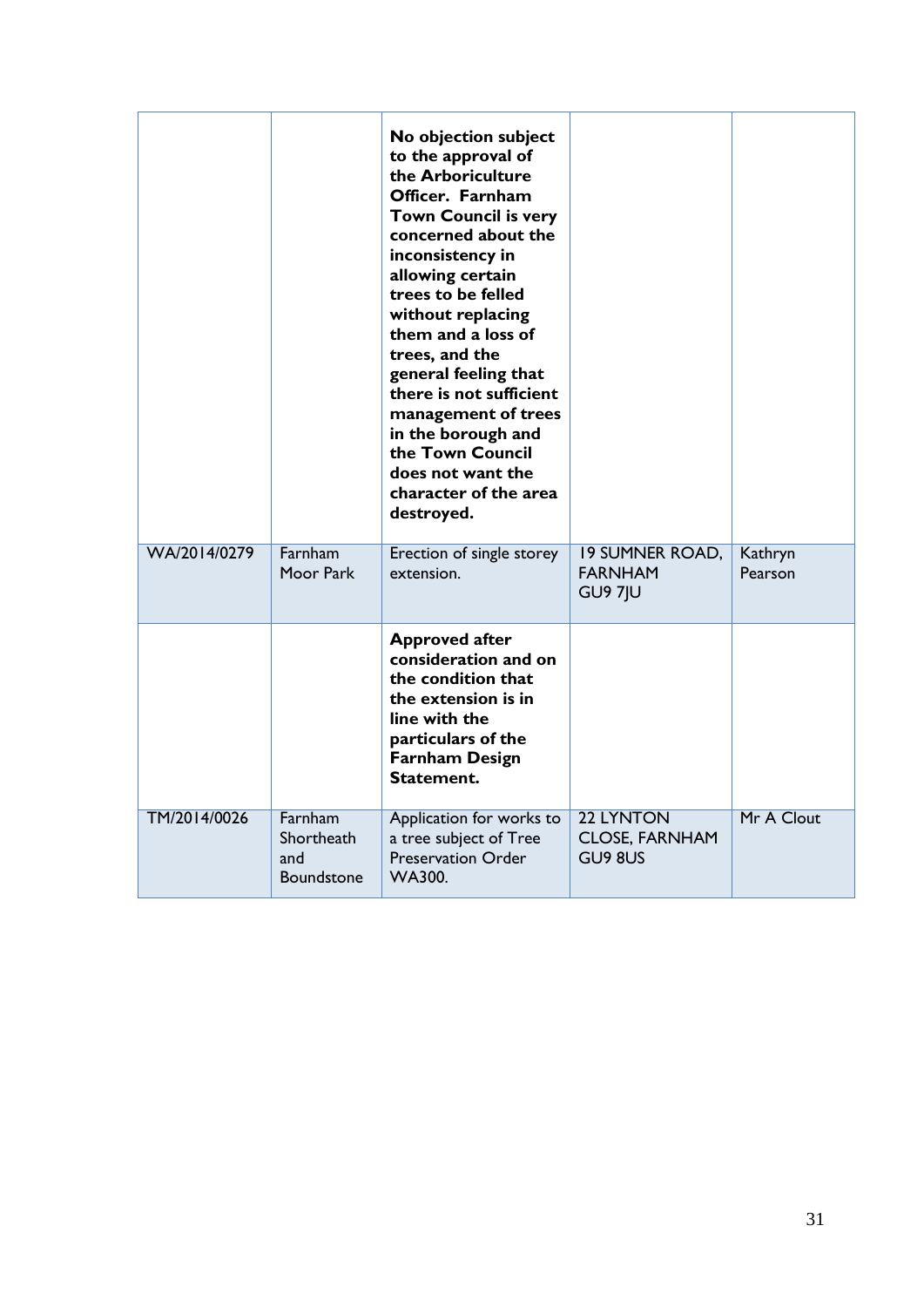|              |                                            | No objection subject<br>to the approval of<br>the Arboriculture<br>Officer. Farnham<br><b>Town Council is very</b><br>concerned about the<br>inconsistency in<br>allowing certain<br>trees to be felled<br>without replacing<br>them and a loss of<br>trees, and the<br>general feeling that<br>there is not sufficient<br>management of trees<br>in the borough and<br>the Town Council<br>does not want the<br>character of the area<br>destroyed.                           |                                                     |            |
|--------------|--------------------------------------------|--------------------------------------------------------------------------------------------------------------------------------------------------------------------------------------------------------------------------------------------------------------------------------------------------------------------------------------------------------------------------------------------------------------------------------------------------------------------------------|-----------------------------------------------------|------------|
| TM/2014/0023 | Farnham<br>Shortheath<br>and<br>Boundstone | Application for works<br>to a tree subject of<br><b>Tree Preservation</b><br>Order 17/99.                                                                                                                                                                                                                                                                                                                                                                                      | 39 BROAD<br>HA'PENNY,<br><b>FARNHAM</b><br>GUI0 4TF | Mr A Clout |
|              |                                            | No objection<br>subject to the<br>approval of the<br><b>Arboriculture</b><br>Officer. Farnham<br><b>Town Council is</b><br>very concerned<br>about the<br>inconsistency in<br>allowing certain<br>trees to be felled<br>without replacing<br>them and a loss of<br>trees, and the<br>general feeling<br>that there is not<br>sufficient<br>management of<br>trees in the<br>borough and the<br><b>Town Council</b><br>does not want the<br>character of the<br>area destroyed. |                                                     |            |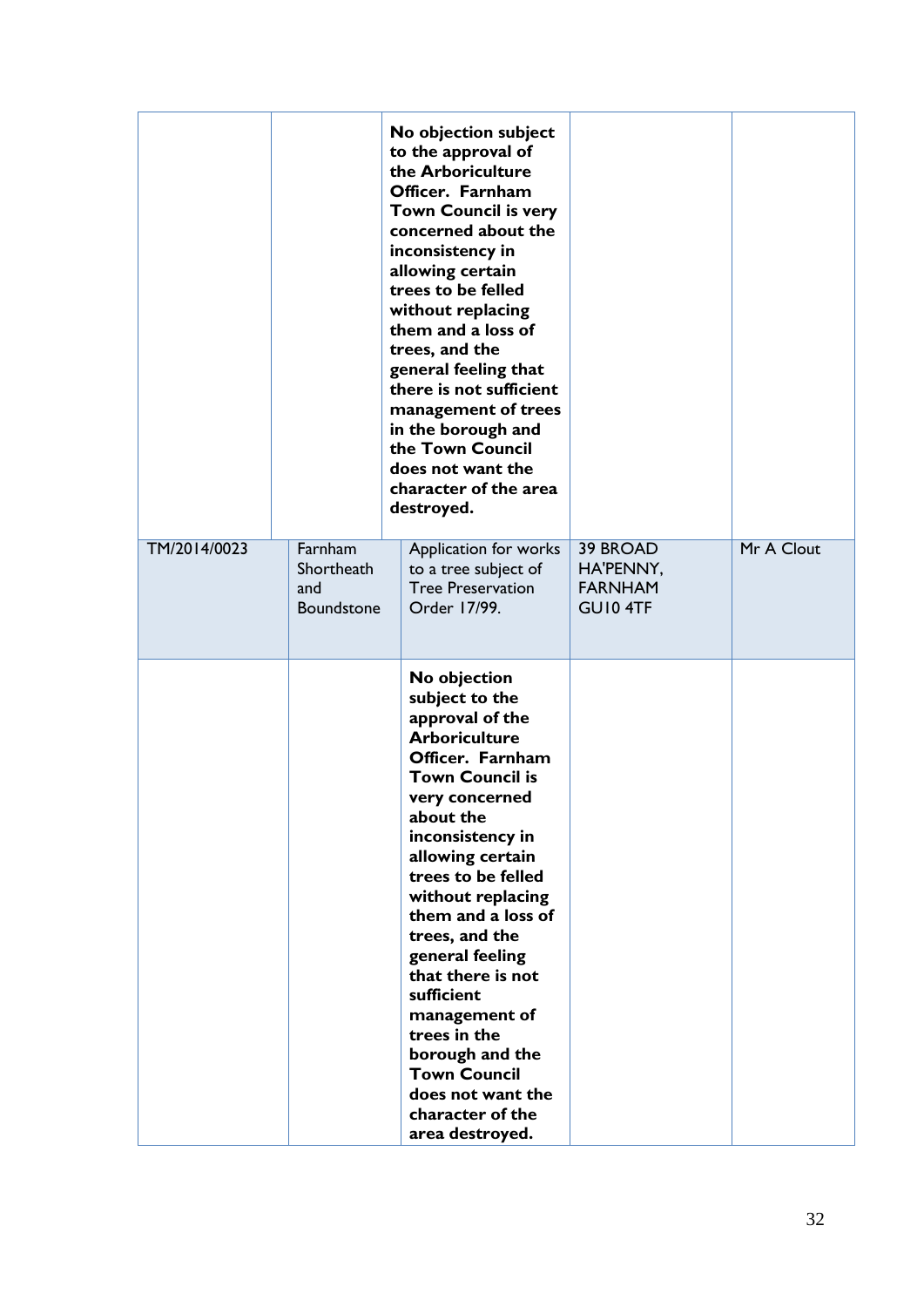| TM/2014/0025  | Farnham Upper<br>Hale                  | Application for<br>works to trees<br>subject of Tree<br><b>Preservation Order</b><br>29/00.                                                                                                                                                                                                                                                                                                                                                                                       | <b>LAND BETWEEN</b><br><b>HEATHYFIELDS</b><br><b>ROAD &amp; OLD</b><br>PARK CLOSE,<br><b>FARNHAM</b> | Mr A Clout                 |
|---------------|----------------------------------------|-----------------------------------------------------------------------------------------------------------------------------------------------------------------------------------------------------------------------------------------------------------------------------------------------------------------------------------------------------------------------------------------------------------------------------------------------------------------------------------|------------------------------------------------------------------------------------------------------|----------------------------|
|               |                                        | No objection<br>subject to the<br>approval of the<br><b>Arboriculture</b><br>Officer. Farnham<br><b>Town Council is</b><br>very concerned<br>about the<br>inconsistency in<br>allowing certain<br>trees to be felled<br>without replacing<br>them and a loss<br>of trees, and the<br>general feeling<br>that there is not<br>sufficient<br>management of<br>trees in the<br>borough and the<br><b>Town Council</b><br>does not want<br>the character of<br>the area<br>destroyed. |                                                                                                      |                            |
| NMA/2014/0012 | Farnham<br>Wrecclesham<br>and Rowledge | Amendment to<br>WA/2013/0949 for<br>alterations to the<br>exterior wall finish.<br><b>Previous</b><br>comments on<br>04.07.2013 were<br>as follows:<br><b>Approved after</b><br>consideration and<br>on the condition<br>that the<br>extensions and<br>alterations are in<br>line with the<br>particulars of the<br><b>Farnham Design</b><br>Statement.                                                                                                                           | THE SPINNEY,<br><b>MOONS HILL,</b><br><b>FRENSHAM</b><br>GUI03AW                                     | <b>Nicola</b><br>Stancombe |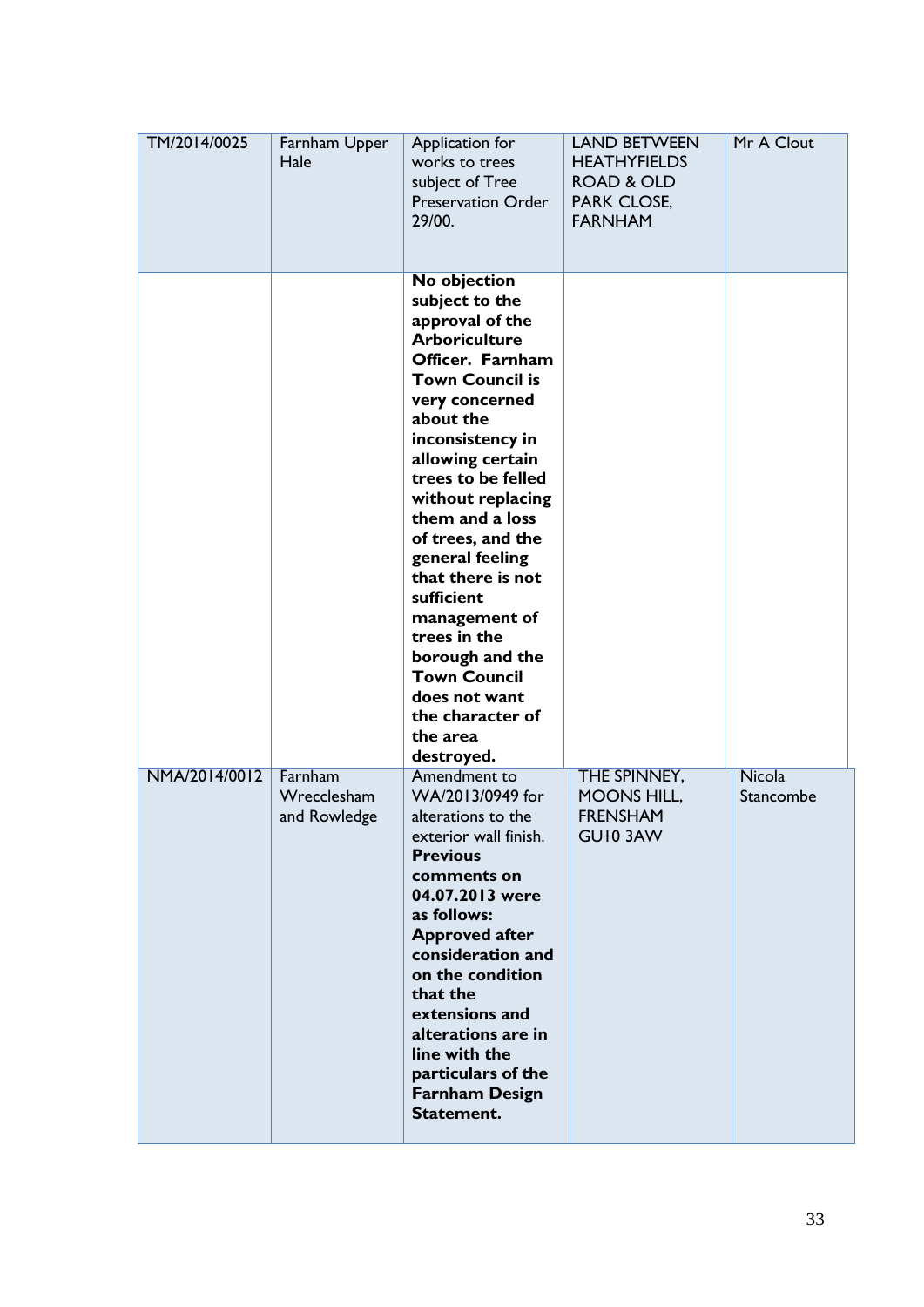| WA/2014/0348 | Farnham                  | <b>Approved after</b><br>consideration and<br>on the condition<br>that the<br>amendments are<br>in line with the<br>particulars of the<br><b>Farnham Design</b><br>Statement.<br>Erection of single                                                                                                                                                                                                                                                                            | <b>5A GREENHILL</b>                                      | Kathryn    |
|--------------|--------------------------|--------------------------------------------------------------------------------------------------------------------------------------------------------------------------------------------------------------------------------------------------------------------------------------------------------------------------------------------------------------------------------------------------------------------------------------------------------------------------------|----------------------------------------------------------|------------|
|              | <b>Bourne</b>            | storey extension and<br>bay window.                                                                                                                                                                                                                                                                                                                                                                                                                                            | ROAD, FARNHAM<br>GU9 8JN                                 | Pearson    |
|              |                          | <b>Approved after</b><br>consideration and<br>on the condition<br>that the extension<br>is in line with the<br>particulars of the<br><b>Farnham Design</b><br>Statement.                                                                                                                                                                                                                                                                                                       |                                                          |            |
| CA/2014/0033 | Farnham<br><b>Bourne</b> | <b>GREAT AUSTINS</b><br><b>FARNHAM</b><br><b>CONSERVATION</b><br>AREA.<br>Ix Cypress - fell.                                                                                                                                                                                                                                                                                                                                                                                   | <b>II MIDDLE</b><br>AVENUE,<br><b>FARNHAM</b><br>GU9 8JL | Mr A Clout |
|              |                          | No objection<br>subject to the<br>approval of the<br><b>Arboriculture</b><br>Officer. Farnham<br><b>Town Council is</b><br>very concerned<br>about the<br>inconsistency in<br>allowing certain<br>trees to be felled<br>without replacing<br>them and a loss of<br>trees, and the<br>general feeling<br>that there is not<br>sufficient<br>management of<br>trees in the<br>borough and the<br><b>Town Council</b><br>does not want the<br>character of the<br>area destroyed. |                                                          |            |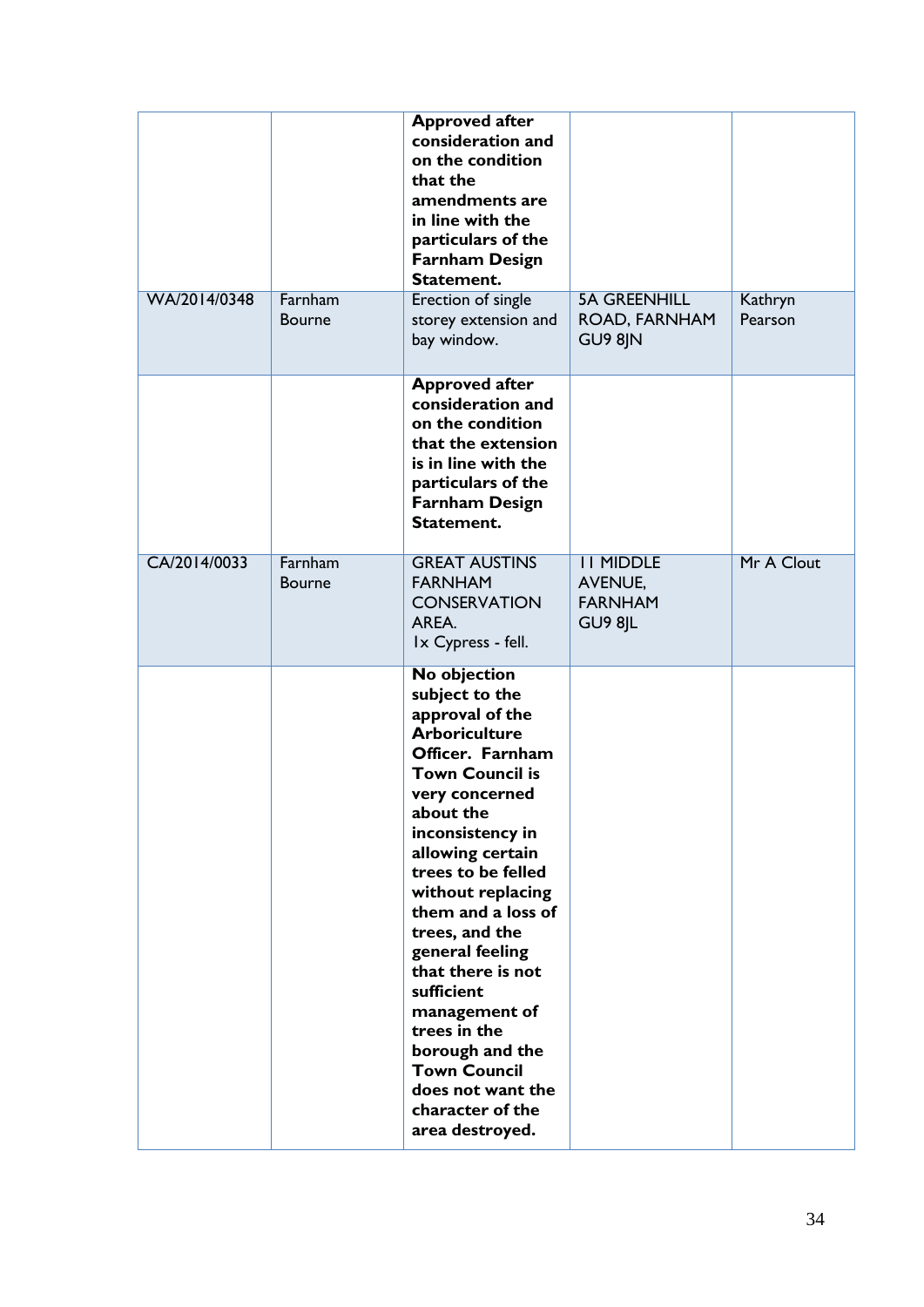| WA/2014/0328 | <b>Farnham Castle</b>                      | Erection of single-<br>storey side<br>extension, following<br>demolition of existing<br>extension.                                                                                                                                                                                                                                      | <b>15 THREE STILES</b><br>ROAD, FARNHAM<br>GU9 7DE               | Kathryn<br>Pearson |
|--------------|--------------------------------------------|-----------------------------------------------------------------------------------------------------------------------------------------------------------------------------------------------------------------------------------------------------------------------------------------------------------------------------------------|------------------------------------------------------------------|--------------------|
|              |                                            | <b>Approved after</b><br>consideration and<br>on the condition<br>that the extension<br>is in line with the<br>particulars of the<br><b>Farnham Design</b><br>Statement.                                                                                                                                                                |                                                                  |                    |
| WA/2014/0346 | Farnham<br>Moor Park                       | <b>Erection of entrance</b><br>pillars and gates.                                                                                                                                                                                                                                                                                       | 5 STONEYFIELDS,<br><b>FARNHAM</b><br>GU9 8DX                     | <b>Tim Bryson</b>  |
|              |                                            | <b>Approved after</b><br>consideration and<br>on condition that<br>the proposed<br>entrance pillars<br>and gates are in<br>keeping with the<br><b>Farnham Design</b><br>Statement.                                                                                                                                                      |                                                                  |                    |
| WA/2014/0293 | Farnham<br>Shortheath<br>and<br>Boundstone | Application under<br>Section 73 to vary<br>condition 2 of<br>WA/2013/0277<br>(approved plan<br>numbers) to allow<br>changes to<br>fenestration.<br><b>Previous</b><br>comments on<br>28.03.2013 were as<br>follows: Object,<br><b>Farnham Town</b><br><b>Council is</b><br>concerned about<br>the size of the<br>proposed<br>extension. | <b>26 UPPER BOURNE</b><br>LANE,<br><b>WRECCLESHAM</b><br>GUI04RG | <b>Tim Bryson</b>  |
|              |                                            | <b>Farnham Town</b><br><b>Council is</b><br>concerned about<br>the size of the<br>proposed<br>extension.                                                                                                                                                                                                                                |                                                                  |                    |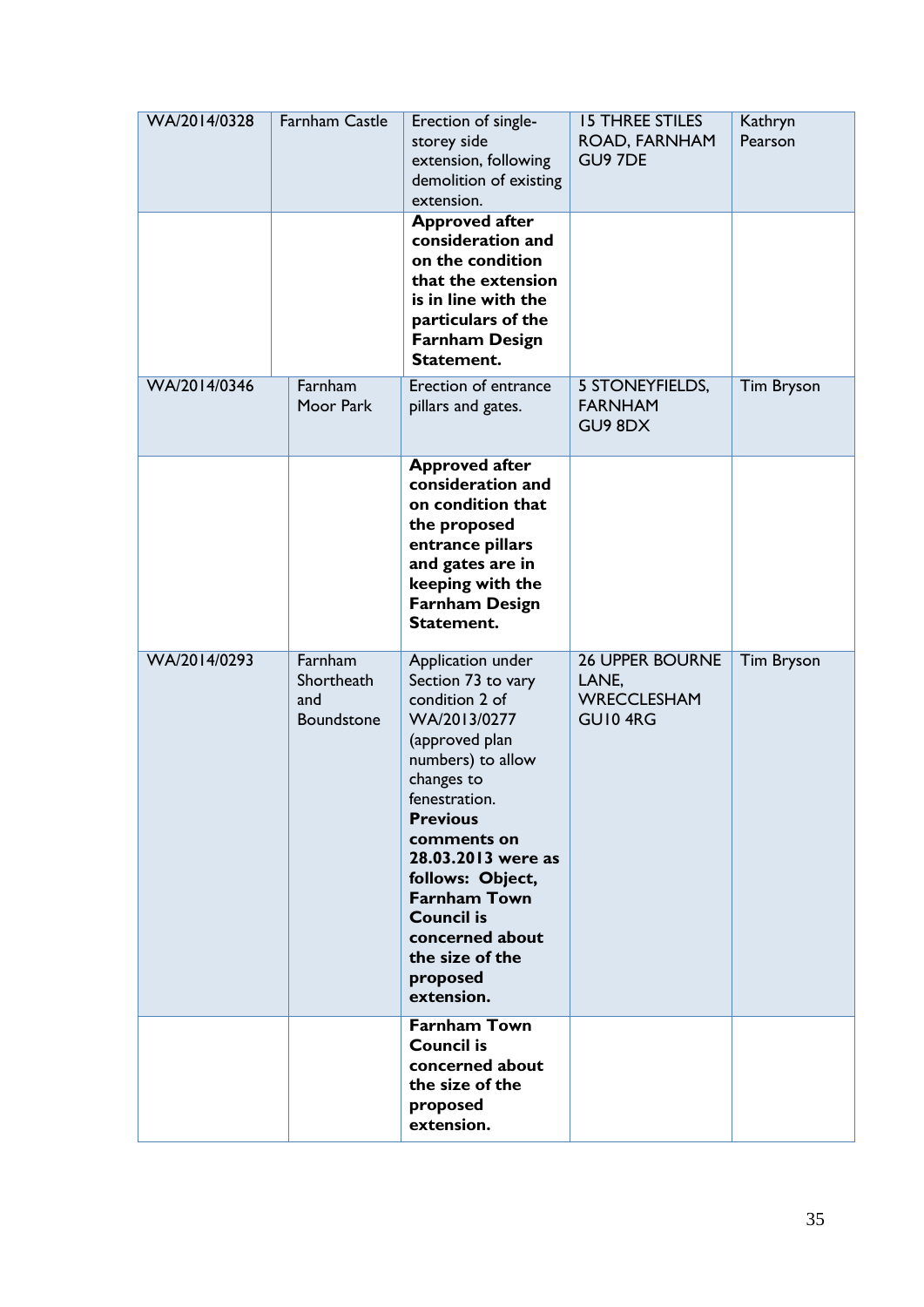| WA/2014/0325 | Farnham<br><b>Upper Hale</b> | Erection of<br>extensions and<br>alterations.                                                                                                                                                                                                                                                                                                                                                                                                                                                                                                                                                                                                                                                                                                                                            | THE BEECHES,<br>FERNHILL LANE,<br><b>FARNHAM</b><br><b>GU9 0  </b>                              | <b>Rachel Kellas</b> |
|--------------|------------------------------|------------------------------------------------------------------------------------------------------------------------------------------------------------------------------------------------------------------------------------------------------------------------------------------------------------------------------------------------------------------------------------------------------------------------------------------------------------------------------------------------------------------------------------------------------------------------------------------------------------------------------------------------------------------------------------------------------------------------------------------------------------------------------------------|-------------------------------------------------------------------------------------------------|----------------------|
|              |                              | <b>Approved after</b><br>consideration and<br>on the condition<br>that the extension<br>and alterations are<br>in line with the<br>particulars of the<br><b>Farnham Design</b><br>Statement.                                                                                                                                                                                                                                                                                                                                                                                                                                                                                                                                                                                             |                                                                                                 |                      |
| WA/2014/0276 | Farnham<br><b>Bourne</b>     | Erection of a dwelling<br>together with<br>formation of new<br>vehicular<br>access/driveway.                                                                                                                                                                                                                                                                                                                                                                                                                                                                                                                                                                                                                                                                                             | <b>LAND AT LODGE</b><br>HILL WOOD, 106<br><b>LODGE HILL</b><br>ROAD, FARNHAM<br><b>GUIO 3RD</b> | Kathryn<br>Pearson   |
|              |                              | <b>Strongly object.</b><br>When gardens were<br>removed from the<br>definition of<br>previously developed<br>land, LPAs were<br>invited to bring in<br>new policies to<br>protect large<br>gardens, where they<br>form part of the<br>character of the<br>area. WBC refused<br>to do this, relying on<br>other local policies,<br>designed to maintain<br>low density areas.<br>With all the changes<br>in WBC officers,<br>these local policies<br>are not always<br>robustly understood<br>and applied. This<br>property is<br>protected by local<br>policy BE3. The<br>Inspector at 53,<br><b>Dene Lane</b><br>understood the over-<br>arching aim of the<br>policy and linked it<br>to the need to<br>preserve large<br>gardens in the<br>protected area but<br>this does not always |                                                                                                 |                      |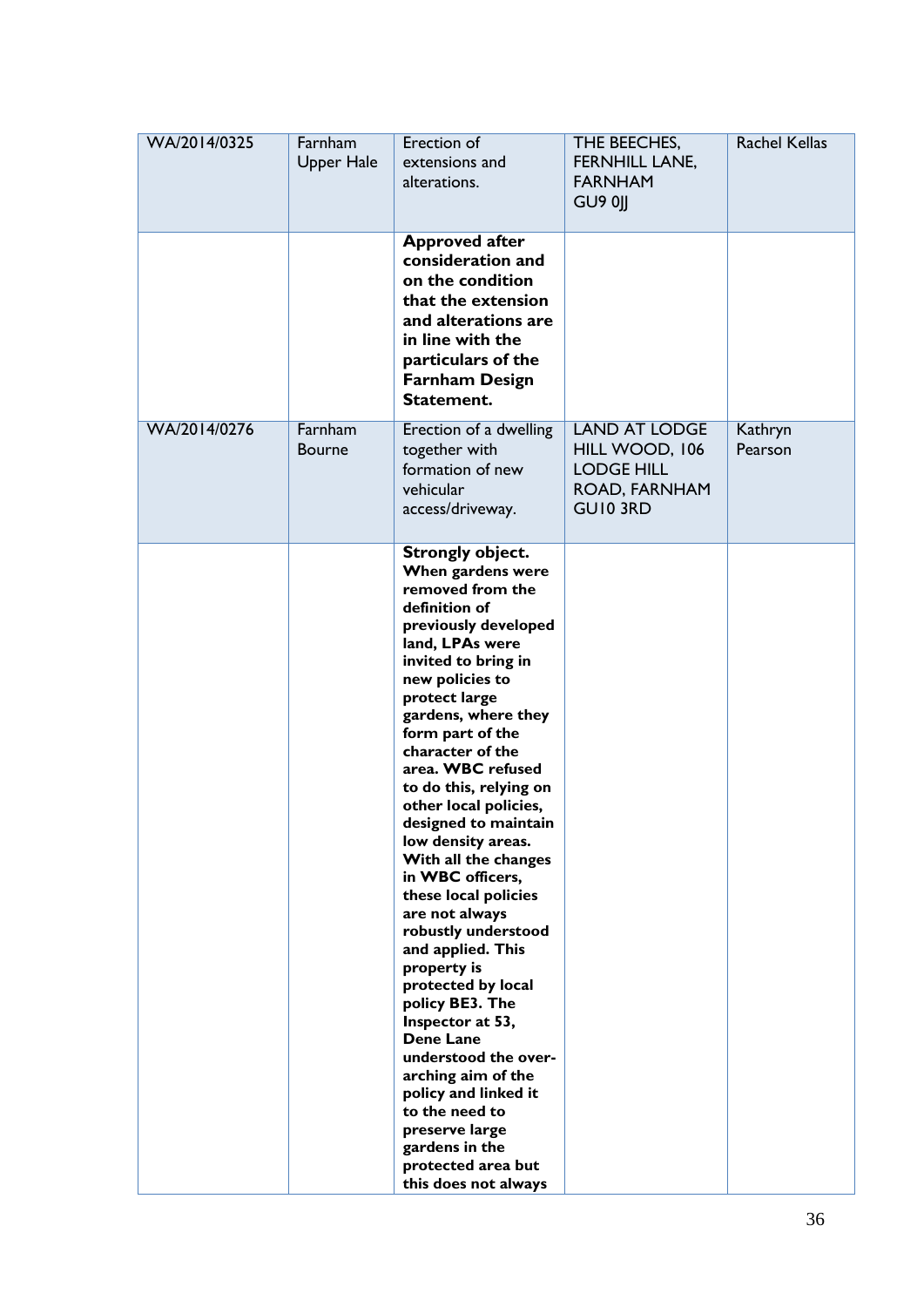|              |                                            | happen. It is<br>important that areas<br>of Farnham, where<br>large gardens are<br>part of the<br>character, enjoy<br>protection and a<br>local policy should be<br>re-considered in the<br>new planning<br>documents of WBC.<br>This application does<br>not comply with<br><b>BE3, the Farnham</b><br><b>Design Statement</b><br>and the emerging<br>Neighbourhood<br>Plan. |                                                                                  |                    |
|--------------|--------------------------------------------|-------------------------------------------------------------------------------------------------------------------------------------------------------------------------------------------------------------------------------------------------------------------------------------------------------------------------------------------------------------------------------|----------------------------------------------------------------------------------|--------------------|
| CR/2014/0006 | Farnham<br>Castle                          | <b>Prior Notification</b><br>Application - Change<br>of use from Class Bla<br>(office) to Class C3<br>(residential) use.                                                                                                                                                                                                                                                      | 2, CARLTON<br>YARD,<br><b>VICTORIA ROAD,</b><br><b>FARNHAM</b><br><b>GU9 7RD</b> | <b>Tim Bryson</b>  |
|              |                                            | <b>Approved after</b><br>consideration and<br>on the condition<br>that the extension<br>and alterations are<br>in line with the<br>particulars of the<br><b>Farnham Design</b><br>Statement.                                                                                                                                                                                  |                                                                                  |                    |
| WA/2014/0282 | Farnham<br>Castle                          | Erection of<br>extensions and<br>alterations together<br>with conversion of<br>garage to habitable<br>accommodation.                                                                                                                                                                                                                                                          | 34 BEAVERS ROAD,<br><b>FARNHAM</b><br>GU9 7BD                                    | <b>Tim Bryson</b>  |
|              |                                            | <b>Farnham Town</b><br>council is<br>concerned at the<br>loss of parking on<br>this busy road.                                                                                                                                                                                                                                                                                |                                                                                  |                    |
| WA/2014/0281 | Farnham<br>Weybourne<br>and Badshot<br>Lea | Erection of two-<br>storey rear extension<br>following demolition<br>of conservatory.                                                                                                                                                                                                                                                                                         | <b>138 BADSHOT</b><br>PARK, FARNHAM<br>GU9 9NF                                   | Kathryn<br>Pearson |
|              |                                            | <b>The Town Council</b><br>is concerned about<br>the adverse effect<br>on the residential<br>amenities of the<br>neighbours.                                                                                                                                                                                                                                                  |                                                                                  |                    |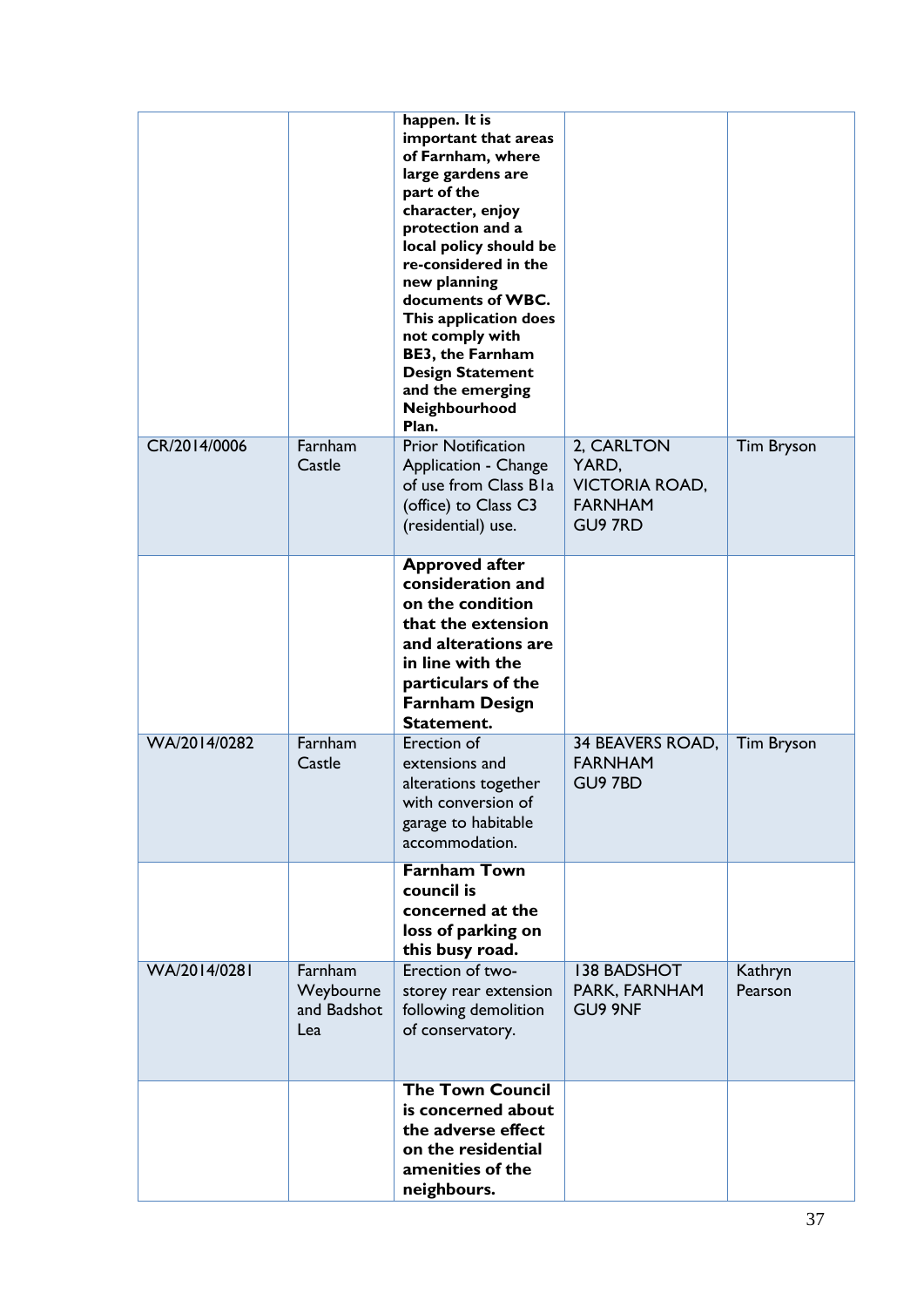| WA/2014/0351 | Farnham<br>Castle | Application under<br>Section 73 to vary<br>Condition I of<br>WA/2013/1703<br>(allowed plan<br>numbers) to allow an<br>area of pitched roof.<br><b>Previous</b><br>comments were as<br>follows: This is an<br>exceptional<br>example of change<br>of use on a site<br>occupied for 80<br>years. Farnham<br><b>Town Council has</b><br>no objections, but<br>would like to<br>ensure the<br>proposal is<br>compliant with the<br>relevant section of<br>RD7 | THE STABLES,<br><b>OLD PARK FARM,</b><br>OLD PARK LANE,<br><b>FARNHAM</b><br>GU90AL | <b>Tim Bryson</b>  |
|--------------|-------------------|-----------------------------------------------------------------------------------------------------------------------------------------------------------------------------------------------------------------------------------------------------------------------------------------------------------------------------------------------------------------------------------------------------------------------------------------------------------|-------------------------------------------------------------------------------------|--------------------|
|              |                   | <b>Farnham Town</b><br>Council has no<br>additional<br>comments.                                                                                                                                                                                                                                                                                                                                                                                          |                                                                                     |                    |
| WA/2014/0311 | Farnham<br>Castle | Change of use from<br>retail (Class A1) to<br>tattoo parlour (sui<br>generis).                                                                                                                                                                                                                                                                                                                                                                            | <b>10 DOWNING</b><br>STREET, FARNHAM<br>GU9 7PB                                     | Kathryn<br>Pearson |
|              |                   | <b>The Town Council</b><br>feels this<br>application is<br>within the<br><b>Conservation Area</b><br>and should remain<br>as a retail outlet.                                                                                                                                                                                                                                                                                                             |                                                                                     |                    |
| WA/2014/0313 | Farnham<br>Castle | Alterations to<br>elevations.                                                                                                                                                                                                                                                                                                                                                                                                                             | 46A WEST STREET,<br><b>FARNHAM</b><br>GU97DX                                        | Tim Bryson         |
|              |                   | <b>The Town Council</b><br>has no objections.                                                                                                                                                                                                                                                                                                                                                                                                             |                                                                                     |                    |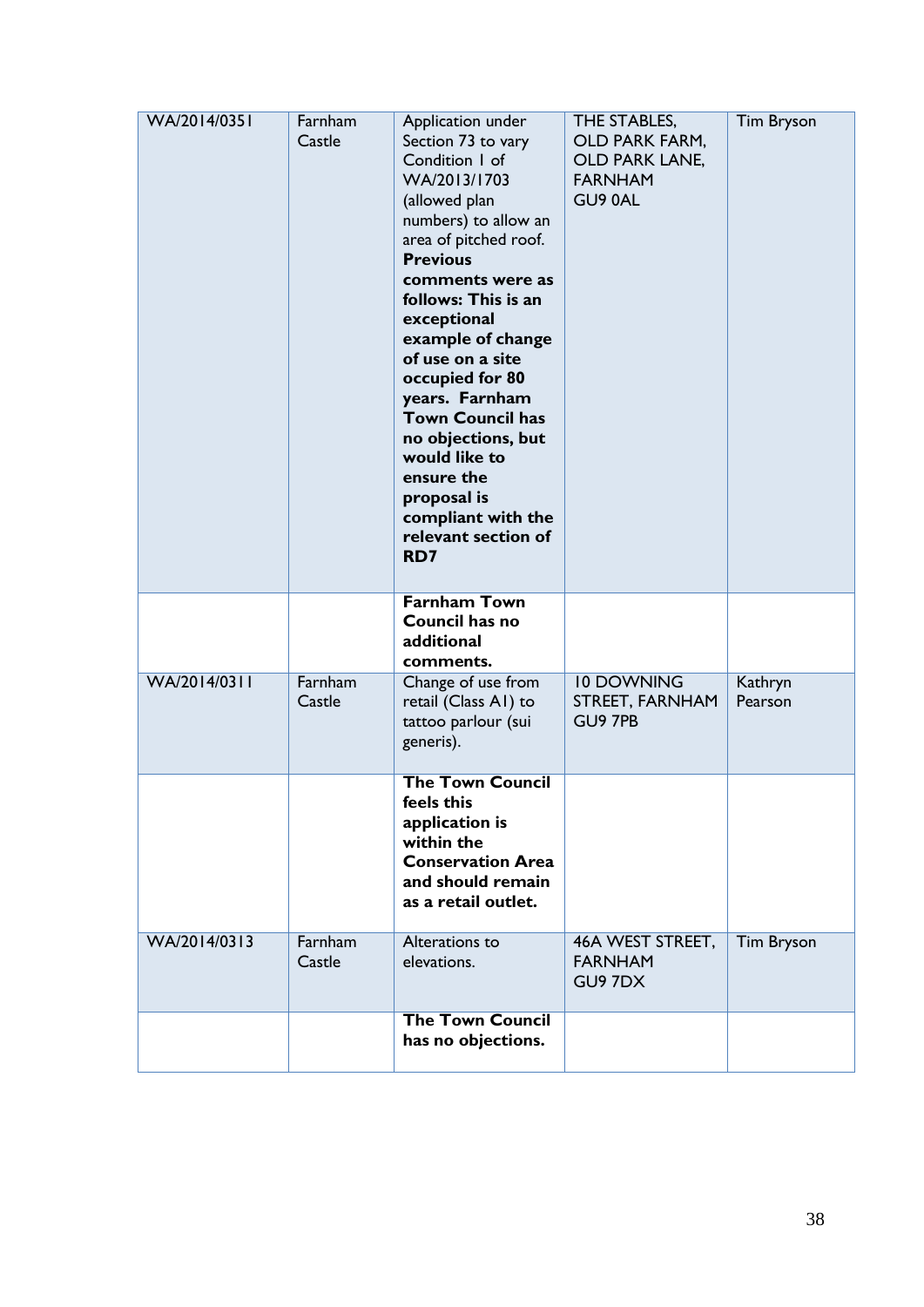| DW/2014/0007 | Farnham<br>Firgrove              | The erection of a<br>single storey rear<br>extension which<br>would extend beyond<br>the rear wall of the<br>original house by<br>5.9m, for which the<br>height would be 2.9m,<br>and for which the<br>height of the eaves<br>would be 2.9m.      | <b>38 RIDGWAY</b><br>ROAD, FARNHAM<br>GU9 8NW                                             | <b>Rachel Kellas</b> |
|--------------|----------------------------------|---------------------------------------------------------------------------------------------------------------------------------------------------------------------------------------------------------------------------------------------------|-------------------------------------------------------------------------------------------|----------------------|
|              |                                  | <b>The Town Council</b><br>has no objections.                                                                                                                                                                                                     |                                                                                           |                      |
| WA/2014/0341 | Farnham<br>Firgrove              | Erection of 14<br>dwellings together<br>with associated<br>garaging, car parking<br>and landscaping<br>following removal of<br>tennis courts and<br>demolition of storage<br>building; formation of<br>new vehicular access<br>off Firgrove Hill. | <b>LAND AT</b><br><b>FARNHAM</b><br>COLLEGE,<br>MORLEY ROAD,<br><b>FARNHAM</b><br>GU9 8LU | <b>Rachel Kellas</b> |
|              |                                  | <b>Farnham Town</b><br><b>Council would</b><br>expect there to be<br>provision for at<br>least 2 parking<br>spaces for each<br>proposed property<br>in keeping with the<br>proposed size and<br>quality of the<br>properties.                     |                                                                                           |                      |
| WA/2014/0330 | Farnham<br>Hale and<br>Heath End | Erection of single<br>storey rear extension.                                                                                                                                                                                                      | <b>53 UPPER HALE</b><br>ROAD, FARNHAM<br>GU9 0NX                                          | Kathryn<br>Pearson   |
|              |                                  | Object, the design<br>is not compatible<br>with the original<br>Victorian property.                                                                                                                                                               |                                                                                           |                      |
| WA/2014/0338 | Farnham<br>Moor Park             | Erection of covered<br>link between<br>showrooms and<br>warehouse.                                                                                                                                                                                | 35-42 EAST<br>STREET, FARNHAM<br>GU9 7SW                                                  | Mark Baker           |
|              |                                  | <b>The Town Council</b>                                                                                                                                                                                                                           |                                                                                           |                      |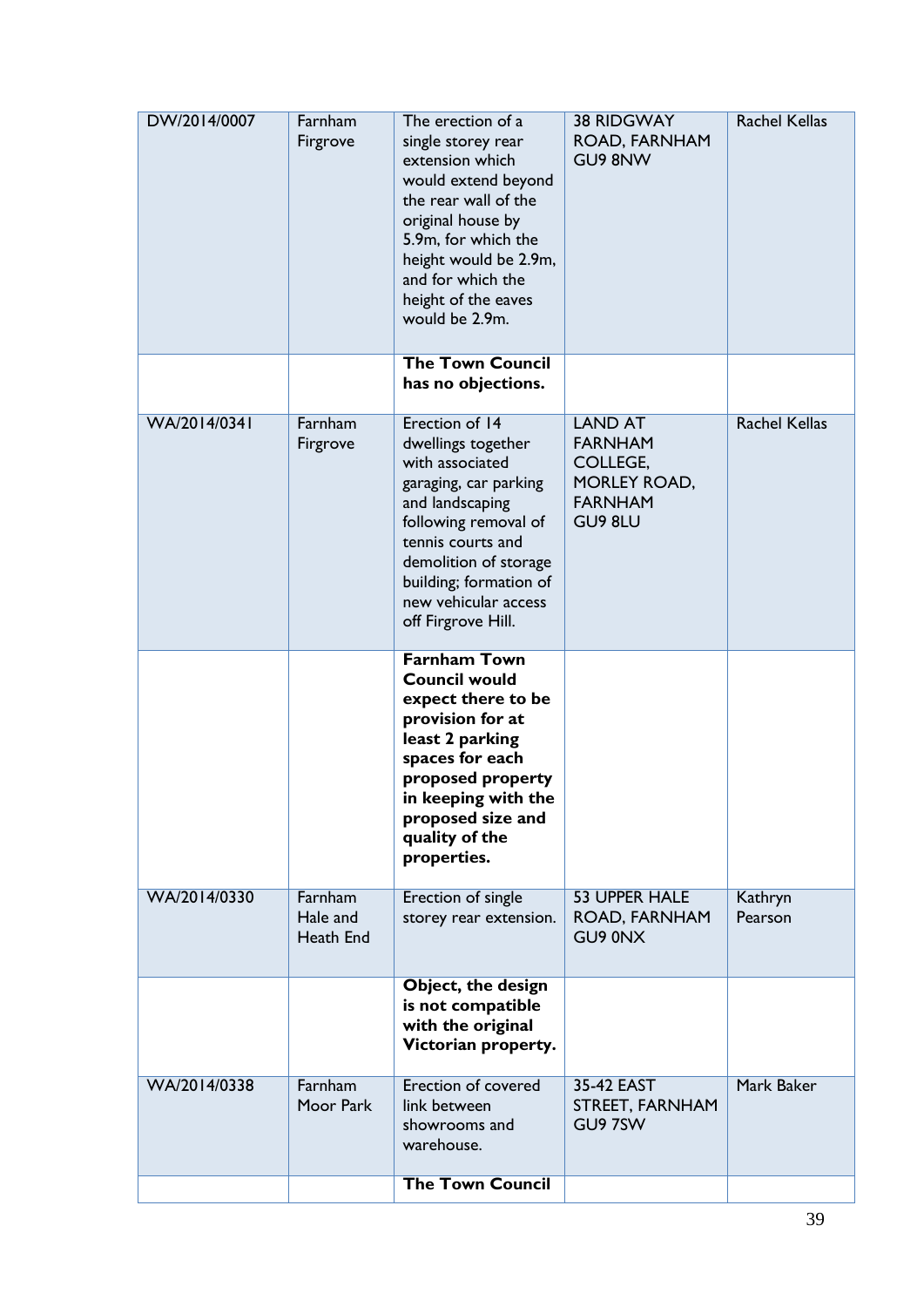|              |                                            | has no objections.                                                                                                                                                                                                                                                                                     |                                                                  |                    |
|--------------|--------------------------------------------|--------------------------------------------------------------------------------------------------------------------------------------------------------------------------------------------------------------------------------------------------------------------------------------------------------|------------------------------------------------------------------|--------------------|
| WA/2014/0302 | Farnham<br>Shortheath<br>and<br>Boundstone | Erection of<br>extensions and<br>alterations following<br>partial demolition of<br>existing dwelling;<br>erection of detached<br>annex outbuilding.                                                                                                                                                    | 90 SHORTHEATH<br>ROAD, FARNHAM<br>GU9 8SQ                        | Kathryn<br>Pearson |
|              |                                            | Object. Farnham<br><b>Town Council is</b><br>concerned about<br>the size of the<br>proposed dwelling,<br>the adverse effect<br>on the street scene<br>and effect on the<br>neighbours'<br>amenities. The<br>proposal is against<br>the Farnham<br><b>Design statement</b><br>and out of<br>proportion. |                                                                  |                    |
| DW/2014/0006 | Farnham<br><b>Upper Hale</b>               | The erection of a<br>single storey rear<br>extension which<br>would extend beyond<br>the rear wall of the<br>original house by 5m,<br>for which the height<br>would be 3.9m, and<br>for which the height<br>of the eaves would be<br>2.4m.                                                             | <b>5 HEATHYFIELDS</b><br>ROAD, FARNHAM<br>GU9 0BN                | Kathryn<br>Pearson |
|              |                                            | <b>The Town Council</b><br>has no objections.                                                                                                                                                                                                                                                          |                                                                  |                    |
| WA/2014/0321 | Farnham<br>Weybourne<br>and Badshot<br>Lea | <b>Erection of extension</b><br>and alterations.                                                                                                                                                                                                                                                       | KILN COTTAGE,<br><b>BADSHOT FARM</b><br>LANE, FARNHAM<br>GU9 9HY | <b>Tim Bryson</b>  |
|              |                                            | This application<br>won an appeal in<br>October 2013 and<br><b>Farnham Town</b><br><b>Council has no</b><br>further comment.                                                                                                                                                                           |                                                                  |                    |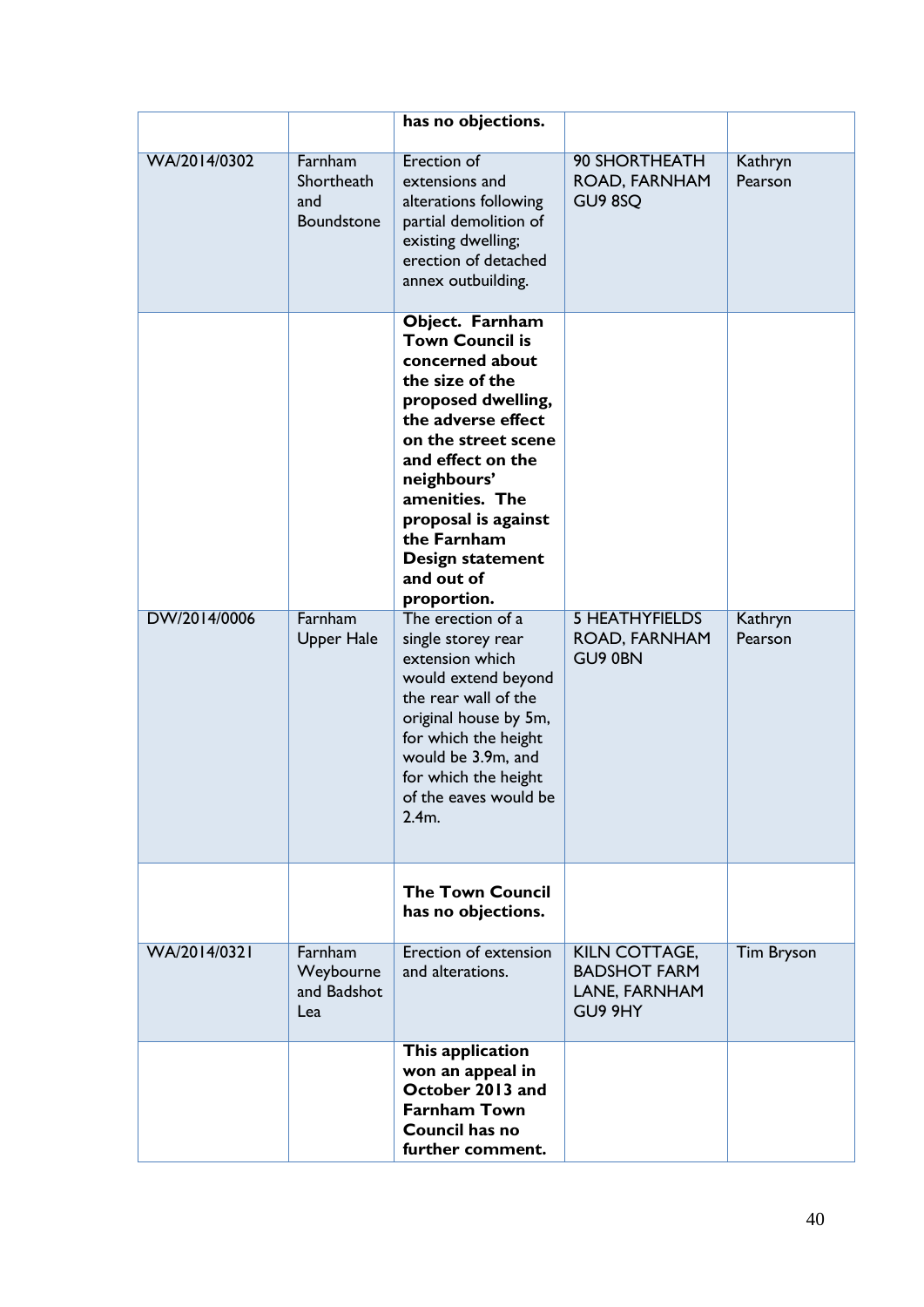Notes taken by Ginny Gordon

The meeting closed at 10.10am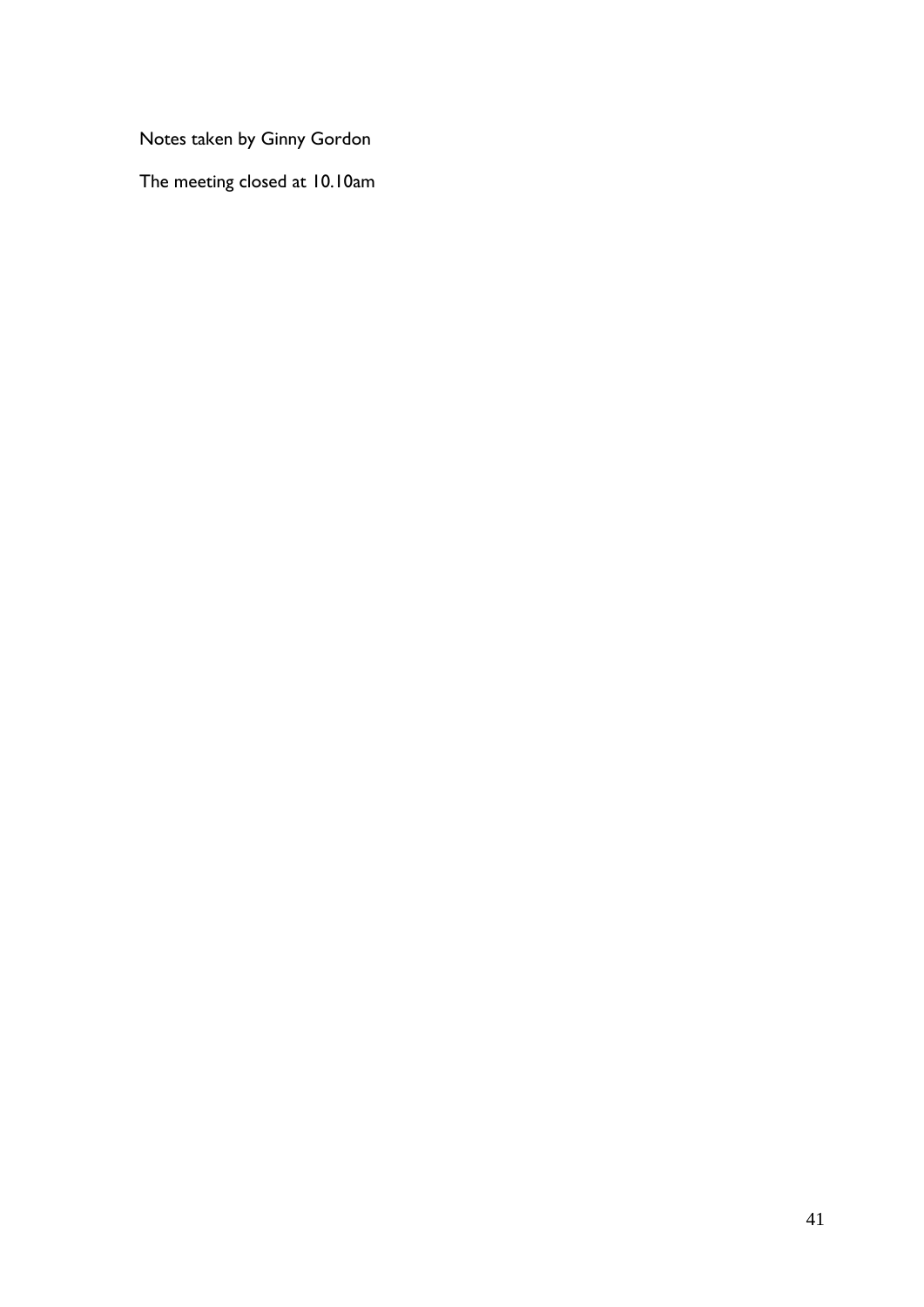

# FARNHAM TOWN COUNCIL



## **Date: 13th March 2014**

# **Investment Strategy**

Farnham Town Council acknowledges the importance of prudently investing all funds held on behalf of the community by the Council.

This Strategy complies with the revised requirements set out in the Office of the Deputy Prime Minister's Guidance on Local Government Investments and Chartered Institute of Public Finance and Accountancy's Treasury Management in Public Services: Code of Practice and Cross Sectoral Guidance Notes and takes account of the Section 15(1)(a) of the Local Government Act 2003.

#### **Investment objectives and practice**

In accordance with Section 15(1) of the Local Government Act 2003 Act, the Council will have regard (a) to such guidance as the Secretary of State may issue, and (b) to such other guidance as the Secretary of State may by regulations specify.

- The Council's investment priorities are first the security of reserves, second the liquidity of its investments and thirdly the rate of return.
- The Council will aim to achieve the optimum return on its investments commensurate with proper levels of security and liquidity.
- All investments will be made in sterling.

The Department for Communities and Local Government maintains that borrowing of monies purely to invest or to lend and make a return, is unlawful and this Council will not engage in such activity.

The Council will monitor the risk of loss on investments by reviewing credit ratings on a regular basis. The Council will only invest in institutions of high credit quality. Reference will be made will be made in the assessment of credit worthiness to the general economic and political environment in which institutions operate. All significant sources of information will be scrutinised including information from the main credit rating agencies including as appropriate, Fitch and Moody's.

It is recognised that the assessment of risk has changed as a result if the recent economic climate but that the Council should aim for ratings (Fitch or equivalent short term F1 – long term rating A- and viability rating A-).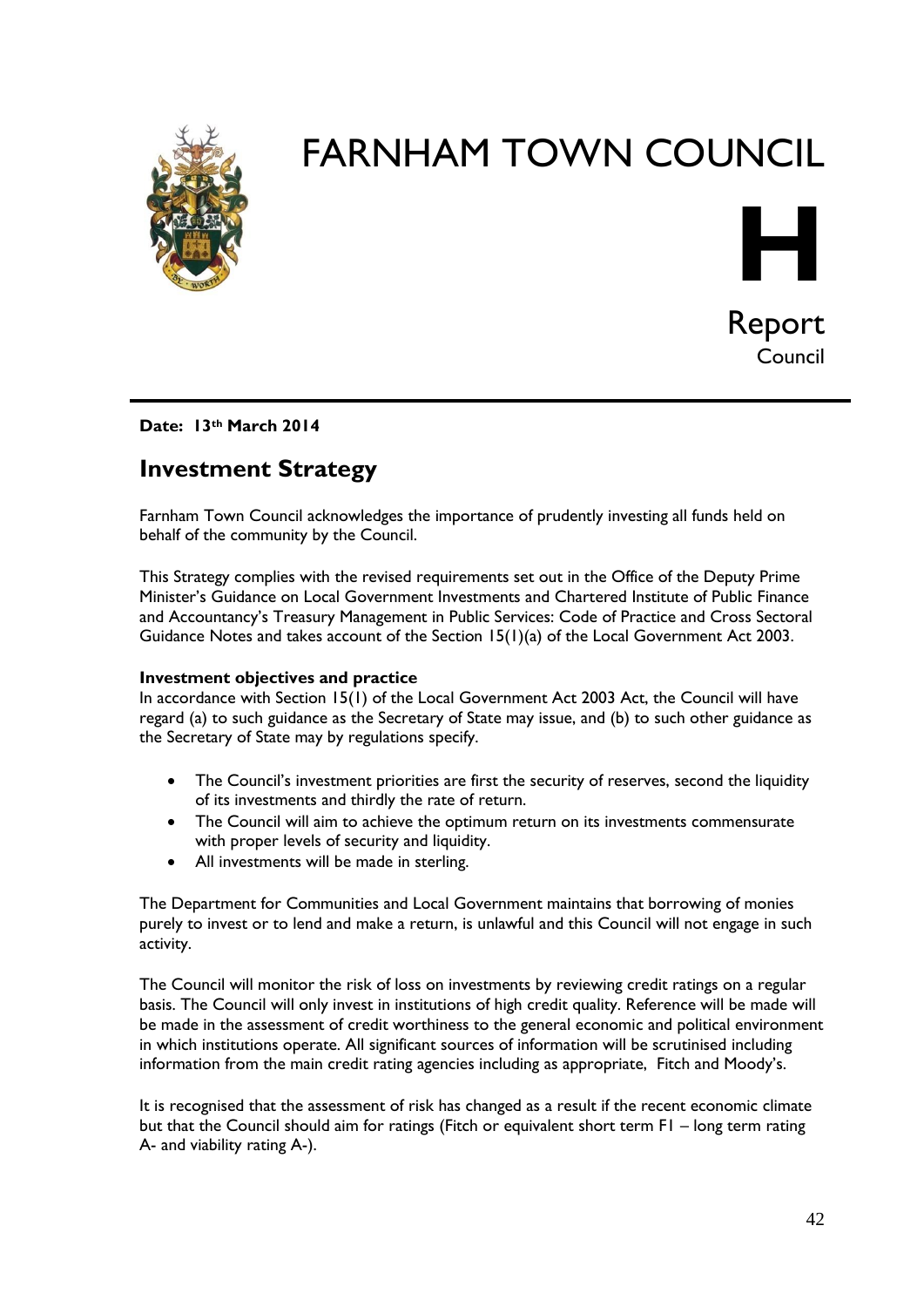Investments will be spread over different providers where appropriate to minimise risk and maintain some protection offered by the Financial Services Compensation Scheme. Significant changes in credit ratings will be immediately reported to the Town Council and the Town Clerk/Responsible Financial Officer will take action within delegated powers to protect Town Council assets.

The investment position will be reviewed monthly by senior officers and quarterly by the Strategy and Finance Working Group.

Where external investment managers are used, they will be contractually required to comply with the Strategy.

The Town Council will provide specific staff training for treasury management appropriate to the Council's circumstances.

The Town Clerk/Responsible Financial Officer is the Council's designated person in investing on behalf of the Council and is authorised to deal with administrative matters and give instructions on behalf of the Council.

### **Specified investments**

Specified Investment are those offering high security and high liquidity, made in sterling and with a maturity of no more than a year. Such short term investments made with a body or investment scheme of high credit quality (including the UK Government or a local authority or town parish council) will automatically be Specified Investments. The Council will only invest in institutions with the good credit ratings from approved credit rating organisations.

For the prudent management of its treasury balances, maintaining sufficient levels of security and liquidity, the Council will use:

- Deposits with banks, building societies, local authorities or other public authorities
- The CCLA Public Sector Fund a mutual fund investing in appropriately rated institutions

#### **Non-specified investments**

These investments have greater potential risk – examples include investment in the money market, stock and shares. Given the unpredictability and uncertainties surrounding such investments, the Council will not use this type of investment.

#### **Liquidity of investments**

The Town Clerk/Responsible Finance Officer will determine the maximum periods for which funds may prudently be committed so as not to compromise liquidity.

Investments will be regarded as commencing on the date the commitment to invest is entered into, rather than the date on which the funds are paid over to the counterparty.

#### **Long term investments**

Long term investments are defined in the Guidance as greater than 36 months. The Council does not currently hold any long term investments and no long term investments are currently envisaged.

#### **End of year investment report**

Investment forecasts for the coming financial year are accounted for when the budget is prepared. At the end of the financial year, the Town Clerk/Responsible Financial Officer will report on income from investment activity to the Strategy and Finance Working Group.

#### **Review and amendment of regulations**